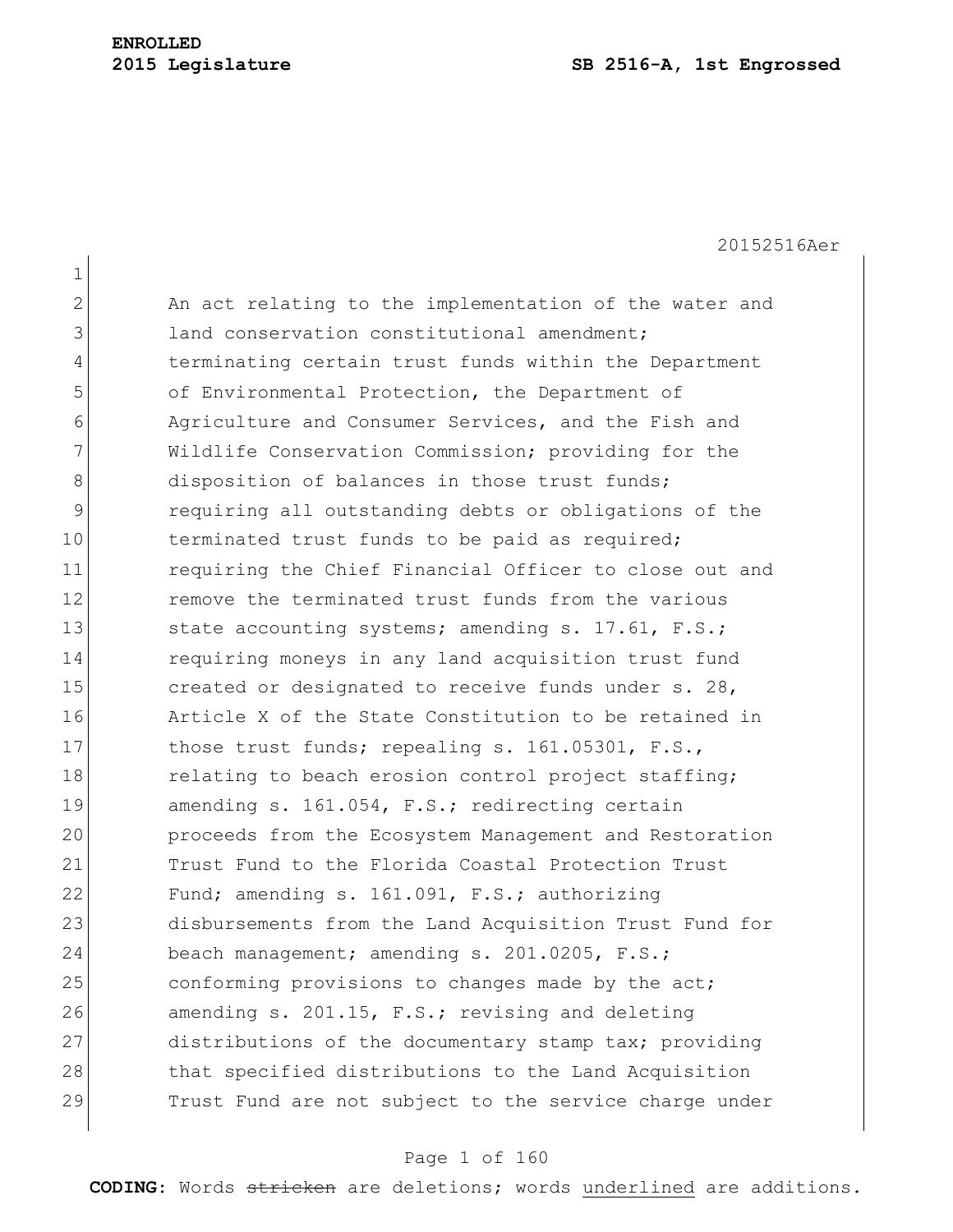20152516Aer

30 s. 215.20, F.S.; revising the purposes for which 31 distributions may be used; amending s. 211.3103, F.S.; 32 authorizing a percentage of proceeds from the 33 phosphate rock excise tax to be credited to the State 34 Park Trust Fund rather than the Conservation and 35 Recreation Lands Trust Fund; revising dates and 36 distributions of moneys to fund specific programs and 37 activities; amending s. 215.20, F.S.; conforming 38 **provisions to changes made by the act; amending s.** 39 215.618, F.S.; authorizing Florida Forever bonds to be 40 issued to finance or refinance the acquisition and 41 improvement of land, water areas, and related property 42 interests; limiting the percentage of documentary 43 Stamp taxes collected that may be taken into account 44 for the purpose of satisfying an additional bonds test 45 set forth in certain bonds; amending s. 215.619, F.S.; 46 limiting the percentage of documentary stamp taxes 47 collected that may be taken into account for the 48 purpose of satisfying an additional bonds test set 49 forth in certain bonds; amending ss. 253.027 and 50 253.03, F.S.; conforming provisions to changes made by 51 the act; amending s. 253.034, F.S.; requiring proceeds 52 from the sale of surplus conservation lands purchased 53 before a certain date to be deposited into the Florida 54 Forever Trust Fund and after such date under certain 55 circumstances into the Land Acquisition Trust Fund; 56 limiting the amount of funds that may be expended from 57 the Land Acquisition Trust Fund for funding certain 58 contractual arrangements; amending s. 253.7824, F.S.;

## Page 2 of 160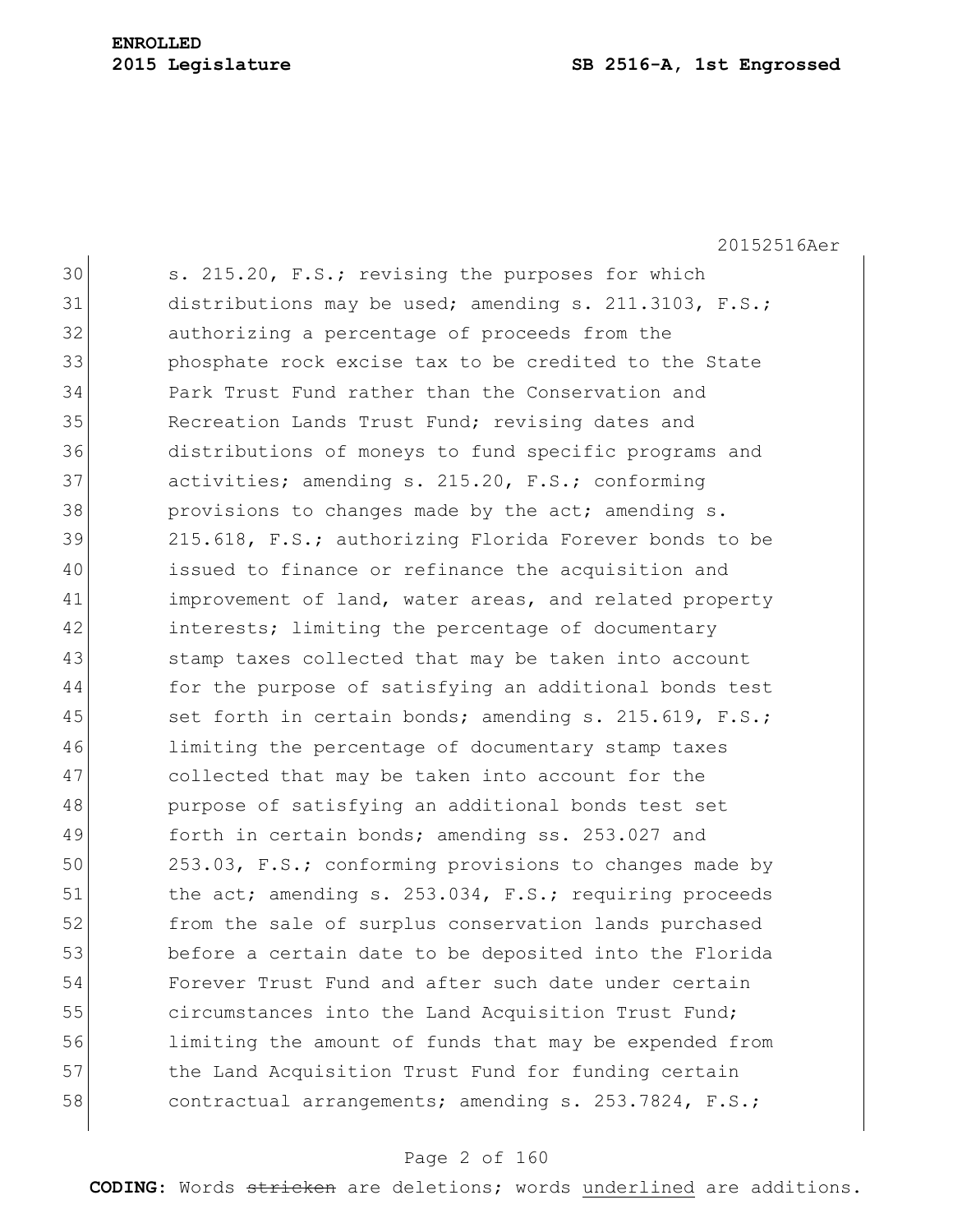20152516Aer

59 conforming provisions to changes made by the act; 60 amending s.  $258.015$ , F.S.; conforming a cross-61 reference; amending s. 258.435, F.S.; requiring moneys 62 **received by the Department of Environmental Protection** 63 **relating to aquatic preserves to be deposited into** 64 certain trust funds; amending s. 259.032, F.S.; 65 conforming provisions affected by the termination of 66 the Conservation and Recreation Lands Trust Fund; 67 authorizing state agencies designated to manage lands 68 acquired with funds deposited into the Land 69 Acquisition Trust Fund to contract with local 70 governments and soil and water conservation districts 71 to assist in management activities; amending s. 72 259.035, F.S.; requiring the Acquisition and 73 Restoration Council to develop rules defining specific 74 criteria and numeric performance measures needed for 75 lands acquired under the Florida Forever Program with 76 funds deposited into the Land Acquisition Trust Fund 77 pursuant to s. 28(a), Article X of the State 78 Constitution; requiring the proposed rules to be 79 Submitted to the Legislature for consideration; 80 requiring recipients of funds from the Land 81 Acquisition Trust Fund to annually report to the 82 Division of State Lands; requiring the council to 83 **b** consider and evaluate in writing each project proposed 84 for acquisition using such funds and ensure that each 85 proposed project meets the requirements of s. 28, 86 Article X of the State Constitution; amending ss. 87 259.036, 259.037, 259.04, and 259.041, F.S.;

## Page 3 of 160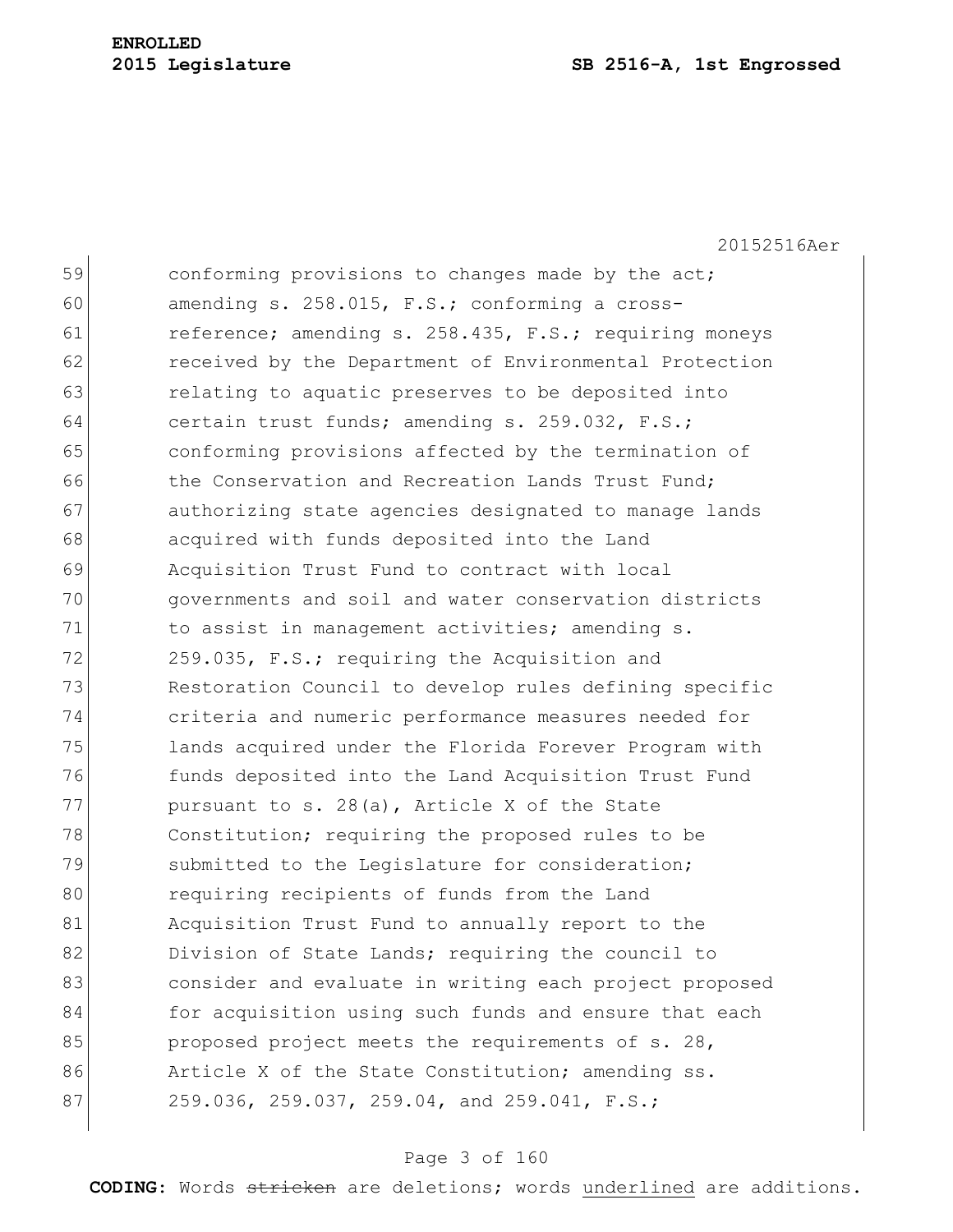20152516Aer 88 conforming cross-references; amending s. 259.101, 89 F.S.; conforming provisions affected by the 90 termination of the Preservation 2000 Trust Fund: 91 requiring agencies and water management districts that 92 acquired lands using Preservation 2000 funds to make 93 such lands available for public recreational use under 94 certain circumstances; requiring water management 95 districts and the department to control the growth of 96 **nonnative invasive plant species on such lands;** 97 amending s. 259.105, F.S.; deleting obsolete 98 provisions; conforming cross-references; limiting the 99 amount of funds that may be expended from the Land 100 Acquisition Trust Fund for funding certain contractual 101 arrangements; amending ss. 259.1051, 339.0801, 339.55, 102 341.303, 343.58, 369.252, 373.026, and 373.089, F.S.; 103 conforming cross-references; conforming provisions to 104 changes made by the act; amending s. 373.129, F.S.; 105 requiring certain civil penalties to be retained by 106 the water management districts or deposited into the 107 Water Quality Assurance Trust Fund; amending ss. 108 373.1391 and 373.199, F.S.; conforming provisions to 109 changes made by the act; amending s. 373.430, F.S.; 110 requiring certain moneys to be deposited into the 111 Water Quality Assurance Trust Fund rather than the 112 Ecosystem Management and Restoration Trust Fund; 113 amending ss. 373.459, 373.4592, 373.45926, 373.470, 114 373.472, and 373.584, F.S.; conforming provisions to 115 changes made by the act; amending s. 373.59, F.S.; 116 conforming provisions affected by the termination of

#### Page 4 of 160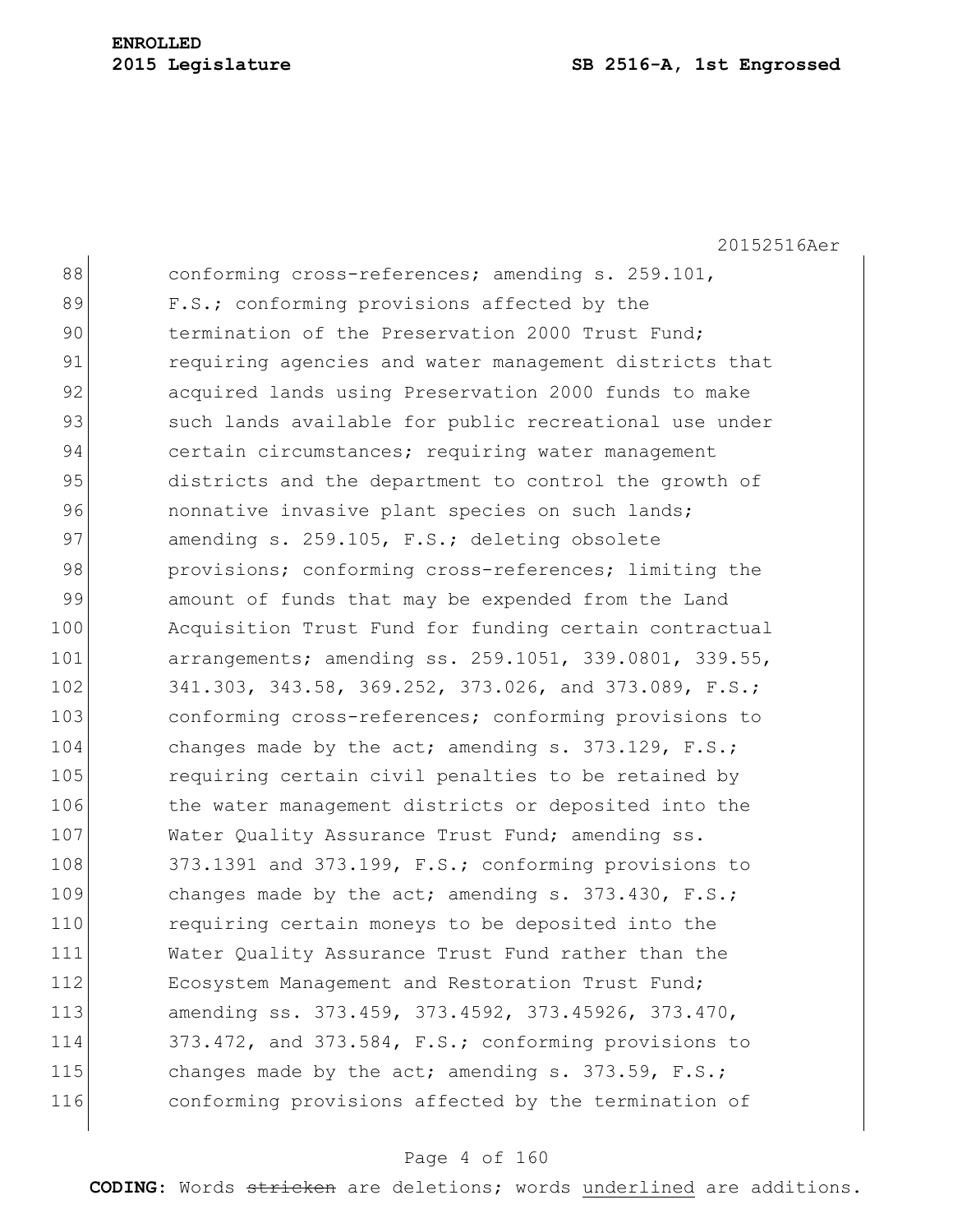20152516Aer

| 117 | the Water Management Lands Trust Fund; amending s.     |
|-----|--------------------------------------------------------|
| 118 | 373.5905, F.S.; conforming a cross-reference; amending |
| 119 | ss. 373.703 and 375.031, F.S.; conforming provisions   |
| 120 | to changes made by the act; amending s. 375.041, F.S.; |
| 121 | designating the Land Acquisition Trust Fund within the |
| 122 | Department of Environmental Protection for receipt of  |
| 123 | certain documentary stamp tax revenues for the         |
| 124 | prescribed uses of s. 28, Article X of the State       |
| 125 | Constitution; providing for the continuation of the    |
| 126 | trust fund until a certain time; requiring certain     |
| 127 | moneys and revenues to be deposited into the Land      |
| 128 | Acquisition Trust Fund; providing priority for the use |
| 129 | of moneys in the trust fund; requiring agencies        |
| 130 | receiving transfers of moneys from the fund to         |
| 131 | maintain the integrity of such funds; amending s.      |
| 132 | 375.044, F.S.; conforming provisions to changes made   |
| 133 | by the act; repealing s. 375.045, F.S., relating to    |
| 134 | the Florida Preservation 2000 Trust Fund; amending s.  |
| 135 | 375.075, F.S.; conforming provisions to changes made   |
| 136 | by the act; amending s. 376.11, F.S.; revising the     |
| 137 | funds required to be deposited into the Florida        |
| 138 | Coastal Protection Trust Fund and the purposes for     |
| 139 | which such funds may be used; amending s. 376.123,     |
| 140 | F.S.; conforming a cross-reference; amending s.        |
| 141 | 376.307, F.S.; revising the funds required to be       |
| 142 | deposited into the Water Quality Assurance Trust Fund  |
| 143 | and the purposes for which such funds may be used;     |
| 144 | authorizing the department to enter into certain       |
| 145 | settlements; amending s. 376.40, F.S.; conforming a    |
|     |                                                        |

# Page 5 of 160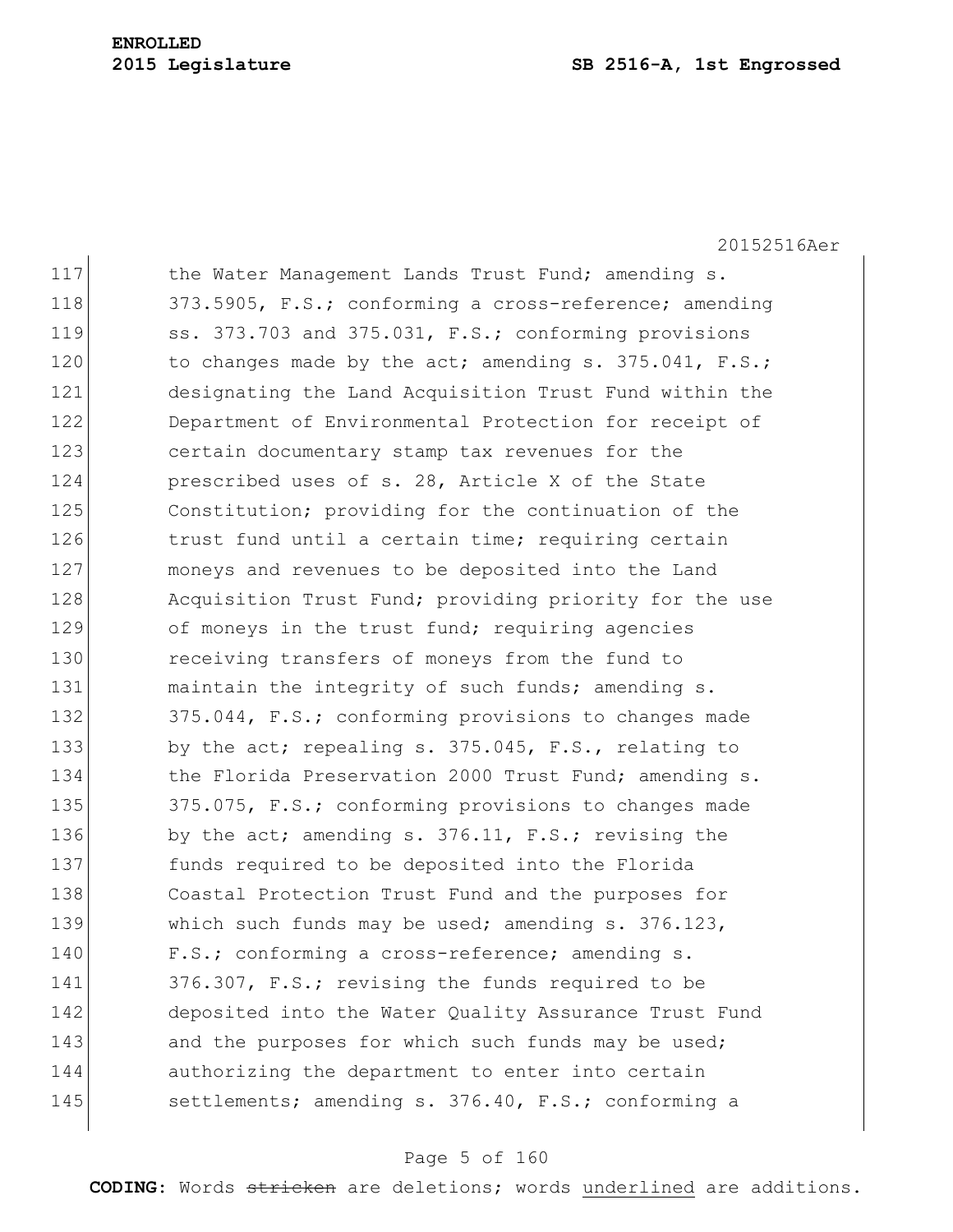20152516Aer

146 cross-reference; repealing s. 379.202, F.S., relating 147 to the Conservation and Recreation Lands Program Trust 148 Fund of the Fish and Wildlife Conservation Commission: 149 amending s. 379.206, F.S.; requiring grants and 150 donations from development-of-regional-impact wildlife 151 mitigation contributions to be credited to the Grants 152 and Donations Trust Fund; requiring that title to 153 certain lands be vested in the Board of Trustees of 154 the Internal Improvement Trust Fund; providing that 155 certain land acquisitions are subject to certain 156 procedures; amending s. 379.212, F.S.; providing that 157 the Land Acquisition Trust Fund within the Fish and 158 Wildlife Conservation Commission must be used to 159 implement s. 28, Article X of the State Constitution; 160 authorizing the department to transfer certain funds; 161 **requiring the commission to maintain the integrity of** 162 such funds; providing for the transfer of certain 163 funds; amending s. 379.214, F.S.; conforming a cross-164 reference; amending s. 380.0666, F.S.; conforming 165 **provisions to changes made by the act; repealing s.** 166 380.0677, F.S., relating to the Green Swamp Land 167 Authority; amending s. 380.507, F.S.; conforming 168 **provisions to changes made by the act; amending s.** 169 380.508, F.S.; requiring certain funds over and above 170 eligible project costs to be deposited into the 171 Florida Forever Trust Fund rather than the Florida 172 Communities Trust Fund; amending s. 380.510, F.S.; 173 requiring certain funds collected under a grant or 174 loan agreement to be deposited into the Internal

# Page 6 of 160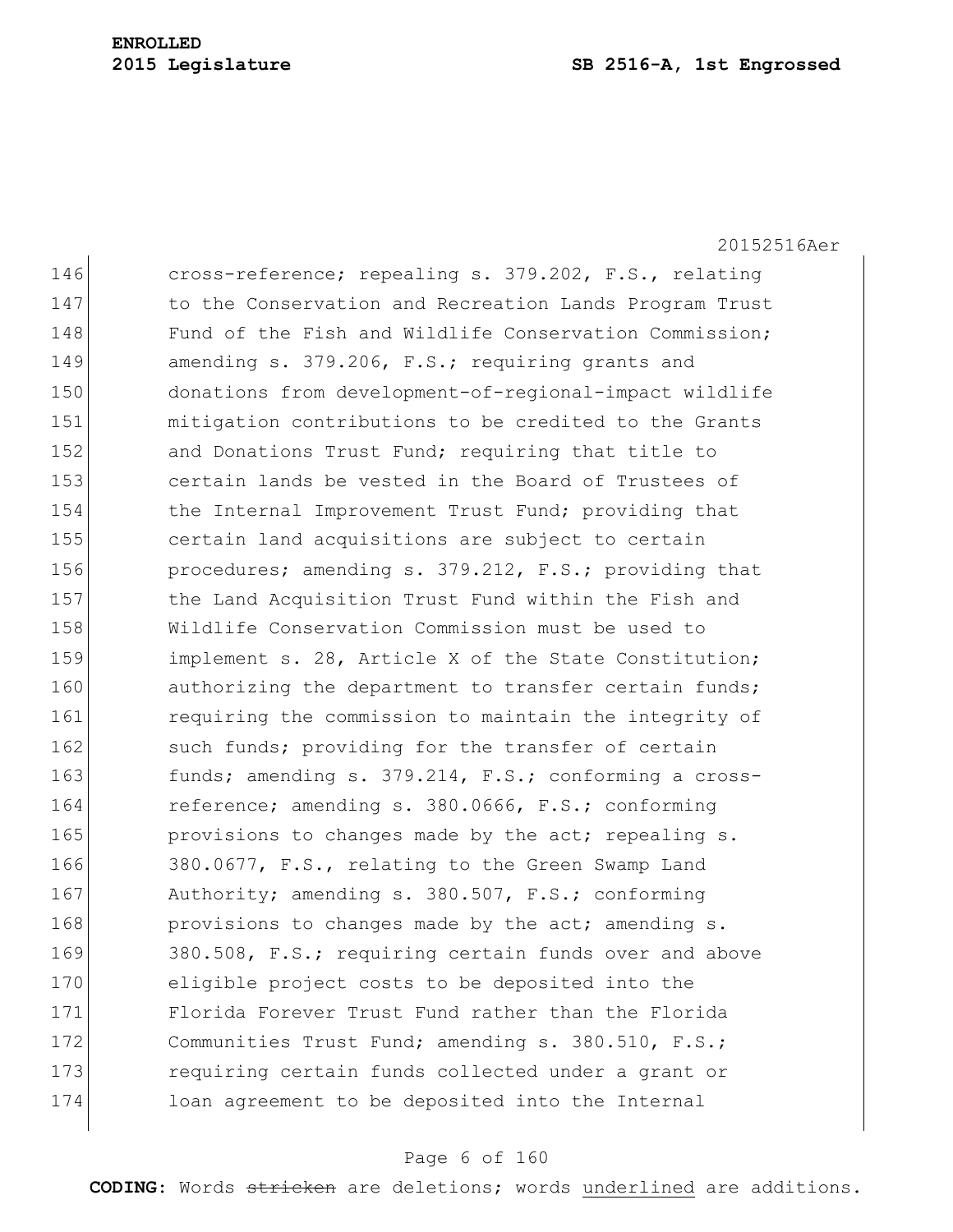20152516Aer

| 175 | Improvement Trust Fund rather than the Florida           |
|-----|----------------------------------------------------------|
| 176 | Communities Trust Fund; requiring the deed or lease of   |
| 177 | any real property acquired with certain funds to         |
| 178 | contain covenants and restrictions sufficient to         |
| 179 | ensure that the use of such real property complies       |
| 180 | with s. 28, Article X of the State Constitution;         |
| 181 | conforming provisions to changes made by the act;        |
| 182 | repealing s. 380.511, F.S., relating to the Florida      |
| 183 | Communities Trust Fund; amending s. 403.0615, F.S.;      |
| 184 | conforming provisions to changes made by the act;        |
| 185 | amending ss. $403.08601$ and $403.121$ , F.S.; requiring |
| 186 | certain funds to be deposited into the Water Quality     |
| 187 | Assurance Trust Fund rather than the Ecosystem           |
| 188 | Management and Restoration Trust Fund; repealing s.      |
| 189 | 403.1651, F.S., relating to the Ecosystem Management     |
| 190 | and Restoration Trust Fund; amending s. 403.885, F.S.;   |
| 191 | conforming provisions to changes made by the act;        |
| 192 | repealing s. 403.8911, F.S., relating to the annual      |
| 193 | appropriation from the Water Protection and              |
| 194 | Sustainability Program Trust Fund; amending s.           |
| 195 | 403.9325, F.S.; revising and redefining the term         |
| 196 | "public lands set aside for conservation or              |
| 197 | preservation" to include lands and interests acquired    |
| 198 | with funds deposited into the Land Acquisition Trust     |
| 199 | Fund; amending s. 403.93345, F.S.; redefining the term   |
| 200 | "fund" to mean the Water Quality Assurance Trust Fund;   |
| 201 | requiring certain funds to be deposited into the Water   |
| 202 | Quality Assurance Trust Fund rather than the Ecosystem   |
| 203 | Management and Restoration Trust Fund; amending ss.      |

# Page 7 of 160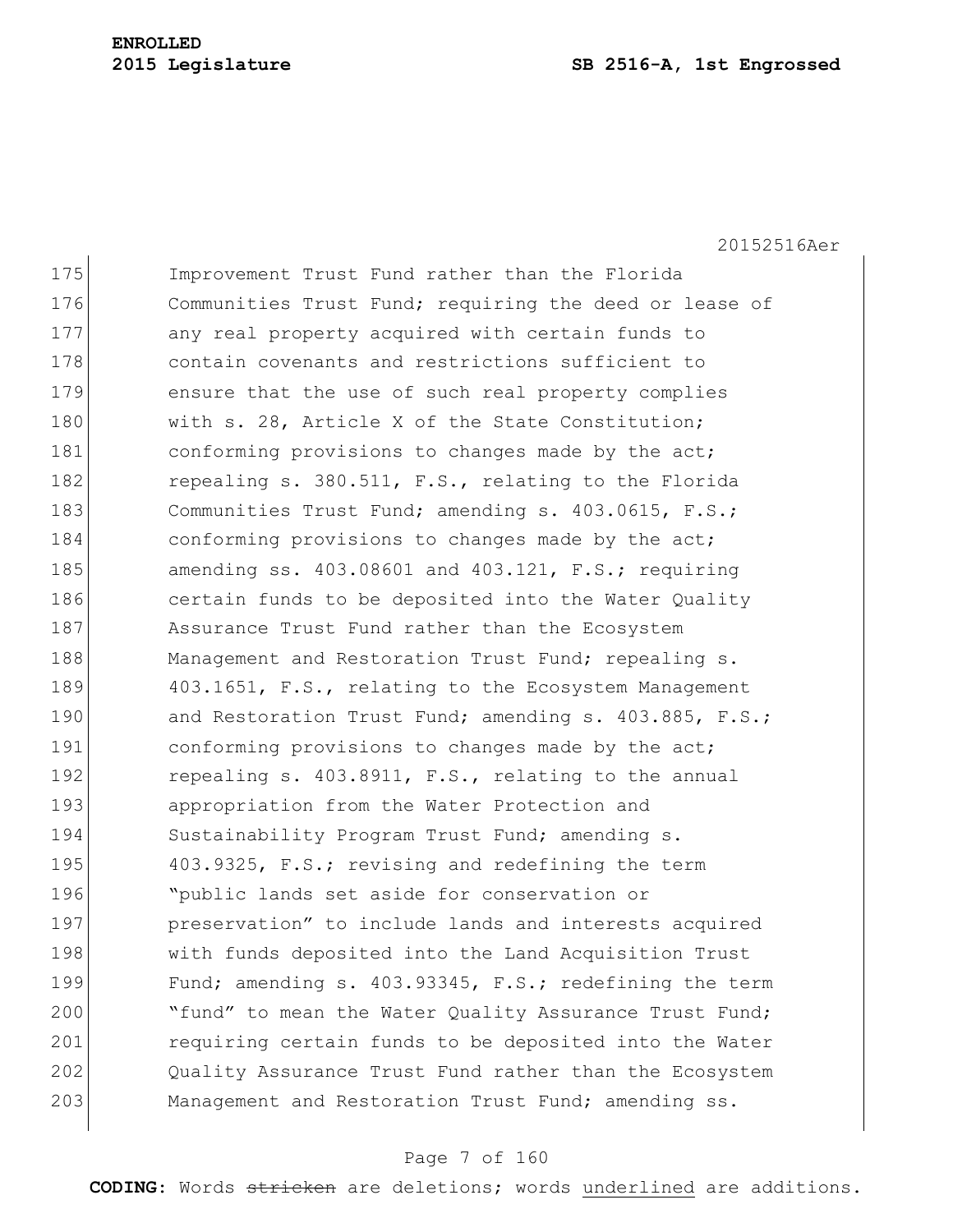20152516Aer 204 420.5092 and 420.9073, F.S.; conforming provisions to 205 changes made by the act; repealing  $s. 570.207$ ,  $F.S.,$ 206 relating to the Conservation and Recreation Lands 207 Program Trust Fund of the Department of Agriculture 208 and Consumer Services; amending s. 570.321, F.S.; 209 conforming a cross-reference; amending s. 570.71, 210 F.S.; excluding funds from the Land Acquisition Trust 211 Fund from a requirement that funds be deposited into 212 the Incidental Trust Fund under certain circumstances; 213 amending s. 895.09, F.S.; conforming provisions to 214 changes made by the act; reenacting s. 339.2818(6), 215 F.S., relating to the Small County Outreach Program, 216  $\vert$  s. 339.2819(5), F.S., relating to the Transportation 217 Regional Incentive Program, s. 339.61(3), F.S., 218 relating to the Florida Strategic Intermodal System, 219  $\vert$  s. 341.051(6), F.S., relating to the New Starts 220 Transit Program, and s.  $420.9079(1)$ , F.S., relating to 221 the Local Government Housing Trust Fund, to 222 incorporate the amendment made by this act to s. 223 201.15, F.S., in references thereto; reenacting s.  $224$  287.0595(2), F.S., relating to Department of 225 Environmental Protection's authority to adopt certain 226 pollution response rules, to incorporate the amendment 227 made by this act to s. 376.307, F.S., in a reference 228 thereto; providing for construction of the act in pari 229 materia with laws enacted during the 2015 Regular 230 Session of the Legislature; providing for contingent 231 retroactive operation; providing effective dates. 232

#### Page 8 of 160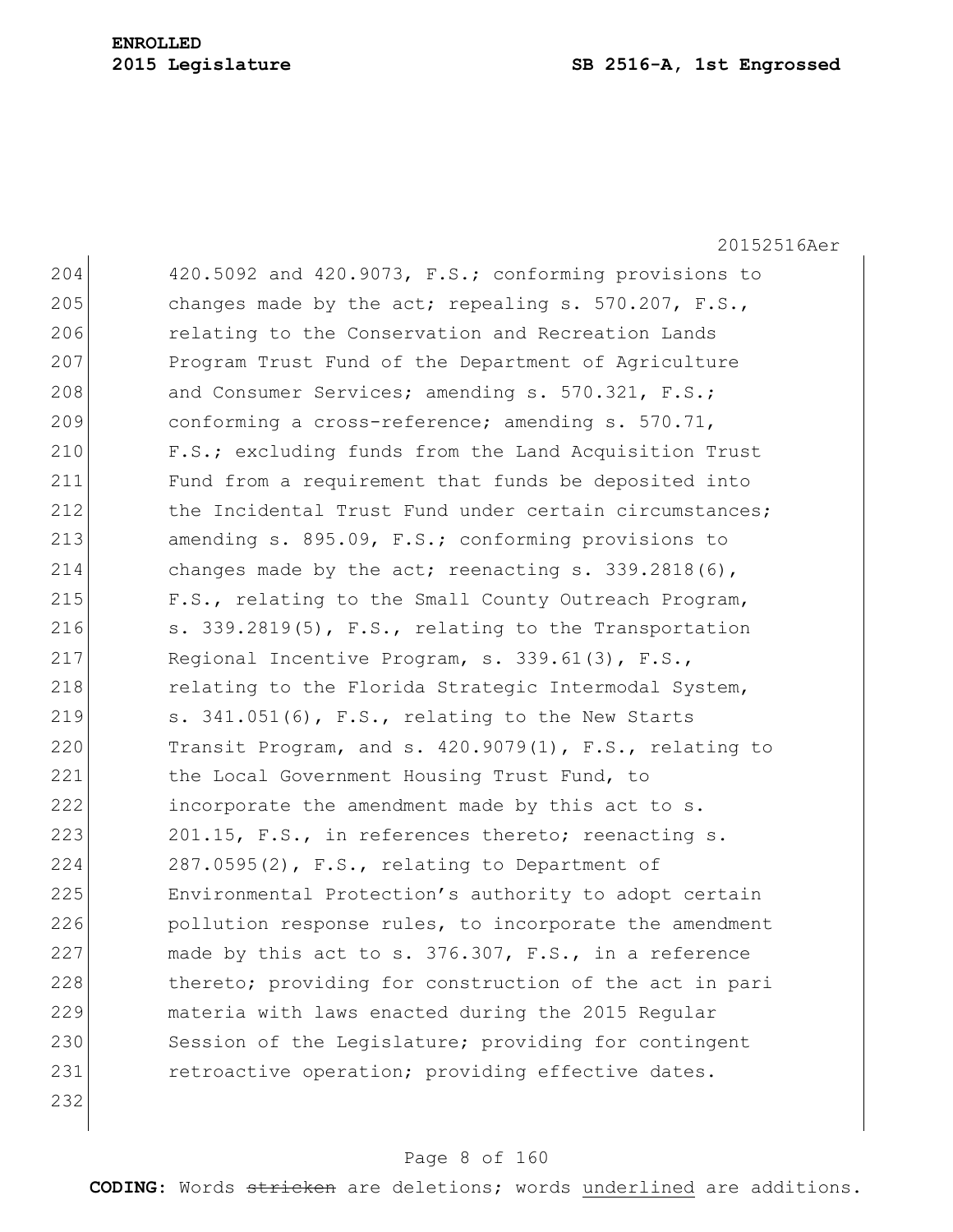|     | 20152516Aer                                                     |
|-----|-----------------------------------------------------------------|
| 233 | Be It Enacted by the Legislature of the State of Florida:       |
| 234 |                                                                 |
| 235 | Section 1. (1) The following trust funds within the             |
| 236 | Department of Environmental Protection are terminated:          |
| 237 | (a) The Florida Preservation 2000 Trust Fund, FLAIR number      |
| 238 | $37 - 2 - 332$ .                                                |
| 239 | The Florida Communities Trust Fund, FLAIR number 37-2-<br>(b)   |
| 240 | 244.                                                            |
| 241 | (c) The Ecosystem Management and Restoration Trust Fund,        |
| 242 | FLAIR number 37-2-193.                                          |
| 243 | (d) The Water Management Lands Trust Fund, FLAIR number 37-     |
| 244 | $2 - 776$ .                                                     |
| 245 | (e) The Conservation and Recreation Lands Trust Fund, FLAIR     |
| 246 | number 37-2-131.                                                |
| 247 | (2) (a) All current balances remaining in the Florida           |
| 248 | Communities Trust Fund and the Florida Preservation 2000 Trust  |
| 249 | Fund shall be transferred to the Land Acquisition Trust Fund,   |
| 250 | FLAIR number 37-2-423.                                          |
| 251 | (b) All current balances remaining in the Conservation and      |
| 252 | Recreation Lands Trust Fund shall be transferred to the General |
| 253 | Revenue Fund.                                                   |
| 254 | (c) All current balances remaining in, and all revenues of,     |
| 255 | the Ecosystem Management and Restoration Trust Fund shall be    |
| 256 | transferred to the General Revenue Fund, except for balances    |
| 257 | associated with the Reef Grounding Program and the Pollution    |
| 258 | Recovery Restricted Accounts, which shall be transferred to the |
| 259 | Water Quality Assurance Trust Fund, FLAIR number 37-2-780.      |
| 260 | (d) All current balances remaining in, and all revenues of,     |
| 261 | the Water Management Lands Trust Fund shall be transferred to   |
|     |                                                                 |

# Page 9 of 160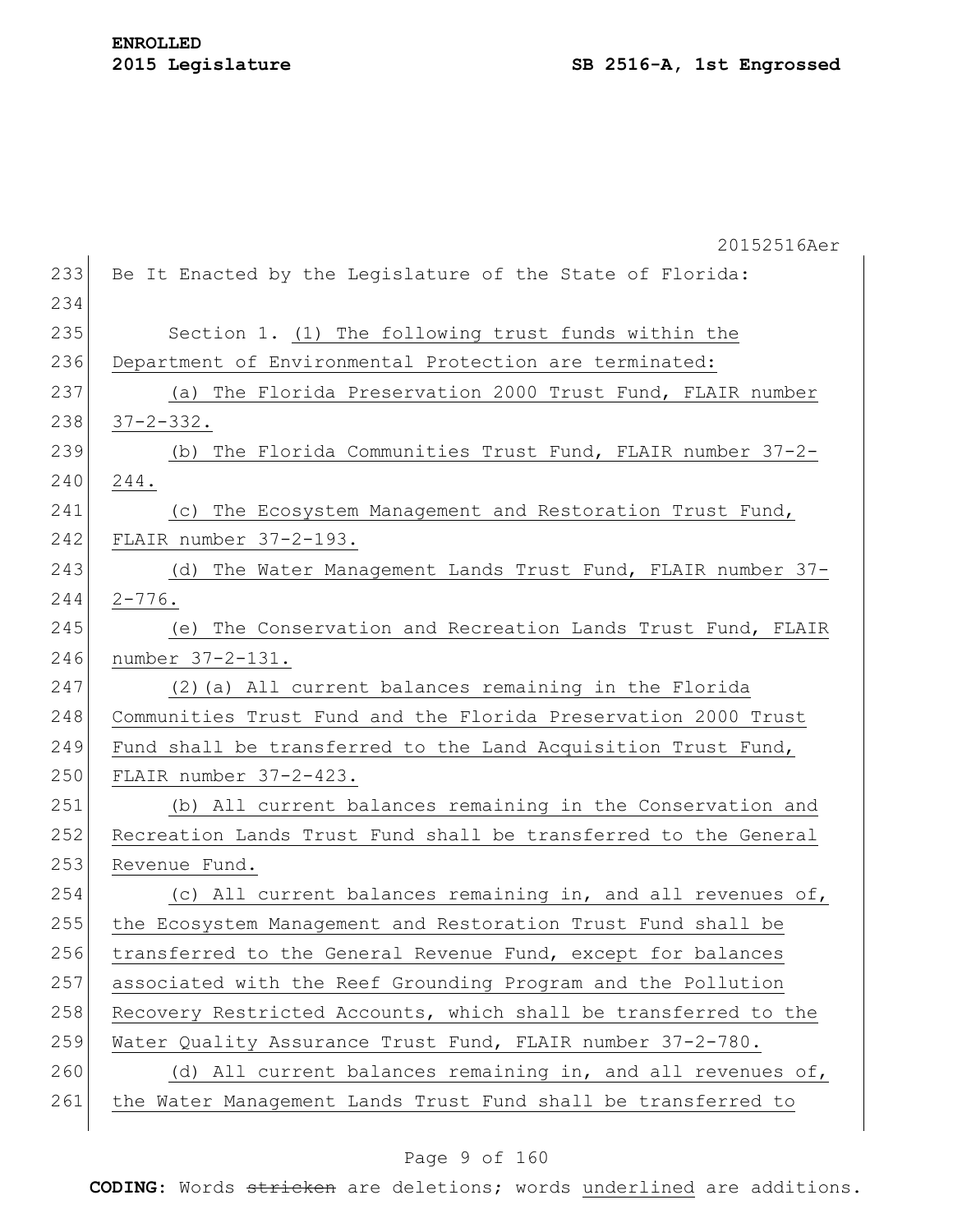|     | 20152516Aer                                                      |
|-----|------------------------------------------------------------------|
| 262 | the General Revenue Fund, except for balances associated with    |
| 263 | debt service on bonds issued before February 1, 2009, by the     |
| 264 | South Florida Water Management District and the St. Johns River  |
| 265 | Water Management District, which shall be transferred to the     |
| 266 | Land Acquisition Trust Fund, FLAIR number 37-2-423.              |
| 267 | (3) The Department of Environmental Protection shall pay         |
| 268 | any outstanding debts or obligations of the terminated trust     |
| 269 | funds as required, and the Chief Financial Officer shall close   |
| 270 | out and remove the terminated trust funds from the various state |
| 271 | accounting systems using generally accepted accounting           |
| 272 | principles concerning warrants outstanding, assets, and          |
| 273 | liabilities.                                                     |
| 274 | Section 2. (1) The Conservation and Recreation Lands             |
| 275 | Program Trust Fund, FLAIR number 42-2-931, within the Department |
| 276 | of Agriculture and Consumer Services is terminated.              |
| 277 | (2) The Department of Agriculture and Consumer Services          |
| 278 | shall pay any outstanding debts or obligations of the terminated |
| 279 | trust fund as soon as practicable, and the Chief Financial       |
| 280 | Officer shall close out and remove that terminated trust fund    |
| 281 | from the various state accounting systems using generally        |
| 282 | accepted accounting principles concerning warrants outstanding,  |
| 283 | assets, and liabilities.                                         |
| 284 | Section 3. (1) The Conservation and Recreation Lands             |
| 285 | Program Trust Fund, FLAIR number 72-2-931, within the Fish and   |
| 286 | Wildlife Conservation Commission is terminated.                  |
| 287 | (2) The Fish and Wildlife Conservation Commission shall pay      |
| 288 | any outstanding debts or obligations of the terminated trust     |
| 289 | fund as soon as practicable, and the Chief Financial Officer     |
| 290 | shall close out and remove that terminated trust fund from the   |
|     |                                                                  |

# Page 10 of 160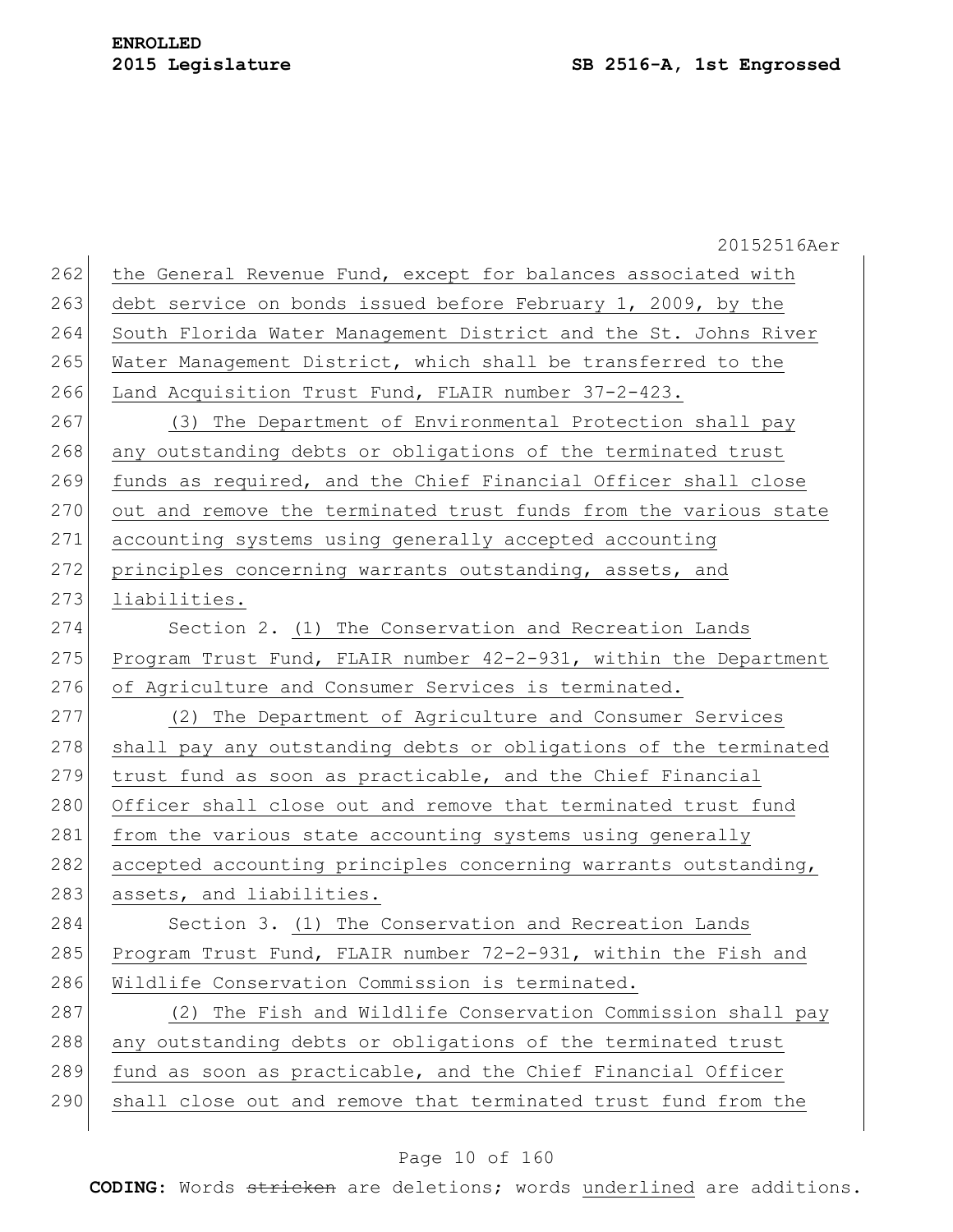20152516Aer 291 various state accounting systems using generally accepted 292 accounting principles concerning warrants outstanding, assets, 293 and liabilities. 294 Section 4. Paragraph (e) is added to subsection (3) of 295 section 17.61, Florida Statutes, to read: 296 17.61 Chief Financial Officer; powers and duties in the 297 investment of certain funds. $-$ 298 (3) 299 (e) Moneys in any land acquisition trust fund created or 300 designated to receive funds under s. 28, Art. X of the State 301 Constitution may not be invested as provided in this section, 302 but shall be retained in those trust funds, with the interest 303 appropriated to the General Revenue Fund, as provided in s. 304 17.57. 305 Section 5. Section 161.05301, Florida Statutes, is 306 repealed. 307 Section 6. Subsection (3) of section 161.054, Florida 308 Statutes, is amended to read: 309 161.054 Administrative fines; liability for damage; liens.-310 (3) The imposition of a fine or an award of damages 311 pursuant to this section shall create a lien upon the real and 312 personal property of the violator, enforceable by the department 313 as are statutory liens under chapter 85. The proceeds of such 314 fines and awards of damages shall be deposited in the Florida 315 Coastal Protection Ecosystem Management and Restoration Trust 316 Fund. 317 Section 7. Subsections (1) and (3) of section 161.091, 318 Florida Statutes, are amended to read: 319 161.091 Beach management; funding; repair and maintenance

# Page 11 of 160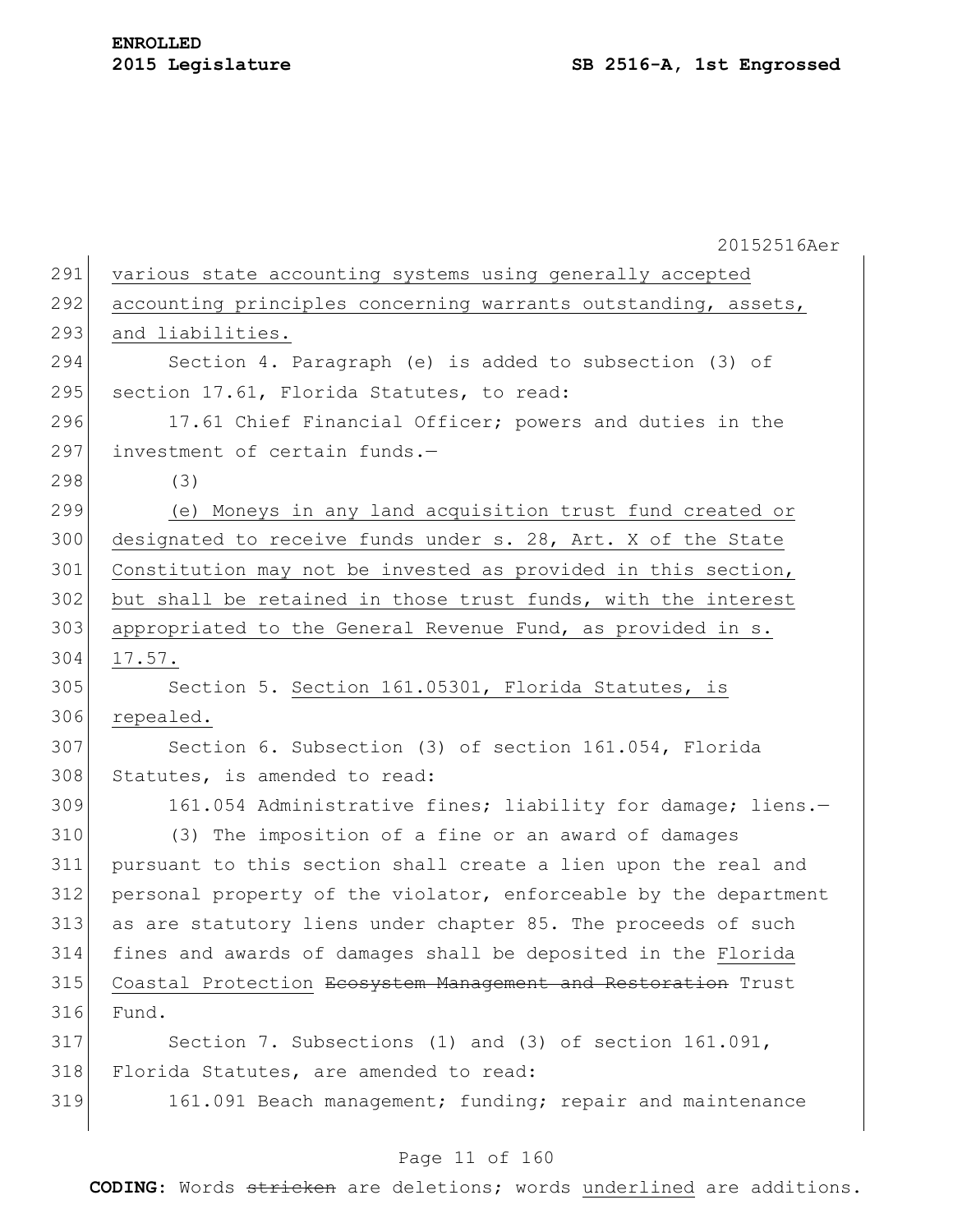320 strategy.-

321 (1) Subject to such appropriations as the Legislature may 322 make therefor from time to time, disbursements from the Land 323 Acquisition Ecosystem Management and Restoration Trust Fund may 324 be made by the department in order to carry out the proper state 325 responsibilities in a comprehensive, long-range, statewide beach 326 management plan for erosion control; beach preservation, 327 restoration, and nourishment; and storm and hurricane 328 protection; and other activities authorized for beaches and 329 shores pursuant to s. 28, Art. X of the State Constitution. 330 Legislative intent in appropriating such funds is for the 331 implementation of those projects that contribute most 332 significantly to addressing the state's beach erosion problems.

333 (3) In accordance with the intent expressed in s. 161.088 334 and the legislative finding that erosion of the beaches of this 335 state is detrimental to tourism, the state's major industry, 336 further exposes the state's highly developed coastline to severe 337 storm damage, and threatens beach-related jobs, which, if not 338 stopped, may significantly reduce state sales tax revenues, 339 funds deposited into the State Treasury to the credit of the 340 Land Acquisition Ecosystem Management and Restoration Trust  $341$  Fund, in the annual amounts provided in s. 201.15, shall be 342 used, for a period of not less than 15 years, to fund the 343 development, implementation, and administration of the state's 344 beach management plan, as provided in ss. 161.091-161.212 and as 345 authorized in s. 28, Art. X of the State Constitution, prior to 346 the use of such funds deposited pursuant to s. 201.15 in that 347 trust fund for any other purpose.

348 Section 8. Section 201.0205, Florida Statutes, is amended

# Page 12 of 160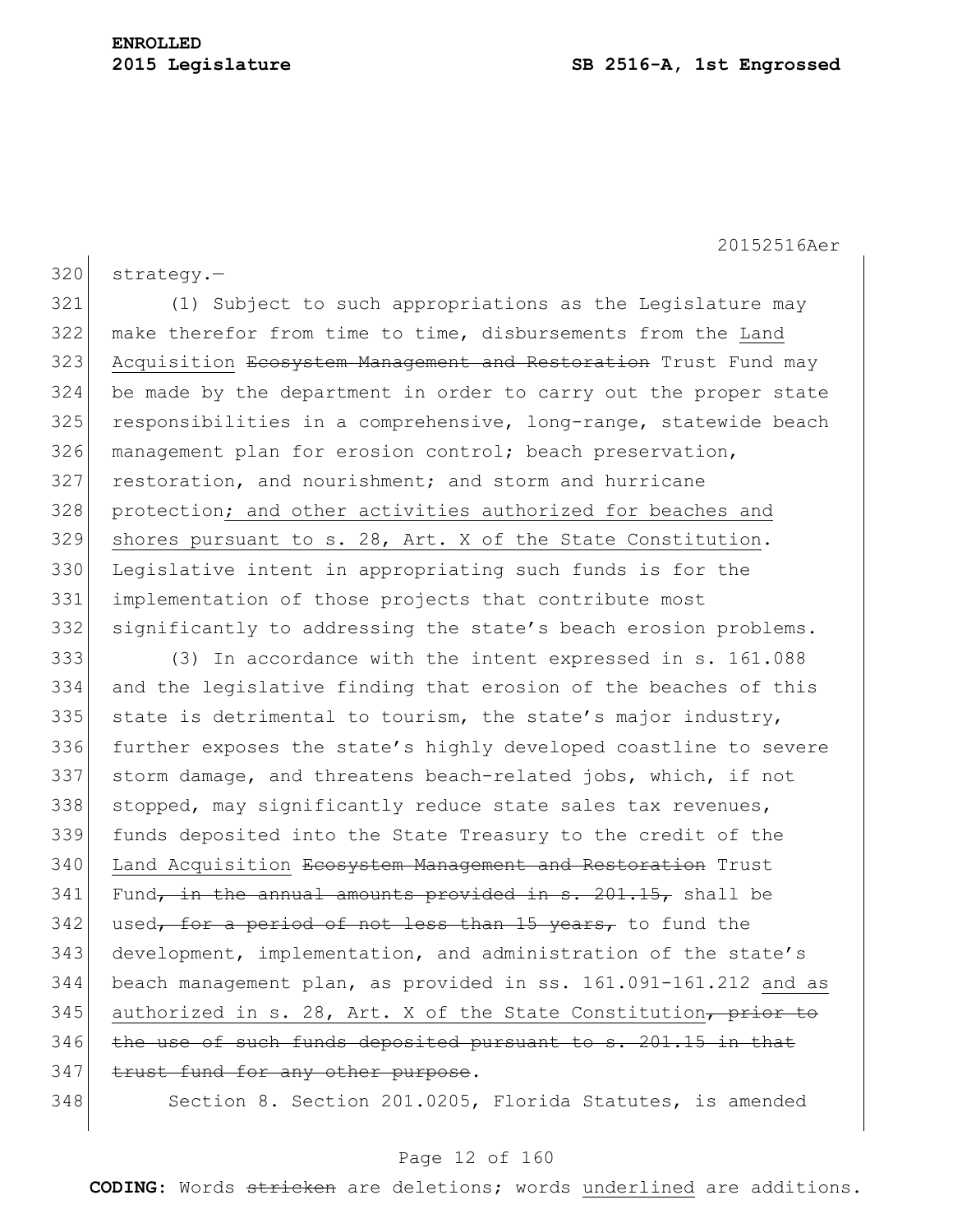| 349 | to read:                                                                                 |
|-----|------------------------------------------------------------------------------------------|
| 350 | 201.0205 Counties that have implemented ch. 83-220;                                      |
| 351 | inapplicability of 10-cent tax increase by s. 2, ch. 92-317,                             |
| 352 | Laws of Florida.-The 10-cent tax increase in the documentary                             |
| 353 | stamp tax levied by s. 2, chapter 92-317, does not apply to                              |
| 354 | deeds and other taxable instruments relating to real property                            |
| 355 | located in any county that has implemented the provisions of                             |
| 356 | chapter 83-220, Laws of Florida, as amended by chapters $84-270$ ,                       |
| 357 | 86-152, and 89-252, Laws of Florida. Each such county and each                           |
| 358 | eligible jurisdiction within such county may shall not be                                |
| 359 | eligible to participate in programs funded pursuant to s.                                |
| 360 | $201.15(4)$ (c) $\overline{\phantom{0}3.201.15(9)}$ . However, each such county and each |
| 361 | eligible jurisdiction within such county may shall be eligible                           |
| 362 | to participate in programs funded pursuant to s. 201.15(4)(d) s.                         |
| 363 | $201.15(10)$ .                                                                           |
| 364 | Section 9. Section 201.15, Florida Statutes, is amended to                               |
|     |                                                                                          |
| 365 | read:                                                                                    |
| 366 | 201.15 Distribution of taxes collected. - All taxes collected                            |
| 367 | under this chapter are hereby pledged and shall be first made                            |
| 368 | available to make payments when due on bonds issued pursuant to                          |
| 369 | s. 215.618 or s. 215.619, or any other bonds authorized to be                            |
| 370 | issued on a parity basis with such bonds. Such pledge and                                |
| 371 | availability for the payment of these bonds shall have priority                          |
| 372 | over any requirement for the payment of service charges or costs                         |
| 373 | of collection and enforcement under this section. All taxes                              |
| 374 | collected under this chapter, except taxes distributed to the                            |
| 375 | Land Acquisition Trust Fund pursuant to subsections (1) and $(2)$ ,                      |
| 376 | are subject to the service charge imposed in s. 215.20(1).                               |
| 377 | Before distribution pursuant to under this section, the                                  |

# Page 13 of 160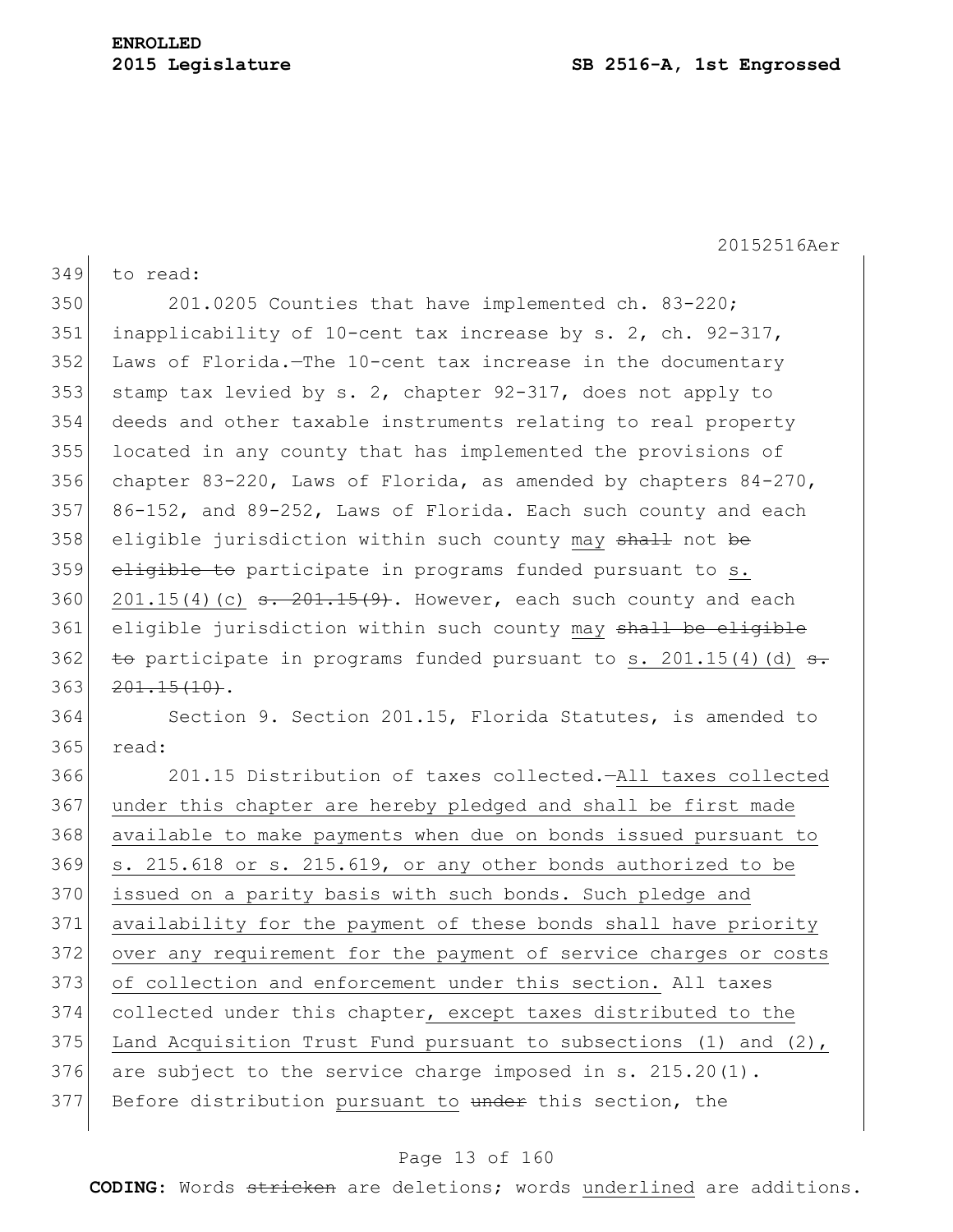20152516Aer 378 Department of Revenue shall deduct amounts necessary to pay the 379 costs of the collection and enforcement of the tax levied by  $380$  this chapter. The Such costs and the service charge may not be 381 levied against any portion of taxes pledged to debt service on 382 bonds to the extent that the costs and service charge are 383 required to pay any amounts relating to the bonds. After 384 distributions are made pursuant to subsection  $(1)$ , All of the 385 costs of the collection and enforcement of the tax levied by 386 this chapter and the service charge shall be available and 387 transferred to the extent necessary to pay debt service and any 388 other amounts payable with respect to bonds authorized before 389 January 1, 2015, secured by revenues distributed pursuant to 390 this section subsection  $(1)$ . All taxes remaining after deduction 391 of costs and the service charge shall be distributed as follows: 392 (1) Amounts necessary to make payments on bonds issued  $393$  pursuant to s. 215.618 or s. 215.619, as provided under 394 paragraphs (3)(a) and (b), or on any other bonds authorized to 395 be issued on a parity basis with such bonds shall be deposited 396 into the Land Acquisition Trust Fund. 397 (2) If the amounts deposited pursuant to subsection (1) are 398 less than 33 percent of all taxes collected after first 399 deducting the costs of collection, an amount equal to 33 percent 400 of all taxes collected after first deducting the costs of 401 collection, minus the amounts deposited pursuant to subsection 402 (1), shall be deposited into the Land Acquisition Trust Fund. 403 (3) Amounts on deposit in the Land Acquisition Trust Fund 404 Sixty-three and thirty-one hundredths percent of the remaining 405 taxes shall be used in for the following order purposes: 406 (a) Payment of Amounts necessary to pay the debt service

# Page 14 of 160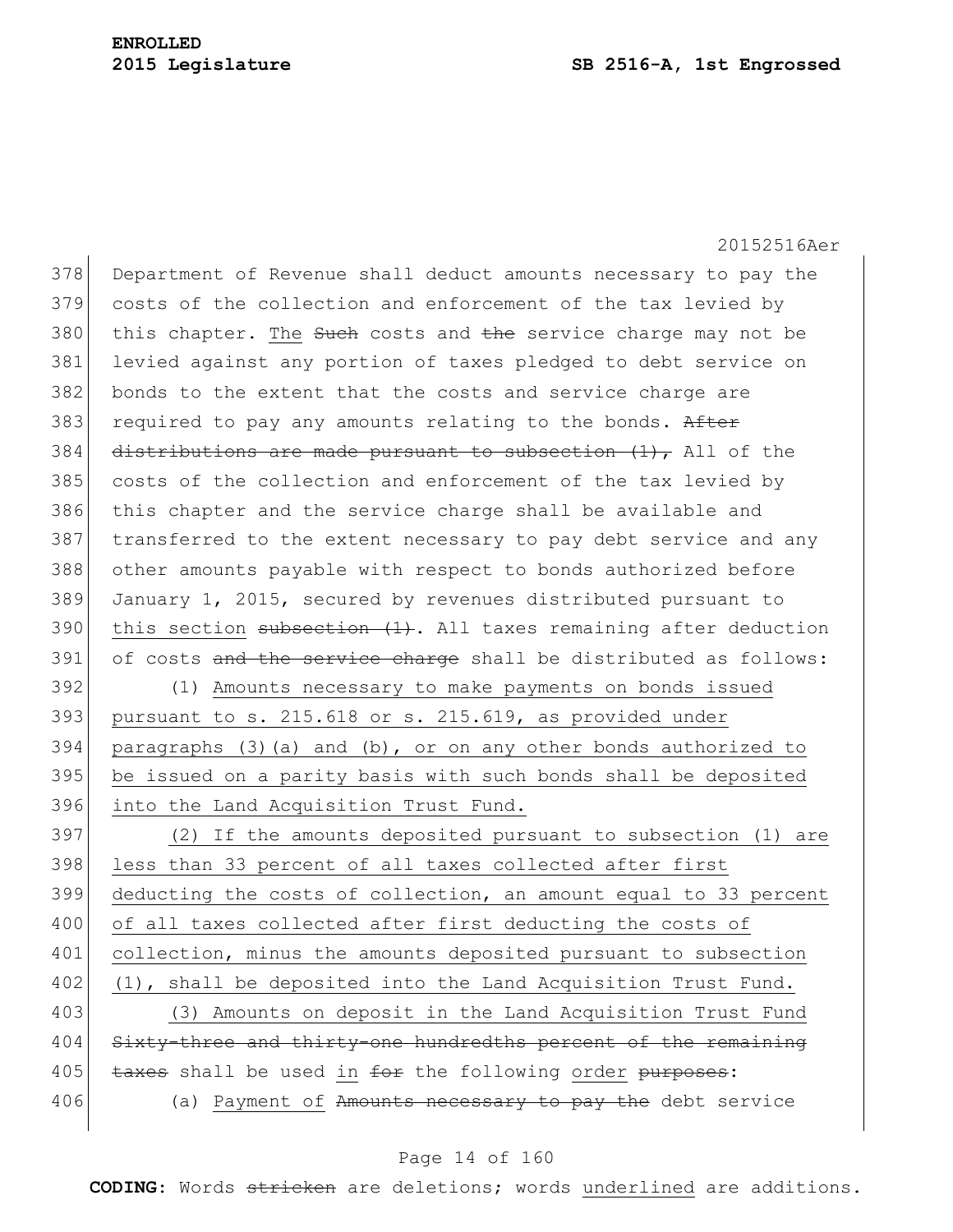407  $\sigma$ <sub>r</sub> or funding of <del>fund</del> debt service reserve funds, rebate 408 obligations, or other amounts payable with respect to 409 Preservation 2000 bonds issued pursuant to s. 375.051 and 410 Florida Forever bonds issued pursuant to s.  $215.618$ , shall be 411 paid into the State Treasury to the credit of the Land 412 Acquisition Trust Fund to be used for such purposes. The amount 413 used for such purposes transferred to the Land Acquisition Trust 414 Fund may not exceed \$300 million in each fiscal year 1999-2000 415 and thereafter for Preservation 2000 bonds and bonds issued to 416 refund Preservation 2000 bonds, and \$300 million in fiscal year 417 2000-2001 and thereafter for Florida Forever bonds. The annual 418 amount transferred to the Land Acquisition Trust Fund for 419 Florida Forever bonds may not exceed \$30 million in the first 420 fiscal year in which bonds are issued. The limitation on the 421 amount transferred shall be increased by an additional \$30 422 million in each subsequent fiscal year, but may not exceed a 423 total of \$300 million in any fiscal year for all bonds issued. 424 It is the intent of the Legislature that all bonds issued to 425 fund the Florida Forever Act be retired by December 31, 2040. 426 Except for bonds issued to refund previously issued bonds, no 427 series of bonds may be issued pursuant to this paragraph unless 428 such bonds are approved and the debt service for the remainder 429 of the fiscal year in which the bonds are issued is specifically 430 appropriated in the General Appropriations Act. For purposes of 431 refunding Preservation 2000 bonds, amounts designated within 432 this section for Preservation 2000 and Florida Forever bonds may 433 be transferred between the two programs to the extent provided 434 for in the documents authorizing the issuance of the bonds. The 435 Preservation 2000 bonds and Florida Forever bonds are equally

# Page 15 of 160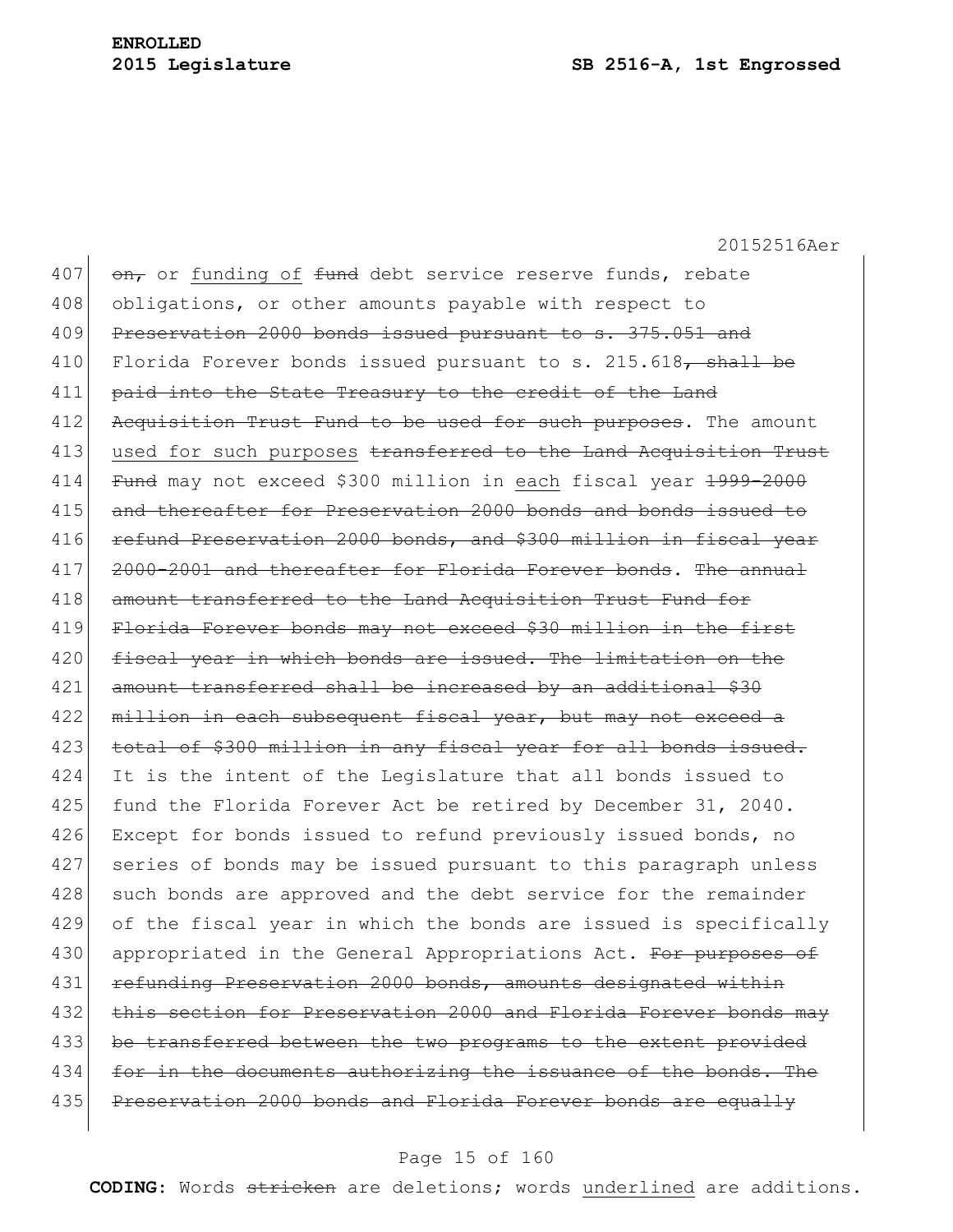| 436 | and ratably secured by moneys distributable to the Land            |
|-----|--------------------------------------------------------------------|
| 437 | Acquisition Trust Fund pursuant to this section, except as         |
| 438 | specifically provided otherwise by the documents authorizing the   |
| 439 | issuance of the bonds. Moneys transferred to the Land              |
| 440 | Acquisition Trust Fund pursuant to this paragraph, or earnings     |
| 441 | thereon, may not be used or made available to pay debt service     |
| 442 | on the Save Our Coast revenue bonds.                               |
| 443 | (b) Payment of Moneys shall be paid into the State Treasury        |
| 444 | to the credit of the Save Our Everglades Trust Fund in amounts     |
| 445 | necessary to pay debt service, or funding of debt service          |
| 446 | reserve funds provide reserves, and pay rebate obligations, or     |
| 447 | and other amounts due with respect to Everglades restoration       |
| 448 | bonds issued pursuant to under s. 215.619. Taxes distributed       |
| 449 | under paragraph (a) and this paragraph must be collectively        |
| 450 | distributed on a pro rata basis when the available moneys under    |
| 451 | this subsection are not sufficient to cover the amounts required   |
| 452 | under paragraph (a) and this paragraph.                            |
|     |                                                                    |
| 453 |                                                                    |
| 454 | Bonds issued pursuant to s. 215.618 or s. 215.619 are equally      |
| 455 | and ratably secured by moneys distributable to the Land            |
| 456 | Acquisition Trust Fund.                                            |
| 457 | $(4)$ (4) (e) After the required distributions to the Land         |
| 458 | Acquisition Trust Fund pursuant to subsections (1) and (2) and     |
| 459 | deduction of the service charge imposed pursuant to s. $215.20(1)$ |
| 460 | payments under paragraphs (a) and (b), the remainder shall be      |
| 461 | distributed as follows paid into the State Treasury to the         |
| 462 | eredit of:                                                         |
| 463 | $(a)$ 1. The State Transportation Trust Fund in the Department     |
| 464 | of Transportation in the amount of The lesser of 24.18442 38.2     |

# Page 16 of 160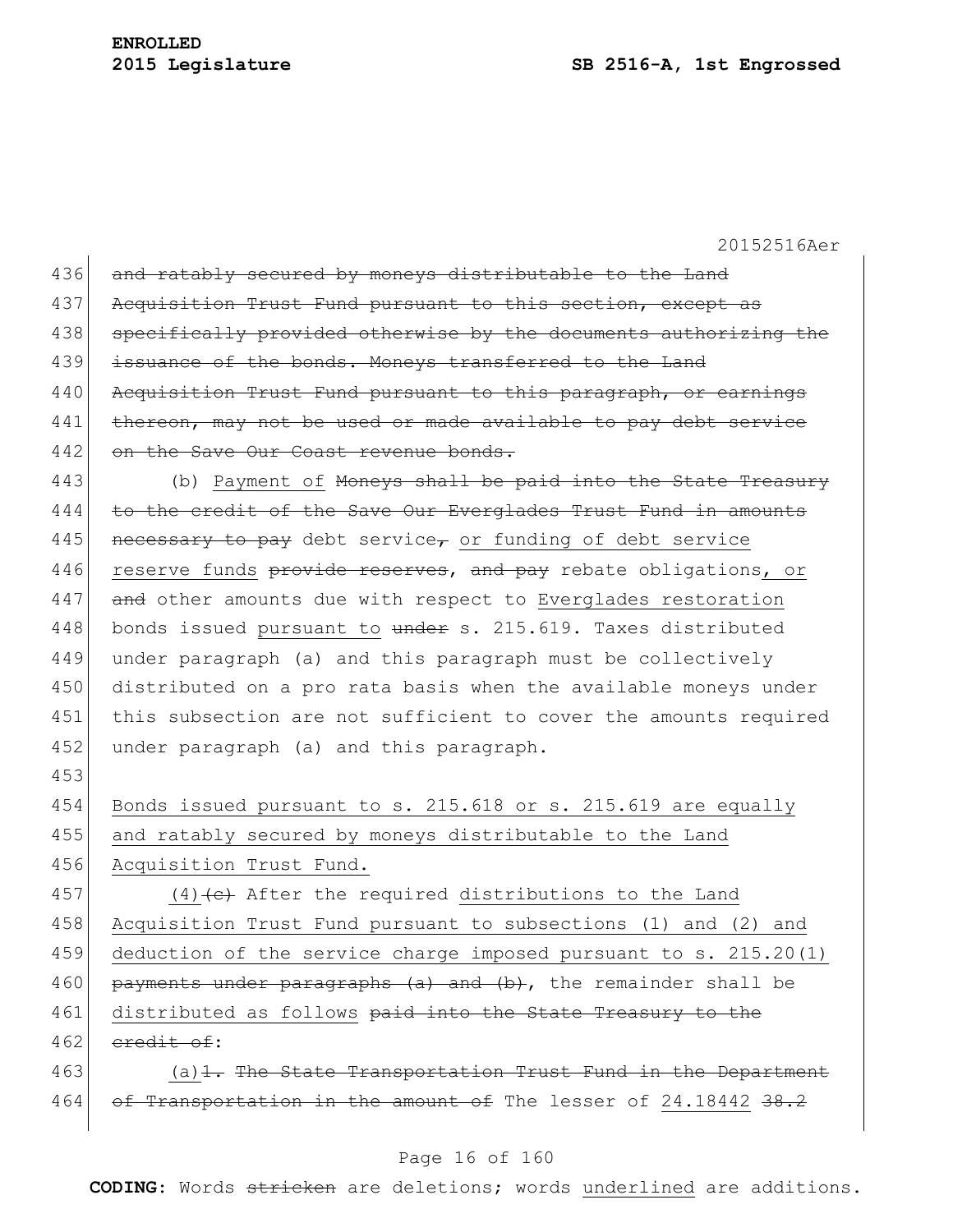465 percent of the remainder or \$541.75 million in each fiscal year 466 shall be paid into the State Treasury to the credit of the State 467 Transportation Trust Fund. Out Of such funds, the first \$50 468 million for the 2012-2013 fiscal year; \$65 million for the 2013-469 2014 fiscal year; and \$75 million for each the 2014-2015 fiscal 470 year and all subsequent years, shall be transferred to the State 471 Economic Enhancement and Development Trust Fund within the 472 Department of Economic Opportunity. Notwithstanding any other 473 law, the remaining amount credited to the State Transportation 474 Trust Fund shall remainder is to be used for the following 475 specified purposes, notwithstanding any other law to the 476 contrary:

477 1.<del>a. For the purposes of</del> Capital funding for the New Starts 478 Transit Program, authorized by Title 49, U.S.C. s. 5309 and 479 specified in s. 341.051, in the amount of 10 percent of the 480  $t$  these funds:

481 2.b. For the purposes of The Small County Outreach Program 482 specified in s. 339.2818, in the amount of 10  $\frac{1}{2}$  percent of the 483 these funds. Effective July 1, 2014, the percentage allocated 484 under this sub-subparagraph shall be increased to 10 percent;

485 3.c. For the purposes of The Strategic Intermodal System 486 specified in ss. 339.61, 339.62, 339.63, and 339.64, in the 487 amount of 75 percent of the these funds after deduction of the 488 payments required pursuant to subparagraphs 1. and 2. allocating 489 for the New Starts Transit Program described in sub-subparagraph 490 a. and the Small County Outreach Program described in sub-491 subparagraph b.; and

492 4.<del>d. For the purposes of</del> The Transportation Regional 493 Incentive Program specified in s. 339.2819, in the amount of 25

## Page 17 of 160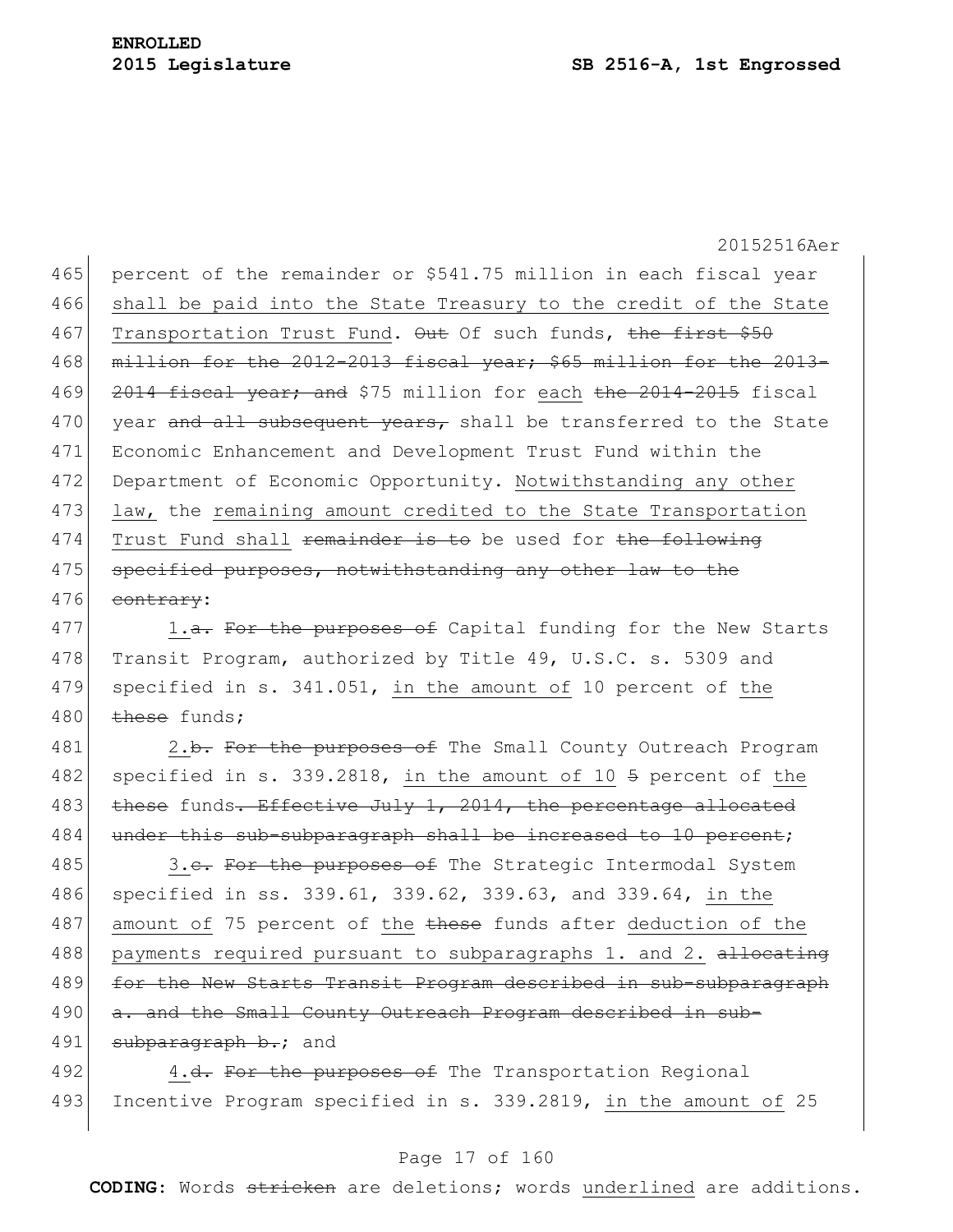494 percent of the these funds after deduction of the payments 495 required pursuant to subparagraphs 1. and 2. allocating for the 496 New Starts Transit Program described in sub-subparagraph a. and 497 the Small County Outreach Program described in sub-subparagraph 498 b. Effective July 1, 2014, The first \$60 million of the funds 499 allocated pursuant to this subparagraph sub-subparagraph shall 500 be allocated annually to the Florida Rail Enterprise for the  $501$  purposes established in s. 341.303(5).

502 (b)  $2$ . The Grants and Donations Trust Fund in the Department 503 of Economic Opportunity in the amount of The lesser of 0.1456 504  $\left| \frac{.23}{.23} \right|$  percent of the remainder or \$3.25 million in each fiscal 505 year shall be paid into the State Treasury to the credit of the 506 Grants and Donations Trust Fund in the Department of Economic 507 Opportunity to fund technical assistance to local governments.

508 3. The Ecosystem Management and Restoration Trust Fund in 509 the amount of the lesser of 2.12 percent of the remainder or \$30 510 million in each fiscal year, to be used for the preservation and 511 repair of the state's beaches as provided in ss. 161.091- $512$   $161.212$ .

513 4. General Inspection Trust Fund in the amount of the 514 lesser of .02 percent of the remainder or \$300,000 in each 515 fiscal year to be used to fund oyster management and restoration 516 programs as provided in  $s. 379.362(3)$ .

517

518 Moneys distributed pursuant to paragraphs (a) and (b) this 519 paragraph may not be pledged for debt service unless such pledge 520 is approved by referendum of the voters.

521  $(d)$  After the required payments under paragraphs  $(a)$ ,  $(b)$ , 522 and (c), the remainder shall be paid into the State Treasury to

## Page 18 of 160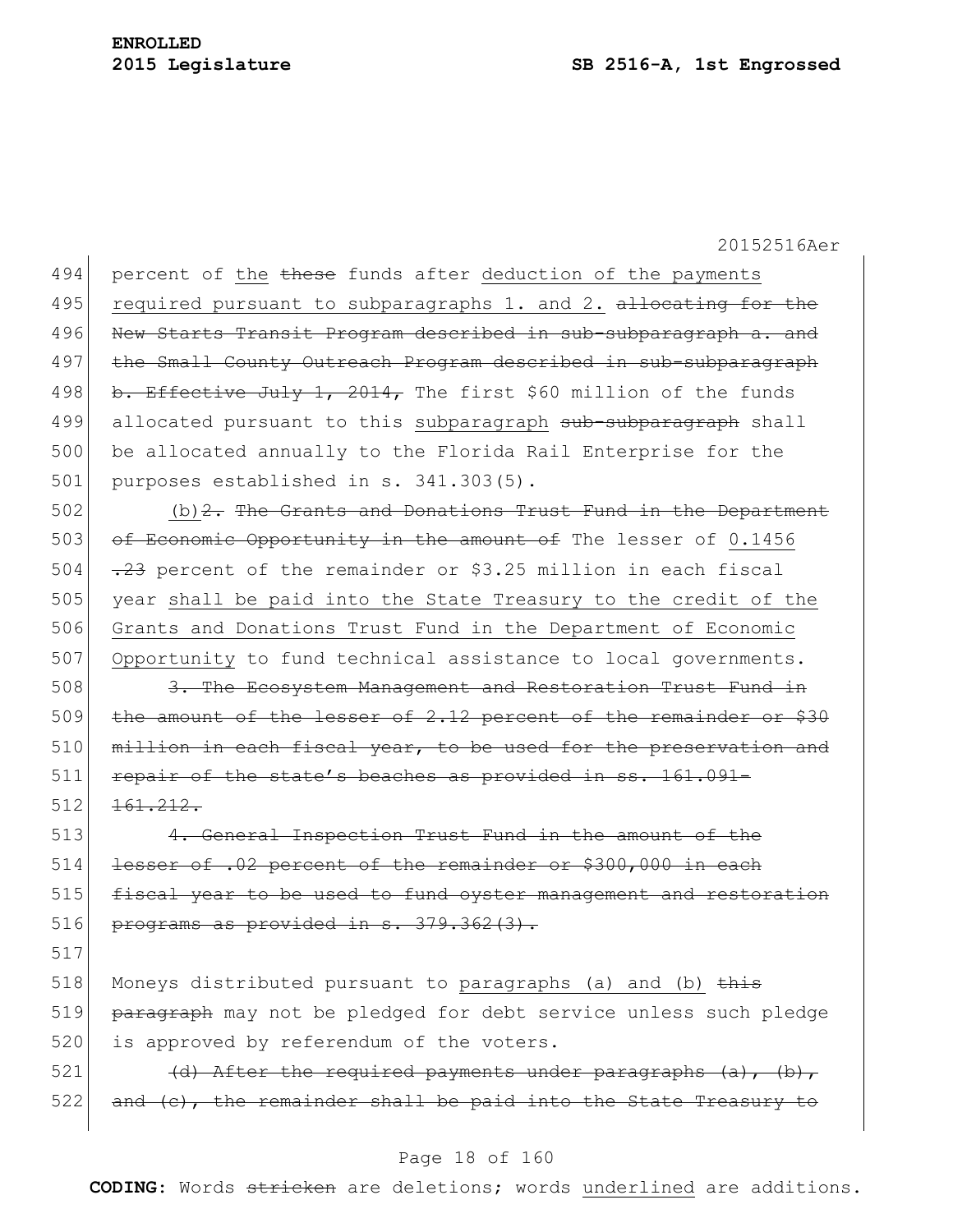20152516Aer 523 the credit of the General Revenue Fund to be used and expended 524 for the purposes for which the General Revenue Fund was created  $525$  and exists by law. 526  $(2)$  The lesser of 7.56 percent of the remaining taxes or 527 \$84.9 million in each fiscal year shall be distributed as  $528$  follows:  $529$  (a) Six million and three hundred thousand dollars shall be 530 paid into the State Treasury to the credit of the General 531 Revenue Fund. 532 (b) The remainder shall be paid into the State Treasury to 533 the credit of the Land Acquisition Trust Fund. Sums deposited in 534 the fund pursuant to this subsection may be used for any purpose 535 for which funds deposited in the Land Acquisition Trust Fund may 536 <del>lawfully be used.</del> 537  $(3)$  (a) The lesser of 1.94 percent of the remaining taxes or 538 \$26 million in each fiscal year shall be distributed in the 539 following order: 540 1. Amounts necessary to pay debt service or to fund debt 541 service reserve funds, rebate obligations, or other amounts 542 payable with respect to bonds issued before February 1, 2009, 543 pursuant to this subsection shall be paid into the State 544 Treasury to the credit of the Land Acquisition Trust Fund. 545  $\vert$  2. Eleven million dollars shall be paid into the State 546 Treasury to the credit of the General Revenue Fund.  $547$  3. The remainder shall be paid into the State Treasury to 548 the credit of the Land Acquisition Trust Fund. 549 (b) Moneys deposited in the Land Acquisition Trust Fund 550 pursuant to this subsection shall be used to acquire coastal 551 lands or to pay debt service on bonds issued to acquire coastal

#### Page 19 of 160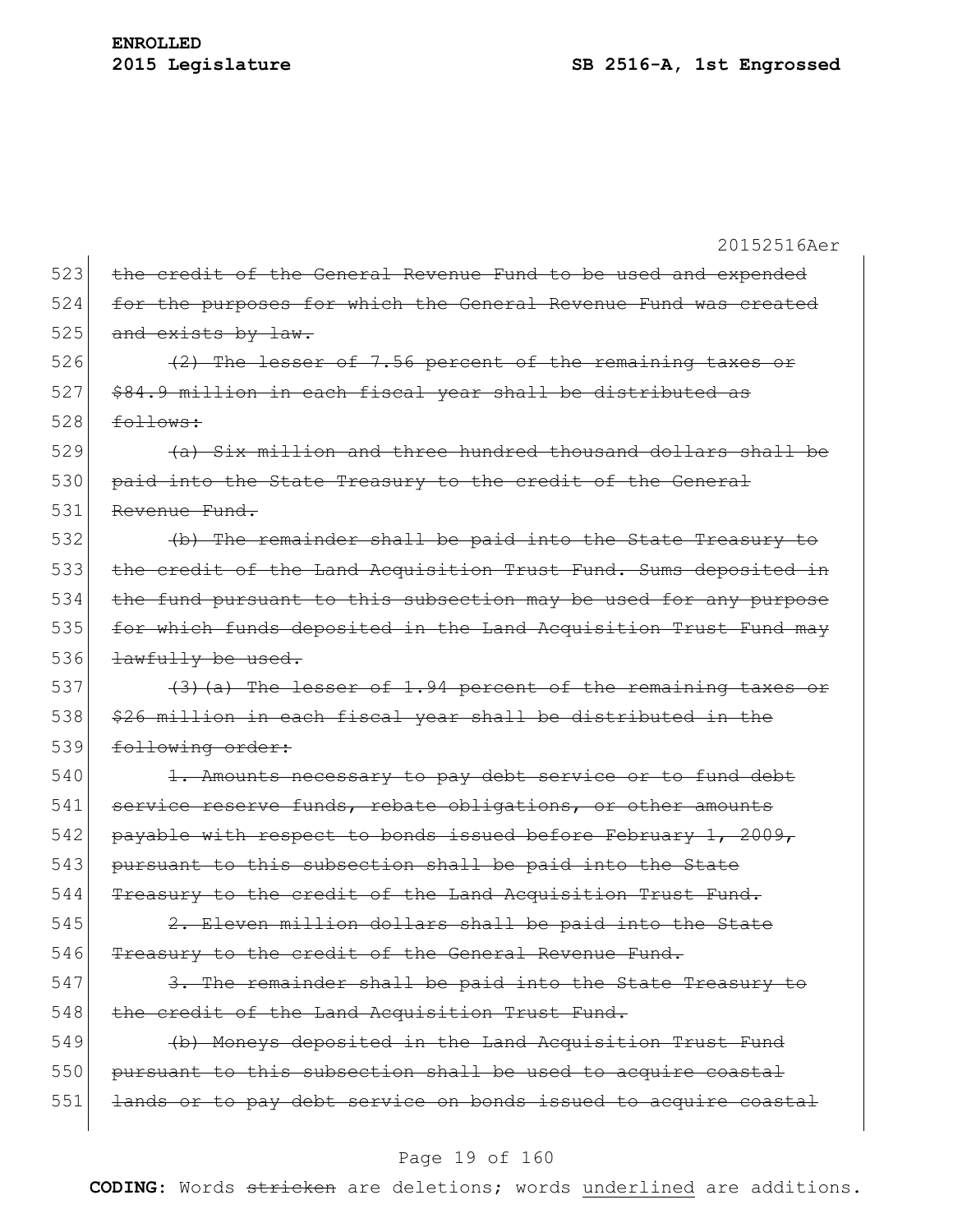20152516Aer 552 <del>lands and to develop and manage lands acquired with moneys from</del> 553 the trust fund. 554 (4) The lesser of 4.2 percent of the remaining taxes or 555 \$60.5 million in each fiscal year shall be paid into the State 556 Treasury to the credit of the Water Management Lands Trust Fund. 557 Sums deposited in that fund may be used for any purpose 558 authorized in s. 373.59. An amount equal to the amounts 559 necessary to pay debt service or to fund debt service reserve 560 funds, rebate obligations, or other amounts payable with respect 561 to bonds authorized pursuant to  $s$ .  $215.619(1)(a)2$ . and the 562 proviso associated with Specific Appropriation 1626A of the 563 2014-2015 General Appropriations Act shall be transferred 564 annually from the Water Management Lands Trust Fund to the 565 General Revenue Fund. 566  $(5)$  Of the remaining taxes, 3.52 percent shall be paid into 567 the State Treasury to the credit of the Conservation and 568 Recreation Lands Trust Fund to carry out the purposes set forth 569 in s. 259.032. Eleven and fifteen hundredths percent of the 570 amount credited to the Conservation and Recreation Lands Trust 571 Fund pursuant to this subsection shall be transferred to the 572 State Game Trust Fund and used for land management activities. 573 (6) The lesser of 2.28 percent of the remaining taxes or  $574$   $$34.1$  million in each fiscal year shall be paid into the State 575 Treasury to the credit of the Invasive Plant Control Trust Fund  $576$  to carry out the purposes set forth in ss. 369.22 and 369.252. 577  $(7)$  The lesser of .5 percent of the remaining taxes or \$9.3

578 million in each fiscal year shall be paid into the State 579 Treasury to the credit of the State Game Trust Fund to be used 580 exclusively for the purpose of implementing the Lake Restoration

## Page 20 of 160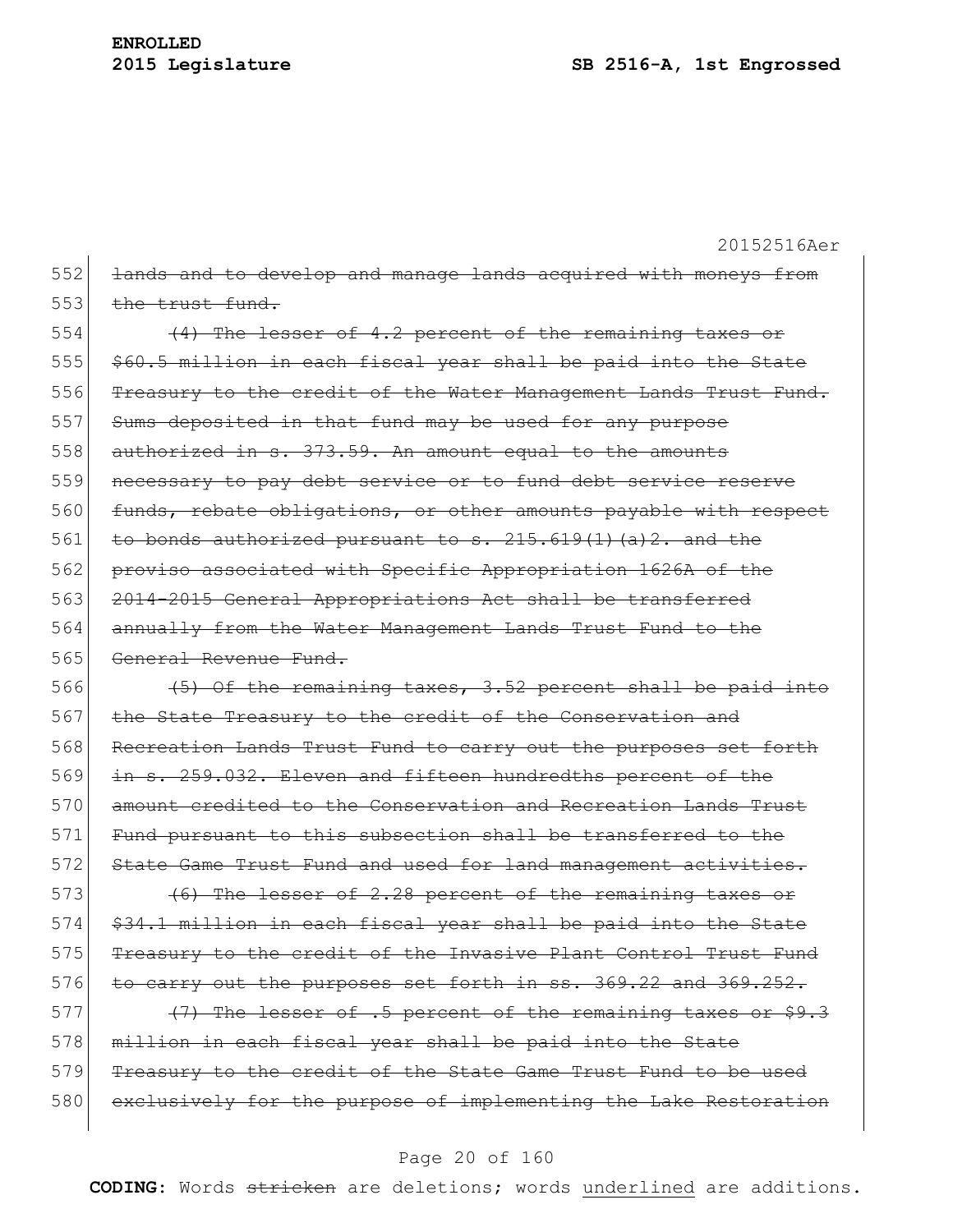| 581 | 2020 Program.                                                     |
|-----|-------------------------------------------------------------------|
| 582 | (8) One-half of one percent of the remaining taxes shall be       |
| 583 | paid into the State Treasury and divided equally to the credit    |
| 584 | of the Department of Environmental Protection Water Quality       |
| 585 | Assurance Trust Fund to address water quality impacts associated  |
| 586 | with nonagricultural nonpoint sources and to the credit of the    |
| 587 | Department of Agriculture and Consumer Services General           |
| 588 | Inspection Trust Fund to address water quality impacts            |
| 589 | associated with agricultural nonpoint sources, respectively.      |
| 590 | These funds shall be used for research, development,              |
| 591 | demonstration, and implementation of suitable best management     |
| 592 | practices or other measures used to achieve water quality         |
| 593 | standards in surface waters and water segments identified         |
| 594 | pursuant to ss. 303(d) of the Clean Water Act, Pub. L. No. 92-    |
| 595 | 500, 33 U.S.C. ss. 1251 et seq. Implementation of best            |
| 596 | management practices and other measures may include cost-share    |
| 597 | grants, technical assistance, implementation tracking, and        |
| 598 | conservation leases or other agreements for water quality         |
| 599 | improvement. The Department of Environmental Protection and the   |
| 600 | Department of Agriculture and Consumer Services may adopt rules   |
| 601 | governing the distribution of funds for implementation of best    |
| 602 | management practices. The unobligated balance of funds received   |
| 603 | from the distribution of taxes collected under this<br>chapter to |
| 604 | address water quality impacts associated with nonagricultural     |
| 605 | nonpoint sources must be excluded when calculating the            |
| 606 | unobligated balance of the Water Quality Assurance Trust Fund as  |
| 607 | it relates to the determination of the applicable excise tax      |
| 608 | rate.                                                             |
| 609 | $(c)$ $(9)$ Eleven and twenty-four Seven and fifty-three          |

# Page 21 of 160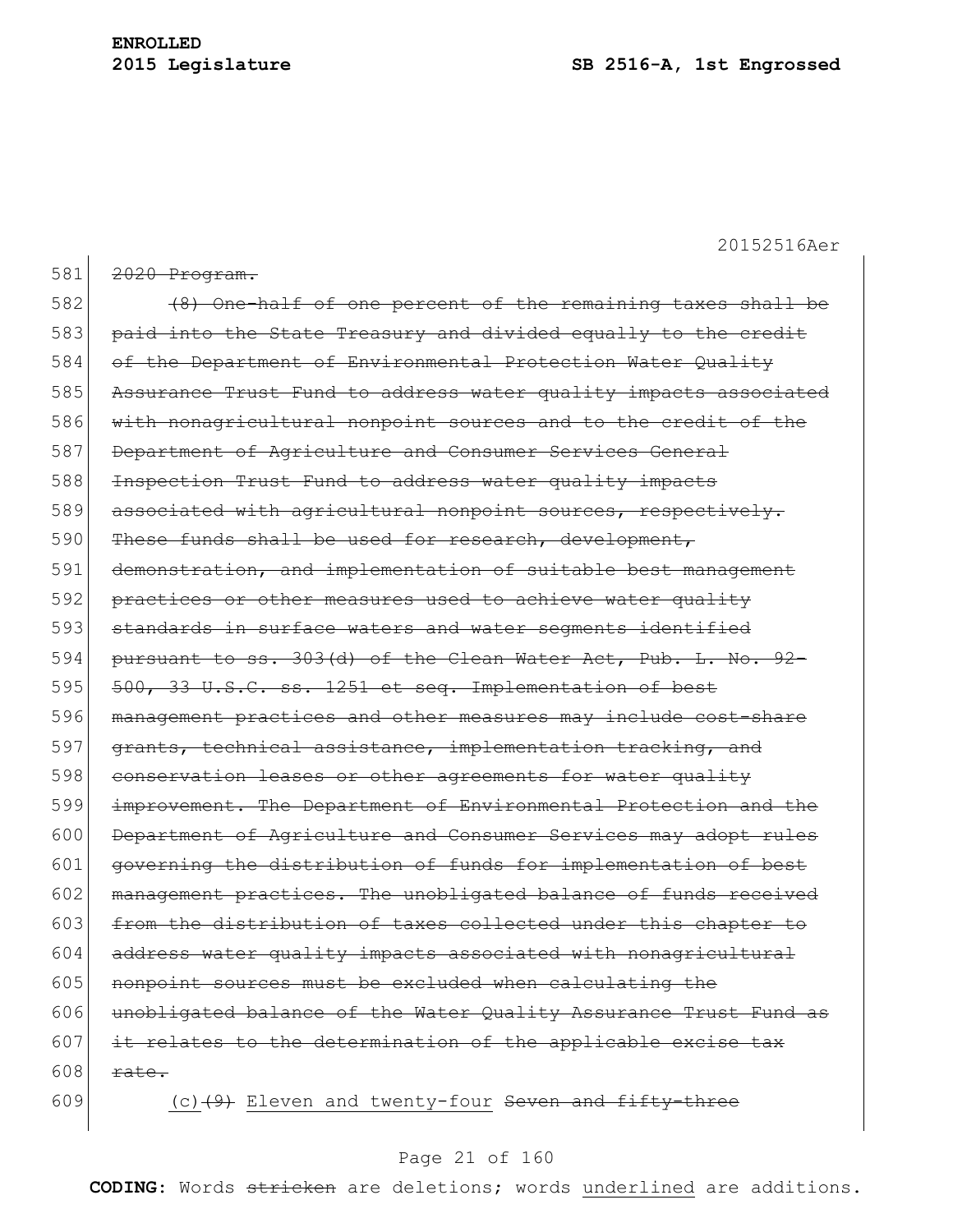hundredths percent of the remainder remaining taxes in each fiscal year shall be paid into the State Treasury to the credit 612 of the State Housing Trust Fund.  $\Theta$ ut Of such funds, beginning in 613 the 2012-2013 fiscal year, the first \$35 million shall be transferred annually, subject to any distribution required under 615 subsection (5)  $\left( \frac{4+5}{2} \right)$ , to the State Economic Enhancement and Development Trust Fund within the Department of Economic Opportunity. The remainder shall be used as follows:

618 1. $\leftarrow$  1.  $\leftarrow$  Half of that amount shall be used for the purposes 619 for which the State Housing Trust Fund was created and exists by 620 law.

 2.  $\leftrightarrow$  Half of that amount shall be paid into the State Treasury to the credit of the Local Government Housing Trust 623 Fund and used for the purposes for which the Local Government Housing Trust Fund was created and exists by law.

625 (d)  $(10)$  Twelve and ninety-three Eight and sixty-six 626 hundredths percent of the remainder remaining taxes in each 627 fiscal year shall be paid into the State Treasury to the credit 628 of the State Housing Trust Fund.  $\Theta$ ut Of such funds, beginning in 629 the 2012-2013 fiscal year, the first \$40 million shall be 630 transferred annually, subject to any distribution required under 631 subsection (5)  $\{15\}$ , to the State Economic Enhancement and 632 Development Trust Fund within the Department of Economic 633 Opportunity. The remainder shall be used as follows:

634 1. $\frac{a}{a}$  Twelve and one-half percent of that amount shall be 635 deposited into the State Housing Trust Fund and be expended by 636 the Department of Economic Opportunity and by the Florida 637 Housing Finance Corporation for the purposes for which the State 638 Housing Trust Fund was created and exists by law.

# Page 22 of 160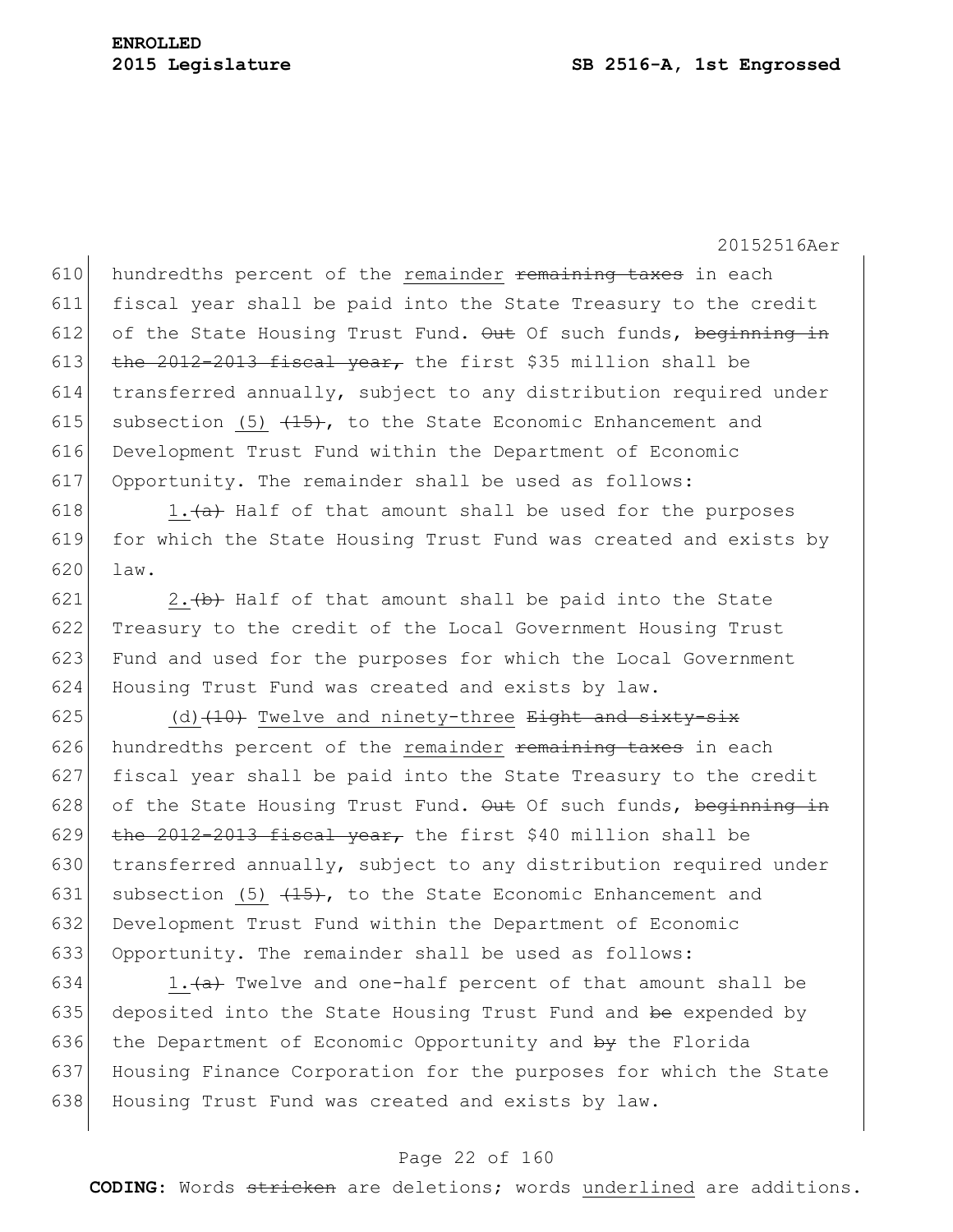# **ENROLLED**

#### **2015 Legislature SB 2516-A, 1st Engrossed**

20152516Aer

639 2.  $\left\{\rightarrow{b}$  Eighty-seven and one-half percent of that amount shall be distributed to the Local Government Housing Trust Fund and used for the purposes for which the Local Government Housing 642 Trust Fund was created and exists by law. Funds from this category may also be used to provide for state and local services to assist the homeless.

 (e) The lesser of 0.017 percent of the remainder or \$300,000 in each fiscal year shall be paid into the State Treasury to the credit of the General Inspection Trust Fund to be used to fund oyster management and restoration programs as provided in s. 379.362(3).

650  $(11)$  The distribution of proceeds deposited into the Water 651 Management Lands Trust Fund and the Conservation and Recreation 652 Lands Trust Fund, pursuant to subsections  $(4)$  and  $(5)$ , may not 653 be used for land acquisition but may be used for preacquisition 654 costs associated with land purchases. The Legislature intends 655 that the Florida Forever program supplant the acquisition 656 programs formerly authorized under ss. 259.032 and 373.59.

657  $(12)$  Amounts distributed pursuant to subsections  $(5)$ ,  $(6)$ , 658  $(7)$ , and (8) are subject to the payment of debt service on 659 outstanding Conservation and Recreation Lands revenue bonds.

 $660$  (13) In each fiscal year that the remaining taxes exceed 661 collections in the prior fiscal year, the stated maximum dollar 662 amounts provided in subsections  $(2)$ ,  $(4)$ ,  $(6)$ , and  $(7)$  shall 663 each be increased by an amount equal to 10 percent of the 664 increase in the remaining taxes collected under this chapter 665 multiplied by the applicable percentage provided in those 666 subsections.

667  $(14)$  If the payment requirements in any year for bonds

# Page 23 of 160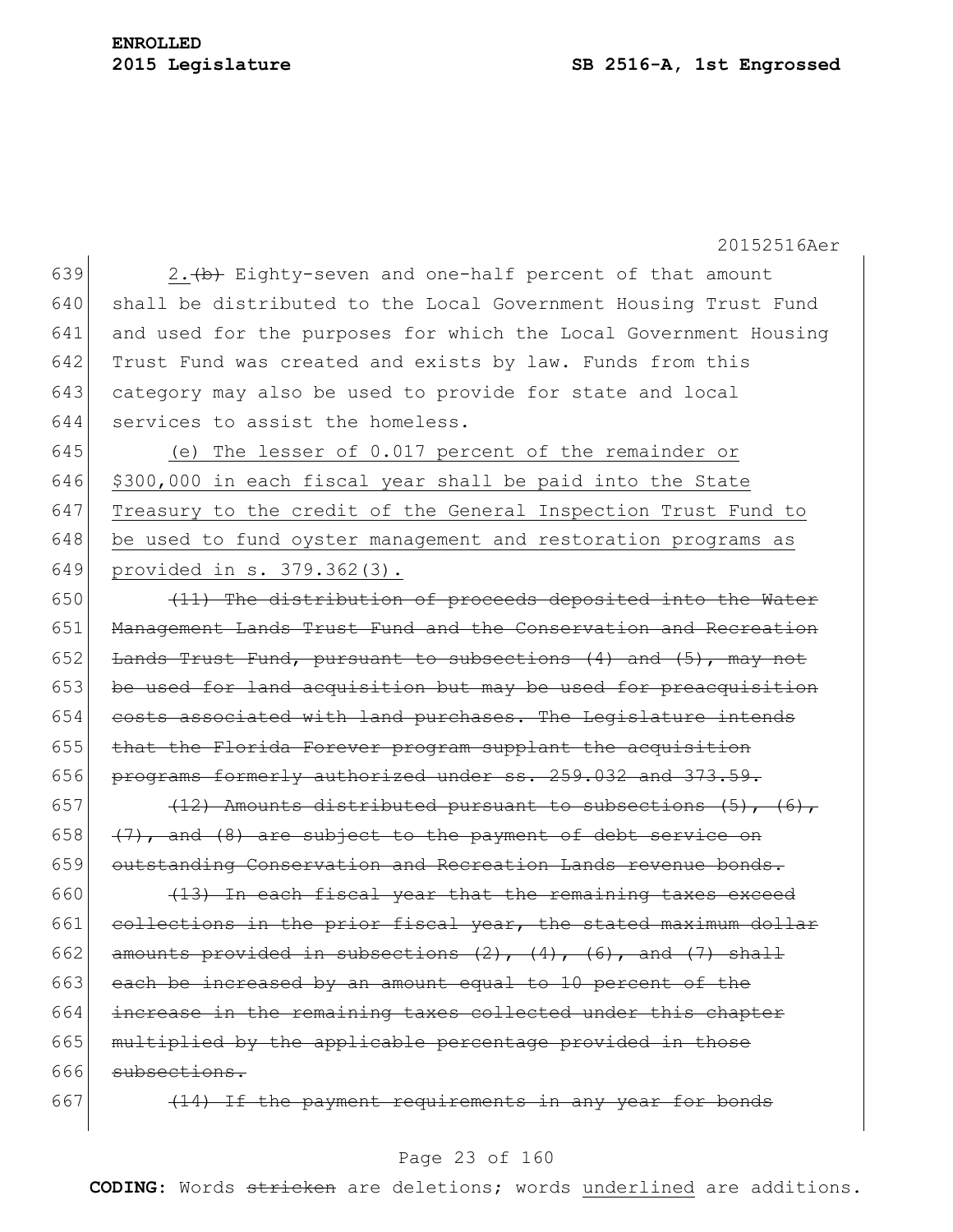$\mathbf{I}$ 

20152516Aer

| 668 | outstanding on July 1, 2007, or bonds issued to refund such           |
|-----|-----------------------------------------------------------------------|
| 669 | bonds, exceed the limitations of this section, distributions to       |
| 670 | the trust fund from which the bond payments are made must be          |
| 671 | increased to the lesser of the amount needed to pay bond              |
| 672 | obligations or the limit of the applicable percentage                 |
| 673 | distribution provided in subsections $(1) - (10)$ .                   |
| 674 | $(5)$ $(15)$ Distributions to the State Housing Trust Fund            |
| 675 | pursuant to paragraphs $(4)$ (c) and (d) subsections $(9)$ and $(10)$ |
| 676 | must be sufficient to cover amounts required to be transferred        |
| 677 | to the Florida Affordable Housing Guarantee Program's annual          |
| 678 | debt service reserve and quarantee fund pursuant to s.                |
| 679 | $420.5092(6)$ (a) and (b) up to the amount required to be             |
| 680 | transferred to such reserve and fund based on the percentage          |
| 681 | distribution of documentary stamp tax revenues to the State           |
| 682 | Housing Trust Fund which is in effect in the 2004-2005 fiscal         |
| 683 | vear.                                                                 |

 $684$  (16) If amounts necessary to pay debt service or any other 685 amounts payable with respect to Preservation 2000 bonds, Florida 686 Forever bonds, or Everglades Restoration bonds authorized before 687 January 1, 2015, exceed the amounts distributable pursuant to 688 subsection  $(1)$ , all moneys distributable pursuant to this 689 section are available for such obligations and transferred in 690 the amounts necessary to pay such obligations when due. However, 691 amounts distributable pursuant to subsection  $(2)$ , subsection 692  $(3)$ , subsection  $(4)$ , subsection  $(5)$ , paragraph  $(9)$   $(a)$ , or 693 paragraph  $(10)$  (a) are not available to pay such obligations to  $694$  the extent that such moneys are necessary to pay debt service on 695 bonds secured by revenues pursuant to those provisions. 696  $(6)$  (6)  $(17)$  After the distributions provided in the preceding

# Page 24 of 160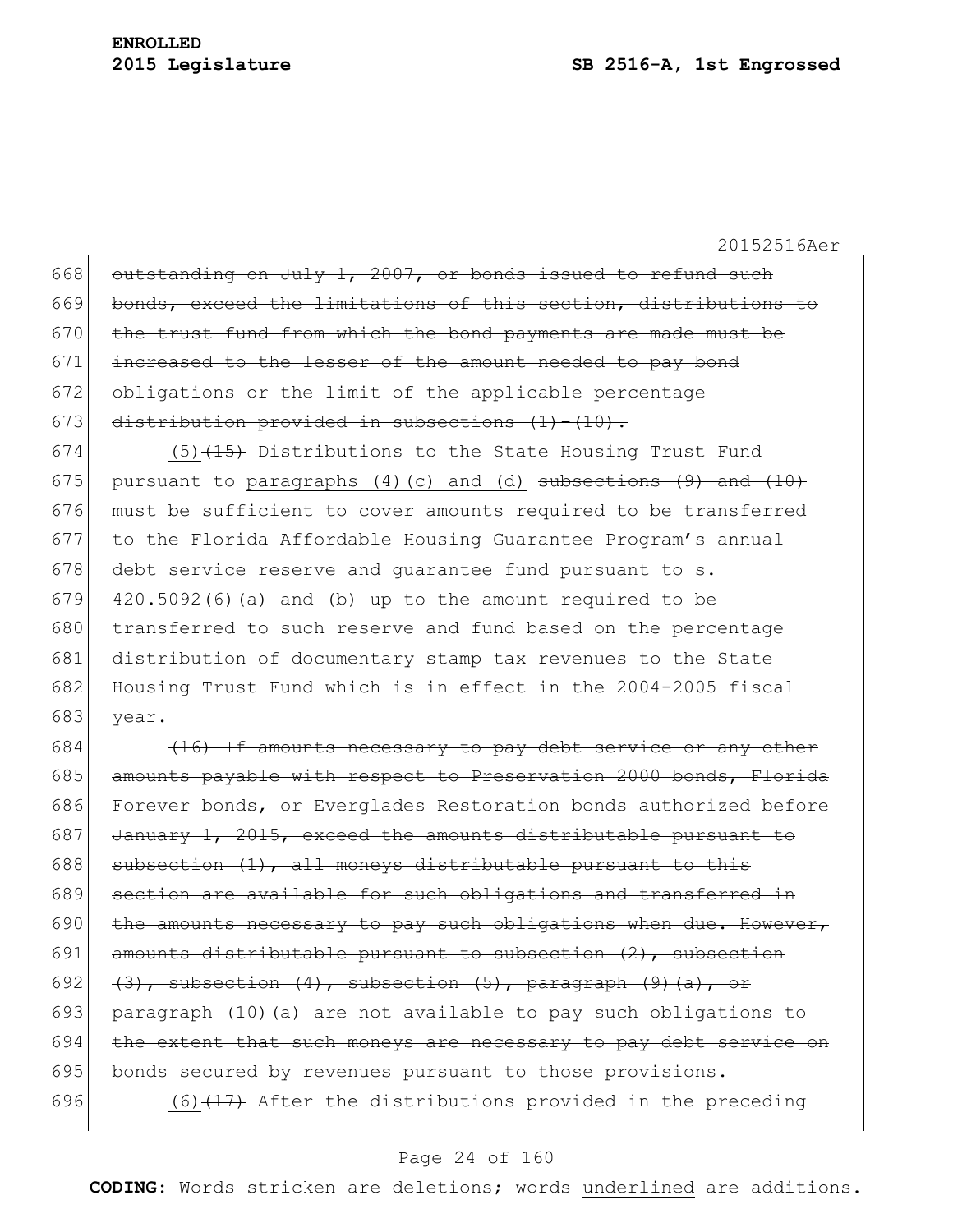20152516Aer 697 subsections, any remaining taxes shall be paid into the State 698 Treasury to the credit of the General Revenue Fund. 699 Section 10. Paragraphs (a) and (b) of subsection (6) of 700 section 211.3103, Florida Statutes, are amended to read: 701 211.3103 Levy of tax on severance of phosphate rock; rate, 702 basis, and distribution of  $\text{tax.}$ -703 (6)(a) Beginning January 1, 2023  $J^{\text{uly}}$  1 of the 2011-2012 704  $f$  fiscal year, the proceeds of all taxes, interest, and penalties 705 imposed under this section are exempt from the general revenue 706 service charge provided in s. 215.20, and such proceeds shall be 707 paid into the State Treasury as follows: 708 1. To the credit of the State Park Conservation and 709 Recreation Lands Trust Fund, 25.5 percent. 710 2. To the credit of the General Revenue Fund of the state, 711 35.7 percent. 712 3. For payment to counties in proportion to the number of 713 tons of phosphate rock produced from a phosphate rock matrix 714 located within such political boundary, 12.8 percent. The 715 department shall distribute this portion of the proceeds 716 annually based on production information reported by the 717 producers on the annual returns for the taxable year. Any such 718 proceeds received by a county shall be used only for phosphate-719 related expenses. 720 4. For payment to counties that have been designated as a 721 rural area of opportunity pursuant to s. 288.0656 in proportion 722 to the number of tons of phosphate rock produced from a 723 phosphate rock matrix located within such political boundary, 724 10.0 percent. The department shall distribute this portion of 725 the proceeds annually based on production information reported

# Page 25 of 160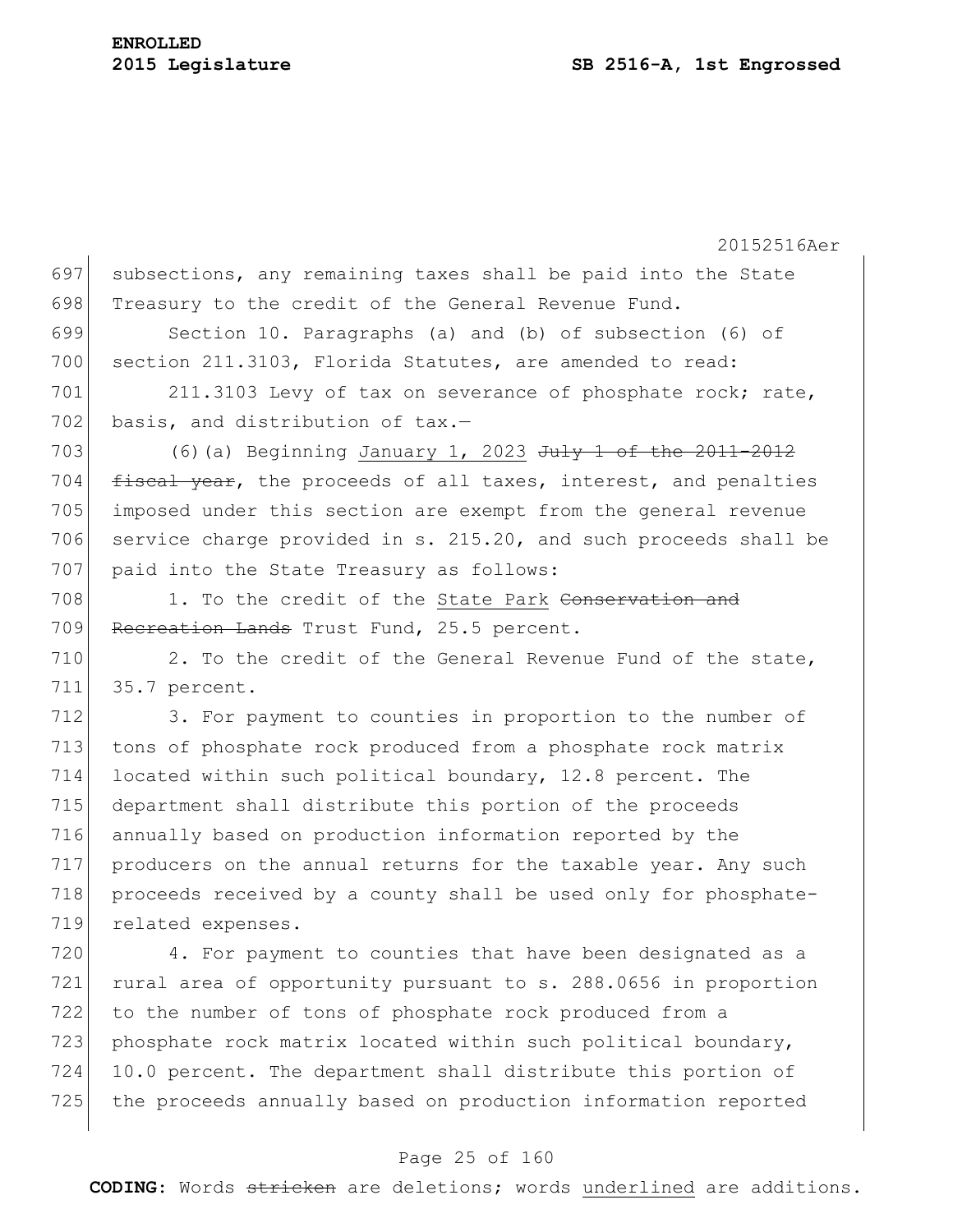20152516Aer 726 by the producers on the annual returns for the taxable year. 727 Payments under this subparagraph shall be made to the counties 728 unless the Legislature by special act creates a local authority 729 to promote and direct the economic development of the county. If 730 such authority exists, payments shall be made to that authority. 731 5. To the credit of the Nonmandatory Land Reclamation Trust 732 Fund, 6.2 percent. 733 6. To the credit of the Phosphate Research Trust Fund in 734 the Division of Universities of the Department of Education, 6.2 735 percent. 736 7. To the credit of the Minerals Trust Fund, 3.6 percent. 737 (b) Notwithstanding paragraph (a), from July January 1, 738 2015, until December 31, 2022, the proceeds of all taxes, 739 interest, and penalties imposed under this section are exempt 740 from the general revenue service charge provided in s.  $215.20$ , 741 and such proceeds shall be paid to the State Treasury as 742 follows: 743 1. To the credit of the State Park Conservation and 744 Recreation Lands Trust Fund, 22.8 percent.  $745$  2. To the credit of the General Revenue Fund of the state, 746 31.9 percent. 747 3. For payment to counties pursuant to subparagraph (a)3., 748 11.5 percent. 749 4. For payment to counties pursuant to subparagraph (a)4., 750 8.9 percent. 751 5. To the credit of the Nonmandatory Land Reclamation Trust 752 Fund, 16.1 percent. 753 6. To the credit of the Phosphate Research Trust Fund in 754 the Division of Universities of the Department of Education, 5.6

# Page 26 of 160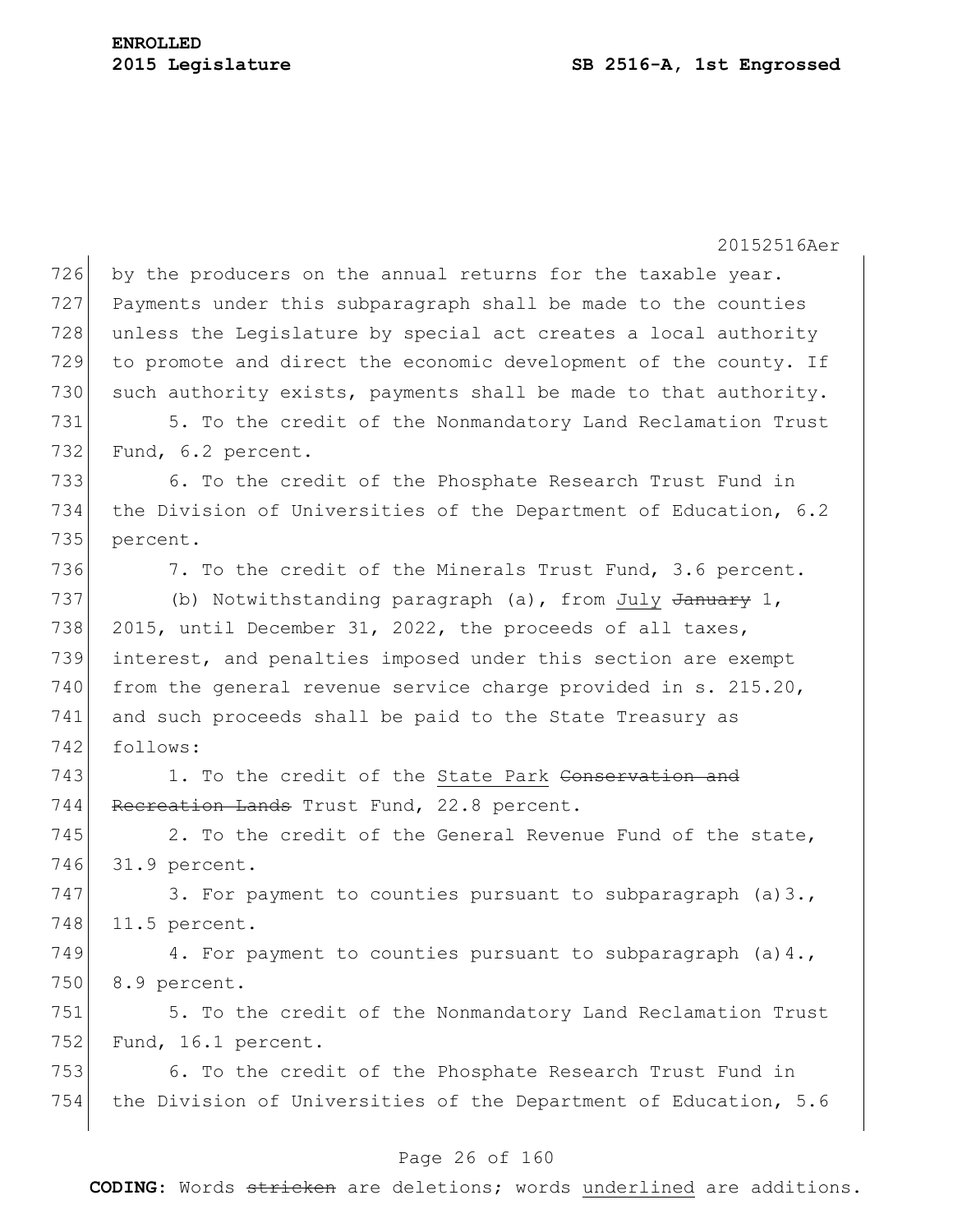20152516Aer 755 percent. 756 7. To the credit of the Minerals Trust Fund, 3.2 percent. 757 Section 11. Subsection (2) of section 215.20, Florida 758 Statutes, is amended to read: 759 215.20 Certain income and certain trust funds to contribute 760 to the General Revenue Fund. $-$ 761 (2) Notwithstanding the provisions of subsection (1), the 762 trust funds of the Department of Citrus and the Department of 763 Agriculture and Consumer Services, including funds collected in 764 the General Inspection Trust Fund for marketing orders and in 765 the Florida Citrus Advertising Trust Fund, shall be subject to a 766 4 percent service charge, which is hereby appropriated to the 767 General Revenue Fund. This subsection paragraph does not apply 768 to the Conservation and Recreation Lands Program Trust Fund, the 769 Citrus Inspection Trust Fund, the Florida Forever Program Trust 770 Fund, the Market Improvements Working Capital Trust Fund, the 771 Pest Control Trust Fund, the Plant Industry Trust Fund, or other 772 funds collected in the General Inspection Trust Fund in the 773 Department of Agriculture and Consumer Services. 774 Section 12. Paragraph (a) of subsection (1) and subsections 775  $(2)$ ,  $(3)$ , and  $(6)$  of section 215.618, Florida Statutes, are 776 amended to read: 777 215.618 Bonds for acquisition and improvement of land,

779 (1)(a) The issuance of Florida Forever bonds, not to exceed 780 | \$5.3 billion, to finance or refinance the cost of acquisition 781 and improvement of land, water areas, and related property 782 interests and resources, in urban and rural settings, for the 783 purposes of restoration, conservation, recreation, water

778 water areas, and related property interests and resources.-

# Page 27 of 160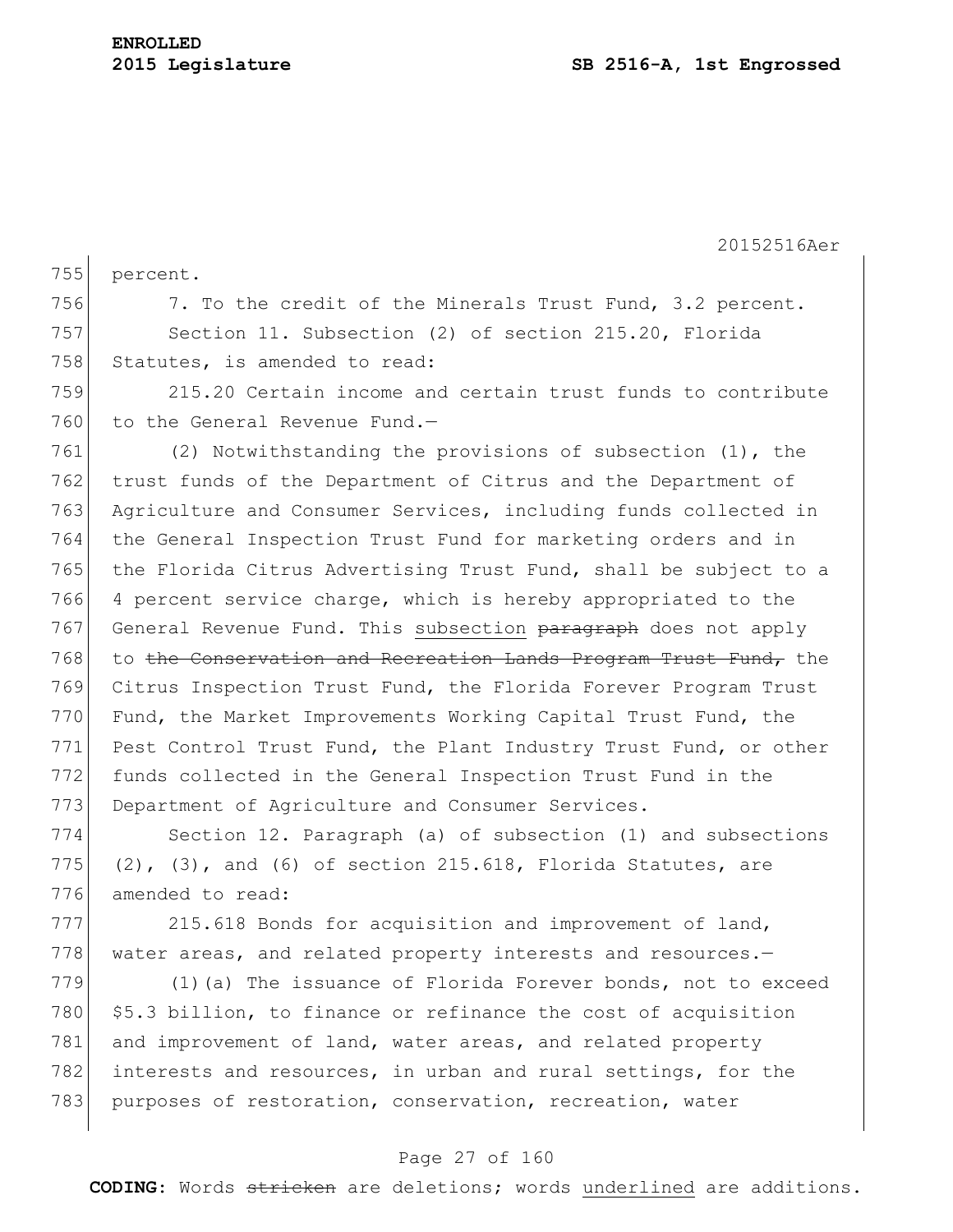20152516Aer 784 resource development, or historical preservation, and for 785 capital improvements to lands and water areas that accomplish 786 environmental restoration, enhance public access and 787 recreational enjoyment, promote long-term management goals, and 788 facilitate water resource development is hereby authorized, 789 subject to the provisions of s. 259.105 and pursuant to s. 790  $|11(e)$ , Art. VII of the State Constitution and, on or after July 791 1, 2015, to also finance or refinance the acquisition and 792 improvement of land, water areas, and related property interests 793 as provided in s. 28, Art. X of the State Constitution.  $F$ lorida 794 Forever bonds may also be issued to refund Preservation 2000 795 bonds issued pursuant to s. 375.051. The \$5.3 billion limitation 796 on the issuance of Florida Forever bonds does not apply to 797 refunding bonds. The duration of each series of Florida Forever 798 bonds issued may not exceed 20 annual maturities. Not more than 799 58.25 percent of documentary stamp taxes collected may be taken 800 into account for the purpose of satisfying an additional bonds 801 test set forth in any authorizing resolution for bonds issued on 802 or after July 1, 2015 Preservation 2000 bonds and Florida 803 Forever bonds shall be equally and ratably secured by moneys 804 distributable to the Land Acquisition Trust Fund pursuant to s. 805  $201.15(1)(a)$ , except to the extent specifically provided 806 otherwise by the documents authorizing the issuance of the  $807$  bonds.

808 (2) The state covenants  $\frac{d}{d}$  does hereby covenant with the 809 holders of Florida Forever bonds and Preservation 2000 bonds 810 that it will not take any action which will materially and 811 adversely affect the rights of such holders so long as such 812 bonds are outstanding, including, but not limited to, a

# Page 28 of 160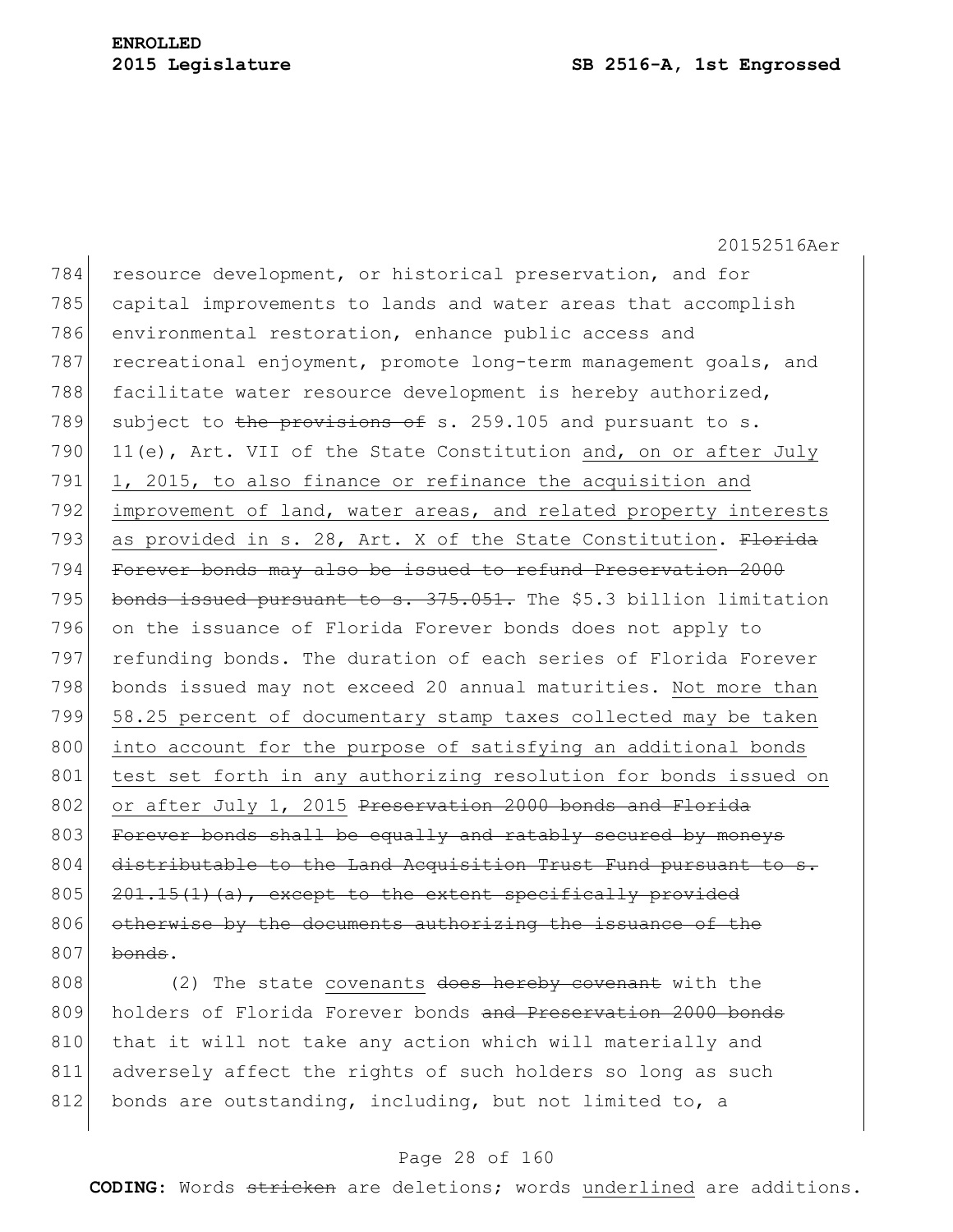813 reduction in the portion of documentary stamp taxes 814 distributable to the Land Acquisition Trust Fund for payment of 815 debt service on Preservation 2000 bonds or Florida Forever 816 bonds.

 $817$  (3) Bonds issued pursuant to this section are shall be 818 payable from taxes distributable to the Land Acquisition Trust 819 Fund pursuant to s. 201.15  $\frac{1}{15}(1)(a)$ . Bonds issued 820 pursuant to this section do shall not constitute a general 821 obligation of, or a pledge of the full faith and credit of, the 822 state.

823  $(6)$  Pursuant to authority granted by s. 11(e), Art. VII of 824 the State Constitution, there is hereby continued and re-created 825 the Land Acquisition Trust Fund which shall be a continuation of 826 the Land Acquisition Trust Fund which exists for purposes of s.  $827$  9(a)(1), Art. XII of the State Constitution. The Land 828 Acquisition Trust Fund shall continue beyond the termination of 829 bonding authority provided for in  $s. 9(a)(1)$ , Art. XII of the 830 State Constitution, pursuant to the authority provided by s.  $831$   $11(e)$ , Art. VII of the State Constitution and shall continue for 832 so long as Preservation 2000 bonds or Florida Forever bonds are 833 outstanding and secured by taxes distributable thereto.

834 Section 13. Paragraph (b) of subsection (1) and subsections 835 (2) and (3) of section 215.619, Florida Statutes, are amended to 836 read:

837 215.619 Bonds for Everglades restoration.-

838 (1) The issuance of Everglades restoration bonds to finance 839 or refinance the cost of the acquisition and improvement of 840 land, water areas, and related property interests and resources 841 for the purpose of implementing the Comprehensive Everglades

# Page 29 of 160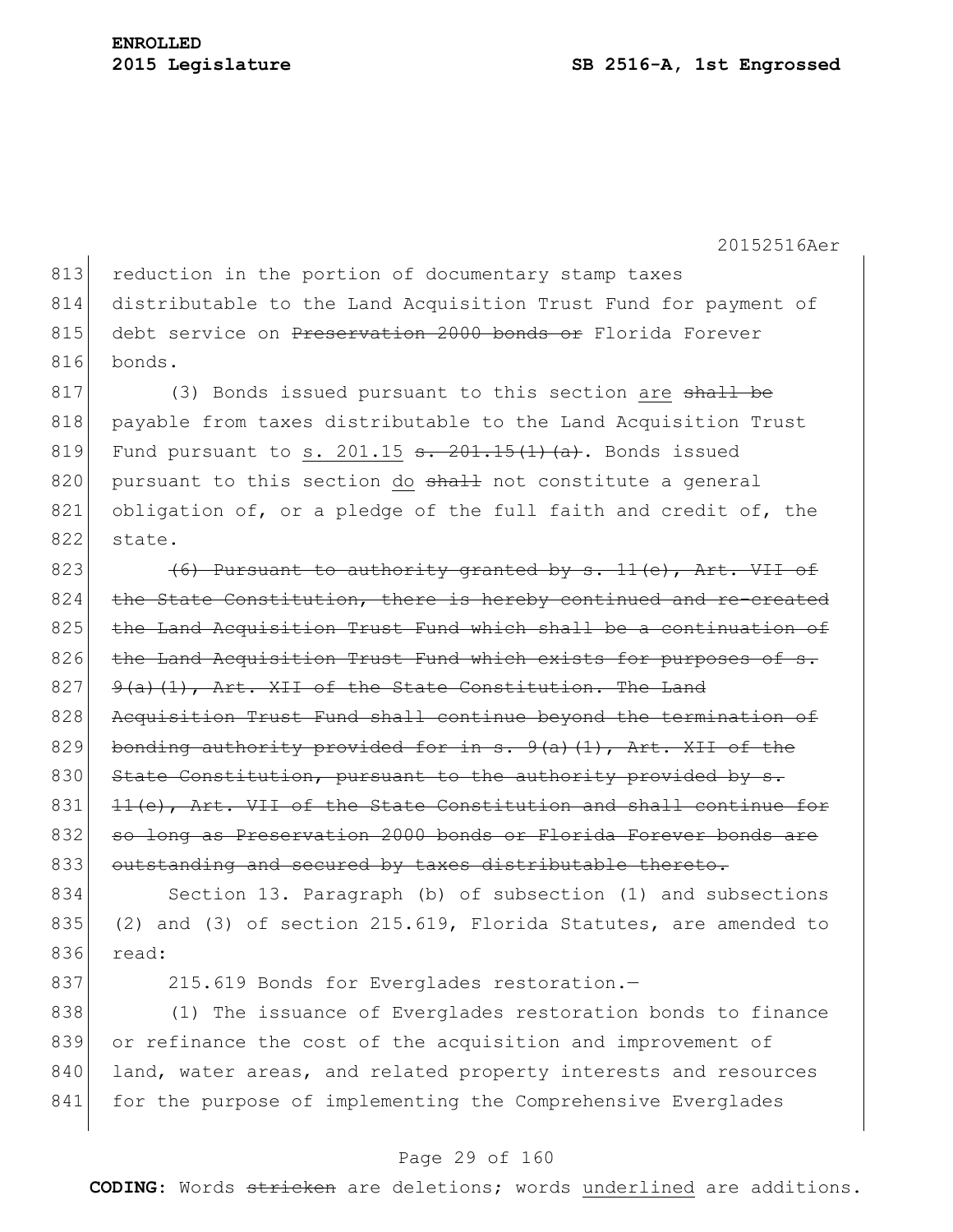842 Restoration Plan under s. 373.470, the Lake Okeechobee Watershed 843 Protection Plan under s. 373.4595, the Caloosahatchee River 844 Watershed Protection Plan under s. 373.4595, the St. Lucie River 845 Watershed Protection Plan under s. 373.4595, and the Florida 846 Keys Area of Critical State Concern protection program under ss. 847 380.05 and 380.0552 in order to restore and conserve natural 848 systems through the implementation of water management projects, 849 including wastewater management projects identified in the Keys 850 Wastewater Plan, dated November 2007, and submitted to the 851 Florida House of Representatives on December 4, 2007, is 852 authorized in accordance with s. 11(e), Art. VII of the State 853 Constitution.

854 (b) The duration of Everglades restoration bonds may not 855 exceed 20 annual maturities and must mature by December 31, 856 2040. Except for refunding bonds, a series of bonds may not be 857 issued unless an amount equal to the debt service coming due in 858 the year of issuance has been appropriated by the Legislature. 859 Not more than 58.25 percent of documentary stamp taxes collected 860 may be taken into account for the purpose of satisfying an 861 additional bonds test set forth in any authorizing resolution 862 for bonds issued on or after July 1, 2015. Beginning July 1, 863 2010, the Legislature shall analyze the ratio of the state's 864 debt to projected revenues before authorizing the issuance of 865 bonds under this section.

866 (2) The state covenants with the holders of Everglades 867 restoration bonds that it will not take any action that will 868 materially and adversely affect the rights of the holders so 869 long as the bonds are outstanding, including, but not limited 870 to, a reduction in the portion of documentary stamp taxes

# Page 30 of 160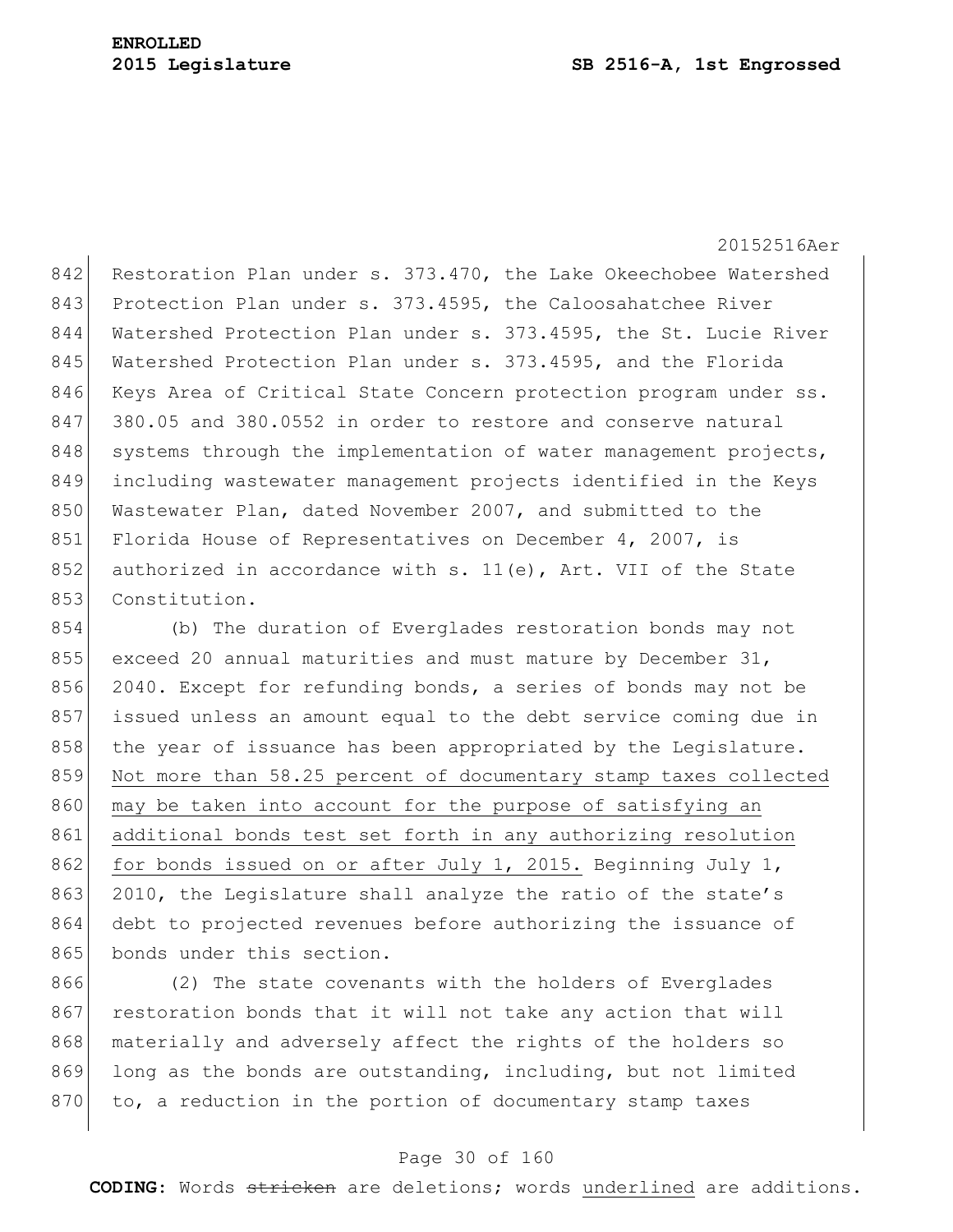20152516Aer 871 distributable under s. 205.15  $\frac{1}{5}$   $\frac{201.15(1)}{100}$  for payment of debt 872 service on Preservation 2000 bonds, Florida Forever bonds, or 873 Everglades restoration bonds. 874 (3) Everglades restoration bonds are payable from, and 875 secured by a first lien on, taxes distributable under  $s. 201.15$ 876  $s. 201.15(1)$  (b) and do not constitute a general obligation of, 877 or a pledge of the full faith and credit of, the state. 878 Everglades restoration bonds shall be secured on a parity basis 879 with Florida Forever bonds issued pursuant to s. 215.618 secured 880 by moneys distributable under  $s. 201.15(1)(a)$ . 881 Section 14. Subsection (5) of section 253.027, Florida 882 Statutes, is amended to read: 883 253.027 Emergency archaeological property acquisition. 884 (5) ACCOUNT EXPENDITURES. 885 (a) No moneys shall be spent for the acquisition of any 886 property, including title works, appraisal fees, and survey 887 costs, unless: 888 1. The property is an archaeological property of major 889 statewide significance.  $890$  2. The structures, artifacts, or relics, or their historic 891 significance, will be irretrievably lost if the state cannot 892 acquire the property. 893 3. The site is presently on an acquisition list for 894 Conservation and Recreation Lands or for Florida Forever lands-895 or complies with the criteria for inclusion on any such list, 896 but has yet to be included on the list. 897 4. No other source of immediate funding is available to 898 purchase or otherwise protect the property. 899 5. The site is not otherwise protected by local, state, or

# Page 31 of 160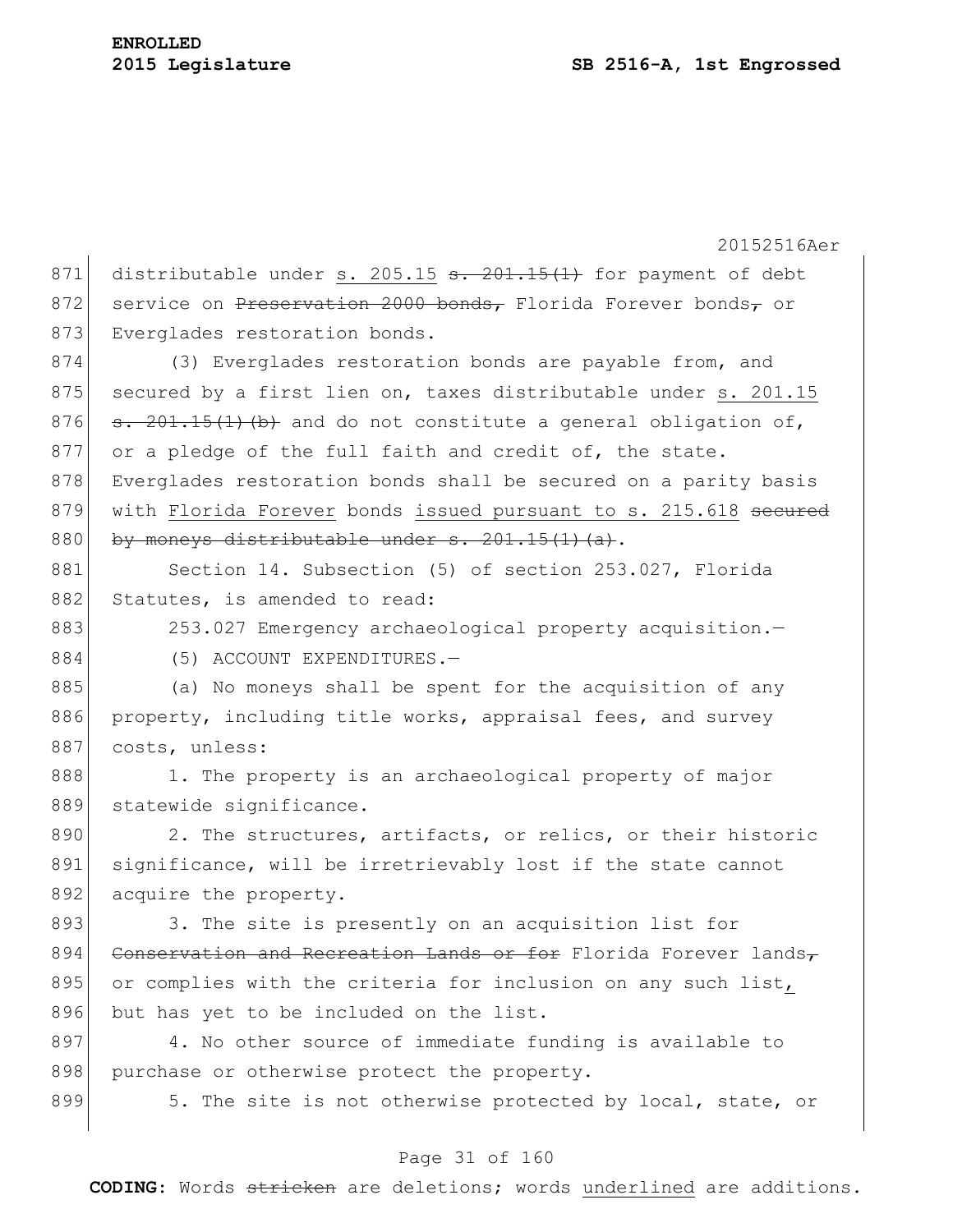900 federal laws.

20152516Aer

901 6. The acquisition is not inconsistent with the state 902 comprehensive plan and the state land acquisition program. 903 (b) No moneys shall be spent from the account for 904 excavation or restoration of the properties acquired. Funds may 905 be spent for preliminary surveys to determine if the sites meet 906 the criteria of this section. An amount not to exceed \$100,000 907 may also be spent from the account to inventory and evaluate 908 archaeological and historic resources on properties purchased, 909 or proposed for purchase, pursuant to s. 259.105(3)(b)  $\frac{1}{100}$  $910$   $259.032$ . 911 Section 15. Subsection (12) of section 253.03, Florida 912 Statutes, is amended to read: 913 253.03 Board of trustees to administer state lands; lands 914 enumerated.-915 (12) The Board of Trustees of the Internal Improvement 916 Trust Fund is hereby authorized to administer, manage, control, 917 conserve, protect, and sell all real property forfeited to the 918 state pursuant to ss.  $895.01-895.09$  or acquired by the state 919 pursuant to s. 607.0505 or former s. 620.192. The board is 920 directed to immediately determine the value of all such property 921 and shall ascertain whether the property is in any way 922 encumbered. If the board determines that it is in the best 923 interest of the state to do so, funds from the Internal 924 Improvement Trust Fund may be used to satisfy any such 925 encumbrances. If forfeited property receipts are not sufficient 926 to satisfy encumbrances on the property and expenses permitted  $927$  under this section, funds from another appropriate the Land 928 Acquisition trust fund may be used to satisfy any such

# Page 32 of 160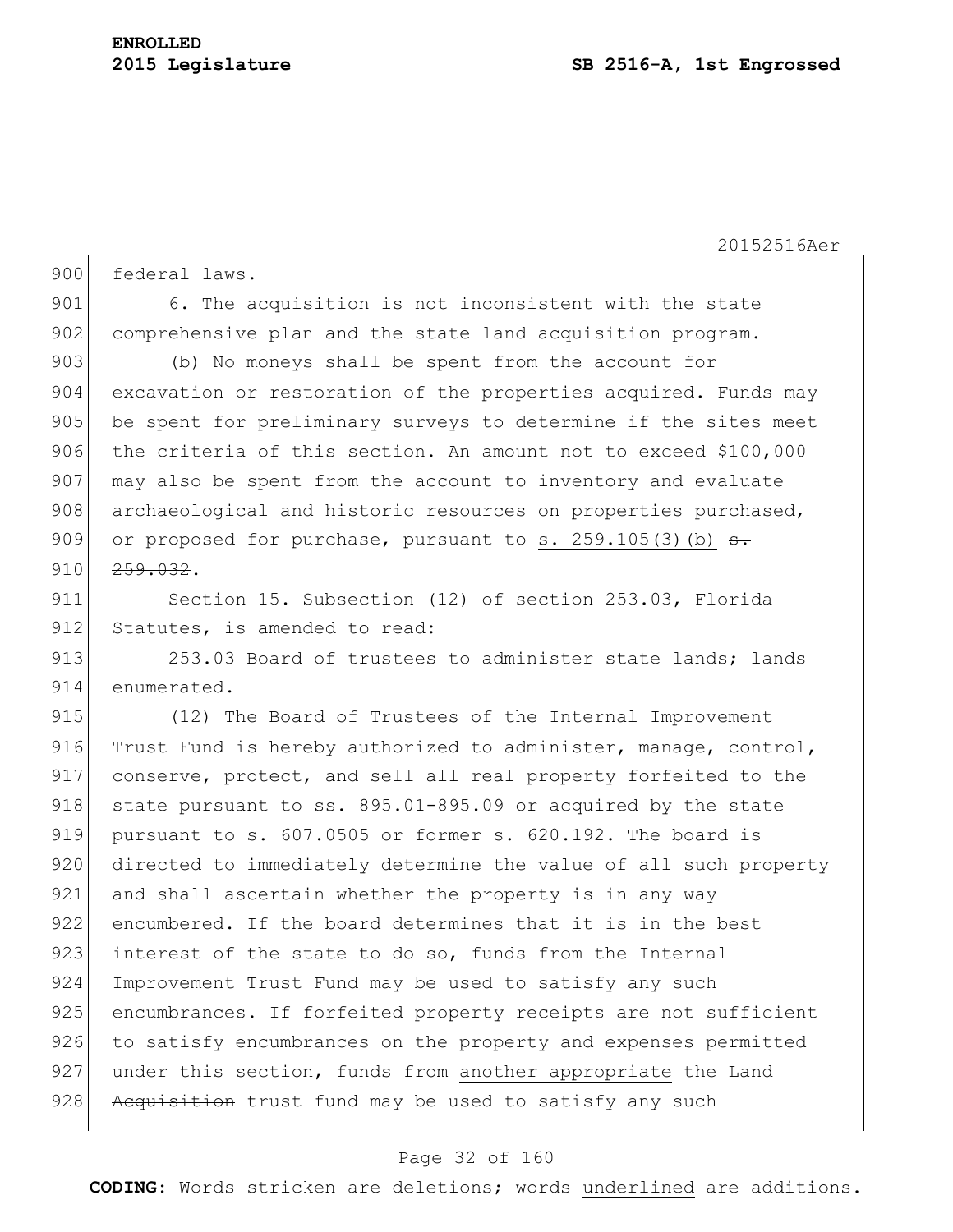20152516Aer 929 encumbrances and expenses. All property acquired by the board 930 pursuant to s. 607.0505, former s. 620.192, or ss. 895.01-895.09 931 shall be sold as soon as commercially feasible unless the 932 Attorney General recommends and the board determines that 933 retention of the property in public ownership would effectuate 934 one or more of the following policies of statewide significance: 935 protection or enhancement of floodplains, marshes, estuaries, 936 lakes, rivers, wilderness areas, wildlife areas, wildlife 937 habitat, or other environmentally sensitive natural areas or 938 ecosystems; or preservation of significant archaeological or 939 historical sites identified by the Secretary of State. In such 940 event the property shall remain in the ownership of the board, 941 to be controlled, managed, and disposed of in accordance with 942 this chapter, and the Internal Improvement Trust Fund shall be 943 reimbursed from the Land Acquisition Trust Fund, or other 944 appropriate fund designated by the board, for any funds expended 945 from the Internal Improvement Trust Fund pursuant to this 946 subsection in regard to such property. Upon the recommendation 947 of the Attorney General, the board may reimburse the 948 investigative agency for its investigative expenses, costs, and 949 attorneys' fees, and may reimburse law enforcement agencies for 950 actual expenses incurred in conducting investigations leading to 951 the forfeiture of such property from funds deposited in the 952 Internal Improvement Trust Fund of the Department of 953 Environmental Protection. The proceeds of the sale of property 954 acquired under s. 607.0505, former s. 620.192, or ss. 895.01-955 895.09 shall be distributed as follows:

956 (a) After satisfaction of any valid claims arising under 957 the provisions of s. 895.09(1)(a) or (b), any moneys used to

# Page 33 of 160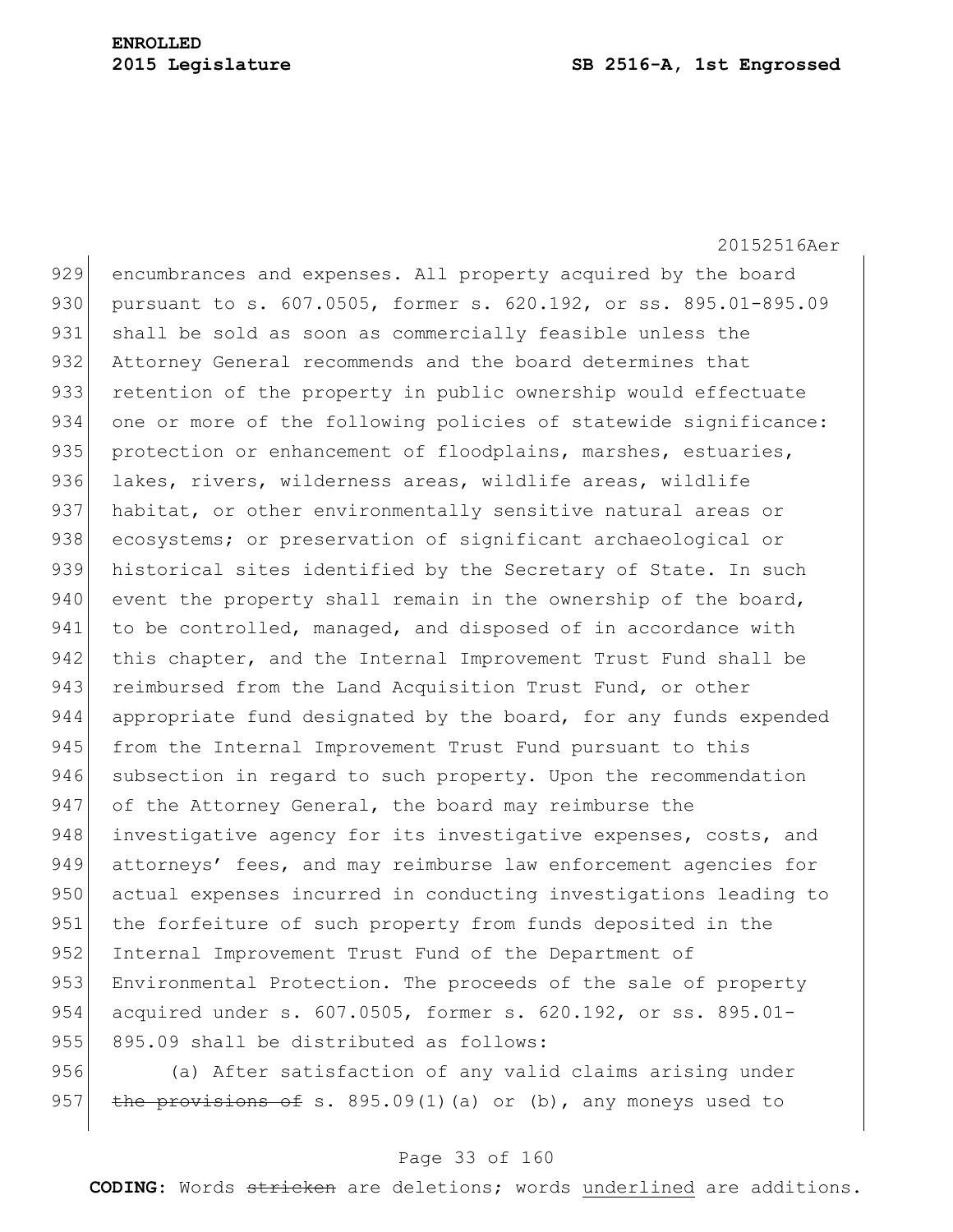958 satisfy encumbrances and expended as costs of administration, 959 appraisal, management, conservation, protection, sale, and real 960 estate sales services and any interest earnings lost to the Land 961 Acquisition trust fund that was used as of a date certified by 962 the Department of Environmental Protection shall be replaced 963 first in the Land Acquisition trust fund that was used to 964 satisfy any such encumbrance or expense, if those funds were 965 used, and then in the Internal Improvement Trust Fund; and 966 (b) The remainder shall be distributed as set forth in s.  $967$  895.09. 968 Section 16. Subsection (3), paragraphs (a) and (k) through 969 (n) of subsection (6), and subsections (10) and (11) of section 970 253.034, Florida Statutes, are amended to read: 971 253.034 State-owned lands; uses.-972 (3) Recognizing In recognition that recreational trails 973 purchased with rails-to-trails funds pursuant to former s. 974 259.101(3)(g), Florida Statutes 2014, or s. 259.105(3)(h) have 975 had historic transportation uses and that their linear character 976 may extend many miles, the Legislature intends that if when the 977 necessity arises to serve public needs, after balancing the need 978 to protect trail users from collisions with automobiles and a 979 preference for the use of overpasses and underpasses to the 980 greatest extent feasible and practical, transportation uses 981 shall be allowed to cross recreational trails purchased pursuant 982 to former s. 259.101(3)(g), Florida Statutes 2014, or s. 983 259.105(3)(h). When these crossings are needed, the location and 984 design should consider and mitigate the impact on humans and 985 environmental resources, and the value of the land shall be paid 986 based on fair market value.

# Page 34 of 160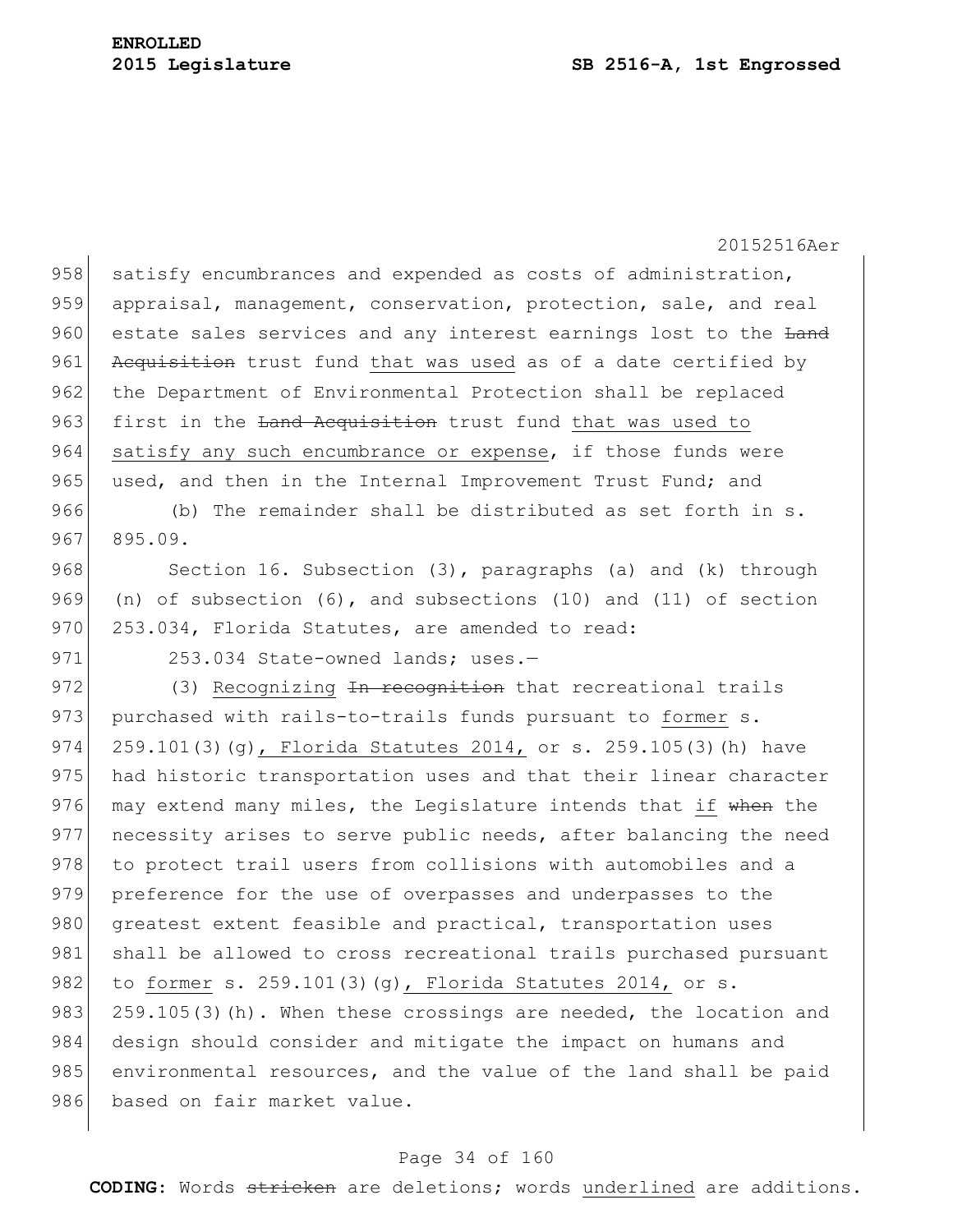987 (6) The Board of Trustees of the Internal Improvement Trust 988 Fund shall determine which lands, the title to which is vested 989 in the board, may be surplused. For conservation lands, the 990 board shall determine whether the lands are no longer needed for 991 conservation purposes and may dispose of them by an affirmative 992 vote of at least three members. In the case of a land exchange 993 involving the disposition of conservation lands, the board must 994 determine by an affirmative vote of at least three members that 995 the exchange will result in a net positive conservation benefit. 996 For all other lands, the board shall determine whether the lands 997 are no longer needed and may dispose of them by an affirmative 998 vote of at least three members.

999 (a) For the purposes of this subsection, all lands acquired 1000 by the state before July 1, 1999, using proceeds from 1001 Preservation 2000 bonds, the former Conservation and Recreation 1002 Lands Trust Fund, the former Water Management Lands Trust Fund, 1003 Environmentally Endangered Lands Program, and the Save Our Coast 1004 Program and titled to the board which are identified as core 1005 parcels or within original project boundaries are deemed to have 1006 been acquired for conservation purposes.

1007 (k) Proceeds from the any sale of surplus conservation 1008 lands purchased before July 1, 2015, pursuant to this subsection 1009 shall be deposited into the Florida Forever Trust Fund from 1010 which such lands were acquired.

1011 (l) Proceeds from the sale of surplus conservation lands 1012 purchased on or after July 1, 2015, shall be deposited into the 1013 Land Acquisition Trust Fund, except when such lands were 1014 purchased with funds other than those from the Land Acquisition 1015 Trust Fund or a land acquisition trust fund created to implement

# Page 35 of 160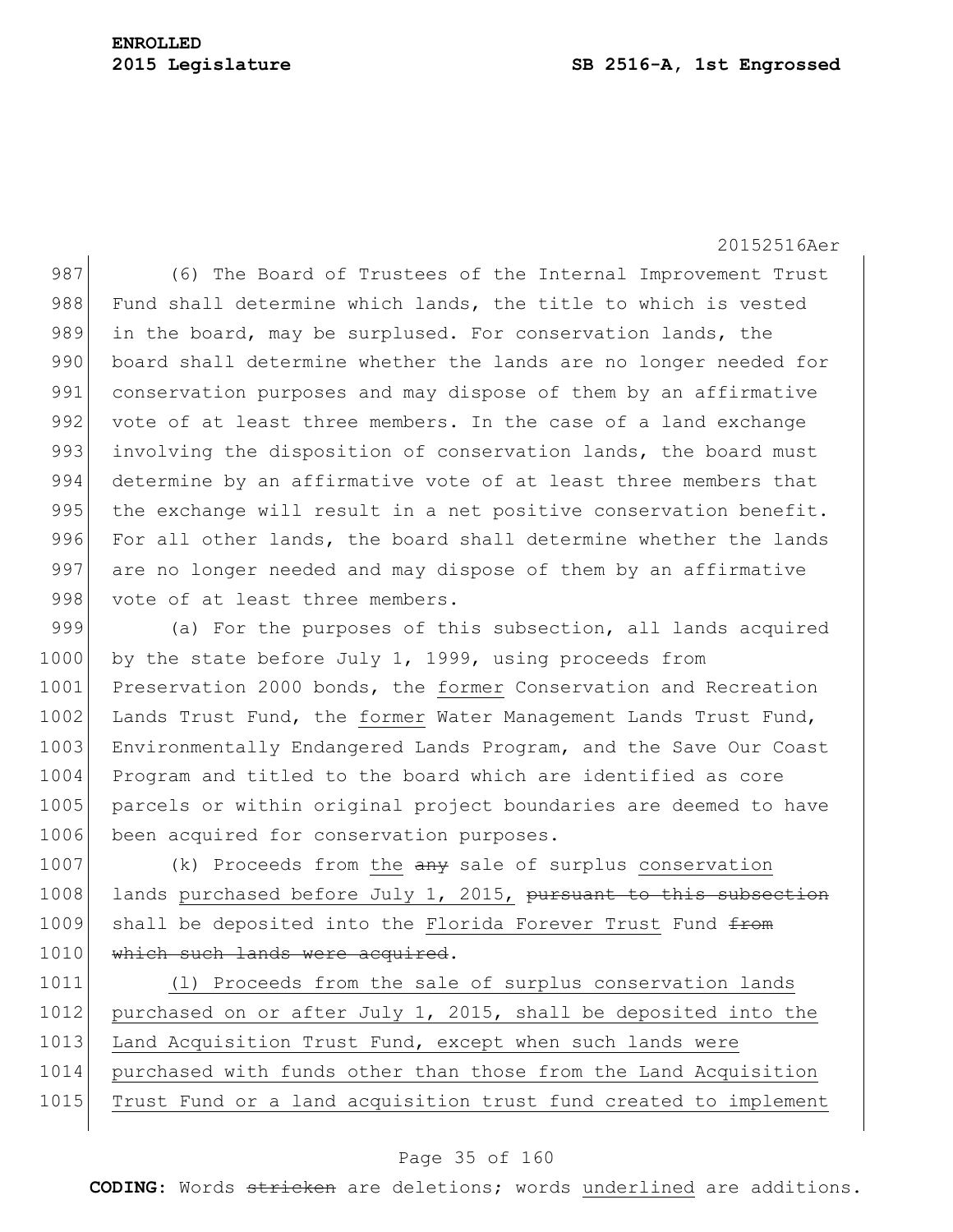1016 s. 28, Art. X of the State Constitution, the proceeds shall be 1017 deposited into the fund from which the lands were purchased 1018 However, if the fund from which the lands were originally 1019 acquired no longer exists, such proceeds shall be deposited into 1020 an appropriate account to be used for land management by the 1021 lead managing agency assigned the lands before the lands were 1022 <del>declared surplus</del>.

1023 (m) Funds received from the sale of surplus nonconservation 1024 lands, or lands that were acquired by gift, by donation, or for 1025 no consideration, shall be deposited into the Internal 1026 Improvement Trust Fund.

1027 (n) $\{l\}$  Notwithstanding this subsection, such disposition of 1028 land may not be made if it would have the effect of causing all 1029 or any portion of the interest on any revenue bonds issued to 1030 lose the exclusion from gross income for federal income tax 1031 purposes.

1032 (o) $\left(\frac{m}{m}\right)$  The sale of filled, formerly submerged land that 1033 does not exceed 5 acres in area is not subject to review by the 1034 council or its successor.

1035 (p) $\left\{\text{m}\right\}$  The board may adopt rules to administer this section 1036 which may include procedures for administering surplus land 1037 requests and criteria for when the division may approve requests 1038 to surplus nonconservation lands on behalf of the board.

1039 (10) The following additional uses of conservation lands 1040 acquired pursuant to the Florida Forever program and other 1041 state-funded conservation land purchase programs shall be 1042 authorized, upon a finding by the board of trustees, if they 1043 meet the criteria specified in paragraphs (a)-(e): water 1044 resource development projects, water supply development

# Page 36 of 160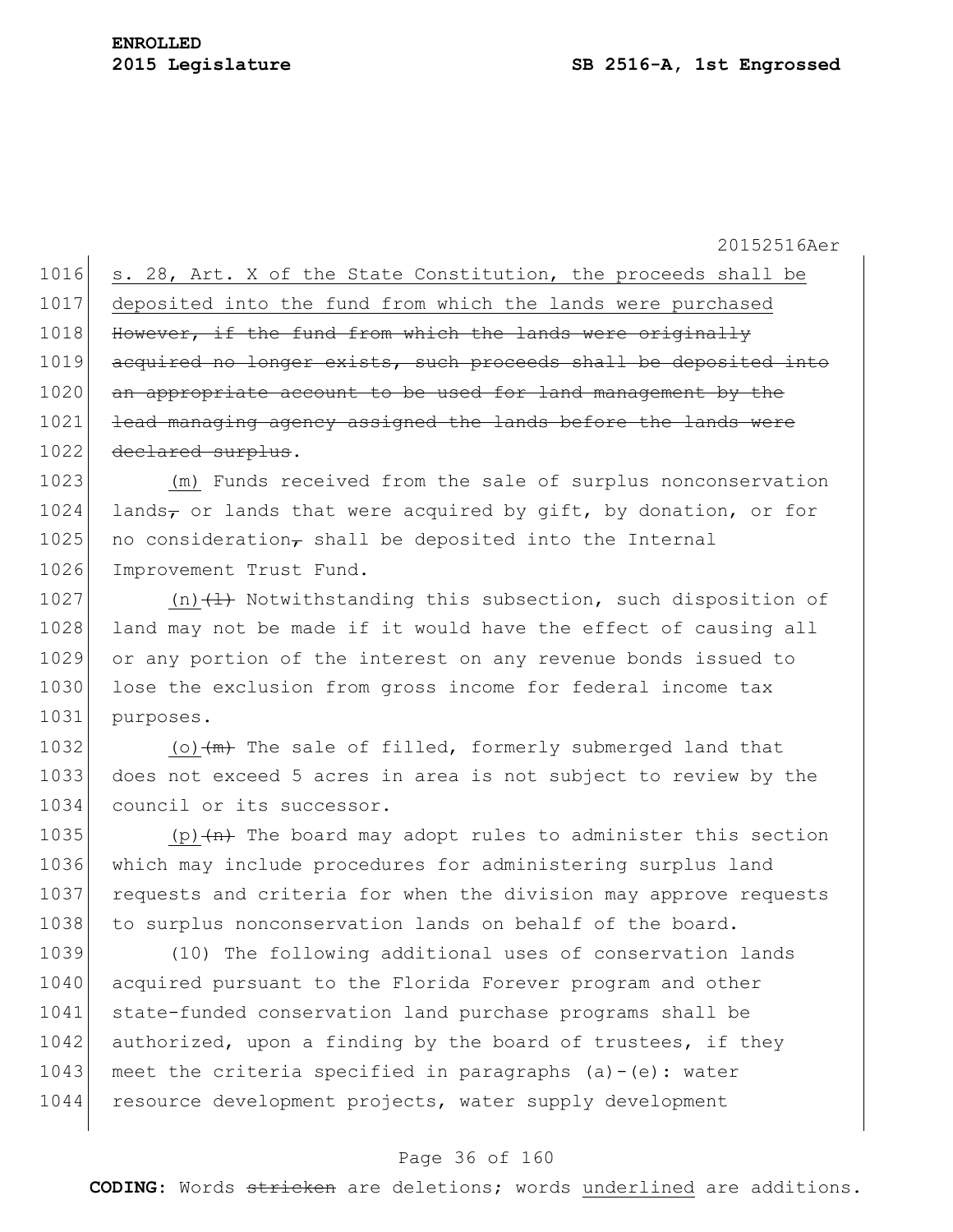20152516Aer 1045 projects, stormwater management projects, linear facilities, and 1046 sustainable agriculture and forestry. Such additional uses are 1047 authorized where: 1048 (a) Not inconsistent with the management plan for such 1049 lands; 1050 (b) Compatible with the natural ecosystem and resource 1051 values of such lands; 1052 (c) The proposed use is appropriately located on such lands 1053 and where due consideration is given to the use of other 1054 available lands: 1055 (d) The using entity reasonably compensates the titleholder 1056 for such use based upon an appropriate measure of value; and 1057 (e) The use is consistent with the public interest. 1058 1059 A decision by the board of trustees pursuant to this section 1060 shall be given a presumption of correctness. Moneys received 1061 from the use of state lands pursuant to this section shall be 1062 returned to the lead managing entity in accordance with s. 1063 259.032(9)(c) the provisions of s.  $259.032(11)(e)$ . 1064 (11) Lands listed as projects for acquisition may be 1065 managed for conservation pursuant to s. 259.032, on an interim 1066 basis by a private party in anticipation of a state purchase in 1067 accordance with a contractual arrangement between the acquiring 1068 agency and the private party that may include management service 1069 contracts, leases, cost-share arrangements or resource 1070 conservation agreements. Lands designated as eligible under this 1071 subsection shall be managed to maintain or enhance the resources 1072 the state is seeking to protect by acquiring the land. Funding 1073 for these contractual arrangements may originate from the

#### Page 37 of 160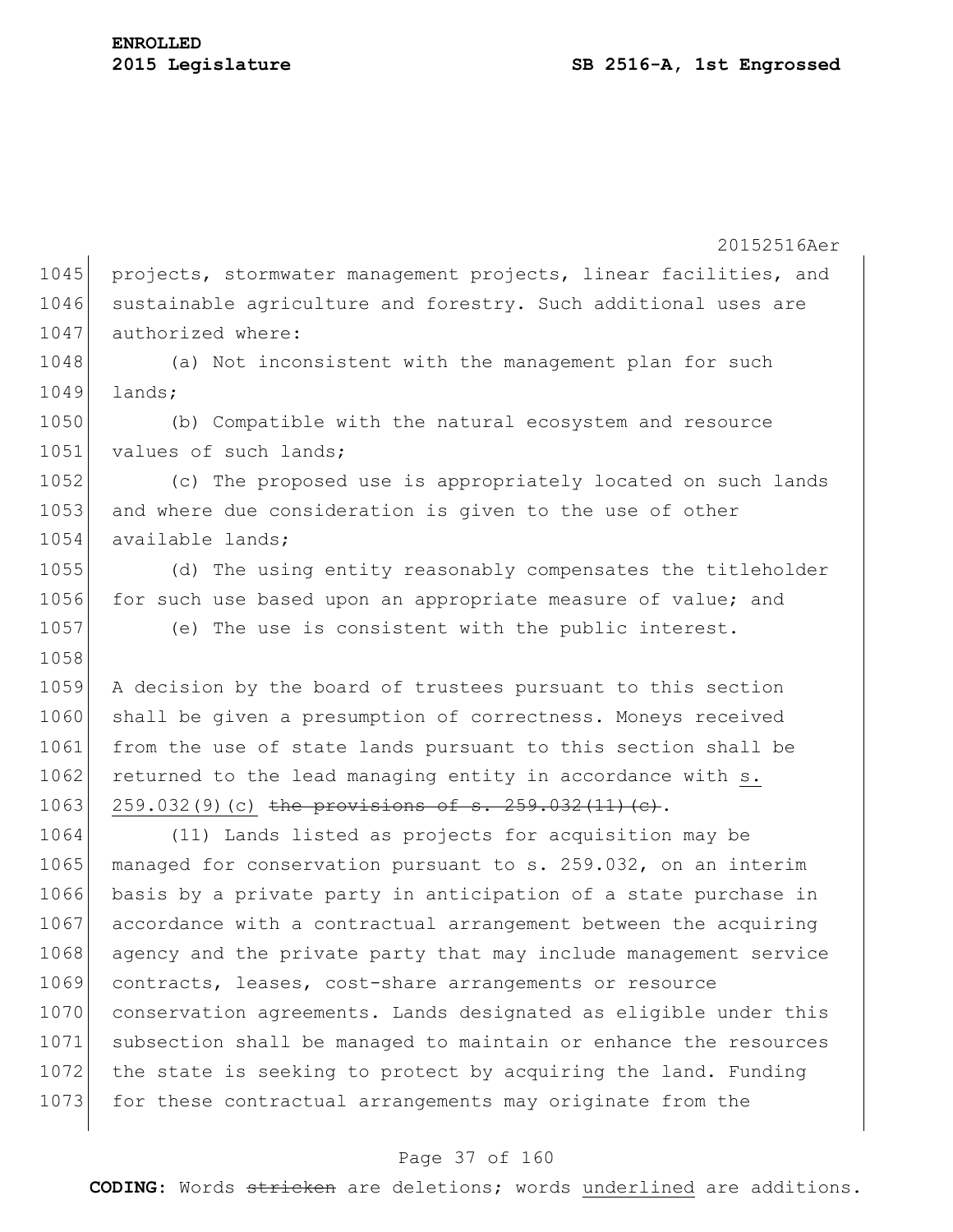| 1074 | documentary stamp tax revenue deposited into the Land              |
|------|--------------------------------------------------------------------|
| 1075 | Acquisition Conservation and Recreation Lands Trust Fund and       |
| 1076 | Water Management Lands Trust Fund. No more than \$6.2 million may  |
| 1077 | be expended from the Land Acquisition Trust Fund 5 percent of      |
| 1078 | funds allocated under the trust funds shall be expended for this   |
| 1079 | purpose.                                                           |
| 1080 | Section 17. Section 253.7824, Florida Statutes, is amended         |
| 1081 | to read:                                                           |
| 1082 | 253.7824 Sale of products; proceeds. The department may            |
| 1083 | authorize the removal and sale of products from the land where     |
| 1084 | environmentally appropriate, the proceeds from which shall be      |
| 1085 | deposited into the appropriate in the Land Acquisition trust       |
| 1086 | fund in accordance with the same disposition provided under s.     |
| 1087 | $253.034(6)(k)$ , $(1)$ , or $(m)$ applicable to the sale of land. |
| 1088 | Section 18. Paragraph (b) of subsection (3) of section             |
| 1089 | 258.015, Florida Statutes, is amended to read:                     |
| 1090 | 258.015 Citizen support organizations; use of property;            |
| 1091 | $audit.$ -                                                         |
| 1092 | (3) PARTNERSHIPS IN PARKS.-                                        |
| 1093 | (b) The Legislature may annually appropriate funds from the        |
| 1094 | Land Acquisition Trust Fund for use only as state matching         |
| 1095 | funds, in conjunction with private donations in aggregates of at   |
| 1096 | least \$60,000 matched by \$40,000 of state funds for a total      |
| 1097 | minimum project amount of \$100,000 for capital improvement        |
| 1098 | facility development at state parks, at either individually        |
| 1099 | designated parks or for priority projects within the overall       |
| 1100 | state park system. Not more than 30 percent of the Land            |
| 1101 | Acquisition Trust Fund unencumbered fund balance or \$3 million,   |
| 1102 | whichever is less, shall be reserved, available annually for       |
|      |                                                                    |

### Page 38 of 160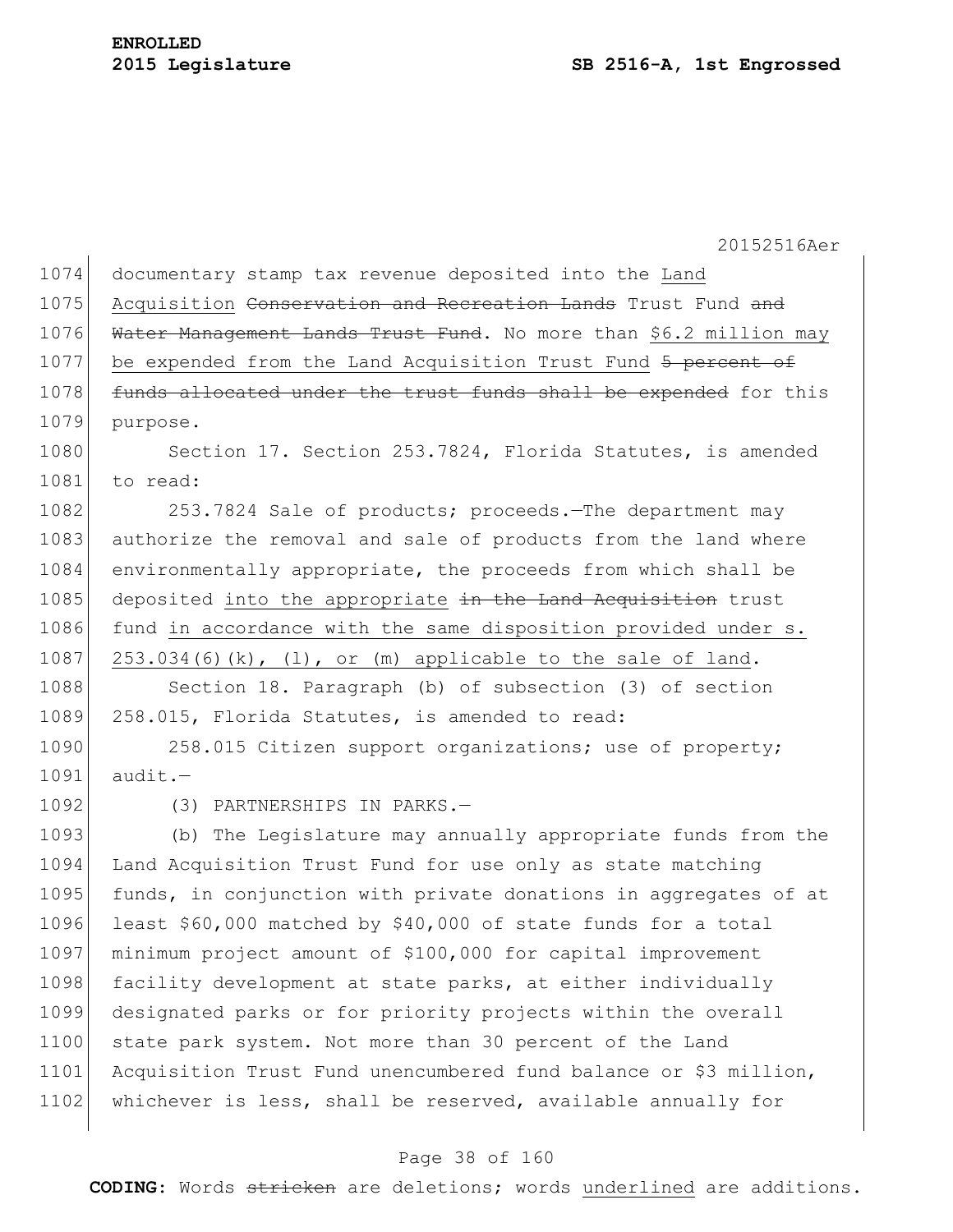20152516Aer 1103 matching private donations. The amount held in reserve for the 1104 state match will be no greater than \$6 million for any fiscal 1105 year. State funds from the Land Acquisition Trust Fund or other 1106 appropriate funding sources shall be used for matching private 1107 donations for 40 percent of the projects' costs. Funds held in 1108 reserve for the purposes of this subsection shall be available 1109 only after the requirements of s.  $375.041(4)$   $\texttt{s. } 375.041(3)$  are 1110 met. Citizen support organizations organized and operating for 1111 the benefit of state parks may acquire private donations 1112 pursuant to this section, and matching state funds for approved 1113 projects may be provided in accordance with this subsection. The 1114 department is authorized to properly recognize and honor a 1115 private donor by placing a plaque or other appropriate 1116 designation noting the contribution on project facilities or by 1117 naming project facilities after the person or organization that 1118 provided matching funds. The department is authorized to adopt 1119 necessary administrative rules to carry out the purposes of this 1120 subsection.

1121 Section 19. Subsections (1) and (2) of section 258.435, 1122 Florida Statutes, are amended to read:

1123 258.435 Use of aquatic preserves for the accommodation of 1124 visitors.—

1125 (1) The Department of Environmental Protection shall 1126 promote the public use of aquatic preserves and their associated 1127 uplands. The department may receive gifts and donations to carry 1128 out the purpose of this part. Moneys received in trust by the 1129 department by gift, devise, appropriation, or otherwise, subject 1130 to the terms of such trust, shall be deposited into the Grants 1131 and Donations Land Acquisition Trust Fund and appropriated to

#### Page 39 of 160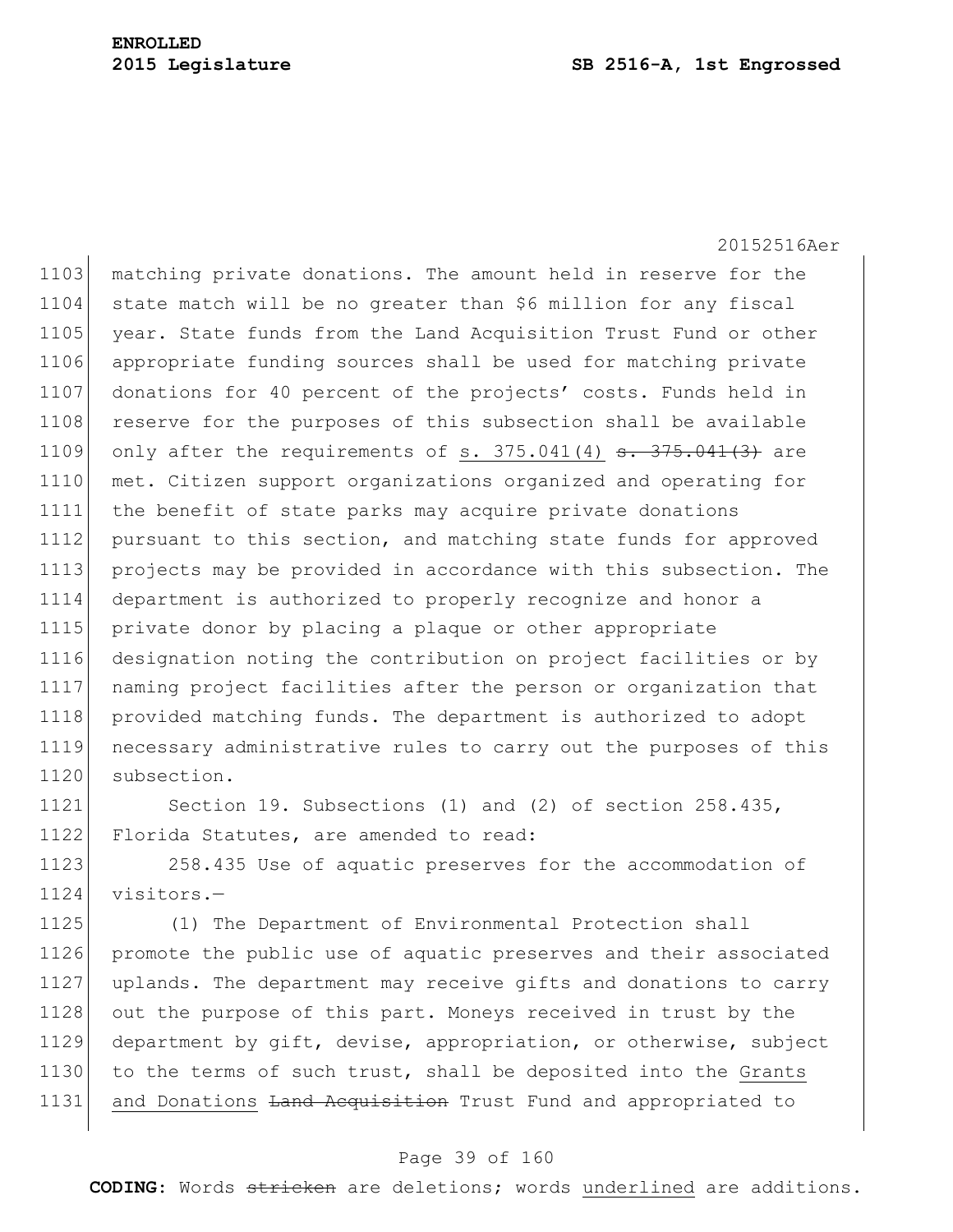1132 the department for the administration, development, improvement, 1133 promotion, and maintenance of aquatic preserves and their 1134 associated uplands and for any future acquisition or development 1135 of aquatic preserves and their associated uplands.

 (2) The department may grant a privilege or concession for the accommodation of visitors in and use of aquatic preserves and their associated state-owned uplands if the privilege or concession does not deny or interfere with the public's access 1140 to such lands and is compatible with the aquatic preserve's management plan as approved by the Acquisition and Restoration Council. Moneys received by the department under this subsection 1143 shall be deposited into the Internal Improvement Trust Fund. A concession must be granted based on business plans, qualifications, approach, and specified expectations or criteria. A privilege or concession may not be assigned or 1147 transferred by the grantee without the consent of the 1148 department.

1149 Section 20. Section 259.032, Florida Statutes, is amended 1150 to read:

1151 259.032 Conservation and recreation lands Trust Fund  $1152$  purpose.

1153 (1) It is the policy of the state that the citizens of this 1154 state shall be assured public ownership of natural areas for 1155 purposes of maintaining this state's unique natural resources; 1156 protecting air, land, and water quality; promoting water 1157 resource development to meet the needs of natural systems and 1158 citizens of this state; promoting restoration activities on 1159 public lands; and providing lands for natural resource based 1160 recreation. In recognition of this policy, it is the intent of

#### Page 40 of 160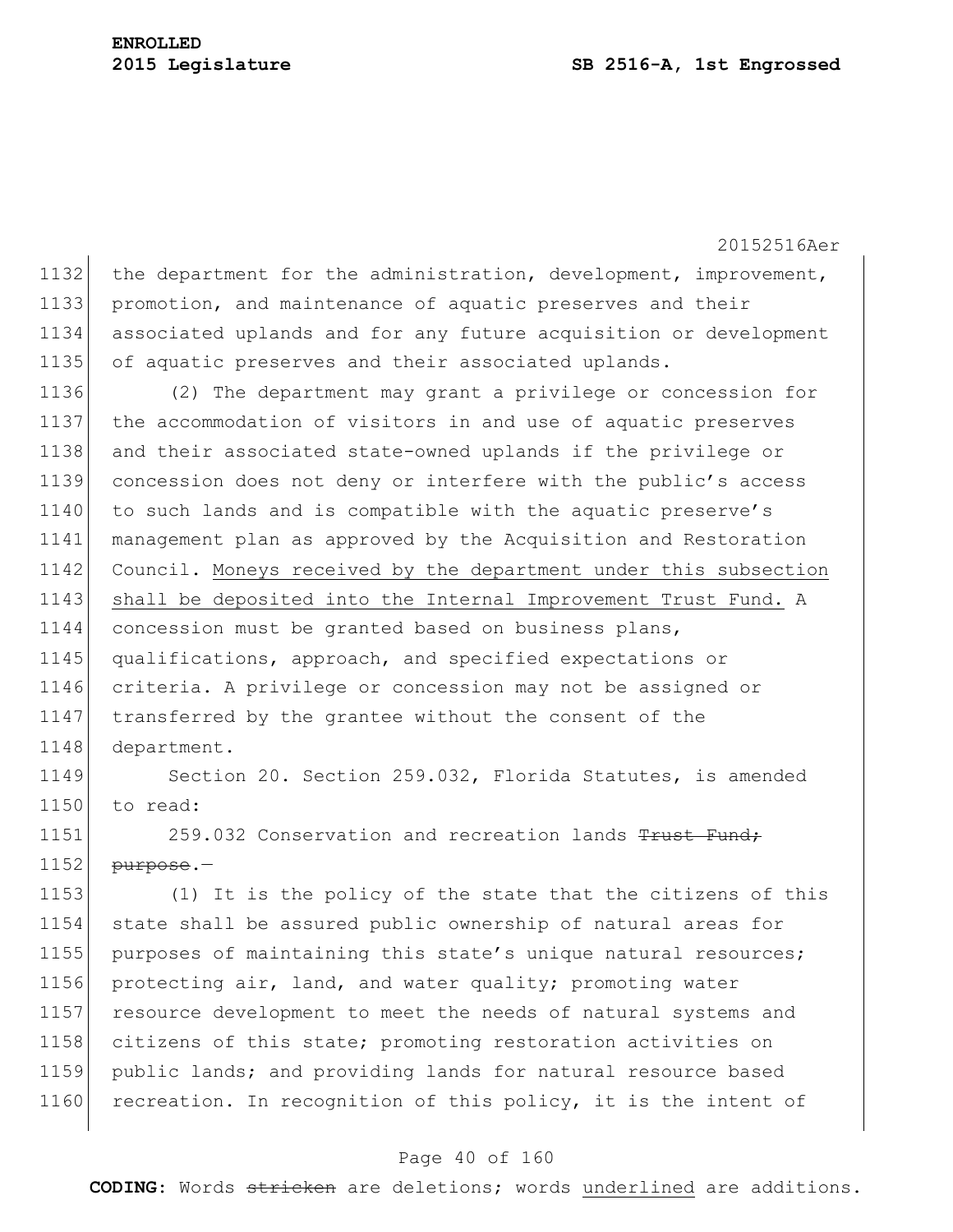#### **2015 Legislature SB 2516-A, 1st Engrossed**

20152516Aer

1161 the Legislature to provide such public lands for the people 1162 residing in urban and metropolitan areas of the state, as well 1163 as those residing in less populated, rural areas. It is the 1164 further intent of the Legislature, with regard to the lands 1165 described in paragraph (2)(c)  $\left(3\right)$  (e), that a high priority be 1166 given to the acquisition, restoration, and management of such 1167 lands in or near counties exhibiting the greatest concentration 1168 of population and, with regard to the lands described in 1169 subsection (2)  $(3)$ , that a high priority be given to acquiring 1170 lands or rights or interests in lands that advance the goals and 1171 objectives of the Fish and Wildlife Conservation Commission's 1172 approved species or habitat recovery plans, or lands within any 1173 area designated as an area of critical state concern under s. 1174 380.05 which, in the judgment of the advisory council 1175 established pursuant to s. 259.035, or its successor, cannot be 1176 adequately protected by application of land development 1177 regulations adopted pursuant to s. 380.05. Finally, it is the 1178 Legislature's intent that lands acquired for conservation and 1179 recreation purposes through this program and any successor 1180 programs be managed in such a way as to protect or restore their 1181 | natural resource values, and provide the greatest benefit, 1182 including public access, to the citizens of this state.

1183  $(2)$  (a) The Conservation and Recreation Lands Trust Fund is 1184 established within the Department of Environmental Protection.  $1185$  The fund shall be used as a nonlapsing, revolving fund 1186 exclusively for the purposes of this section. The fund shall be 1187 credited with proceeds from the following excise taxes:

1188  $\vert$  1. The excise taxes on documents as provided in s. 201.15;  $1189$  and

#### Page 41 of 160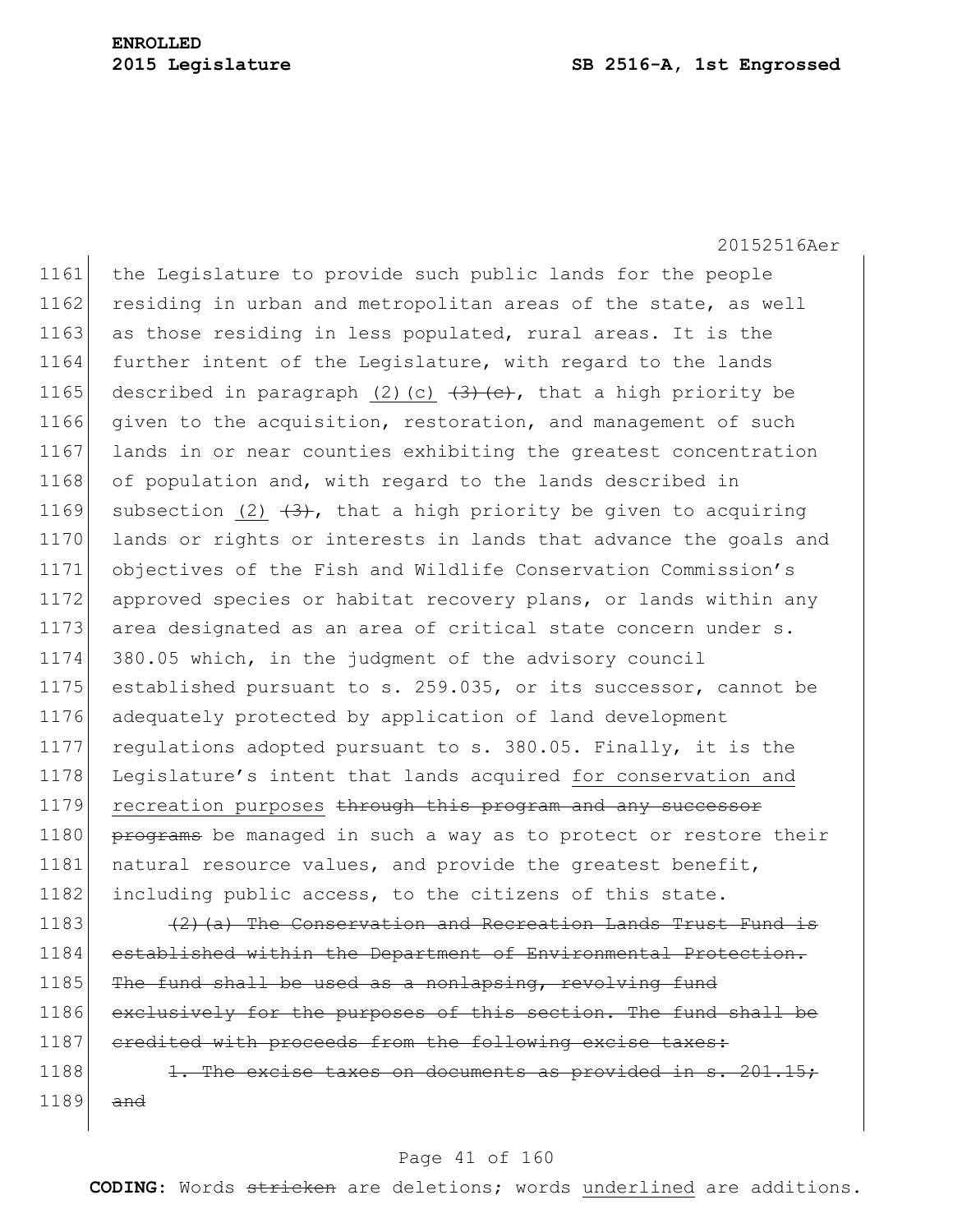20152516Aer 1190  $\vert$  2. The excise tax on the severance of phosphate rock as 1191 provided in s. 211.3103. 1192 1193 The Department of Revenue shall credit to the fund each month 1194 the proceeds from such taxes as provided in this paragraph. 1195  $\left| \right\rangle$  (b) There shall annually be transferred from the 1196 Conservation and Recreation Lands Trust Fund to the Land 1197 Acquisition Trust Fund that amount, not to exceed \$20 million  $1198$  annually, as shall be necessary to pay the debt service on, or 1199 fund debt service reserve funds, rebate obligations, or other 1200 amounts with respect to bonds issued pursuant to s. 375.051 to 1201 acquire lands on the established priority list developed 1202 pursuant to ss.  $259.101(4)$  and  $259.105$ ; however, no moneys 1203 transferred to the Land Acquisition Trust Fund pursuant to this 1204 paragraph, or earnings thereon, shall be used or made available 1205 to pay debt service on the Save Our Coast revenue bonds. Amounts 1206 transferred annually from the Conservation and Recreation Lands 1207 Trust Fund to the Land Acquisition Trust Fund pursuant to this 1208 paragraph shall have the highest priority over other payments or 1209 transfers from the Conservation and Recreation Lands Trust Fund, 1210 and no other payments or transfers shall be made from the 1211 Conservation and Recreation Lands Trust Fund until such 1212 transfers to the Land Acquisition Trust Fund have been made. 1213 Moneys in the Conservation and Recreation Lands Trust Fund also  $1214$  shall be used to manage lands and to pay for related costs, 1215 activities, and functions pursuant to the provisions of this  $1216$  section. 1217 (2)  $(3)$  The Governor and Cabinet, sitting as the Board of

#### Page 42 of 160

1218 Trustees of the Internal Improvement Trust Fund, may expend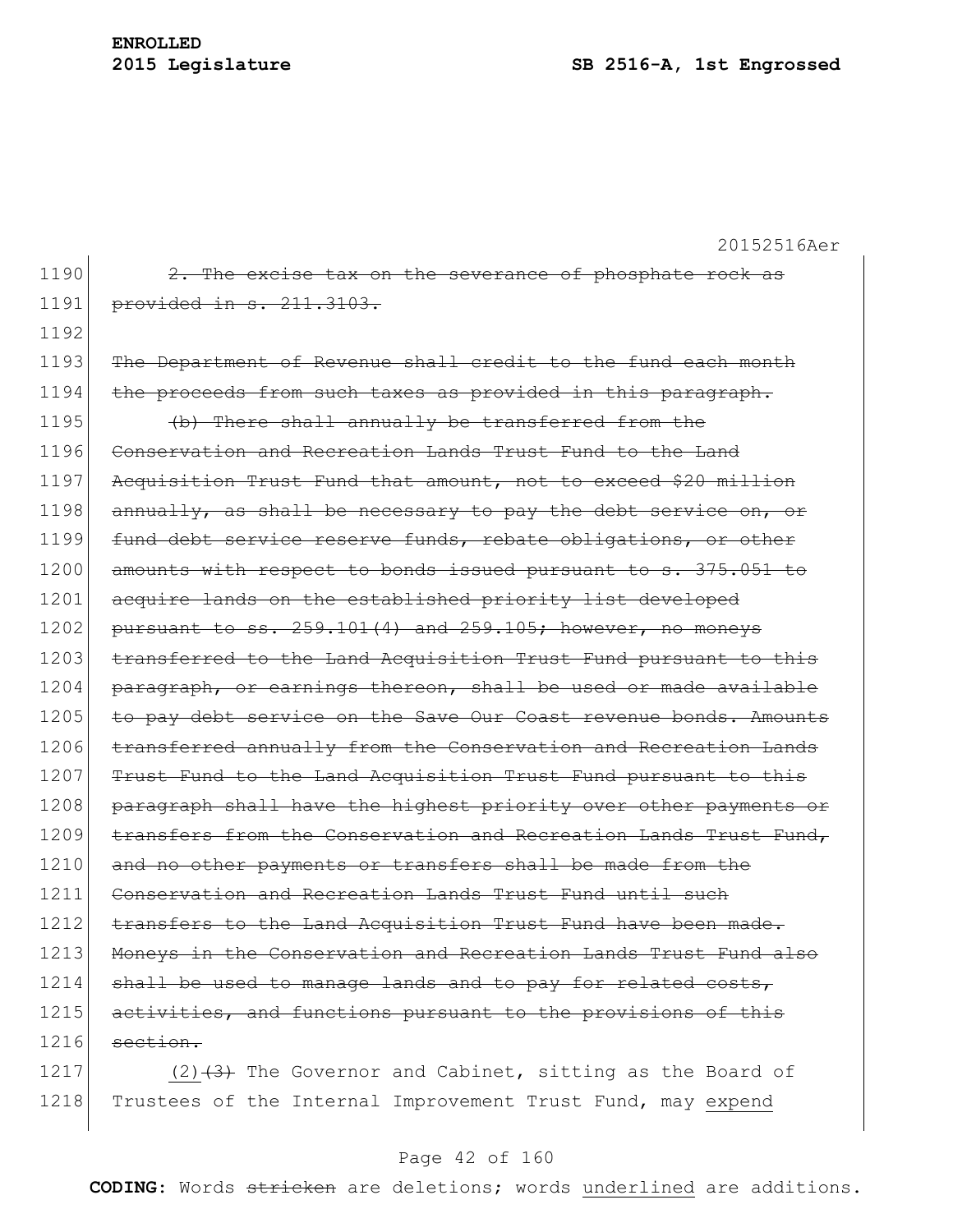1219 allocate moneys appropriated by the Legislature from the fund in 1220 any one year to acquire the fee or any lesser interest in lands 1221 for the following public purposes:

1222 (a) To conserve and protect environmentally unique and 1223 irreplaceable lands that contain native, relatively unaltered 1224 flora and fauna representing a natural area unique to, or scarce 1225 within, a region of this state or a larger geographic area;

1226 (b) To conserve and protect lands within designated areas 1227 of critical state concern, if the proposed acquisition relates 1228 to the natural resource protection purposes of the designation;

1229 (c) To conserve and protect native species habitat or 1230 endangered or threatened species, emphasizing long-term 1231 protection for endangered or threatened species designated G-1 1232 or G-2 by the Florida Natural Areas Inventory, and especially 1233 those areas that are special locations for breeding and 1234 reproduction;

1235 (d) To conserve, protect, manage, or restore important 1236 ecosystems, landscapes, and forests, if the protection and 1237 conservation of such lands is necessary to enhance or protect 1238 significant surface water, groundwater, coastal, recreational, 1239 timber, or fish or wildlife resources which cannot otherwise be 1240 accomplished through local and state regulatory programs;

1241 (e) To promote water resource development that benefits 1242 natural systems and citizens of the state;

1243 (f) To facilitate the restoration and subsequent health and 1244 vitality of the Florida Everglades;

1245 (g) To provide areas, including recreational trails, for 1246 natural resource based recreation and other outdoor recreation 1247 on any part of any site compatible with conservation purposes;

#### Page 43 of 160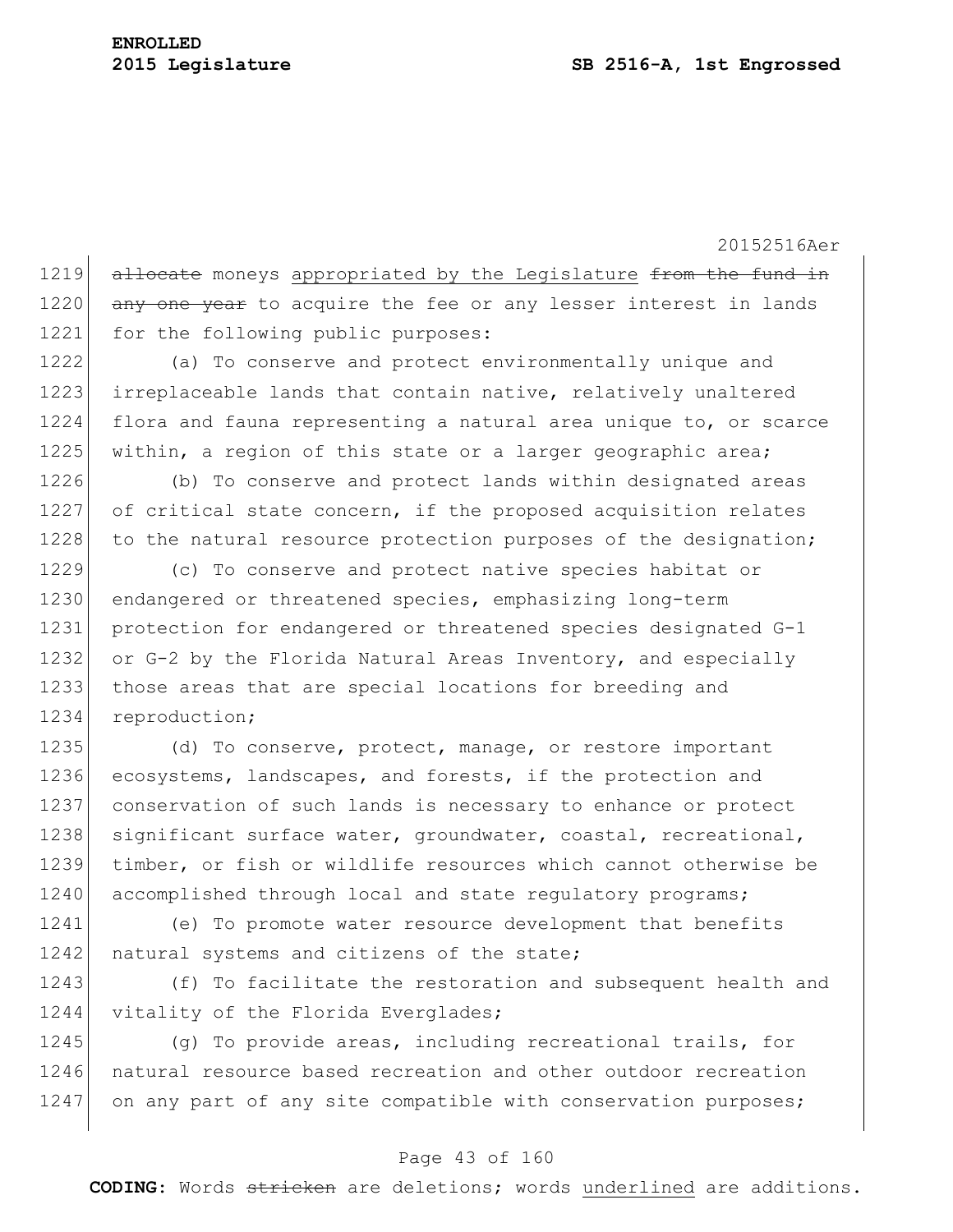20152516Aer 1248 (h) To preserve significant archaeological or historic 1249 sites; 1250 (i) To conserve urban open spaces suitable for greenways or 1251 outdoor recreation which are compatible with conservation 1252 purposes; or 1253 (j) To preserve agricultural lands under threat of 1254 conversion to development through less-than-fee acquisitions. 1255  $(3)$   $(4)$  Lands acquired for conservation and recreation 1256 purposes under this section shall be for use as state-designated 1257 parks, recreation areas, preserves, reserves, historic or 1258 archaeological sites, geologic or botanical sites, recreational 1259 trails, forests, wilderness areas, wildlife management areas, 1260 urban open space, or other state-designated recreation or 1261 conservation lands; or they shall qualify for such state 1262 designation and use if they are to be managed by other 1263 governmental agencies or nonstate entities as provided for in 1264 this section. 1265  $(4)$   $\leftarrow$  (4) $\leftarrow$  The board of trustees may expend funds appropriated 1266 by the Legislature allocate, in any year, an amount not to 1267 exceed 5 percent of the money credited to the fund in that year, 1268 such allocation to be used for the initiation and maintenance of

1269 a natural areas inventory to aid in the identification of areas 1270 to be acquired for conservation and recreation purposes pursuant 1271 to this section.

1272 (6) Moneys in the fund not needed to meet obligations 1273 incurred under this section shall be deposited with the Chief 1274 Financial Officer to the credit of the fund and may be invested 1275 in the manner provided by law. Interest received on such 1276 investments shall be credited to the Conservation and Recreation

#### Page 44 of 160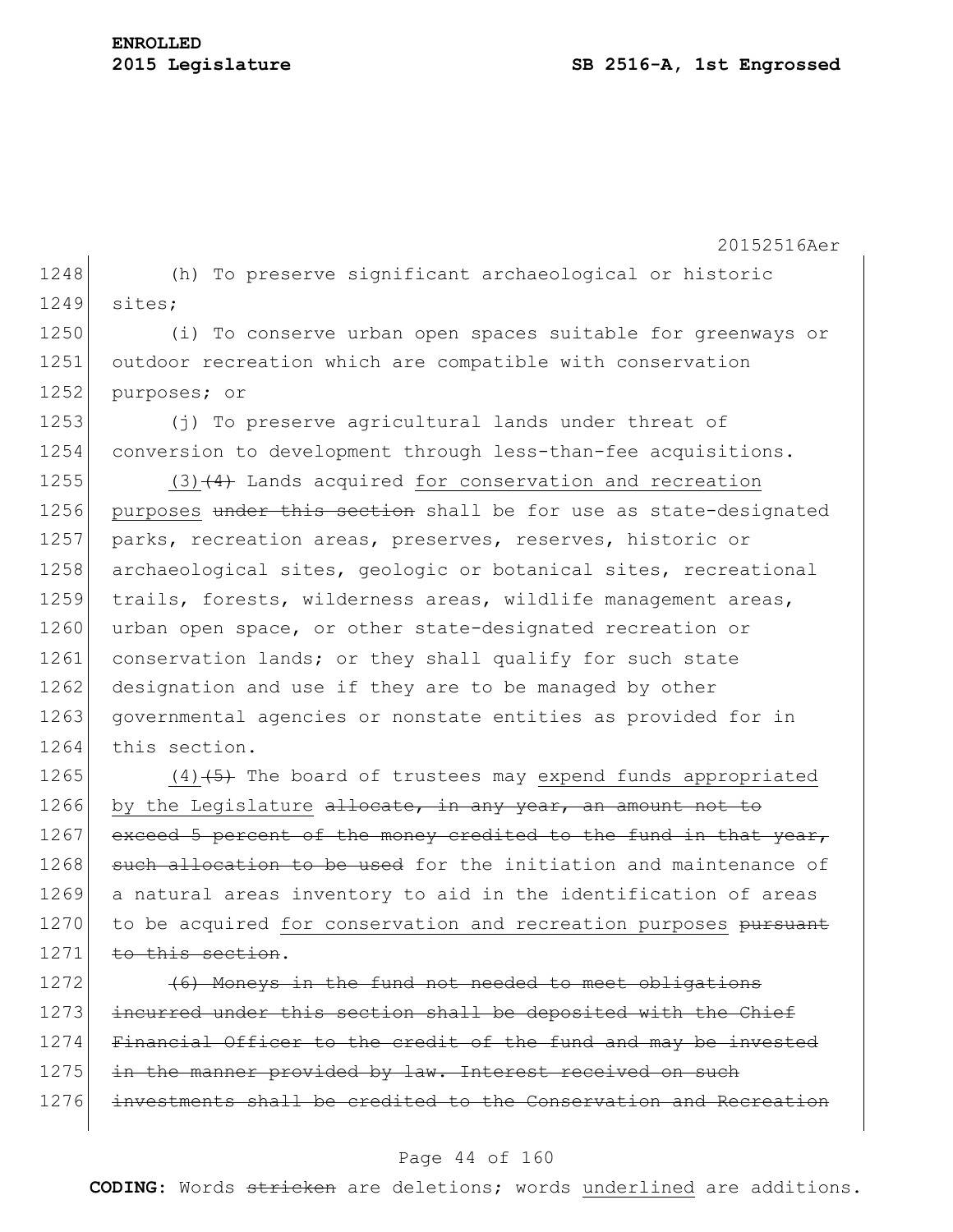# **ENROLLED**

1277 <del>Lands Trust Fund.</del>

20152516Aer

### 1278  $(5)$   $(7)$  The board of trustees may enter into any contract 1279 necessary to accomplish the purposes of this section. The lead 1280 land managing agencies designated by the board of trustees also 1281 are directed by the Legislature to enter into contracts or 1282 interagency agreements with other governmental entities, 1283 including local soil and water conservation districts, or 1284 private land managers who have the expertise to perform specific 1285 management activities which a lead agency lacks, or which would 1286 cost more to provide in-house. Such activities shall include, 1287 but not be limited to, controlled burning, road and ditch 1288 maintenance, mowing, and wildlife assessments.

1289  $(6)$  (6) (8) Conservation and recreation lands to be considered 1290 for purchase under this section are subject to the selection 1291 procedures of s. 259.035 and related rules and shall be acquired 1292 in accordance with acquisition procedures for state lands 1293 provided for in s. 259.041, except as otherwise provided by the 1294 Legislature. An inholding or an addition to conservation and 1295 recreation lands a project selected for purchase pursuant to 1296 this chapter is not subject to the selection procedures of s. 1297 259.035 if the estimated value of such inholding or addition 1298 does not exceed \$500,000. When at least 90 percent of the 1299 acreage of a project has been purchased for conservation and 1300 recreation purposes pursuant to this chapter, the project may be 1301 removed from the list and the remaining acreage may continue to 1302 be purchased. Funds appropriated to acquire conservation and 1303 recreation lands Moneys from the fund may be used for title 1304 work, appraisal fees, environmental audits, and survey costs 1305 related to acquisition expenses for lands to be acquired,

#### Page 45 of 160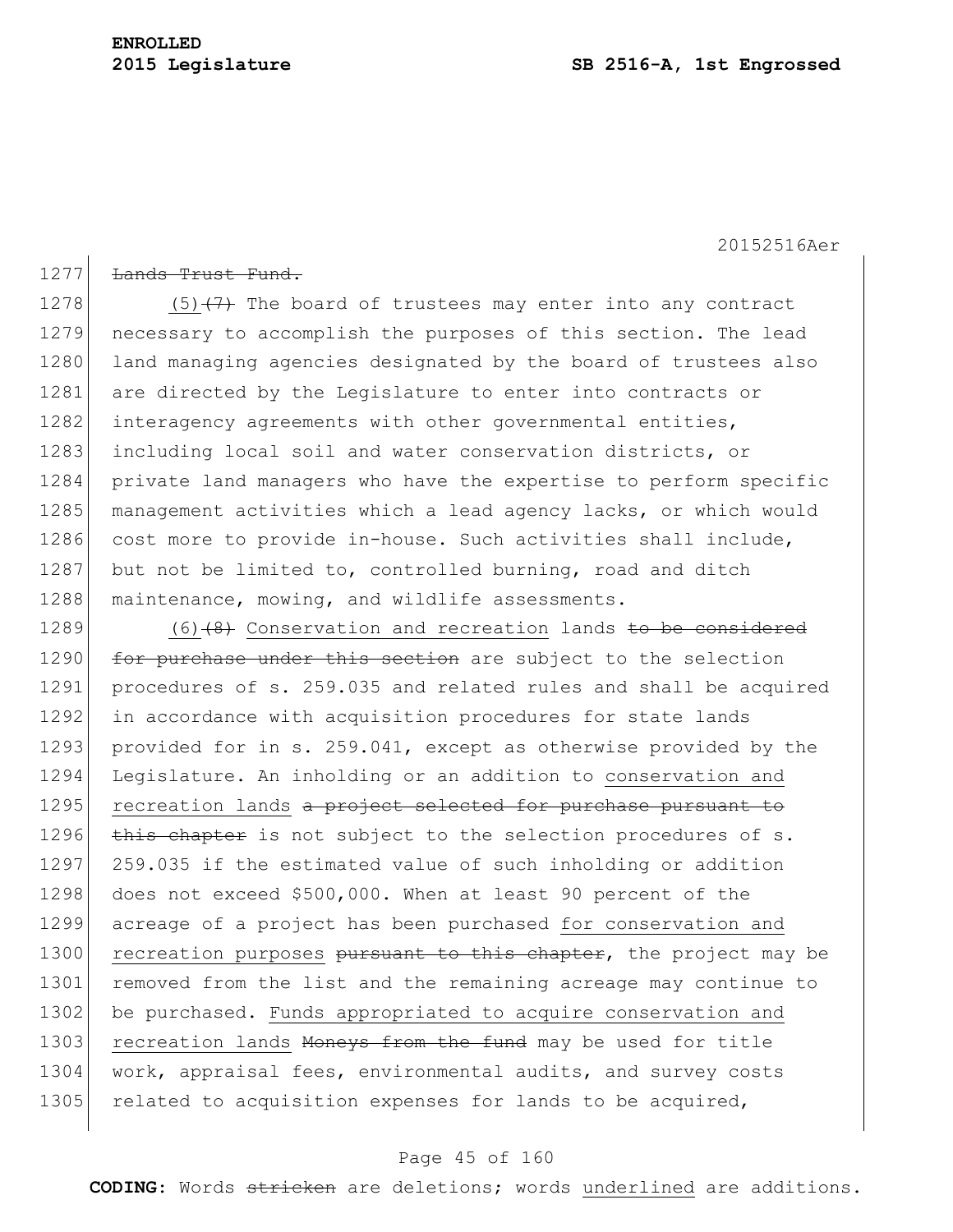1306 donated, or exchanged which qualify under the categories of this 1307 section, at the discretion of the board. When the Legislature 1308 has authorized the Department of Environmental Protection to 1309 condemn a specific parcel of land and such parcel has already 1310 been approved for acquisition under this section, the land may 1311 be acquired in accordance with the provisions of chapter 73 or 1312 chapter 74, and the funds appropriated to acquire conservation 1313 and recreation lands  $f$ und may be used to pay the condemnation  $1314$  award and all costs, including  $\alpha$  reasonable attorney fees 1315 attorney's fee, associated with condemnation.

1316  $(7)$   $(4)$  All lands managed under this chapter and s. 253.034 1317 shall be:

1318 (a) Managed in a manner that will provide the greatest 1319 combination of benefits to the public and to the resources.

1320 (b) Managed for public outdoor recreation which is 1321 compatible with the conservation and protection of public lands. 1322 Such management may include, but not be limited to, the 1323 following public recreational uses: fishing, hunting, camping, 1324 bicycling, hiking, nature study, swimming, boating, canoeing, 1325 horseback riding, diving, model hobbyist activities, birding, 1326 sailing, jogging, and other related outdoor activities 1327 compatible with the purposes for which the lands were acquired.

1328 (c) Managed for the purposes for which the lands were 1329 acquired, consistent with paragraph  $(9)$  (a)  $\frac{11}{(a)}$ .

1330 (d) Concurrent with its adoption of the annual Conservation 1331 and Recreation Lands list of acquisition projects pursuant to s. 1332 259.035, the board of trustees shall adopt a management 1333 prospectus for each project. The management prospectus shall 1334 delineate:

#### Page 46 of 160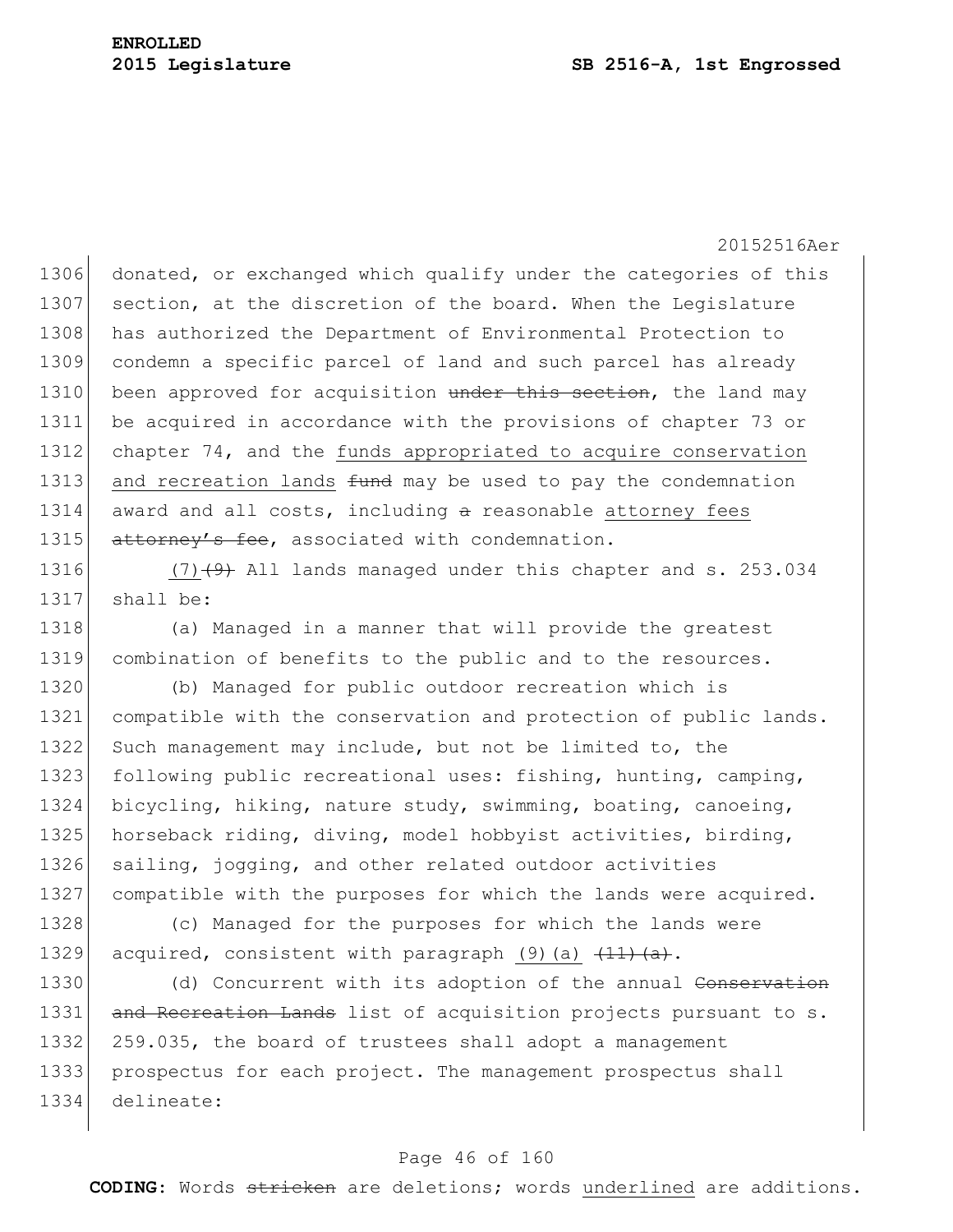20152516Aer 1335 1. The management goals for the property; 1336 2. The conditions that will affect the intensity of 1337 management; 1338 3. An estimate of the revenue-generating potential of the 1339 property, if appropriate; 1340 4. A timetable for implementing the various stages of 1341 management and for providing access to the public, if 1342 applicable; 1343 5. A description of potential multiple-use activities as 1344 described in this section and s. 253.034; 1345 6. Provisions for protecting existing infrastructure and 1346 for ensuring the security of the project upon acquisition; 1347 7. The anticipated costs of management and projected 1348 sources of revenue, including legislative appropriations, to 1349 fund management needs; and 1350 8. Recommendations as to how many employees will be needed 1351 to manage the property, and recommendations as to whether local 1352 governments, volunteer groups, the former landowner, or other 1353 interested parties can be involved in the management. 1354 (e) Concurrent with the approval of the acquisition 1355 contract pursuant to s. 259.041(3)(c) for any interest in lands 1356 except those lands being acquired under the provisions of s. 1357 259.1052, the board of trustees shall designate an agency or 1358 agencies to manage such lands. The board shall evaluate and 1359 amend, as appropriate, the management policy statement for the 1360 project as provided by s. 259.035, consistent with the purposes 1361 for which the lands are acquired. For any fee simple acquisition 1362 of a parcel which is or will be leased back for agricultural 1363 purposes, or any acquisition of a less-than-fee interest in land

#### Page 47 of 160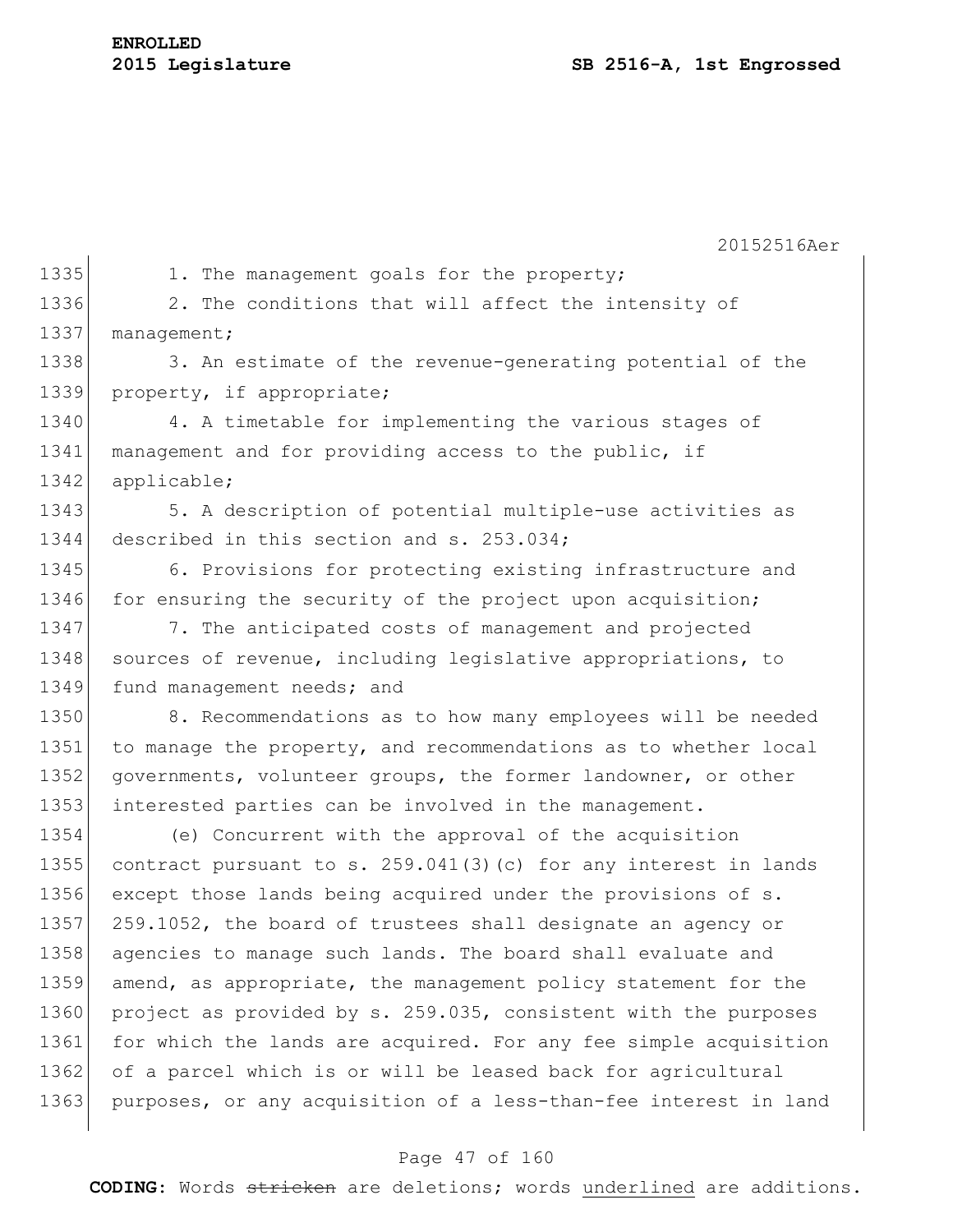20152516Aer 1364 that is or will be used for agricultural purposes, the Board of 1365 Trustees of the Internal Improvement Trust Fund shall first 1366 consider having a soil and water conservation district, created 1367 pursuant to chapter 582, manage and monitor such interests. 1368 (f) State agencies designated to manage lands acquired 1369 under this chapter or with funds deposited into the Land 1370 Acquisition Trust Fund, except those lands acquired under s. 1371 259.1052, may contract with local governments and soil and water 1372 conservation districts to assist in management activities, 1373 including the responsibility of being the lead land manager. 1374 Such land management contracts may include a provision for the 1375 transfer of management funding to the local government or soil 1376 and water conservation district from the land acquisition 1377 Conservation and Recreation Lands trust fund of the lead land 1378 managing agency in an amount adequate for the local government 1379 or soil and water conservation district to perform its 1380 contractual land management responsibilities and proportionate 1381 to its responsibilities, and which otherwise would have been 1382 expended by the state agency to manage the property.

1383 (g) Immediately following the acquisition of any interest 1384 in conservation and recreation lands under this chapter, the 1385 Department of Environmental Protection, acting on behalf of the 1386 board of trustees, may issue to the lead managing entity an 1387 interim assignment letter to be effective until the execution of 1388 a formal lease.

1389  $(8)$  (10)(a) State, regional, or local governmental agencies 1390 or private entities designated to manage lands under this 1391 section shall develop and adopt, with the approval of the board 1392 of trustees, an individual management plan for each project

#### Page 48 of 160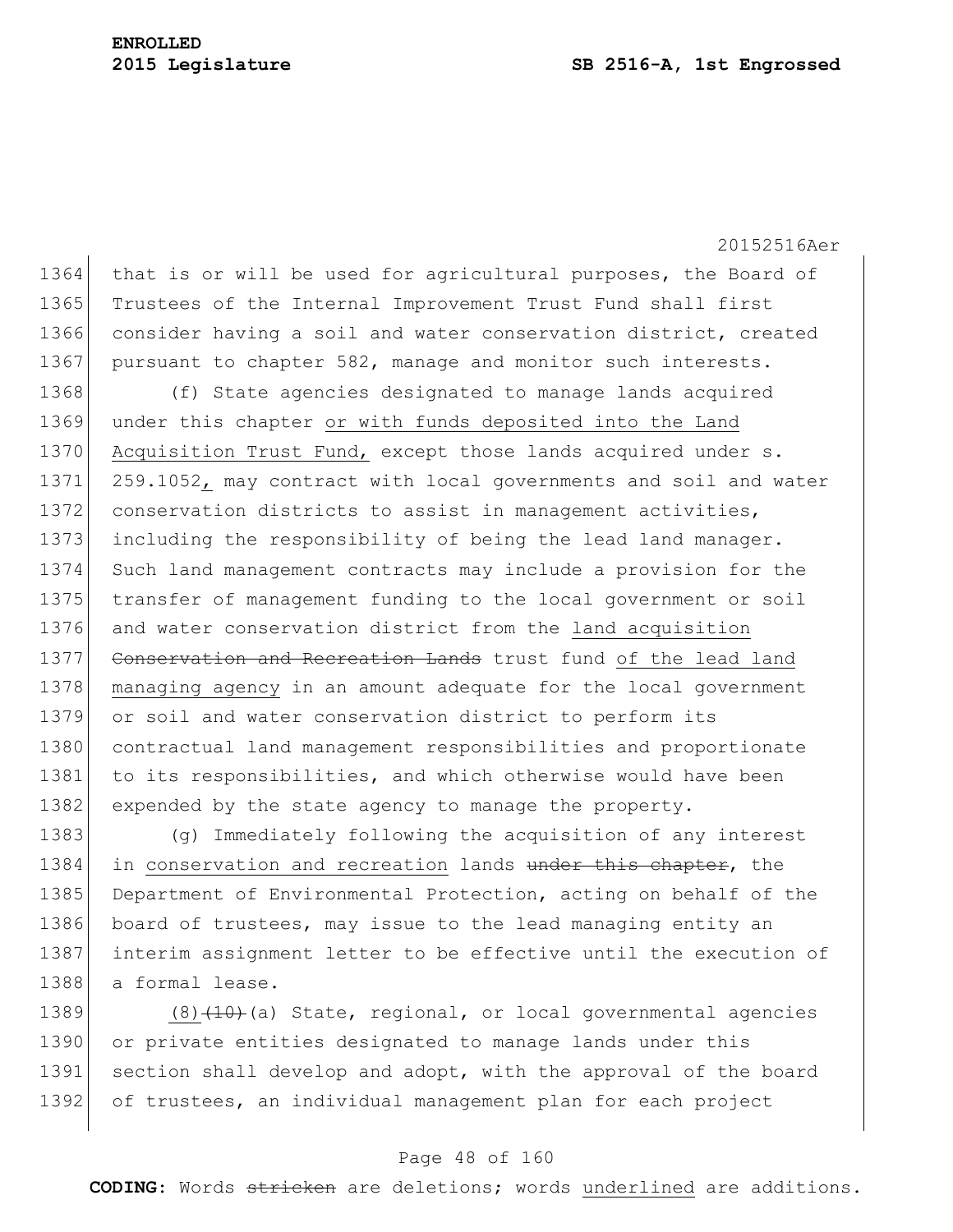1393 designed to conserve and protect such lands and their associated 1394 natural resources. Private sector involvement in management plan 1395 development may be used to expedite the planning process.

1396 (b) Individual management plans required by s. 253.034(5), 1397 for parcels over 160 acres, shall be developed with input from 1398 an advisory group. Members of this advisory group shall include, 1399 at a minimum, representatives of the lead land managing agency, 1400 comanaging entities, local private property owners, the 1401 appropriate soil and water conservation district, a local 1402 conservation organization, and a local elected official. The 1403 advisory group shall conduct at least one public hearing within 1404 the county in which the parcel or project is located. For those 1405 parcels or projects that are within more than one county, at 1406 least one areawide public hearing shall be acceptable and the 1407 lead managing agency shall invite a local elected official from 1408 each county. The areawide public hearing shall be held in the 1409 county in which the core parcels are located. Notice of such 1410 public hearing shall be posted on the parcel or project 1411 designated for management, advertised in a paper of general 1412 circulation, and announced at a scheduled meeting of the local 1413 governing body before the actual public hearing. The management 1414 prospectus required pursuant to paragraph (7)(d)  $\left(4\right)$  shall be 1415 available to the public for a period of 30 days prior to the 1416 public hearing.

1417 (c) Once a plan is adopted, the managing agency or entity 1418 shall update the plan at least every 10 years in a form and 1419 manner prescribed by rule of the board of trustees. Such 1420 updates, for parcels over 160 acres, shall be developed with 1421 input from an advisory group. Such plans may include transfers

#### Page 49 of 160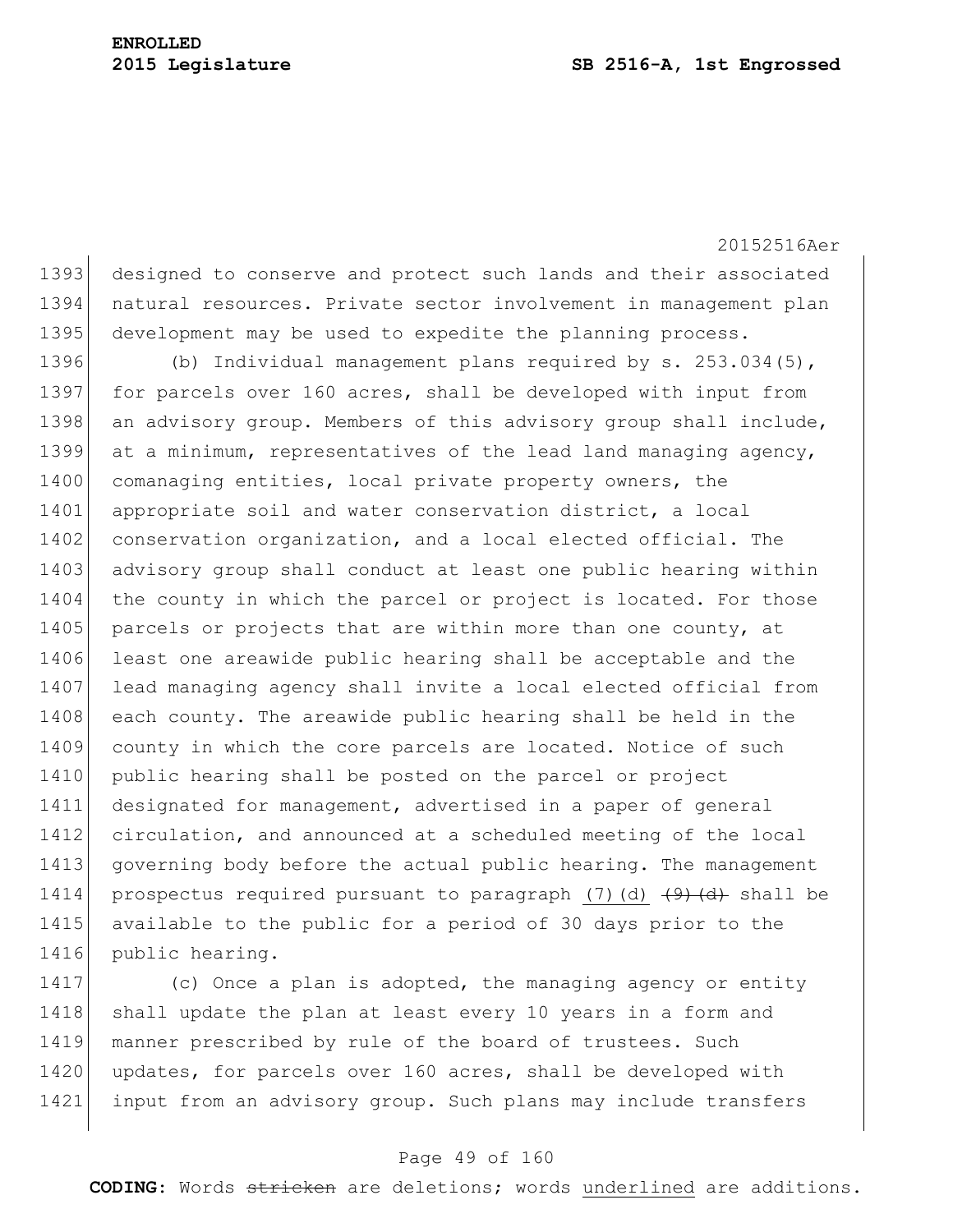20152516Aer 1422 of leasehold interests to appropriate conservation organizations 1423 or governmental entities designated by the Land Acquisition and 1424 Management Advisory Council or its successor, for uses 1425 consistent with the purposes of the organizations and the 1426 protection, preservation, conservation, restoration, and proper 1427 management of the lands and their resources. Volunteer 1428 management assistance is encouraged, including, but not limited 1429 to, assistance by youths participating in programs sponsored by 1430 state or local agencies, by volunteers sponsored by 1431 environmental or civic organizations, and by individuals 1432 participating in programs for committed delinquents and adults. 1433 (d) 1. For each project for which lands are acquired after 1434 July 1, 1995, an individual management plan shall be adopted and 1435 in place no later than 1 year after the essential parcel or 1436 parcels identified in the priority list developed pursuant to s. 1437 259.105 <del>ss. 259.101(4) and 259.105</del> have been acquired. The 1438 Department of Environmental Protection shall distribute only 75

1439 percent of the acquisition funds to which a budget entity or 1440 water management district would otherwise be entitled from the 1441 Preservation 2000 Trust Fund to any budget entity or any water 1442 management district that has more than one-third of its 1443 management plans overdue.

1444 2. The requirements of subparagraph 1. do not apply to the 1445 individual management plan for the Babcock Crescent B Ranch 1446 being acquired pursuant to s. 259.1052. The management plan for 1447 the ranch shall be adopted and in place no later than 2 years 1448 following the date of acquisition by the state.

1449 (e) Individual management plans shall conform to the 1450 appropriate policies and quidelines of the state land management

#### Page 50 of 160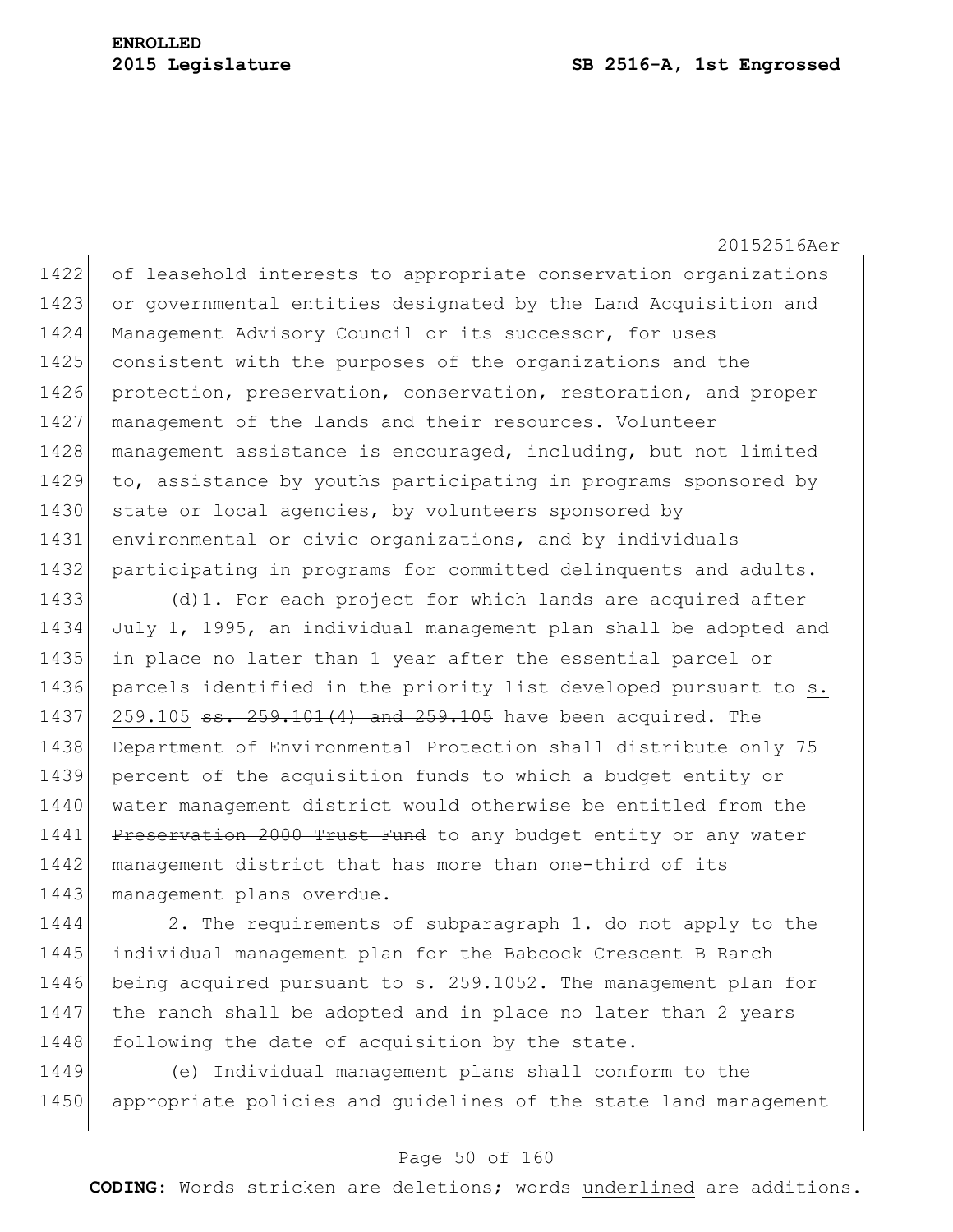# **ENROLLED**

#### **2015 Legislature SB 2516-A, 1st Engrossed**

20152516Aer

1451 plan and shall include, but not be limited to: 1452 1. A statement of the purpose for which the lands were 1453 acquired, the projected use or uses as defined in s. 253.034, 1454 and the statutory authority for such use or uses. 1455 2. Key management activities necessary to achieve the 1456 desired outcomes, including, but not limited to, providing 1457 public access, preserving and protecting natural resources, 1458 protecting cultural and historical resources, restoring habitat, 1459 protecting threatened and endangered species, controlling the 1460 spread of nonnative plants and animals, performing prescribed 1461 fire activities, and other appropriate resource management. 1462 3. A specific description of how the managing agency plans 1463 to identify, locate, protect, and preserve, or otherwise use 1464 fragile, nonrenewable natural and cultural resources. 1465 4. A priority schedule for conducting management 1466 activities, based on the purposes for which the lands were 1467 acquired. 1468 5. A cost estimate for conducting priority management 1469 activities, to include recommendations for cost-effective 1470 methods of accomplishing those activities. 1471 6. A cost estimate for conducting other management 1472 activities which would enhance the natural resource value or 1473 public recreation value for which the lands were acquired. The 1474 cost estimate shall include recommendations for cost-effective

1476 7. A determination of the public uses and public access 1477 that would be consistent with the purposes for which the lands 1478 were acquired.

1475 methods of accomplishing those activities.

1479 (f) The Division of State Lands shall submit a copy of each

#### Page 51 of 160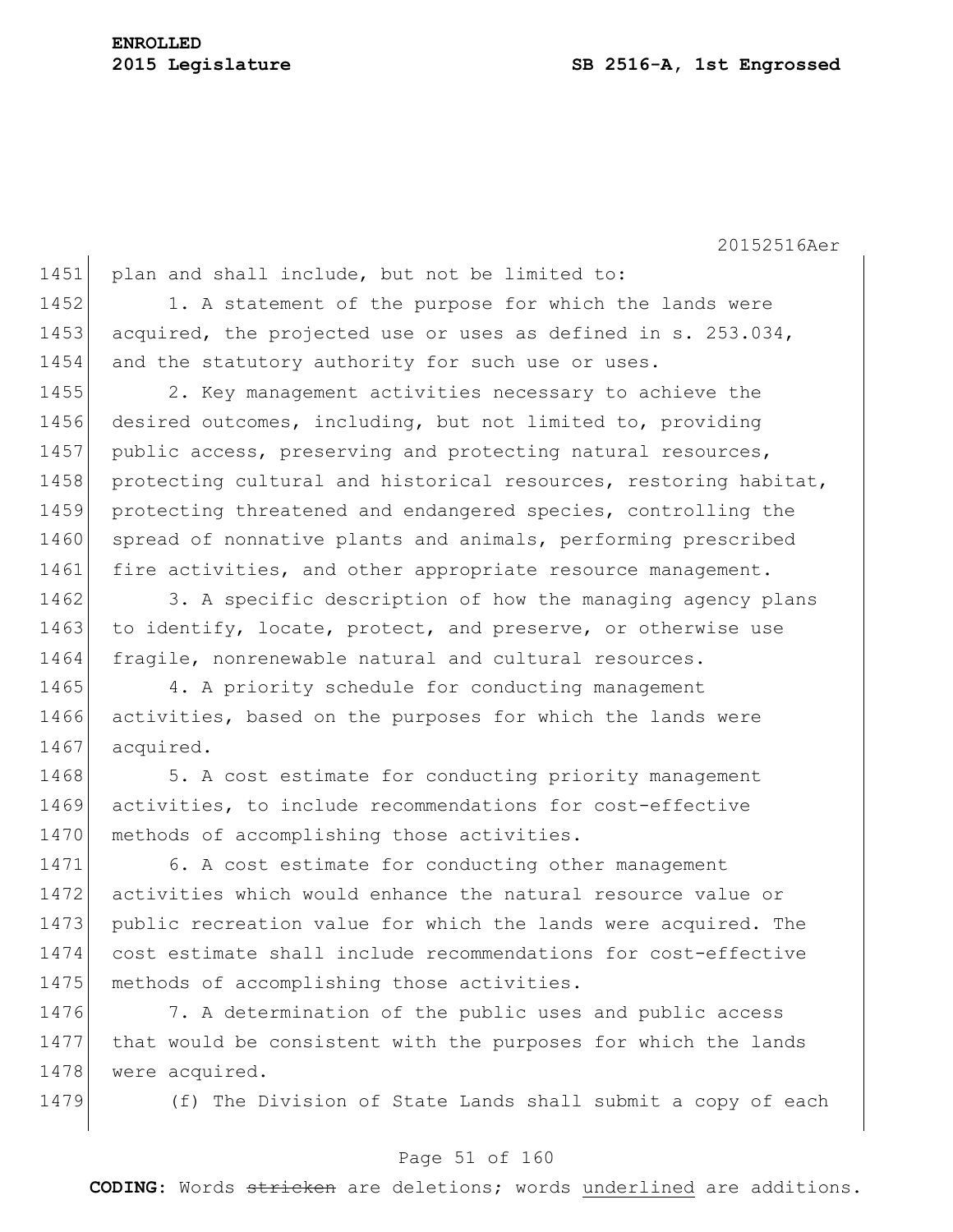1480 individual management plan for parcels which exceed 160 acres in 1481 size to each member of the Acquisition and Restoration Council, 1482 which shall:

1483 1. Within 60 days after receiving a plan from the division, 1484 review each plan for compliance with the requirements of this 1485 subsection and with the requirements of the rules established by 1486 the board pursuant to this subsection.

1487 2. Consider the propriety of the recommendations of the 1488 managing agency with regard to the future use or protection of 1489 the property.

1490 3. After its review, submit the plan, along with its 1491 recommendations and comments, to the board of trustees, with 1492 recommendations as to whether to approve the plan as submitted, 1493 approve the plan with modifications, or reject the plan.

1494 (g) The board of trustees shall consider the individual 1495 management plan submitted by each state agency and the 1496 recommendations of the Acquisition and Restoration Council and 1497 the Division of State Lands and shall approve the plan with or 1498 without modification or reject such plan. The use or possession 1499 of any lands owned by the board of trustees which is not in 1500 accordance with an approved individual management plan is 1501 subject to termination by the board of trustees.

1503 By July 1 of each year, each governmental agency and each 1504 private entity designated to manage lands shall report to the 1505 Secretary of Environmental Protection on the progress of 1506 funding, staffing, and resource management of every project for 1507 which the agency or entity is responsible.

1502

1508 (9) $(11)$  (a) The Legislature recognizes that acquiring lands

#### Page 52 of 160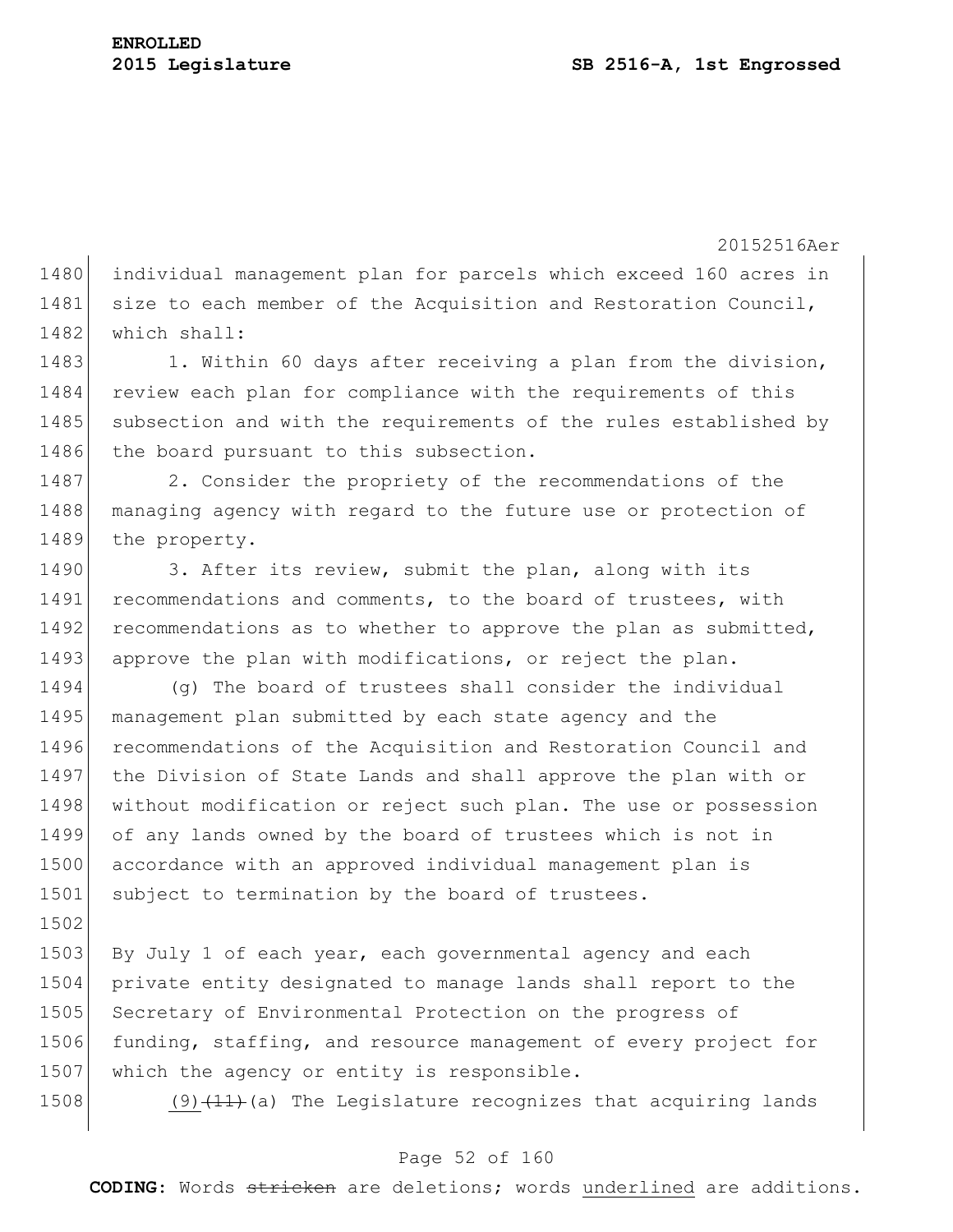#### **2015 Legislature SB 2516-A, 1st Engrossed**

20152516Aer

 pursuant to this chapter serves the public interest by 1510 protecting land, air, and water resources which contribute to the public health and welfare, providing areas for natural resource based recreation, and ensuring the survival of unique and irreplaceable plant and animal species. The Legislature intends for these lands to be managed and maintained for the purposes for which they were acquired and for the public to have access to and use of these lands where it is consistent with acquisition purposes and would not harm the resources the state 1518 is seeking to protect on the public's behalf.

1519 (b) An amount of not less than 1.5 percent of the 1520 cumulative total of funds ever deposited into the Florida 1521 Preservation 2000 Trust Fund and the Florida Forever Trust Fund 1522 shall be made available for the purposes of management, 1523 maintenance, and capital improvements not eligible for funding 1524 pursuant to s.  $11(e)$ , Art. VII of the State Constitution, and 1525 for associated contractual services, for conservation and 1526 recreation lands acquired with funds deposited into the Land 1527 Acquisition Trust Fund pursuant to s. 28(a), Art. X of the State 1528 Constitution or pursuant to former s. 259.032, Florida Statutes 1529 2014 this section, former s. 259.101, Florida Statutes 2014, s. 1530 259.105, s. 259.1052, or previous programs for the acquisition 1531 of lands for conservation and recreation, including state 1532 forests, to which title is vested in the board of trustees and 1533 other conservation and recreation lands managed by a state  $1534$  agency. Of this amount, \$250,000 shall be transferred annually 1535 to the Plant Industry Trust Fund within the Department of 1536 Agriculture and Consumer Services for the purpose of 1537 implementing the Endangered or Threatened Native Flora

#### Page 53 of 160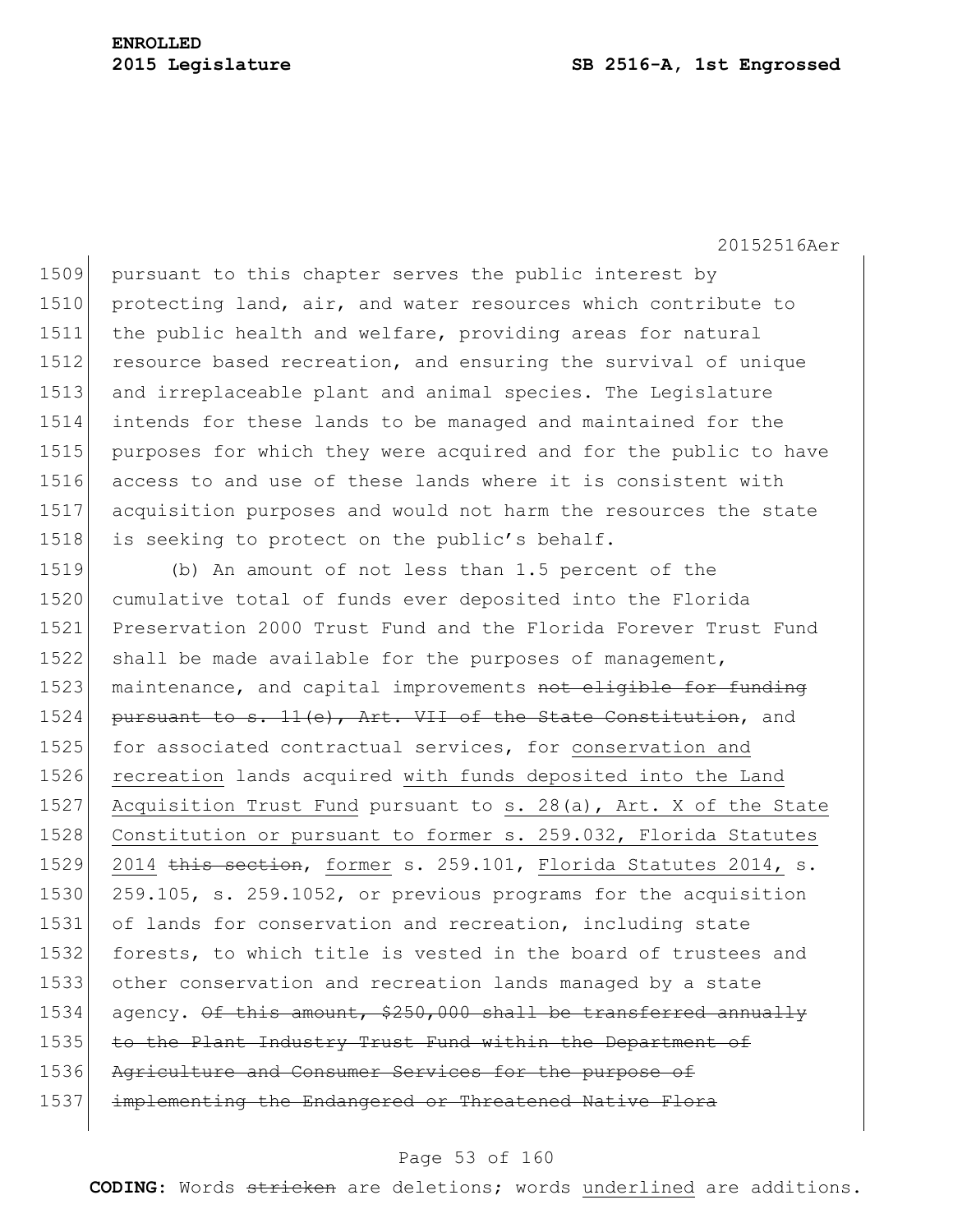20152516Aer 1538 Conservation Grants Program pursuant to s. 581.185(11). Each 1539 agency with management responsibilities shall annually request 1540 from the Legislature funds sufficient to fulfill such 1541 responsibilities to implement individual management plans. For 1542 the purposes of this paragraph, capital improvements shall 1543 include, but need not be limited to, perimeter fencing, signs, 1544 firelanes, access roads and trails, and minimal public 1545 accommodations, such as primitive campsites, garbage 1546 receptacles, and toilets. Any equipment purchased with funds 1547 provided pursuant to this paragraph may be used for the purposes 1548 described in this paragraph on any conservation and recreation 1549 lands managed by a state agency. The funding requirement created 1550 in this paragraph is subject to an annual evaluation by the 1551 Legislature in order to ensure that such requirement does not 1552 impact the respective trust fund in a manner that would prevent 1553 the trust fund from meeting other minimum requirements.

1554 (c) All revenues generated through multiple-use management 1555 or compatible secondary-use management shall be returned to the 1556 lead agency responsible for such management and shall be used to 1557 pay for management activities on all conservation, preservation, 1558 and recreation lands under the agency's jurisdiction. In 1559 addition, such revenues shall be segregated in an agency trust 1560 fund used for land management activities, other than a land 1561 acquisition trust fund, and such revenues shall remain available 1562 to the agency in subsequent fiscal years to support land 1563 management appropriations. For the purposes of this paragraph, 1564 compatible secondary-use management shall be those activities 1565 described in subsection (7)  $(9)$  undertaken on parcels designated 1566 as single use pursuant to s.  $253.034(2)(b)$ .

#### Page 54 of 160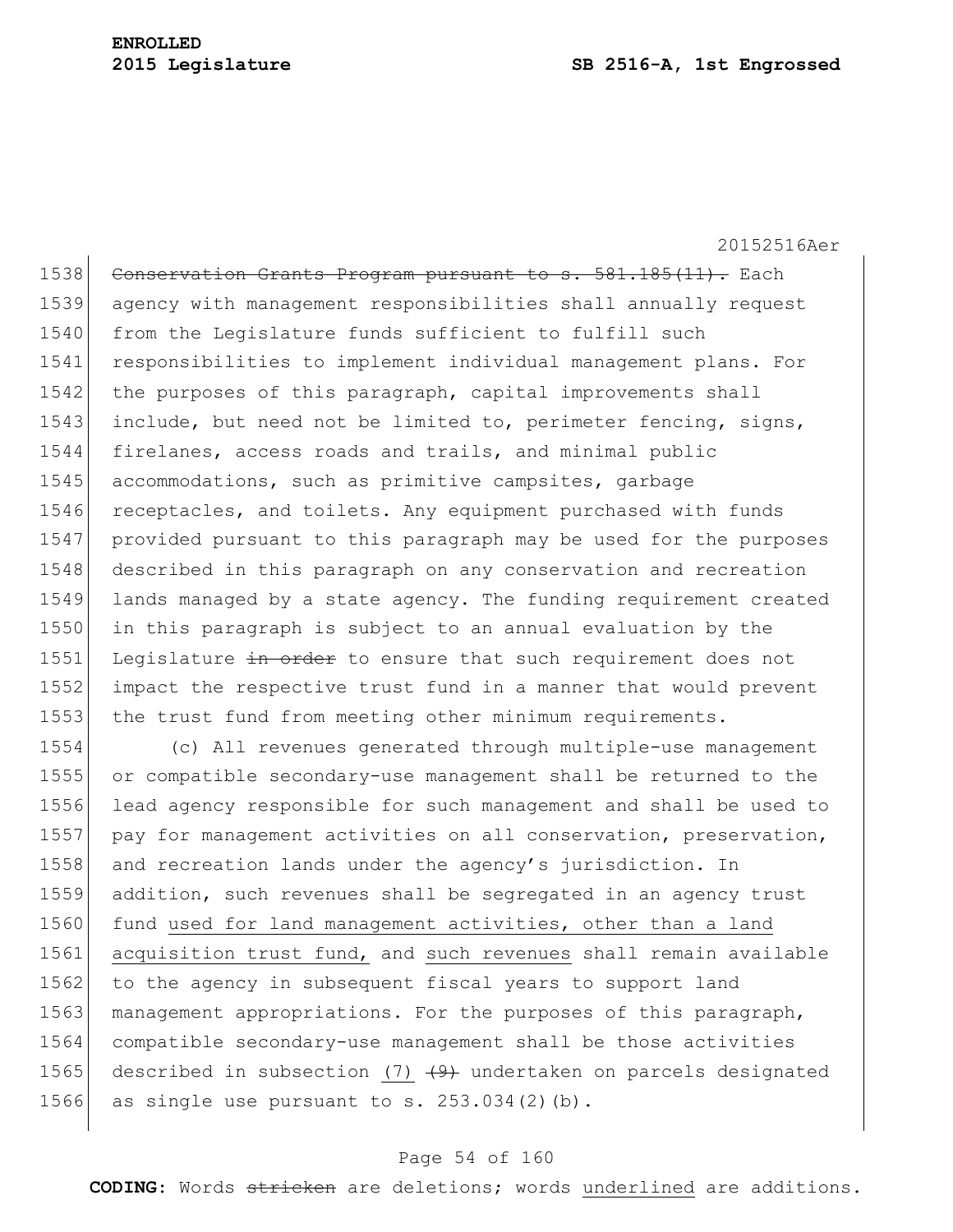1567 (d) Up to one-fifth of the funds appropriated for the 1568 purposes identified provided for in paragraph (b) shall be 1569 reserved by the board of trustees for interim management of 1570 acquisitions and for associated contractual services, to ensure 1571 the conservation and protection of natural resources on project 1572 sites and to allow limited public recreational use of lands. 1573 Interim management activities may include, but not be limited 1574 to, resource assessments, control of invasive, nonnative 1575 species, habitat restoration, fencing, law enforcement, 1576 controlled burning, and public access consistent with 1577 preliminary determinations made pursuant to paragraph (7)(g) 1578  $(9)$   $(9)$   $(9)$ . The board of trustees shall make these interim funds 1579 available immediately upon purchase.

1580 (e) The department shall set long-range and annual goals 1581 for the control and removal of nonnative, invasive plant species 1582 on public lands. Such goals shall differentiate between aquatic 1583 plant species and upland plant species. In setting such goals, 1584 the department may rank, in order of adverse impact, species 1585 that impede or destroy the functioning of natural systems. 1586 Notwithstanding paragraph (a), up to one-fourth of the funds 1587 provided for in paragraph (b) may be used by the agencies 1588 receiving those funds for control and removal of nonnative, 1589 invasive species on public lands.

1590  $(f)$  For the 2014-2015 fiscal year only, moneys in the 1591 Conservation and Recreation Lands Trust Fund may be transferred 1592 to the Florida Forever Trust Fund for the Florida Forever 1593 program and to the Save Our Everglades Trust Fund to support 1594 Everglades restoration projects included in the final report of 1595 the Select Committee on Indian River Lagoon and Lake Okeechobee

#### Page 55 of 160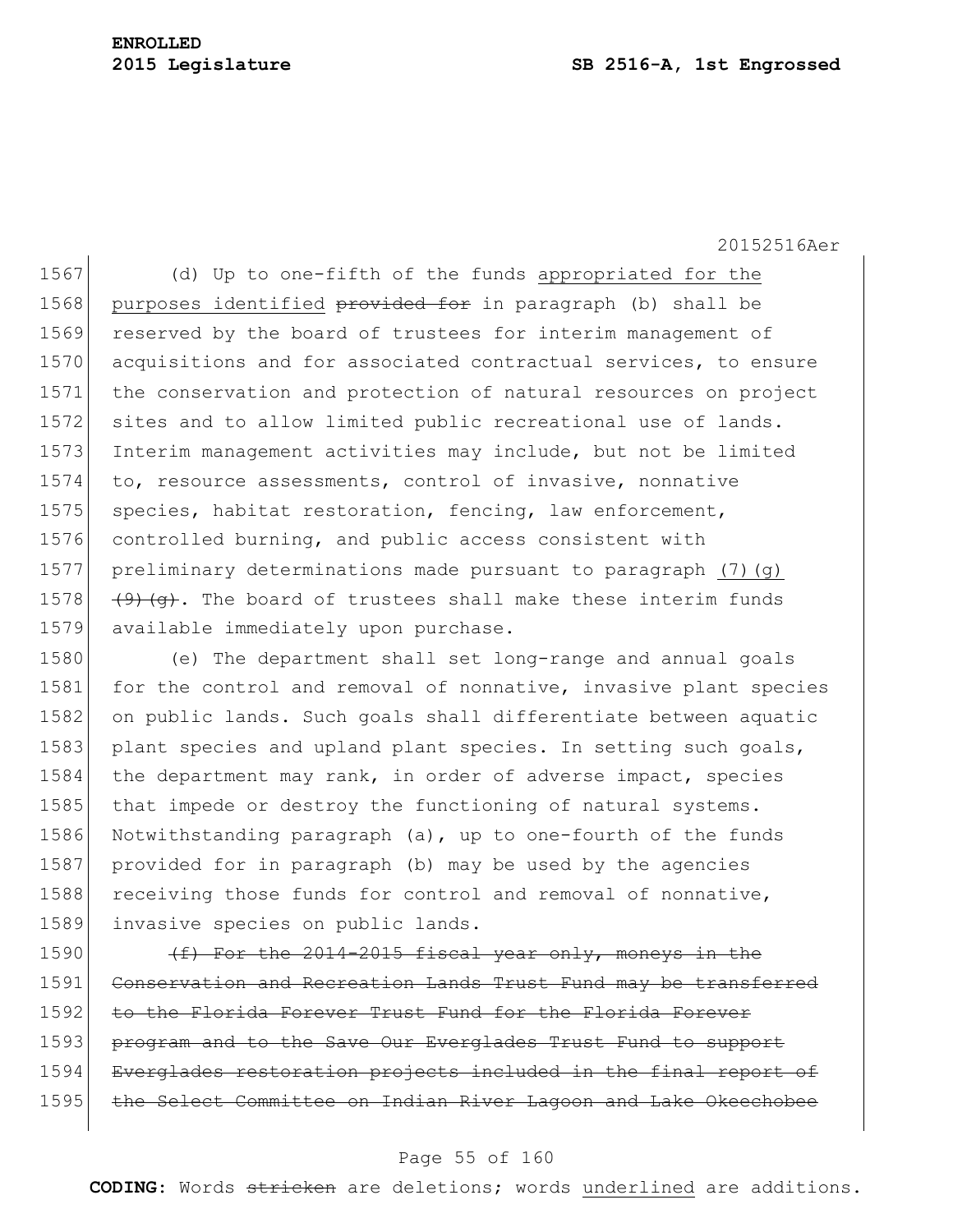1596 Basin, dated November 8, 2013, pursuant to nonoperating budget 1597 authority under s.  $216.181(12)$ . This subsection expires July 1, 1598 <del>2015.</del>

1599 (10) $(12)$  (a) Beginning July 1, 1999, the Legislature may 1600 appropriate shall make available sufficient funds annually from 1601 the Conservation and Recreation Lands trust fund to the 1602 department for payment in lieu of taxes to qualifying counties 1603 and local governments as defined in paragraph (b) for all actual 1604 tax losses incurred as a result of board of trustees 1605 acquisitions for state agencies under the Florida Forever 1606 program or the former Florida Preservation 2000 program during 1607 any year. Reserved funds not used for payments in lieu of taxes 1608 in any year shall revert to the fund to be used for land 1609 management in accordance with the provisions of this section.

1610 (b) Payment in lieu of taxes shall be available:

1611 1. To all counties that have a population of 150,000 or 1612 fewer. Population levels shall be determined pursuant to s. 1613 11.031.

1614 2. To all local governments located in eligible counties.

1615 3. To Glades County, where a privately owned and operated 1616 prison leased to the state has recently been opened and where 1617 privately owned and operated juvenile justice facilities leased 1618 to the state have recently been constructed and opened, a 1619 payment in lieu of taxes, in an amount that offsets the loss of 1620 property tax revenue, which funds have already been appropriated 1621 and allocated from the Department of Correction's budget for the 1622 purpose of reimbursing amounts equal to lost ad valorem taxes.

1623 (c) If insufficient funds are available in any year to make 1624 full payments to all qualifying counties and local governments,

#### Page 56 of 160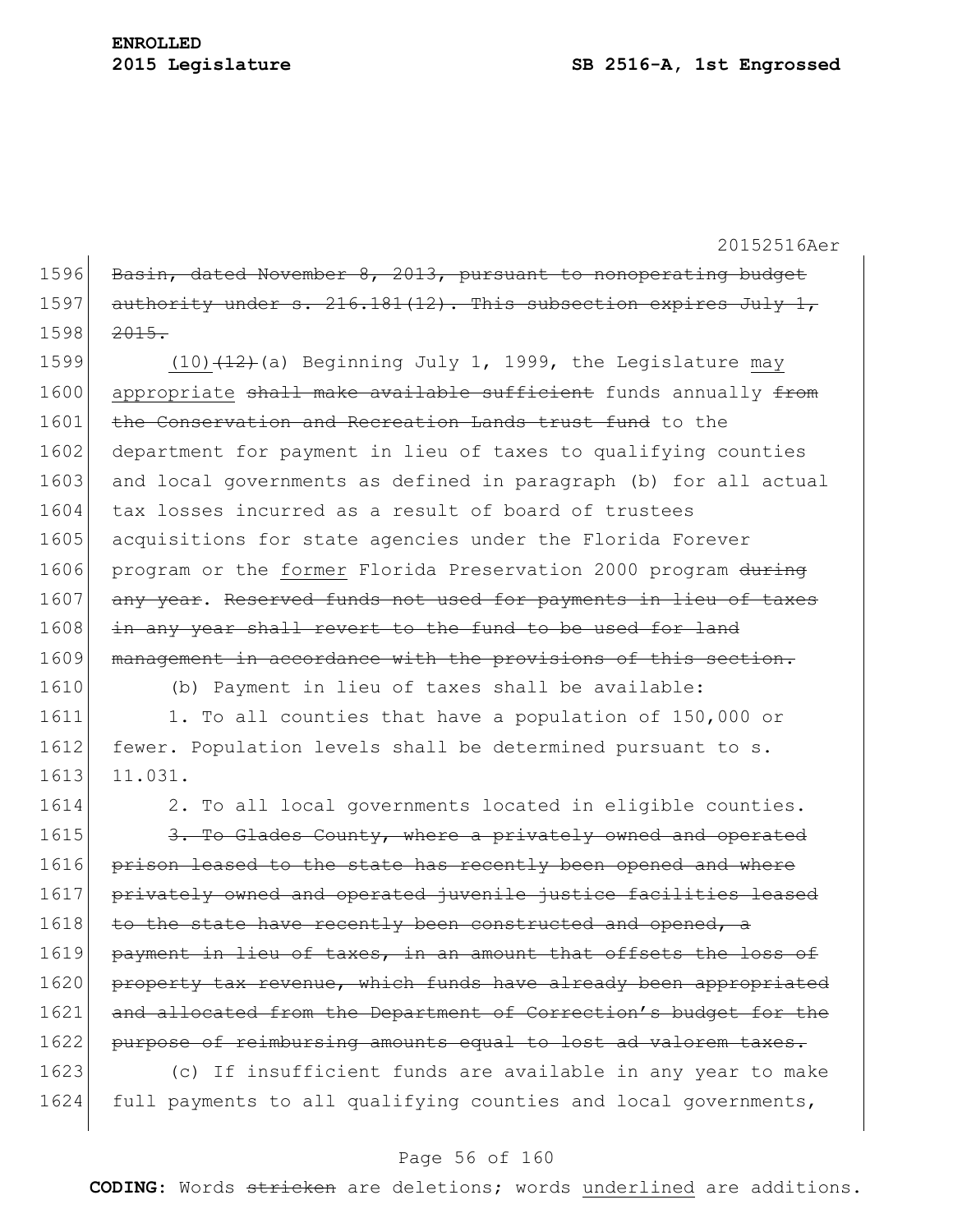1625 such counties and local governments shall receive a pro rata 1626 share of the moneys available.

 (d) The payment amount shall be based on the average amount 1628 of actual taxes paid on the property for the 3 years preceding acquisition. Applications for payment in lieu of taxes shall be made no later than January 31 of the year following acquisition. No payment in lieu of taxes shall be made for properties which were exempt from ad valorem taxation for the year immediately preceding acquisition.

1634 (e) If property which was subject to ad valorem taxation 1635 was acquired by a tax-exempt entity for ultimate conveyance to 1636 the state under this chapter, payment in lieu of taxes shall be 1637 made for such property based upon the average amount of taxes 1638 paid on the property for the 3 years before prior to its being 1639 removed from the tax rolls. The department shall certify to the 1640 Department of Revenue those properties that may be eligible 1641 under this provision. Once eligibility has been established, 1642 that county or local government shall receive annual payments 1643 for each tax loss until the qualifying county or local 1644 government exceeds the population threshold pursuant to this 1645 section.

1646 (f) Payment in lieu of taxes pursuant to this subsection 1647 shall be made annually to qualifying counties and local 1648 governments after certification by the Department of Revenue 1649 that the amounts applied for are reasonably appropriate, based 1650 on the amount of actual taxes paid on the eligible property. 1651 With the assistance of the local government requesting payment 1652 in lieu of taxes, the state agency that acquired the land is 1653 responsible for preparing and submitting application requests

#### Page 57 of 160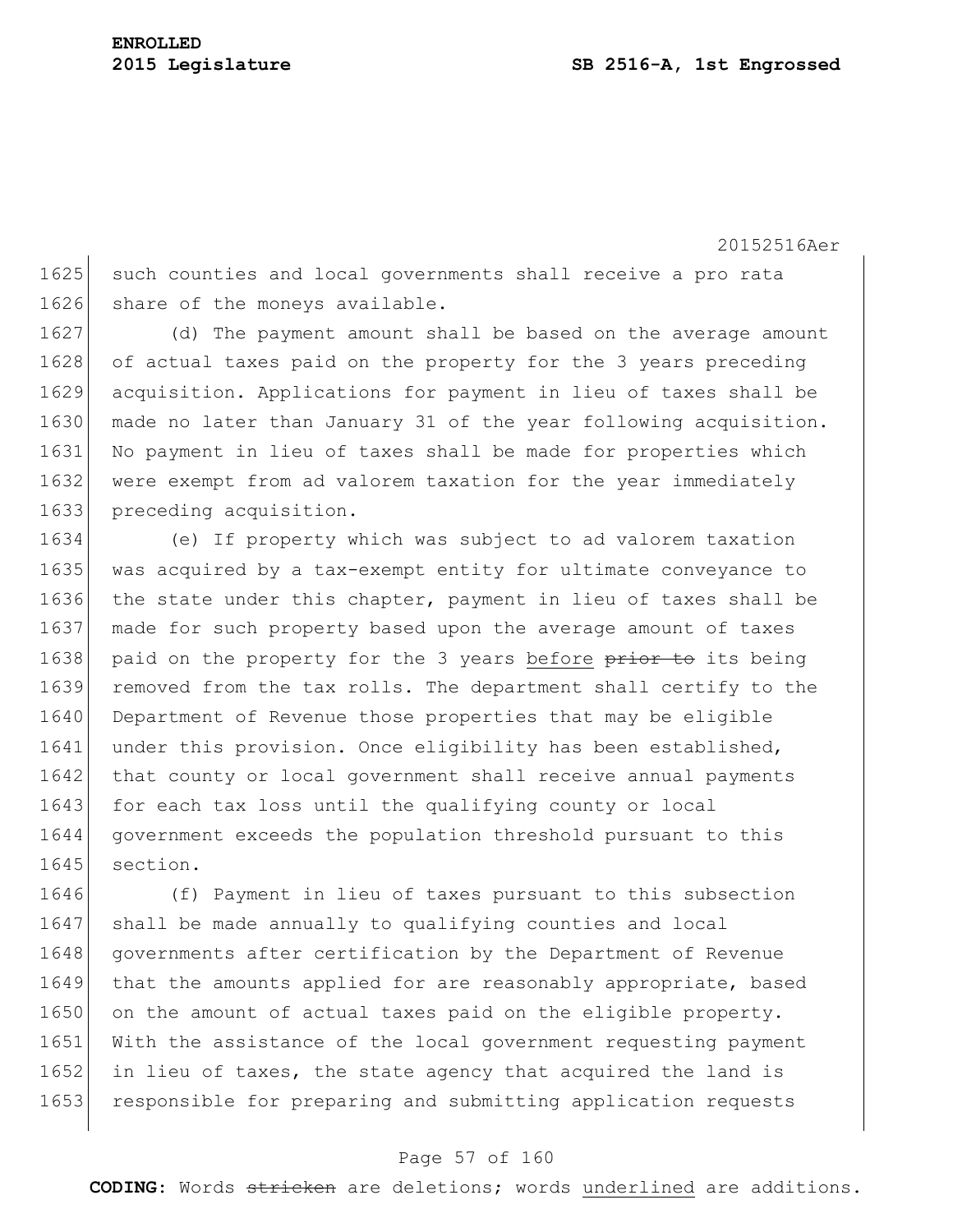20152516Aer 1654 for payment to the Department of Revenue for certification. 1655 (g) If the board of trustees conveys to a local government 1656 title to any land owned by the board, any payments in lieu of 1657 taxes on the land made to the local government shall be 1658 discontinued as of the date of the conveyance. 1659 1660 For the purposes of this subsection, "local government" includes 1661 municipalities, the county school board, mosquito control 1662 districts, and any other local government entity which levies ad 1663 valorem taxes, with the exception of a water management 1664 district. 1665 (13) Moneys credited to the fund each year which are not 1666 used for management, maintenance, or capital improvements 1667 pursuant to subsection (11); for payment in lieu of taxes  $1668$  pursuant to subsection  $(12)$ ; or for the purposes of subsection  $1669$  (5), shall be available for the acquisition of land pursuant to 1670 this section. 1671 (11) (14) The board of trustees may adopt rules to further 1672 define the categories of land for acquisition under this 1673 chapter. 1674  $(12)$   $(15)$  Within 90 days after receiving a certified letter 1675 from the owner of a property on the Conservation and Recreation 1676 Lands list or the priority list established pursuant to s. 1677 259.105 objecting to the property being included in an 1678 acquisition project, where such property is a project or part of 1679 a project which has not been listed for purchase in the current 1680 year's land acquisition work plan, the board of trustees shall 1681 delete the property from the list or from the boundary of an 1682 acquisition project on the list.

#### Page 58 of 160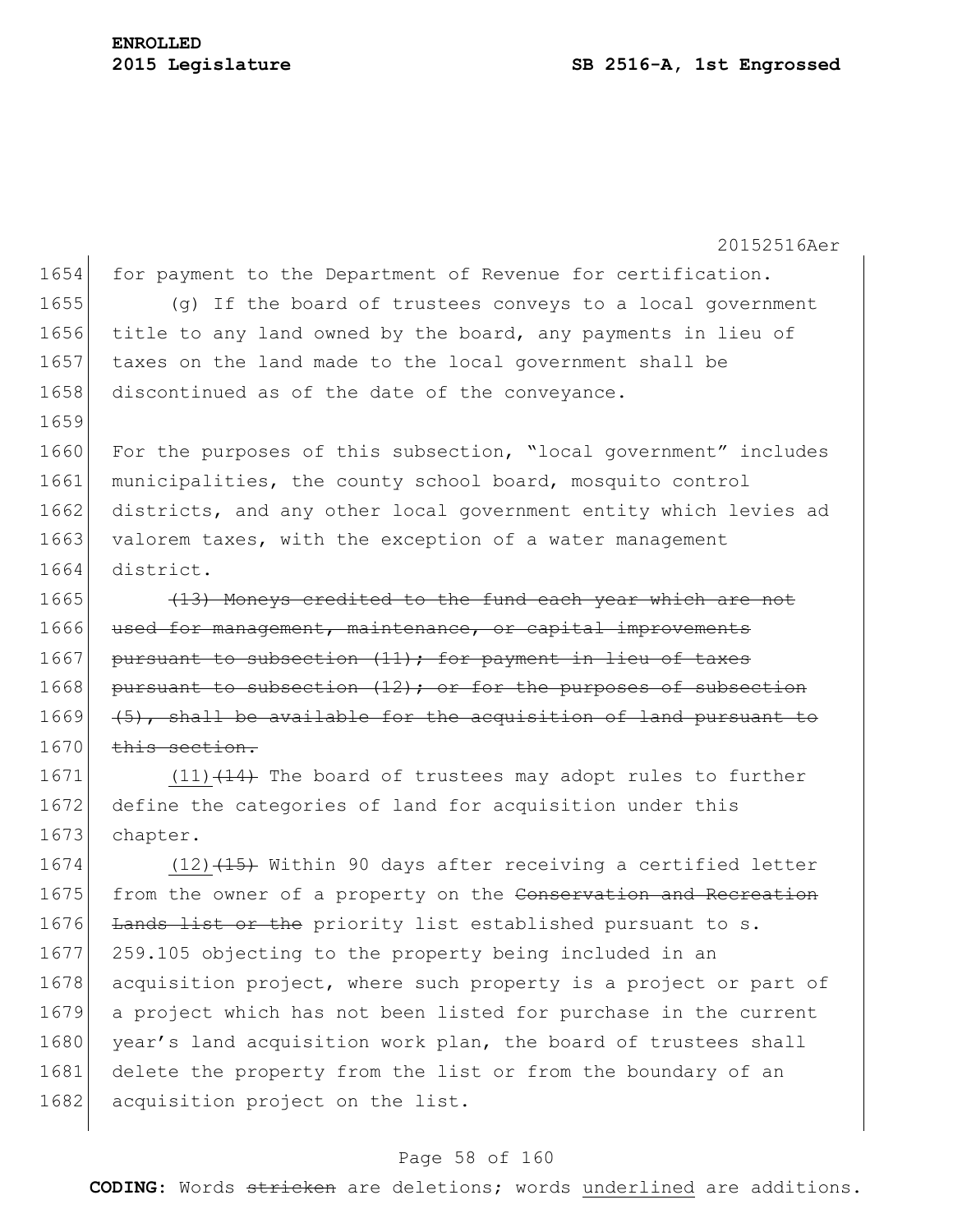# **ENROLLED**

#### **2015 Legislature SB 2516-A, 1st Engrossed**

20152516Aer 1683 Section 21. Subsections (3), (4), and (6) of section 1684 259.035, Florida Statutes, are amended to read: 1685 259.035 Acquisition and Restoration Council. 1686 (3) The council shall provide assistance to the board of 1687 trustees in reviewing the recommendations and plans for state-1688 owned lands required under s. 253.034 and this chapter  $s$ . 1689 253.034 and 259.032. The council shall, in reviewing such 1690 recommendations and plans, consider the optimization of 1691 multiple-use and conservation strategies to accomplish the 1692 provisions funded pursuant to former s. 259.101(3)(a), Florida 1693 Statutes 2014, and to s. 259.105(3)(b) <del>ss. 259.101(3)(a) and</del>  $1694$   $259.105(3)$  (b).  $1695$  (4) (a) The council may use existing rules adopted by the 1696 board of trustees, until it develops and recommends amendments 1697 to those rules, to competitively evaluate, select, and rank 1698 projects eligible for the Conservation and Recreation Lands list 1699 pursuant to ss. 259.032(3) and 259.101(4). 1700 (a) $(b)$  By December 1, 2016 2009, the Acquisition and 1701 Restoration Council shall develop rules defining specific 1702 criteria and numeric performance measures needed for lands that 1703 are to be acquired for public purpose under the Florida Forever

1704 program pursuant to s. 259.105 or with funds deposited into the 1705 Land Acquisition Trust Fund pursuant to s. 28(a), Art. X of the 1706 State Constitution. Each recipient of Florida Forever funds 1707 shall assist the council in the development of such rules. These 1708 rules shall be reviewed and adopted by the board, then submitted 1709 to the Legislature for consideration by February 1, 2017 2010. 1710 The Legislature may reject, modify, or take no action relative 1711 to the proposed rules. If no action is taken, the rules shall be

#### Page 59 of 160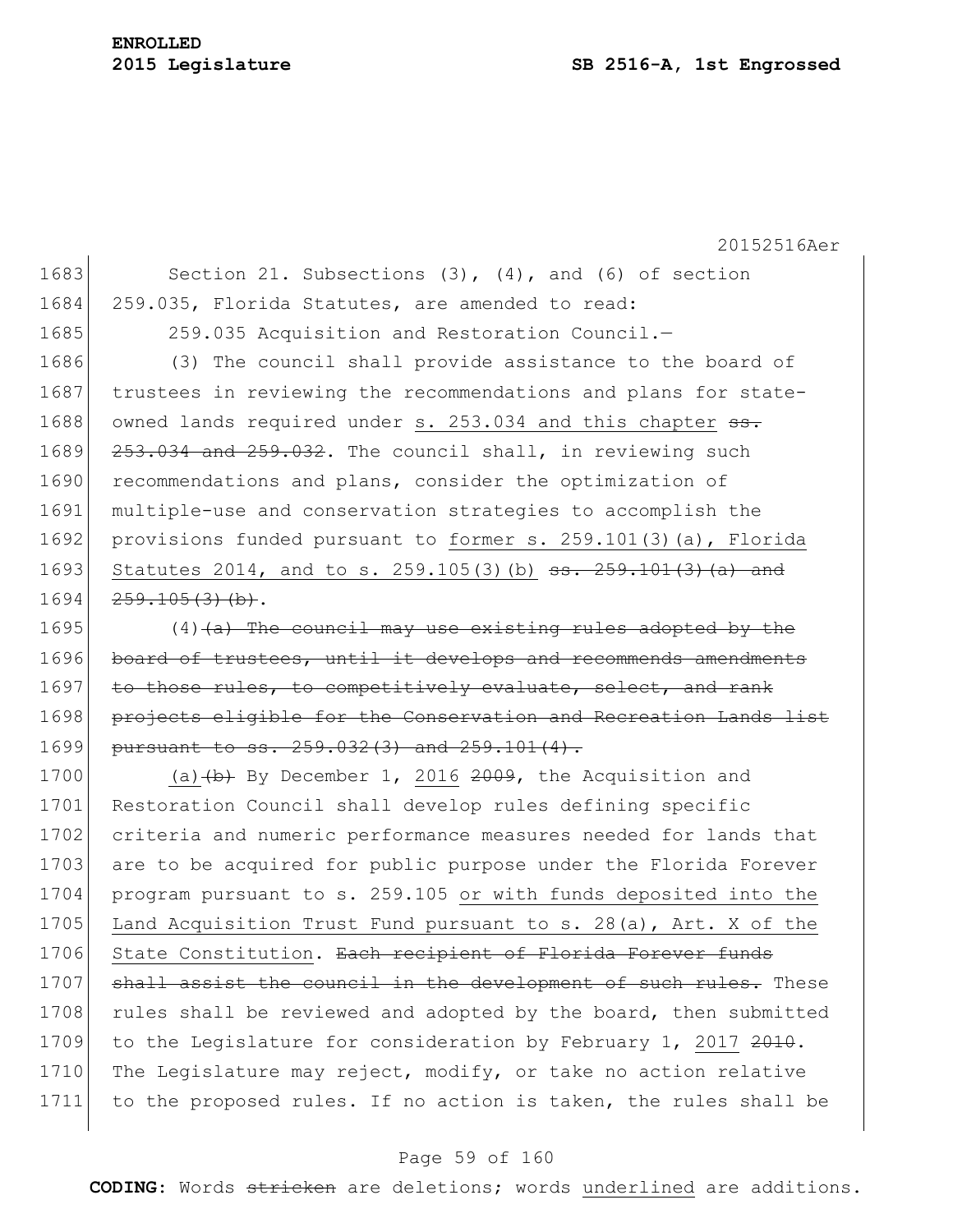1712 implemented. Subsequent to their approval, each recipient of 1713 Florida Forever funds from the Land Acquisition Trust Fund shall 1714 annually report to the Division of State Lands on each of the 1715 numeric performance measures accomplished during the previous 1716 fiscal year.

1717 (b)  $\left\{ \left. \epsilon \right\}$  In developing or amending rules, the council shall 1718 give weight to the criteria included in s.  $259.105(9)$   $(10)$ . The 1719 board of trustees shall review the recommendations and shall 1720 adopt rules necessary to administer this section.

1721 (6) The proposal for a project pursuant to this section or 1722 s. 259.105(3)(b) may be implemented only if adopted by the 1723 council and approved by the board of trustees. The council shall 1724 consider and evaluate in writing the merits and demerits of each 1725 project that is proposed for acquisition using funds available 1726 pursuant to s. 28, Art. X of the State Constitution Conservation 1727 and Recreation Lands, Florida Preservation 2000, or Florida 1728 Forever funding and shall ensure that each proposed project 1729 meets the requirements of s. 28, Art. X of the State 1730 Constitution will meet a stated public purpose for the 1731 restoration, conservation, or preservation of environmentally 1732 sensitive lands and water areas or for providing outdoor 1733 recreational opportunities. The council also shall determine 1734 whether the project conforms, where applicable, with the 1735 comprehensive plan developed pursuant to s.  $259.04(1)(a)$ , the 1736 comprehensive multipurpose outdoor recreation plan developed 1737 pursuant to s. 375.021, the state lands management plan adopted 1738 pursuant to s.  $253.03(7)$ , the water resources work plans 1739 developed pursuant to s. 373.199, and the provisions of s. 1740 259.032, s. 259.101, or s. 259.105, whichever is applicable.

#### Page 60 of 160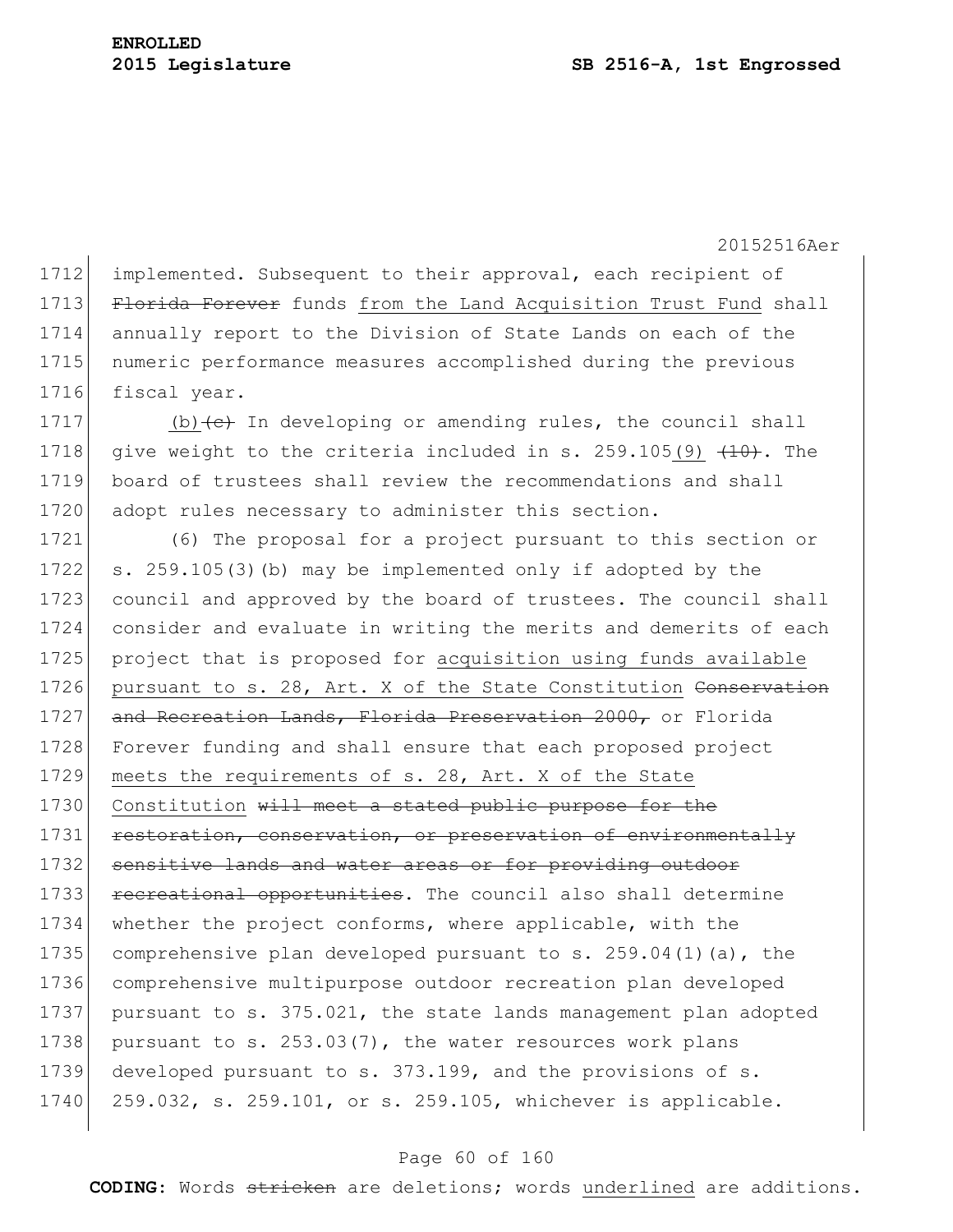### **ENROLLED**

20152516Aer 1741 Section 22. Subsection (4) of section 259.036, Florida 1742 Statutes, is amended to read: 1743 259.036 Management review teams.-1744 (4) In the event a land management plan has not been 1745 adopted within the timeframes specified in s.  $259.032(8)$  <del>s.</del> 1746 259.032(10), the department may direct a management review of 1747 the property, to be conducted by the land management review 1748 team. The review shall consider the extent to which the land is 1749 being managed for the purposes for which it was acquired and the 1750 degree to which actual management practices are in compliance 1751 with the management policy statement and management prospectus 1752 for that property. 1753 Section 23. Paragraph (b) of subsection (3) of section 1754 259.037, Florida Statutes, is amended to read: 1755 259.037 Land Management Uniform Accounting Council. 1756 (3) 1757 (b) Each reporting agency shall also: 1758 1. Include a report of the available public use 1759 opportunities for each management unit of state land, the total 1760 management cost for public access and public use, and the cost 1761 associated with each use option. 1762 2. List the acres of land requiring minimal management 1763 effort, moderate management effort, and significant management 1764 effort pursuant to s. 259.032(9)(c) former s. 259.032(11)(c). 1765 For each category created in paragraph (a), the reporting agency 1766 shall include the amount of funds requested, the amount of funds 1767 received, and the amount of funds expended for land management. 1768 3. List acres managed and cost of management for each park, 1769 preserve, forest, reserve, or management area.

#### Page 61 of 160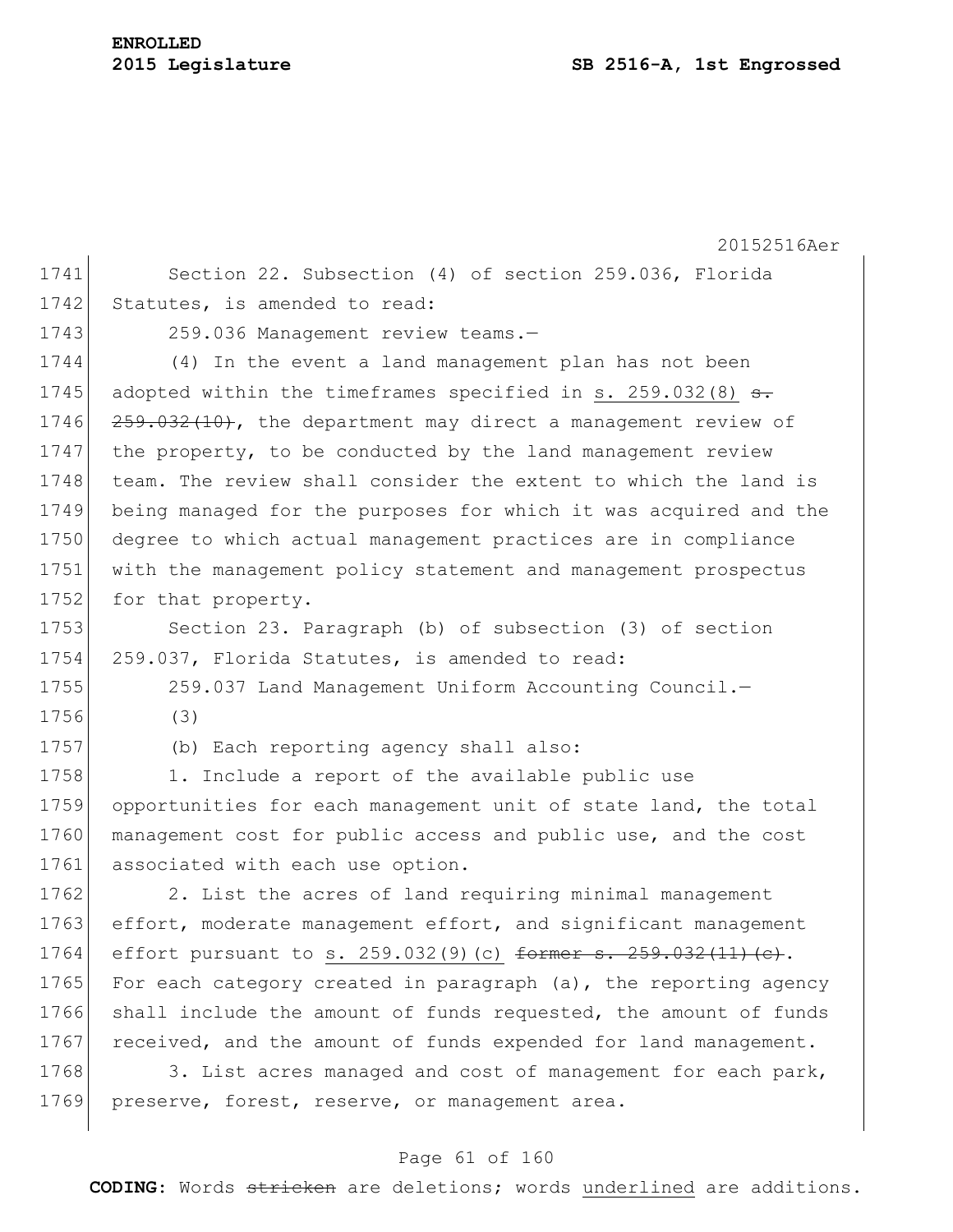### **2015 Legislature SB 2516-A, 1st Engrossed**

## **ENROLLED**

20152516Aer Page 62 of 160 1770 4. List acres managed, cost of management, and lead manager 1771 for each state lands management unit for which secondary 1772 management activities were provided. 1773 5. Include a report of the estimated calculable financial 1774 benefits to the public for the ecosystem services provided by 1775 conservation lands, based on the best readily available 1776 information or science that provides a standard measurement 1777 methodology to be consistently applied by the land managing 1778 agencies. Such information may include, but need not be limited 1779 to, the value of natural lands for protecting the quality and 1780 quantity of drinking water through natural water filtration and 1781 recharge, contributions to protecting and improving air quality, 1782 benefits to agriculture through increased soil productivity and 1783 preservation of biodiversity, and savings to property and lives 1784 through flood control. 1785 Section 24. Subsection (1) of section 259.04, Florida 1786 Statutes, is amended to read: 1787 259.04 Board; powers and duties.-1788 (1) For projects and acquisitions selected for purchase 1789 pursuant to ss. 259.035, 259.101, and 259.105: 1790 (a) The board is given the responsibility, authority, and 1791 power to develop and execute a comprehensive, statewide 5-year 1792 plan to conserve, restore, and protect environmentally 1793 endangered lands, ecosystems, lands necessary for outdoor 1794 recreational needs, and other lands as identified in ss. 1795  $259.032$ ,  $259.101$ , and 259.105. This plan shall be kept current 1796 through continual reevaluation and revision. The advisory 1797 council or its successor shall assist the board in the 1798 development, reevaluation, and revision of the plan.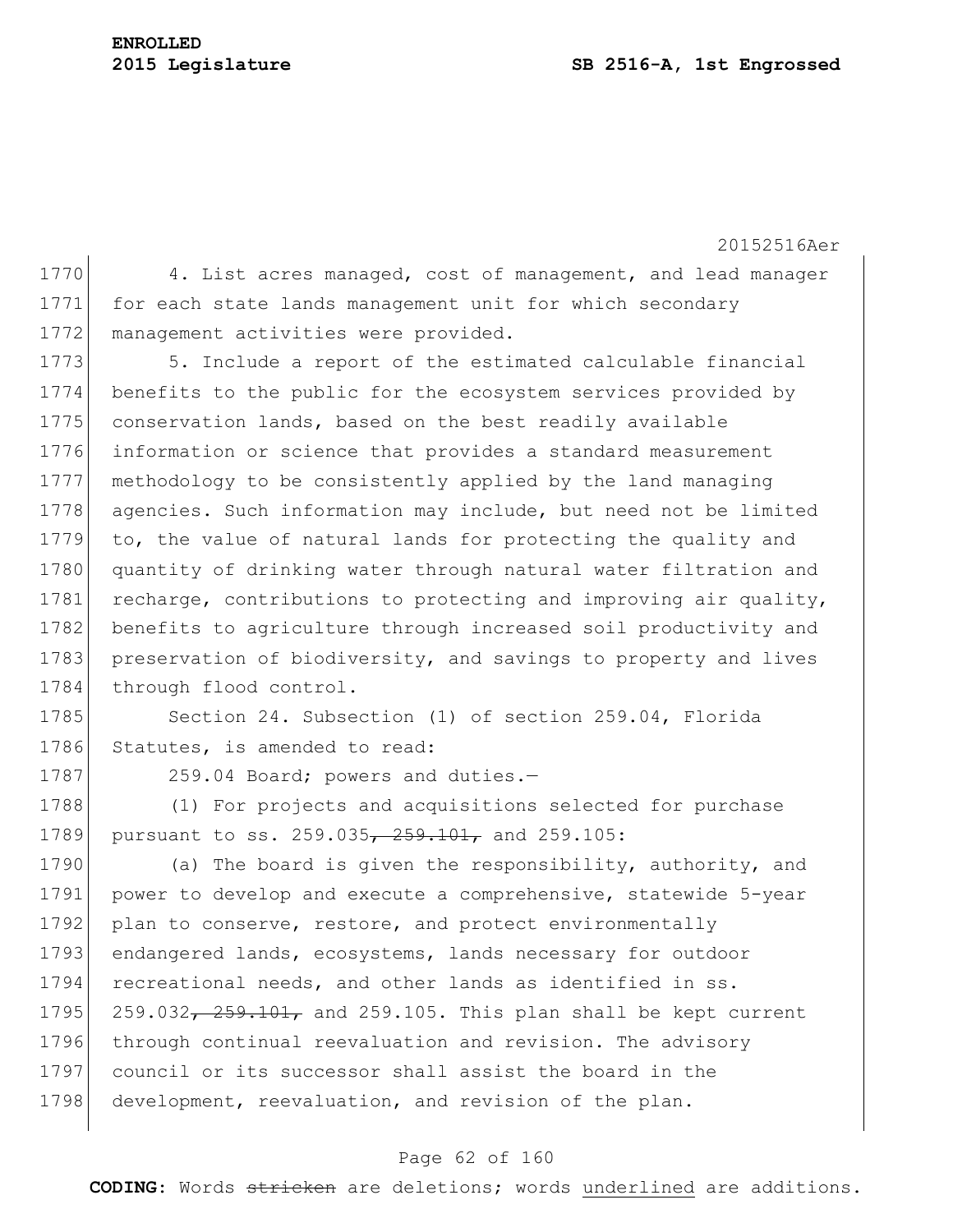1799 (b) The board may enter into contracts with the government 1800 of the United States or any agency or instrumentality thereof; 1801 the state or any county, municipality, district authority, or 1802 political subdivision; or any private corporation, partnership, 1803 association, or person providing for or relating to the 1804 conservation or protection of certain lands in accomplishing the 1805 purposes of this chapter.

1806 (c) Within 45 days after the advisory council or its 1807 successor submits the lists of projects to the board, the board 1808 shall approve, in whole or in part, the lists of projects in the 1809 order of priority in which such projects are presented. To the 1810 greatest extent practicable, projects on the lists shall be 1811 acquired in their approved order of priority.

1812 (d) The board is authorized to acquire, by purchase, gift, 1813 or devise or otherwise, the fee title or any lesser interest of 1814 lands, water areas, and related resources for environmentally 1815 endangered lands.

1816 Section 25. Paragraphs (a) and (b) of subsection (11) and 1817 subsection (15) of section 259.041, Florida Statutes, are 1818 amended to read:

1819 259.041 Acquisition of state-owned lands for preservation, 1820 conservation, and recreation purposes.-

1821 (11) (a) The Legislature finds that, with the increasing 1822 pressures on the natural areas of this state and on open space 1823 suitable for recreational use, the state must develop creative 1824 techniques to maximize the use of acquisition and management 1825 funds. The Legislature also finds that the state's conservation 1826 and recreational land acquisition agencies should be encouraged 1827 to augment their traditional, fee simple acquisition programs

#### Page 63 of 160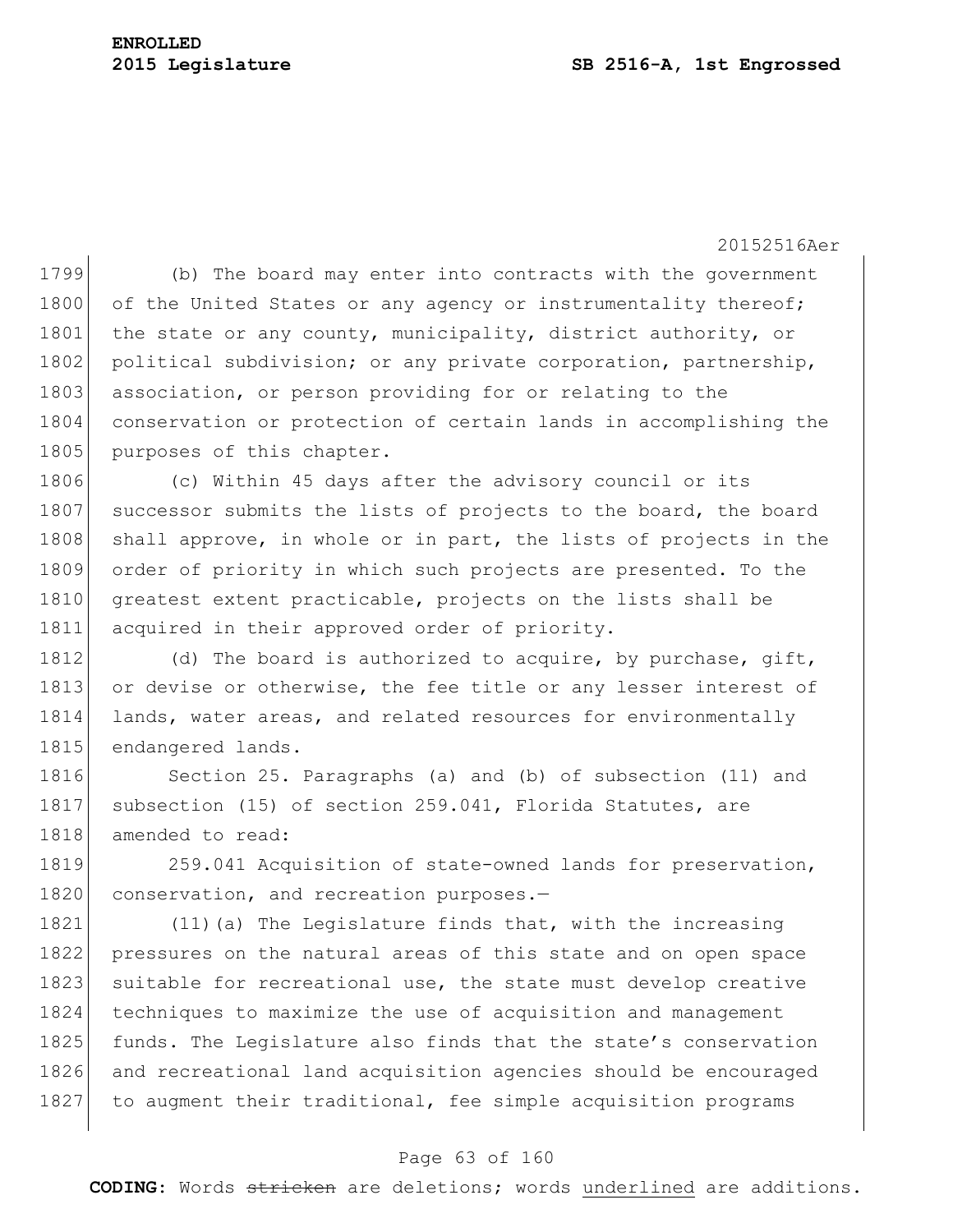1845

#### **2015 Legislature SB 2516-A, 1st Engrossed**

20152516Aer

1828 with the use of alternatives to fee simple acquisition 1829 techniques. Additionally, the Legislature finds that generations 1830 of private landowners have been good stewards of their land, 1831 protecting or restoring native habitats and ecosystems to the 1832 benefit of the natural resources of this state, its heritage, 1833 and its citizens. The Legislature also finds that using 1834 alternatives to fee simple acquisition by public land 1835 acquisition agencies will achieve the following public policy 1836 goals:

1837 1. Allow more lands to be brought under public protection 1838 for preservation, conservation, and recreational purposes with 1839 less expenditure of public funds.

1840 2. Retain, on local government tax rolls, some portion of 1841 or interest in lands which are under public protection.

1842 3. Reduce long-term management costs by allowing private 1843 property owners to continue acting as stewards of their land, 1844 where appropriate.

1846 Therefore, it is the intent of the Legislature that public land 1847 acquisition agencies develop programs to pursue alternatives to 1848 fee simple acquisition and to educate private landowners about 1849 such alternatives and the benefits of such alternatives. It is 1850 also the intent of the Legislature that a portion of the shares 1851 of Preservation 2000 and Florida Forever bond proceeds be used 1852 to purchase eligible properties using alternatives to fee simple 1853 acquisition.

1854 (b) All project applications shall identify, within their 1855 acquisition plans, projects that require a full fee simple 1856 interest to achieve the public policy goals, together with the

#### Page 64 of 160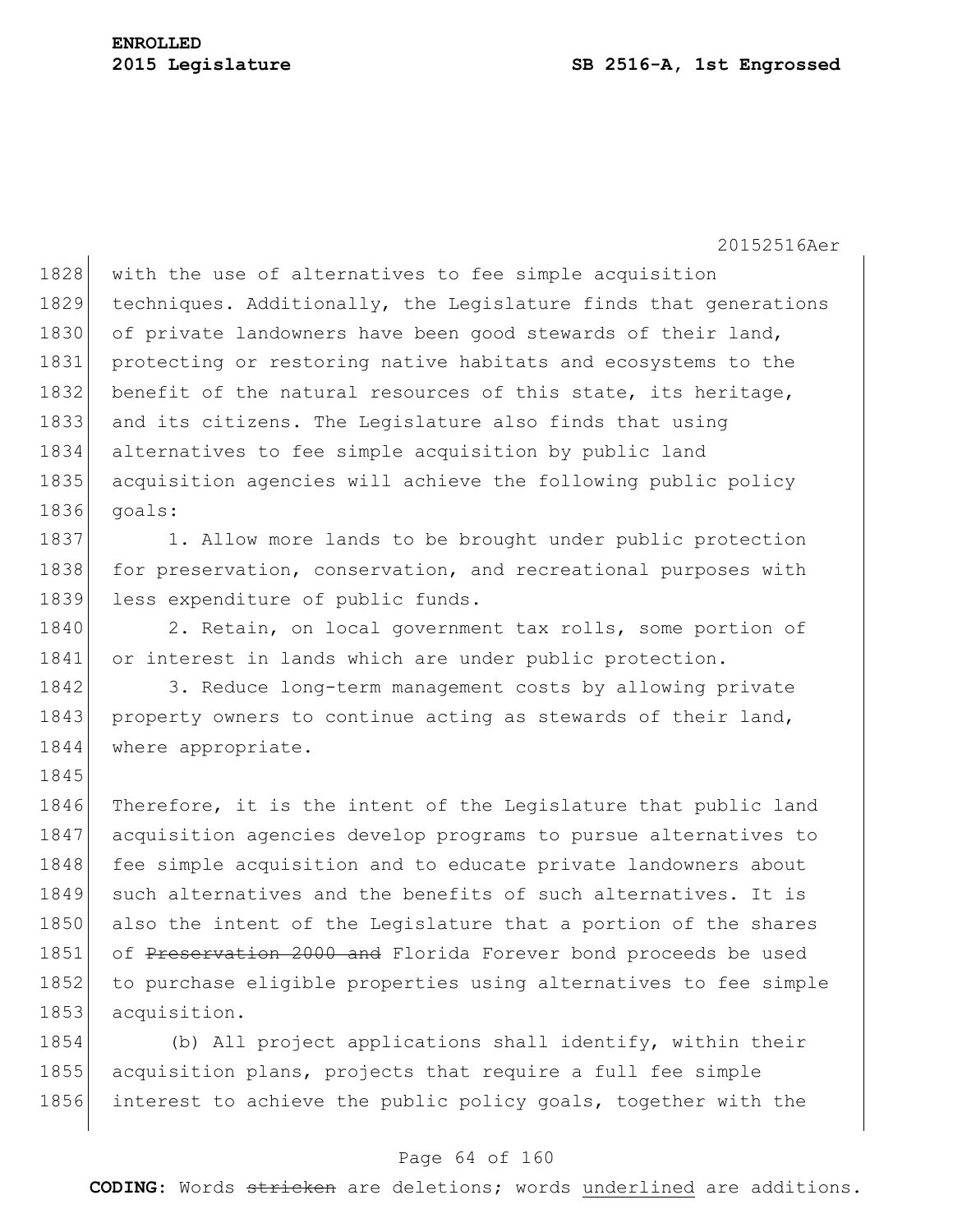#### **2015 Legislature SB 2516-A, 1st Engrossed**

20152516Aer

1857 reasons full title is determined to be necessary. The state 1858 agencies and the water management districts may use alternatives 1859 to fee simple acquisition to bring the remaining projects in 1860 their acquisition plans under public protection. For the 1861 purposes of this subsection, the term "alternatives to fee 1862 simple acquisition" includes, but is not limited to: purchase of 1863 development rights; obtaining conservation easements; obtaining 1864 flowage easements; purchase of timber rights, mineral rights, or 1865 hunting rights; purchase of agricultural interests or 1866 silvicultural interests; entering into land protection 1867 agreements as defined in s.  $380.0677(3)$ ; fee simple acquisitions 1868 with reservations; creating life estates; or any other 1869 acquisition technique that achieves the public policy goals 1870 listed in paragraph (a). It is presumed that a private landowner 1871 retains the full range of uses for all the rights or interests 1872 in the landowner's land which are not specifically acquired by 1873 the public agency. The lands upon which hunting rights are 1874 specifically acquired pursuant to this paragraph shall be 1875 available for hunting in accordance with the management plan or 1876 hunting regulations adopted by the Florida Fish and Wildlife 1877 Conservation Commission, unless the hunting rights are purchased 1878 specifically to protect activities on adjacent lands.

1879 (15) The board of trustees, by an affirmative vote of at 1880 least three of its members, may direct the department to 1881 purchase lands on an immediate basis using up to 15 percent of 1882 the funds allocated to the department pursuant to s.  $259.105$   $\text{ss.}$ 1883  $\left| \frac{259.101(3)(a)}{259.10} \right|$  and  $\left| \frac{259.105}{259.10} \right|$  for the acquisition of lands that:

1884 (a) Are listed or placed at auction by the Federal 1885 Government as part of the Resolution Trust Corporation sale of

#### Page 65 of 160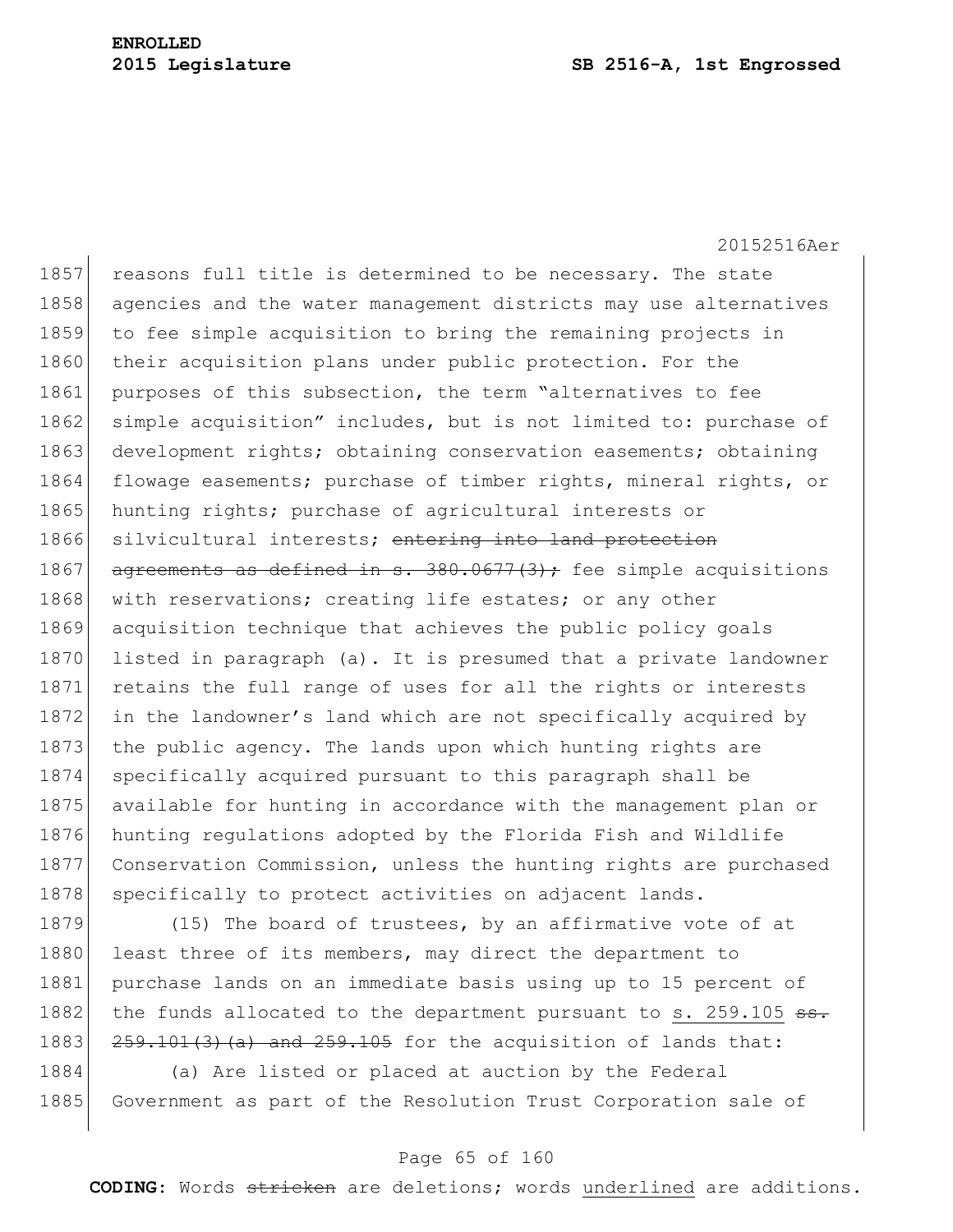| 1886 | lands from failed savings and loan associations;                      |
|------|-----------------------------------------------------------------------|
| 1887 | (b) Are listed or placed at auction by the Federal                    |
| 1888 | Government as part of the Federal Deposit Insurance Corporation       |
| 1889 | sale of lands from failed banks; or                                   |
| 1890 | (c) Will be developed or otherwise lost to potential public           |
| 1891 | ownership, or for which federal matching funds will be lost, by       |
| 1892 | the time the land can be purchased under the program within           |
| 1893 | which the land is listed for acquisition.                             |
| 1894 |                                                                       |
| 1895 | For such acquisitions, the board of trustees may waive or modify      |
| 1896 | all procedures required for land acquisition pursuant to this         |
| 1897 | chapter and all competitive bid procedures required pursuant to       |
| 1898 | chapters 255 and 287. Lands acquired pursuant to this subsection      |
| 1899 | must, at the time of purchase, be on one of the acquisition           |
| 1900 | lists established pursuant to this chapter $\tau$ or be essential for |
| 1901 | water resource development, protection, or restoration, or a          |
| 1902 | significant portion of the lands must contain natural                 |
| 1903 | communities or plant or animal species that which are listed by       |
| 1904 | the Florida Natural Areas Inventory as critically imperiled,          |
| 1905 | imperiled, or rare, or as excellent quality occurrences of            |
| 1906 | natural communities.                                                  |
| 1907 | Section 26. Section 259.101, Florida Statutes, is amended             |
| 1908 | to read:                                                              |
| 1909 | 259.101 Florida Preservation 2000 Act.-                               |
| 1910 | (1) SHORT TITLE. - This section may be cited as the "Florida          |
| 1911 | Preservation 2000 Act."                                               |
| 1912 | (2) LEGISLATIVE FINDINGS. The Legislature finds and                   |
| 1913 | declares that:                                                        |
| 1914 | (a) The alteration and development of Florida's natural               |
|      |                                                                       |
|      |                                                                       |

### Page 66 of 160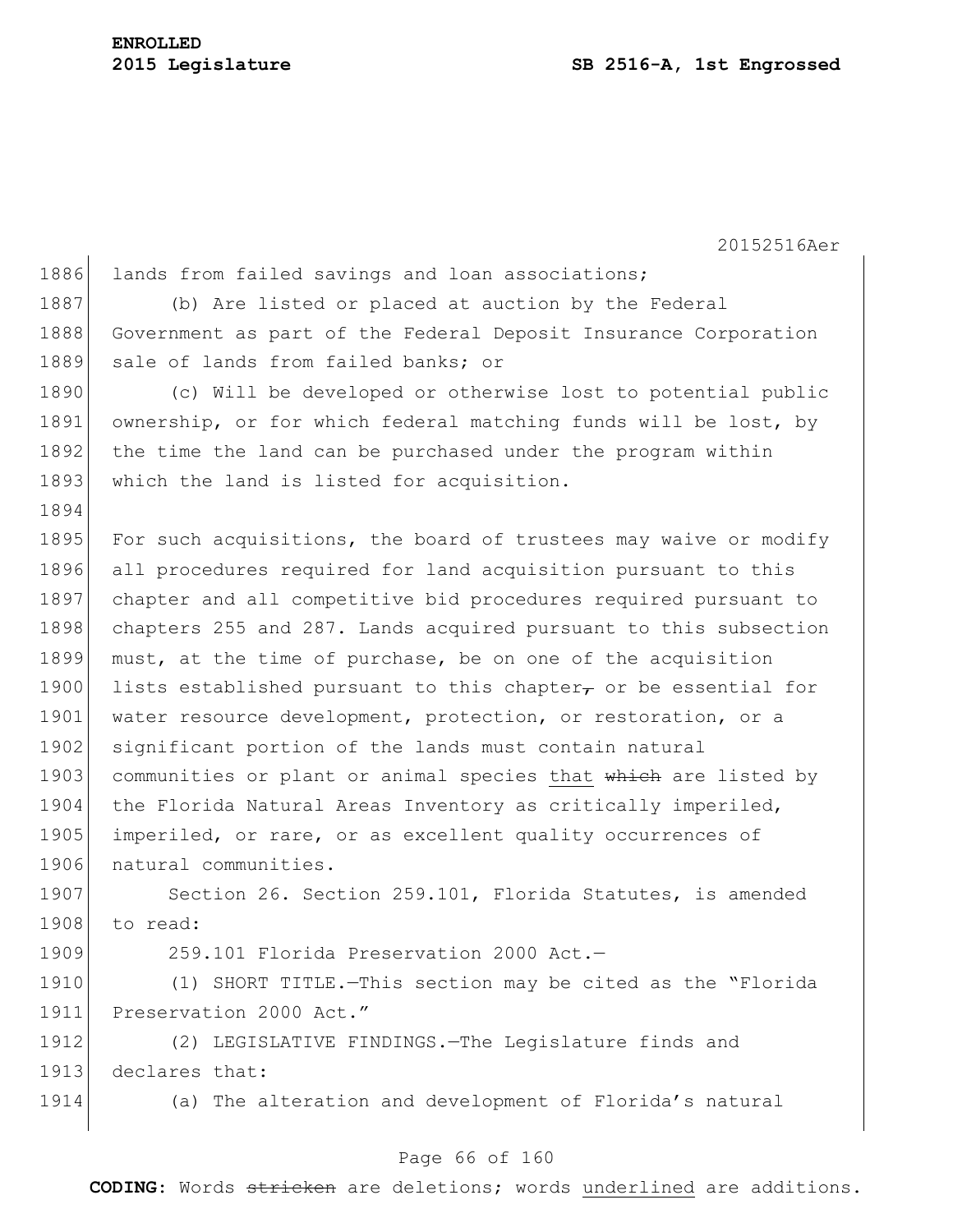1915 areas to accommodate its rapidly growing population have 1916 contributed to the degradation of water resources, the 1917 fragmentation and destruction of wildlife habitats, the loss of 1918 recreation space, and the diminishment of wetlands and forests. 1919 (b) Imminent development of Florida's remaining natural 1920 areas and continuing increases in land values necessitate an 1921 aggressive program of public land acquisition during the next

1922 decade to preserve the quality of life that attracts so many 1923 people to Florida. 1924 (c) Acquisition of public lands, in fee simple or in any

1925 lesser interest, should be based on a comprehensive assessment 1926 of Florida's natural resources and planned so as to protect the 1927 integrity of ecological systems and to provide multiple 1928 benefits, including preservation of fish and wildlife habitat, 1929 recreation space, and water recharge areas. Governmental 1930 agencies responsible for public land acquisition should work 1931 together to purchase lands jointly and to coordinate individual 1932 purchases within ecological systems.

1933 (d) One of the purposes of the Florida Communities Trust 1934 program is to acquire, protect, and preserve open space and 1935 recreation properties within urban areas where pristine animal 1936 and plant communities no longer exist. These areas are often 1937 overlooked in other programs because of their smaller size and 1938 proximity to developed property. These smaller parcels are, 1939 however, critically important to the quality of life in these 1940 urban areas for the residents who live there as well as to the 1941 many visitors to the state. The trust shall consider projects 1942 submitted by local governments which further the goals, 1943 objectives, and policies of the conservation, recreation and

#### Page 67 of 160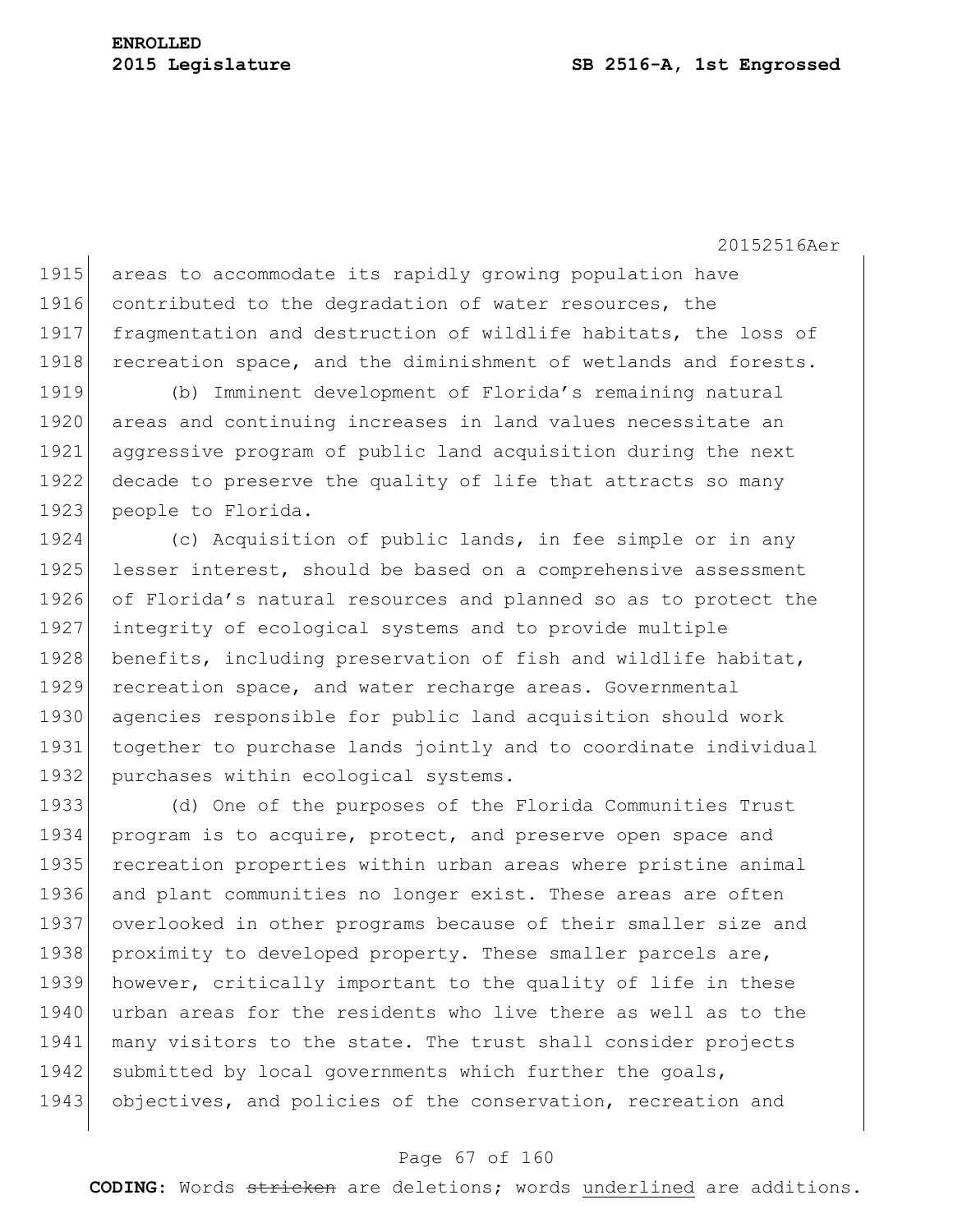20152516Aer 1944 open space, or coastal elements of their local comprehensive 1945 plans or which serve to conserve natural resources or resolve 1946 land use conflicts. 1947 (e) South Florida's water supply and unique natural 1948 environment depend on the protection of lands buffering the East 1949 Everglades and the Everglades water conservation areas. 1950 1951 In addition, the Legislature recognizes the conflicting desires 1952 of the citizens of this state to prosper through economic 1953 development and to preserve the natural areas of Florida that 1954 development threatens to claim. The Legislature further 1955 recognizes the urgency of acquiring natural areas in the state 1956 for preservation, yet acknowledges the difficulty of ensuring 1957 adequate funding for accelerated acquisition in light of other 1958 equally critical financial needs of the state. It is the 1959 Legislature's desire and intent to fund the implementation of 1960 the Florida Preservation 2000 Act for each of the 10 years of 1961 the program's duration and to do so in a fiscally responsible 1962 manner. 1963 (3) TITLE TO CERTAIN PROPERTY ACQUIRED WITH PRESERVATION 1964 2000 BONDS LAND ACQUISITION PROGRAMS SUPPLEMENTED. Less the 1965 costs of issuance, the costs of funding reserve accounts, and 1966 other costs with respect to the bonds, the proceeds of bonds 1967 issued pursuant to this act shall be deposited into the Florida 1968 Preservation 2000 Trust Fund created by s. 375.045. In fiscal 1969 year 2000-2001, for each Florida Preservation 2000 program 1970 described in paragraphs  $(a) - (q)$ , that portion of each program's 1971 total remaining cash balance which, as of June 30, 2000, is in 1972 excess of that program's total remaining appropriation balances

#### Page 68 of 160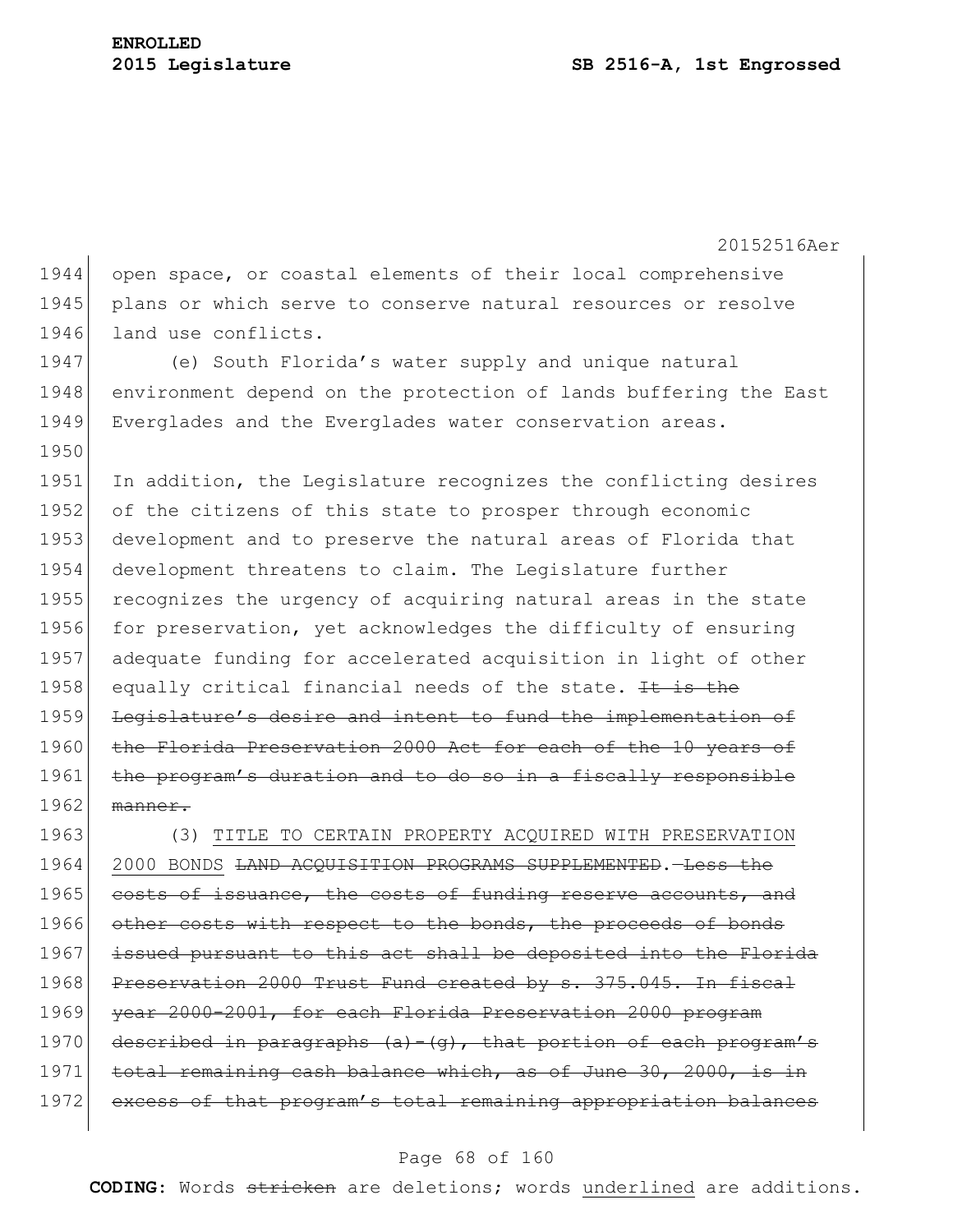20152516Aer 1973 shall be redistributed by the department and deposited into the 1974 Save Our Everglades Trust Fund for land acquisition. For 1975 purposes of calculating the total remaining cash balances for 1976 this redistribution, the Florida Preservation 2000 Series 2000 1977 bond proceeds, including interest thereon, and the fiscal year 1978 1999-2000 General Appropriations Act amounts shall be deducted 1979 from the remaining cash and appropriation balances, 1980 respectively. The remaining proceeds shall be distributed by the 1981 Department of Environmental Protection in the following manner: 1982  $\left( a\right)$  Fifty percent to the Department of Environmental 1983 Protection for the purchase of public lands as described in s. 1984 259.032. Of this 50 percent, at least one-fifth shall be used 1985 for the acquisition of coastal lands. 1986 (b) Thirty percent to the Department of Environmental 1987 Protection for the purchase of water management lands pursuant 1988 to s. 373.59, to be distributed among the water management 1989 districts as provided in that section. Funds received by each 1990 district may also be used for acquisition of lands necessary to 1991 implement surface water improvement and management plans or for 1992 acquisition of lands necessary to implement the Everglades 1993 Construction Project authorized by s. 373.4592. 1994 (c) Ten percent to the Department of Environmental 1995 Protection to provide land acquisition grants and loans to local 1996 governments through the Florida Communities Trust pursuant to 1997 part III of chapter 380. From funds allocated to the trust, \$3 1998 million annually shall be used by the Division of State Lands 1999 within the Department of Environmental Protection to implement 2000 the Green Swamp Land Protection Initiative specifically for the

#### Page 69 of 160

2001 purchase of conservation easements, as defined in s.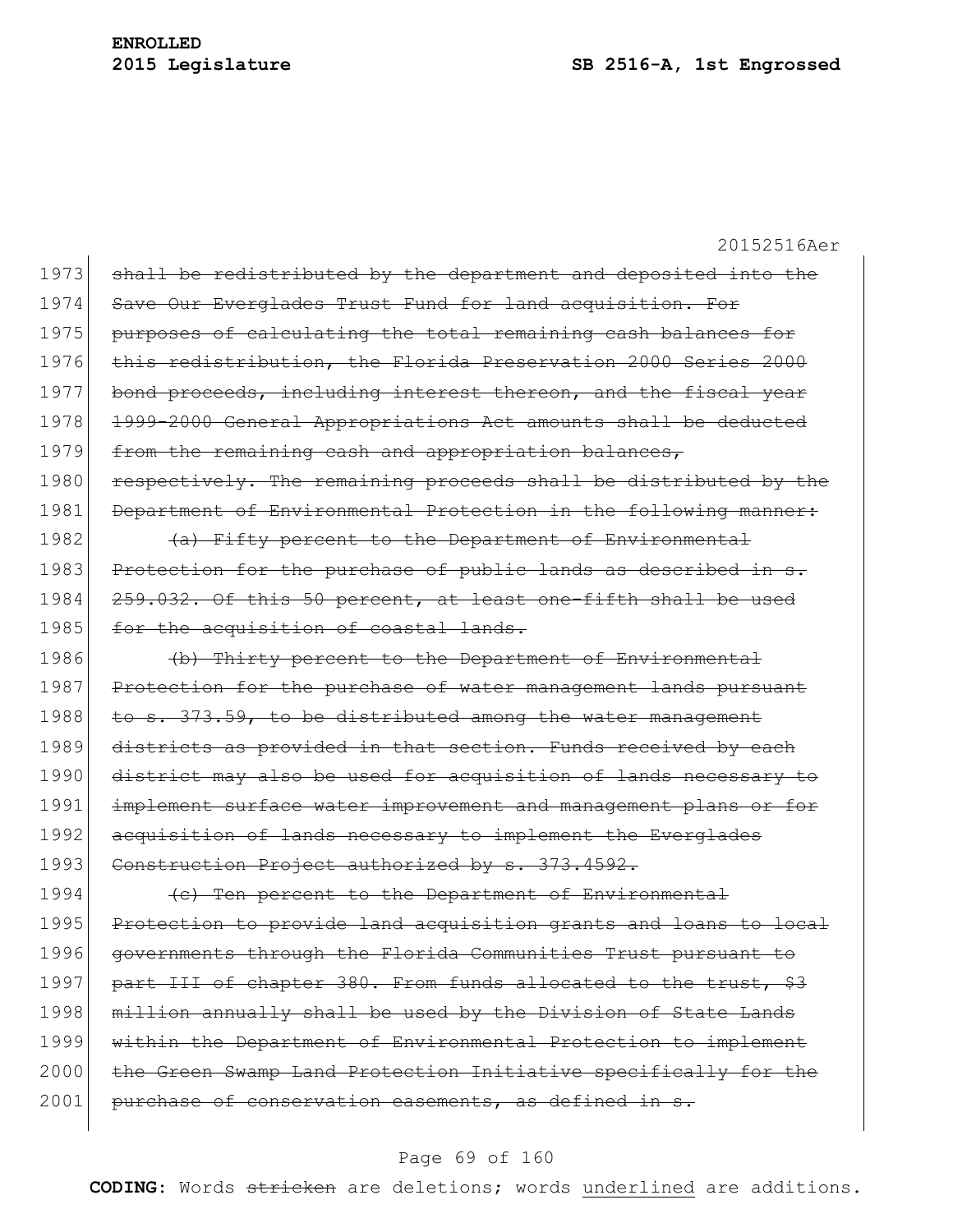$2002$  380.0677(3), of lands, or severable interests or rights in 2003 <del>lands, in the Green Swamp Area of Critical State Concern. From</del>  $2004$  funds allocated to the trust, \$3 million annually shall be used 2005 by the Monroe County Comprehensive Plan Land Authority  $2006$  specifically for the purchase of a real property interest in 2007 those lands subject to the Rate of Growth Ordinances adopted by 2008 local governments in Monroe County or those lands within the 2009 boundary of an approved Conservation and Recreation Lands 2010 project located within the Florida Keys or Key West Areas of 2011 Critical State Concern; however, title to lands acquired within 2012 | the boundary of an approved Conservation and Recreation Lands 2013 project may, in accordance with an approved joint acquisition  $2014$  agreement, vest in the Board of Trustees of the Internal 2015 Improvement Trust Fund. Of the remaining funds, one-half shall 2016 be matched by local governments on a dollar-for-dollar basis. To 2017 the extent allowed by federal requirements for the use of bond 2018 proceeds, the trust shall expend Preservation 2000 funds to 2019 carry out the purposes of part III of chapter 380.

2020 (d) Two and nine-tenths percent to the Department of 2021 Environmental Protection for the purchase of inholdings and  $2022$  additions to state parks. For the purposes of this paragraph, 2023 "state park" means all real property in the state under the 2024 jurisdiction of the Division of Recreation and Parks of the 2025 department, or which may come under its jurisdiction.

 $2026$  (e) Two and nine-tenths percent to the Florida Forest 2027 Service of the Department of Agriculture and Consumer Services 2028 to fund the acquisition of state forest inholdings and additions  $2029$  pursuant to s. 589.07.

 $2030$  (f) Two and nine-tenths percent to the Fish and Wildlife

#### Page 70 of 160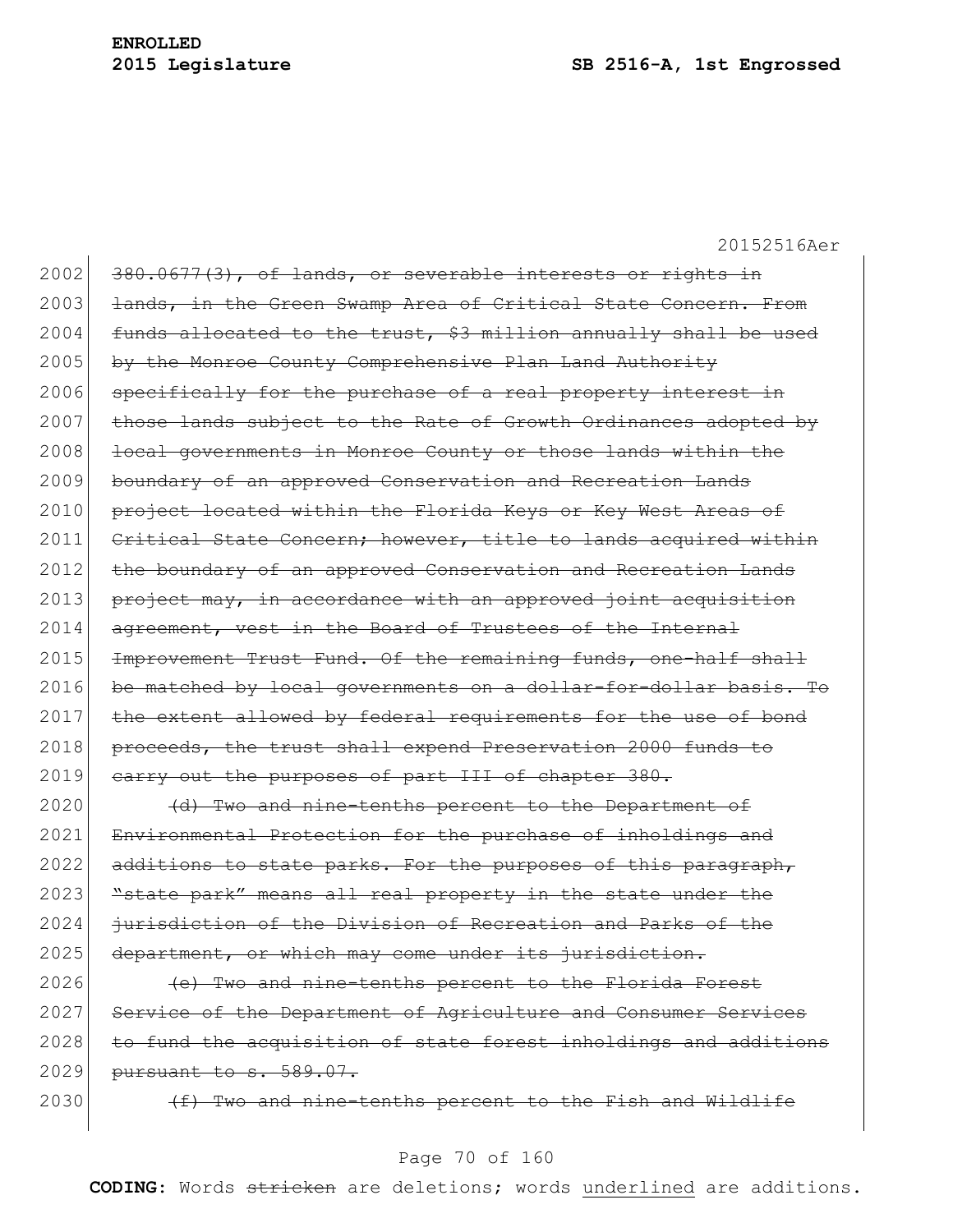2031 Conservation Commission to fund the acquisition of inholdings 2032 and additions to lands managed by the commission which are 2033 important to the conservation of fish and wildlife.  $2034$  (g) One and three-tenths percent to the Department of 2035 Environmental Protection for the Florida Greenways and Trails 2036 Program, to acquire greenways and trails or greenways and trails 2037 systems pursuant to chapter 260, including, but not limited to, 2038 abandoned railroad rights-of-way and the Florida National Scenic  $2039$  Trail. 2040 2041 Local governments may use federal grants or loans, private 2042 donations, or environmental mitigation funds, including 2043 environmental mitigation funds required pursuant to s. 338.250, 2044 for any part or all of any local match required for the purposes 2045 described in this subsection. Bond proceeds allocated pursuant  $2046$  to paragraph (c) may be used to purchase lands on the priority 2047 <del>lists developed pursuant to s. 259.035.</del> Title to lands purchased 2048 pursuant to former paragraphs (a), (d), (e), (f), or  $\frac{1}{\pi}$  (g) of 2049 this subsection, Florida Statutes 2014, shall be vested in the 2050 Board of Trustees of the Internal Improvement Trust Fund. Title 2051 to lands purchased pursuant to former paragraph (c) of this 2052 subsection, Florida Statutes 2014, may be vested in the Board of 2053 Trustees of the Internal Improvement Trust Fund. The board of 2054 trustees shall hold title to land protection agreements and 2055 conservation easements that were  $er$  will be acquired pursuant to 2056 former s. 380.0677, Florida Statutes 2014, and the Southwest 2057 Florida Water Management District and the St. Johns River Water 2058 Management District shall monitor such agreements and easements 2059 within their respective districts until the state assumes this

#### Page 71 of 160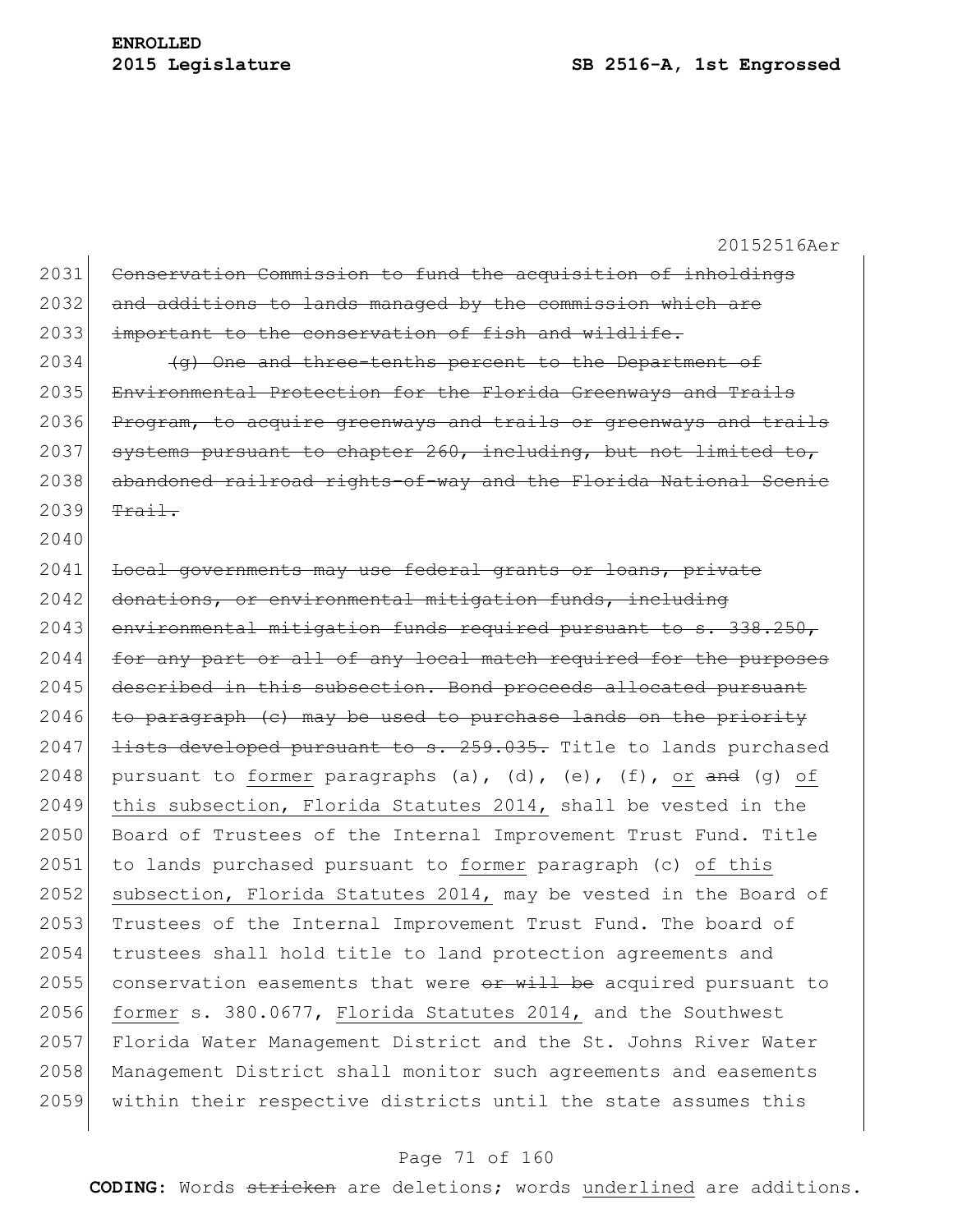20152516Aer 2060 responsibility. 2061 (4) PROJECT CRITERIA.  $2062$  (a) Proceeds of bonds issued pursuant to this act and 2063 distributed pursuant to paragraphs  $(3)$   $(a)$  and  $(b)$  shall be spent 2064 only on projects which meet at least one of the following 2065 criteria, as determined pursuant to paragraphs (b) and  $(c)$ : 2066  $\vert$  1. A significant portion of the land in the project is in 2067 imminent danger of development, in imminent danger of loss of 2068 its significant natural attributes, or in imminent danger of 2069 subdivision which will result in multiple ownership and may make 2070 acquisition of the project more costly or less likely to be  $2071$  accomplished;  $2072$  2. Compelling evidence exists that the land is likely to be 2073 developed during the next  $12$  months, or appraisals made during 2074 the past 5 years indicate an escalation in land value at an 2075 average rate that exceeds the average rate of interest likely to 2076 be paid on the bonds; 2077 3. A significant portion of the land in the project serves 2078 to protect or recharge groundwater and to protect other valuable 2079 natural resources or provide space for natural resource based  $2080$  recreation:  $2081$  4. The project can be purchased at 80 percent of appraised  $2082$  value or less:  $2083$   $\overline{5. A}$  significant portion of the land in the project serves 2084 as habitat for endangered, threatened, or rare species or serves 2085 to protect natural communities which are listed by the Florida 2086 Natural Areas Inventory as critically imperiled, imperiled, or 2087 rare, or as excellent quality occurrences of natural 2088 communities; or

#### Page 72 of 160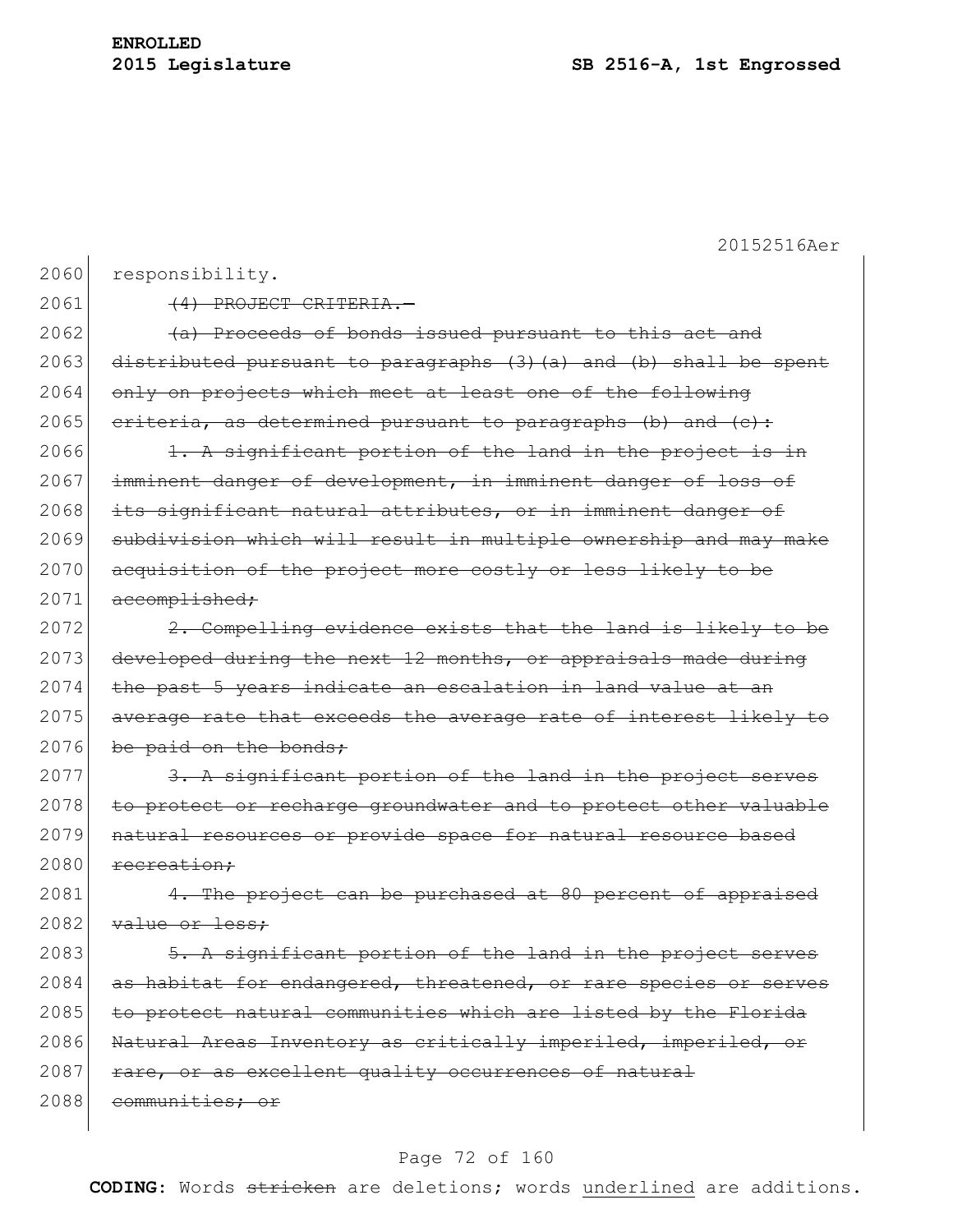| 2089 | 6. A significant portion of the land serves to preserve          |
|------|------------------------------------------------------------------|
| 2090 | important archaeological or historical sites.                    |
| 2091 | (b) Each year that bonds are to be issued pursuant to this       |
| 2092 | act, the Land Acquisition and Management Advisory Council shall  |
| 2093 | review that year's approved Conservation and Recreation Lands    |
| 2094 | priority list and shall, by the first board meeting in February, |
| 2095 | present to the Board of Trustees of the Internal Improvement     |
| 2096 | Trust Fund for approval a listing of projects on the list which  |
| 2097 | meet one or more of the criteria listed in paragraph (a). The    |
| 2098 | board may remove projects from the list developed pursuant to    |
| 2099 | this paragraph, but may not add projects.                        |
| 2100 | (c) Each year that bonds are to be issued pursuant to this       |
| 2101 | act, each water management district governing board shall review |
| 2102 | the lands on its current year's Save Our Rivers 5-year plan and  |
| 2103 | shall, by January 15, adopt a listing of projects from the plan  |
| 2104 | which meet one or more of the criteria listed in paragraph (a).  |
| 2105 | (d) In the acquisition of coastal lands pursuant to              |
| 2106 | paragraph (3) (a), the following additional criteria shall also  |
| 2107 | be considered:                                                   |
| 2108 | 1. The value of acquiring coastal high-hazard parcels,           |
| 2109 | consistent with hazard mitigation and postdisaster redevelopment |
| 2110 | policies, in order to minimize the risk to life and property and |
| 2111 | to reduce the need for future disaster assistance.               |
| 2112 | 2. The value of acquiring beachfront parcels, irrespective       |
| 2113 | of size, to provide public access and recreational opportunities |
| 2114 | in highly developed urban areas.                                 |

 $2115$  3. The value of acquiring identified parcels the 2116 development of which would adversely affect coastal resources. 2117

# Page 73 of 160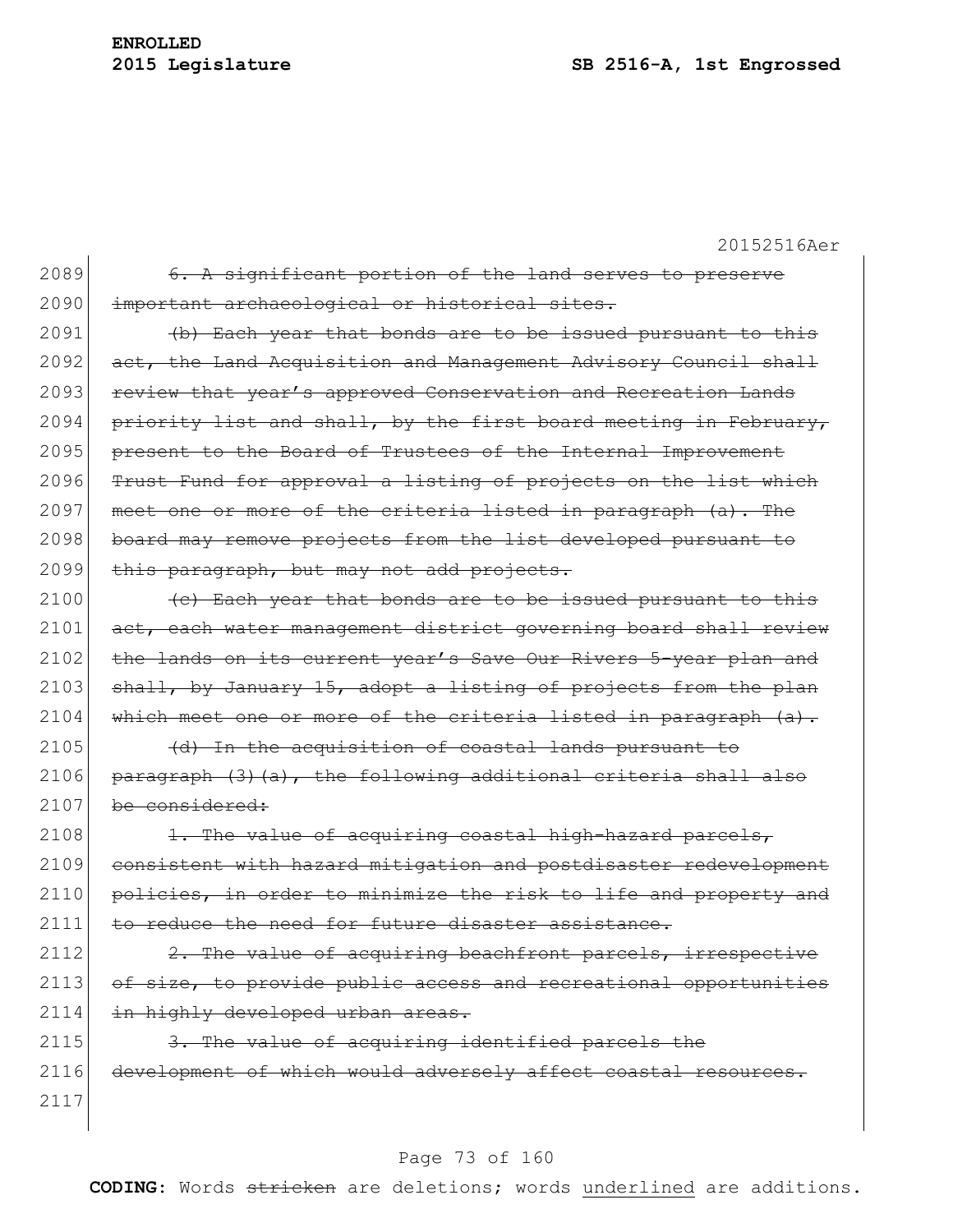2118 When a nonprofit environmental organization which is tax-exempt 2119 pursuant to s.  $501(c)$  (3) of the United States Internal Revenue 2120 Code sells land to the state, such land at the time of such sale 2121 shall be deemed to meet one or more of the criteria listed in 2122 paragraph (a) if such land meets one or more of the criteria at  $2123$  the time the organization purchases it. Listings of projects  $2124$  compiled pursuant to paragraphs (b) and (c) may be revised to 2125 include projects on the Conservation and Recreation Lands 2126 priority list or in a water management district's 5-year plan  $2127$  which come under the criteria in paragraph (a) after the dates 2128 specified in paragraph (b) or paragraph (c). The requirement of 2129 paragraph (3)(a) regarding coastal lands is met as long as an 2130 average of one-fifth of the cumulative proceeds allocated 2131 through fiscal year 1999-2000 pursuant to that paragraph is used 2132 to purchase coastal lands. 2133 (e) The Legislature finds that the Florida Preservation

2134 2000 Program has provided financial resources that have enabled 2135 the acquisition of significant amounts of land for public 2136 ownership in the first 7 years of the program's existence. In 2137 the remaining years of the Florida Preservation 2000 Program, 2138 agencies that receive funds are encouraged to better coordinate 2139 their expenditures so that future acquisitions, when combined 2140 with previous acquisitions, will form more complete patterns of 2141 protection for natural areas and functioning ecosystems to 2142 better accomplish the intent of paragraph  $(2)$  (c).

2143  $(f)$  The Legislature intends that, in the remaining years of 2144 the Florida Preservation 2000 Program, emphasis be given to the 2145 completion of projects in which one or more parcels have already  $2146$  been acquired and to the acquisition of lands containing

### Page 74 of 160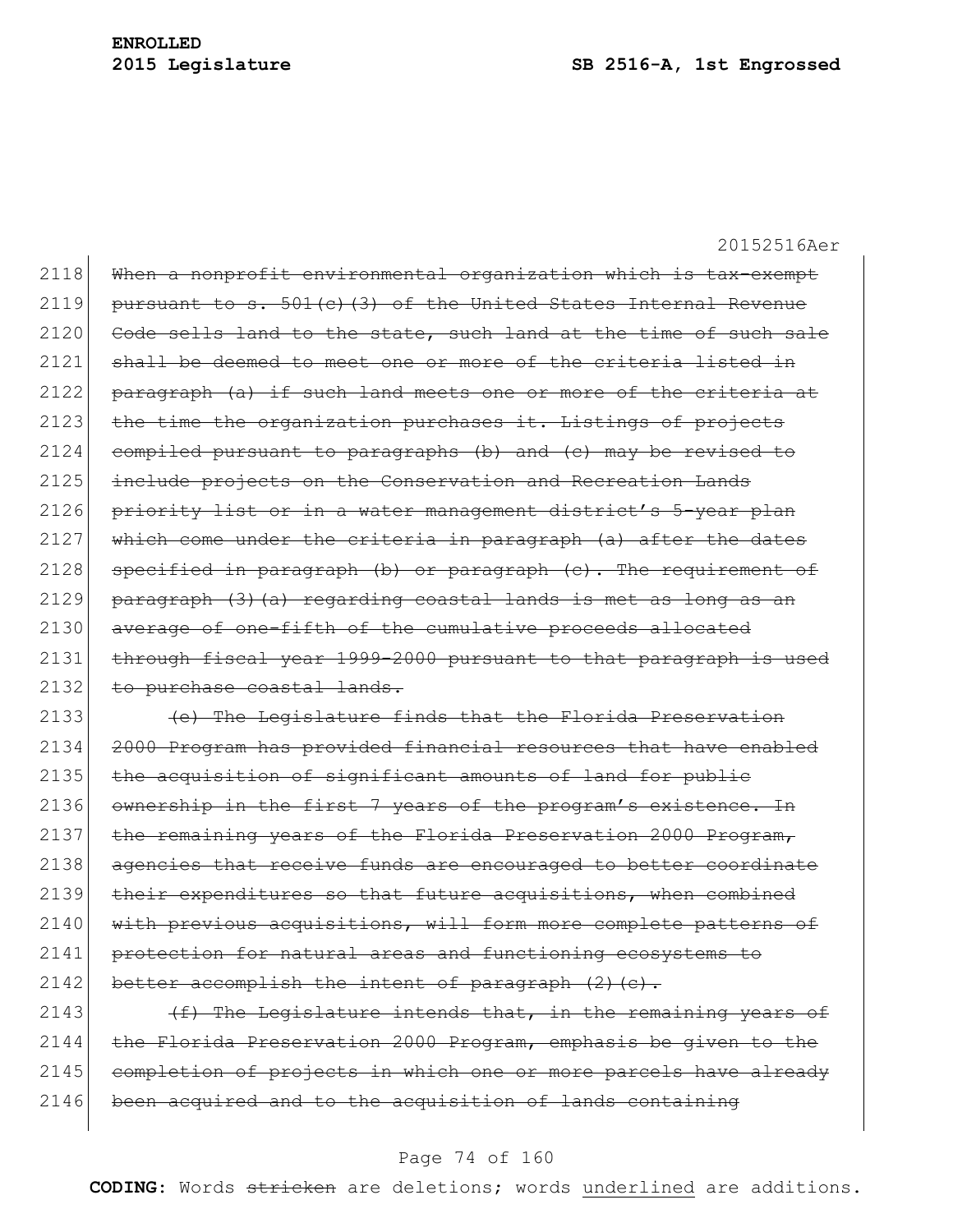| 2147 | ecological resources which are either not represented or             |
|------|----------------------------------------------------------------------|
| 2148 | underrepresented on lands currently in public ownership. The         |
| 2149 | Legislature also intends that future acquisitions under the          |
| 2150 | Florida Preservation 2000 Program be limited to projects on the      |
| 2151 | eurrent project lists, or any additions to the list as               |
| 2152 | determined and prioritized by the study, or those projects that      |
| 2153 | can reasonably be expected to be acquired by the end of the          |
| 2154 | Florida Preservation 2000 Program.                                   |
| 2155 | $(4)$ (4) (5) FLORIDA FOREST SERVICE FUND USE. $-Any$ funds received |
| 2156 | by the Florida Forest Service from the Preservation 2000 Trust       |
| 2157 | Fund pursuant to paragraph (3) (e) shall be used only to pay the     |
| 2158 | cost of the acquisition of lands in furtherance of outdoor           |
| 2159 | recreation and natural resources conservation in this state. The     |
| 2160 | administration and use of any funds received by the Florida          |
| 2161 | Forest Service from the Preservation 2000 Trust Fund will be         |
| 2162 | subject to such terms and conditions imposed thereon by the          |
| 2163 | agency of the state responsible for the issuance of the revenue      |
| 2164 | bonds, the proceeds of which are deposited in the Preservation       |
| 2165 | 2000 Trust Fund, including restrictions imposed to ensure that       |
| 2166 | the interest on any such revenue bonds issued by the state as        |
| 2167 | tax-exempt revenue bonds will not be included in the gross           |
| 2168 | income of the holders of such bonds for federal income tax           |
| 2169 | purposes. All deeds or leases with respect to any real property      |
| 2170 | acquired with Preservation 2000 funds received by the Florida        |
| 2171 | Forest Service must from the Preservation 2000 Trust Fund shall      |
| 2172 | contain sufficient such covenants and restrictions as are            |
| 2173 | sufficient to ensure that the use of such real property at all       |
| 2174 | times complies with s. 375.051 and s. 9, Art. XII of the 1968        |
| 2175 | Constitution of Florida; and shall contain reverter clauses          |
|      |                                                                      |

# Page 75 of 160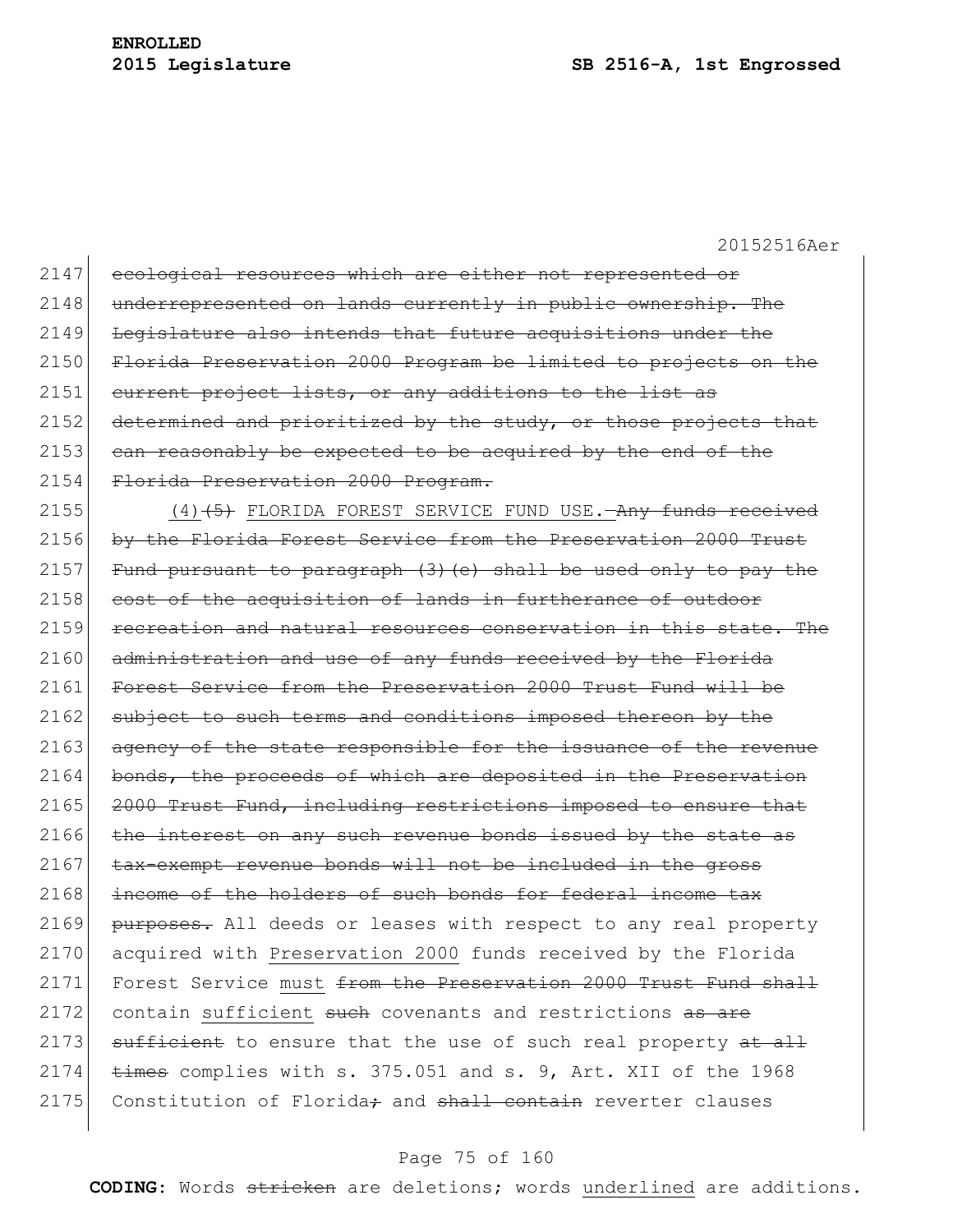2176 providing for the reversion of title to such property to the 2177 Board of Trustees of the Internal Improvement Trust Fund or, in 2178 the case of a lease of such property, providing for termination 2179 of the lease upon a failure to use the property conveyed thereby 2180 for such purposes.

 $2181$  (5)  $\left(6\right)$  DISPOSITION OF LANDS. -

2182 (a) Any lands acquired pursuant to former paragraphs 2183 paragraph (3)(a), paragraph (3)(c), paragraph (3)(d), paragraph 2184 (3)(e),  $\frac{1}{2}$  paragraph (3)(f), or  $\frac{1}{2}$  paragraph (3)(g) of this section, 2185 Florida Statutes 2014, if title to such lands is vested in the 2186 Board of Trustees of the Internal Improvement Trust Fund, may be 2187 disposed of by the Board of Trustees of the Internal Improvement 2188 Trust Fund in accordance with the provisions and procedures set 2189 forth in s. 253.034(6), and lands acquired pursuant to former 2190 paragraph (3)(b) of this section, Florida Statutes 2014, may be 2191 disposed of by the owning water management district in 2192 accordance with the procedures and provisions set forth in ss. 2193 373.056 and 373.089 provided such disposition also shall satisfy 2194 the requirements of paragraphs (b) and  $(c)$ .

2195 (b) Before land acquired with Preservation 2000 funds may 2196 be surplused as required by s. 253.034(6) $\tau$  or determined to be 2197 no longer required for its purposes under s.  $373.056(4)$ , as 2198 whichever may be applicable, there shall first be a 2199 determination by the Board of Trustees of the Internal  $2200$  Improvement Trust Fund, or, in the case of water management 2201 district lands, by the owning water management district, that 2202 such land no longer needs to be preserved in furtherance of the 2203 intent of the Florida Preservation 2000 Act. Any lands eligible 2204 to be disposed of under this procedure also may be used to

### Page 76 of 160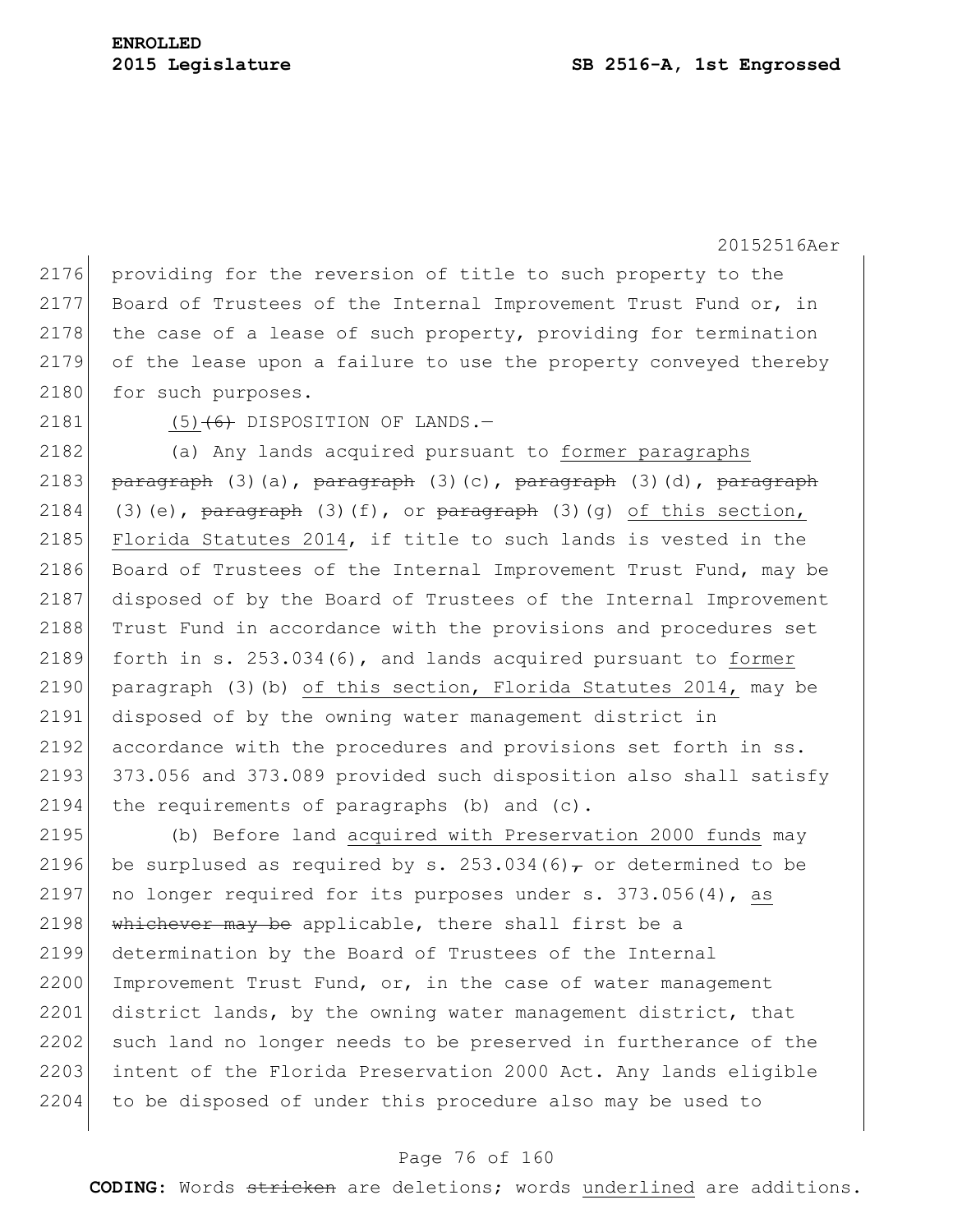2205 acquire other lands through an exchange of lands if, provided 2206 such lands obtained in an exchange are described in the same 2207 paragraph of former subsection (3) of this section, Florida 2208 Statutes 2014, as the lands disposed.  $2209$  (c) Notwithstanding paragraphs (a) and (b), no such 2210 disposition of land shall be made if such disposition would have 2211 the effect of causing all or any portion of the interest on any 2212 revenue bonds issued to fund the Florida Preservation 2000 Act 2213 to lose their exclusion from gross income for purposes of 2214 federal income taxation. Any Revenue derived from the disposal 2215 of such lands acquired with Preservation 2000 funds may not be 2216 used for any purpose except for deposit into the  $F$ -lorida 2217 Preservation 2000 Trust Fund, or the Florida Forever Trust Fund 2218 within the Department of Environmental Protection, for recredit 2219 to the share held under former subsection (3) of this section, 2220 Florida Statutes 2014, in which such disposed land is described. 2221 (6)  $\left(7\right)$  ALTERNATE USES OF ACQUIRED LANDS. 2222 (a) The Board of Trustees of the Internal Improvement Trust 2223 Fund, or, in the case of water management district lands, the 2224 owning water management district, may authorize the granting of 2225 a lease, easement, or license for the use of any lands acquired 2226 pursuant to former subsection (3) of this section, Florida 2227 Statutes 2014, for any governmental use permitted by s. 17, Art. 2228 IX of the State Constitution of 1885, as adopted by s.  $9(a)$ ,

2229 Art. XII of the State Constitution, and any other incidental 2230 public or private use that is determined by the board or the 2231 owning water management district to be compatible with the 2232 purposes for which such lands were acquired.

2233 (b) Any existing lease, easement, or license acquired for

### Page 77 of 160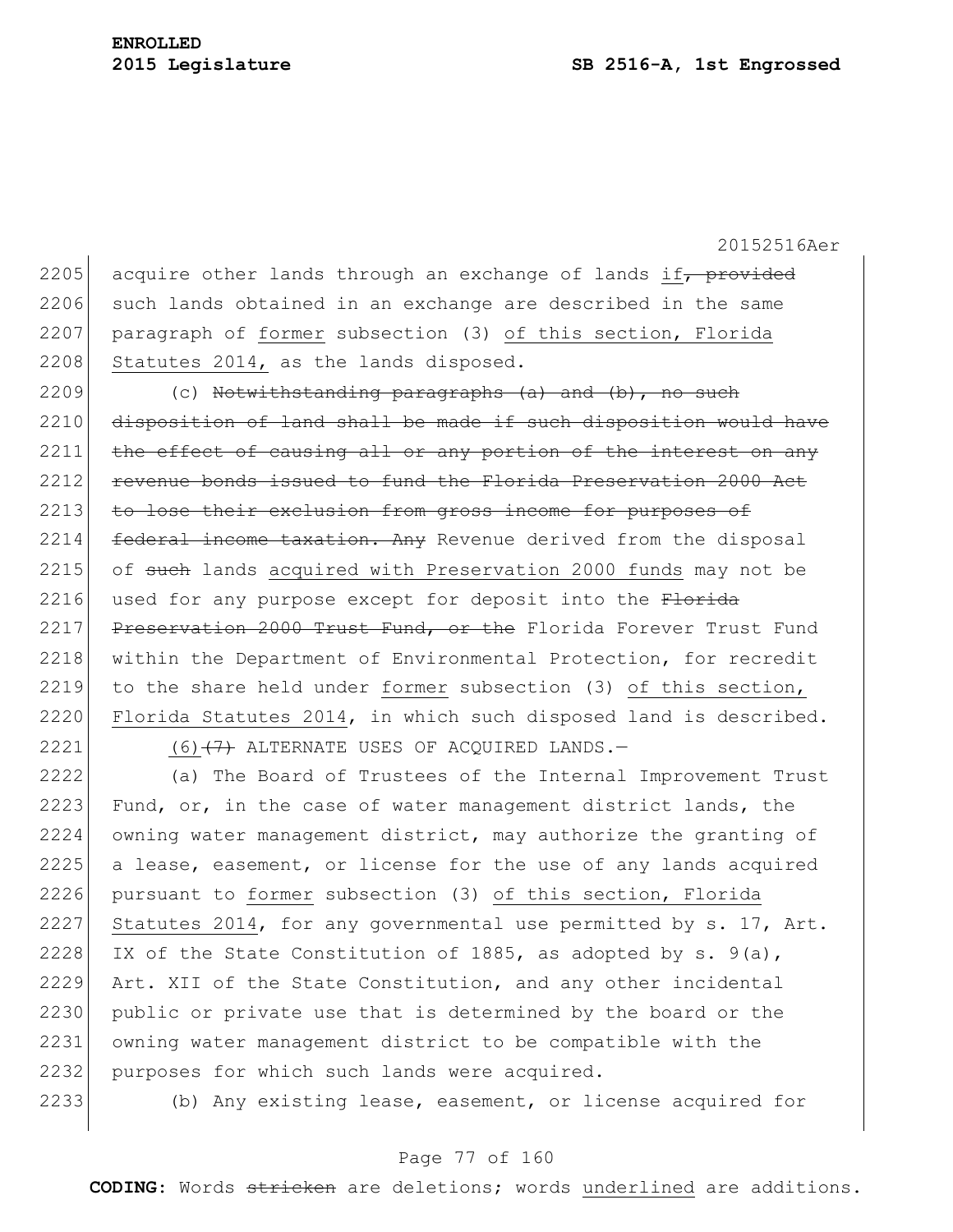2234 incidental public or private use on, under, or across any lands 2235 acquired pursuant to former subsection (3) of this section, 2236 Florida Statutes 2014, shall be presumed not to be incompatible 2237 with the purposes for which such lands were acquired. 2238  $\sim$  (c) Notwithstanding the provisions of paragraph (a), no 2239 such lease, easement, or license shall be entered into by the 2240 Department of Environmental Protection or other appropriate 2241 state agency if the granting of such lease, easement, or license 2242 would adversely affect the exclusion of the interest on any 2243 revenue bonds issued to fund the acquisition of the affected 2244 <del>lands from gross income for federal income tax purposes, as</del> 2245 described in s. 375.045(4). 2246 (7) ALTERNATIVES TO FEE SIMPLE ACQUISITION.  $2247$  (a) The Legislature finds that, with the increasing 2248 pressures on the natural areas of this state, the state must 2249 develop creative techniques to maximize the use of acquisition 2250 and management moneys. The Legislature  $\frac{1}{100}$  finds that the 2251 state's environmental land-buying agencies should be encouraged 2252 to augment their traditional, fee simple acquisition programs 2253 with the use of alternatives to fee simple acquisition 2254 techniques. The Legislature also finds that using alternatives 2255 to fee simple acquisition by public land-buying agencies will 2256 achieve the following public policy goals:

2257 1. Allow more lands to be brought under public protection 2258 for preservation, conservation, and recreational purposes at 2259 less expense using public funds.

2260 2. Retain, on local government tax rolls, some portion of  $2261$  or interest in lands that which are under public protection. 2262 3. Reduce long-term management costs by allowing private

### Page 78 of 160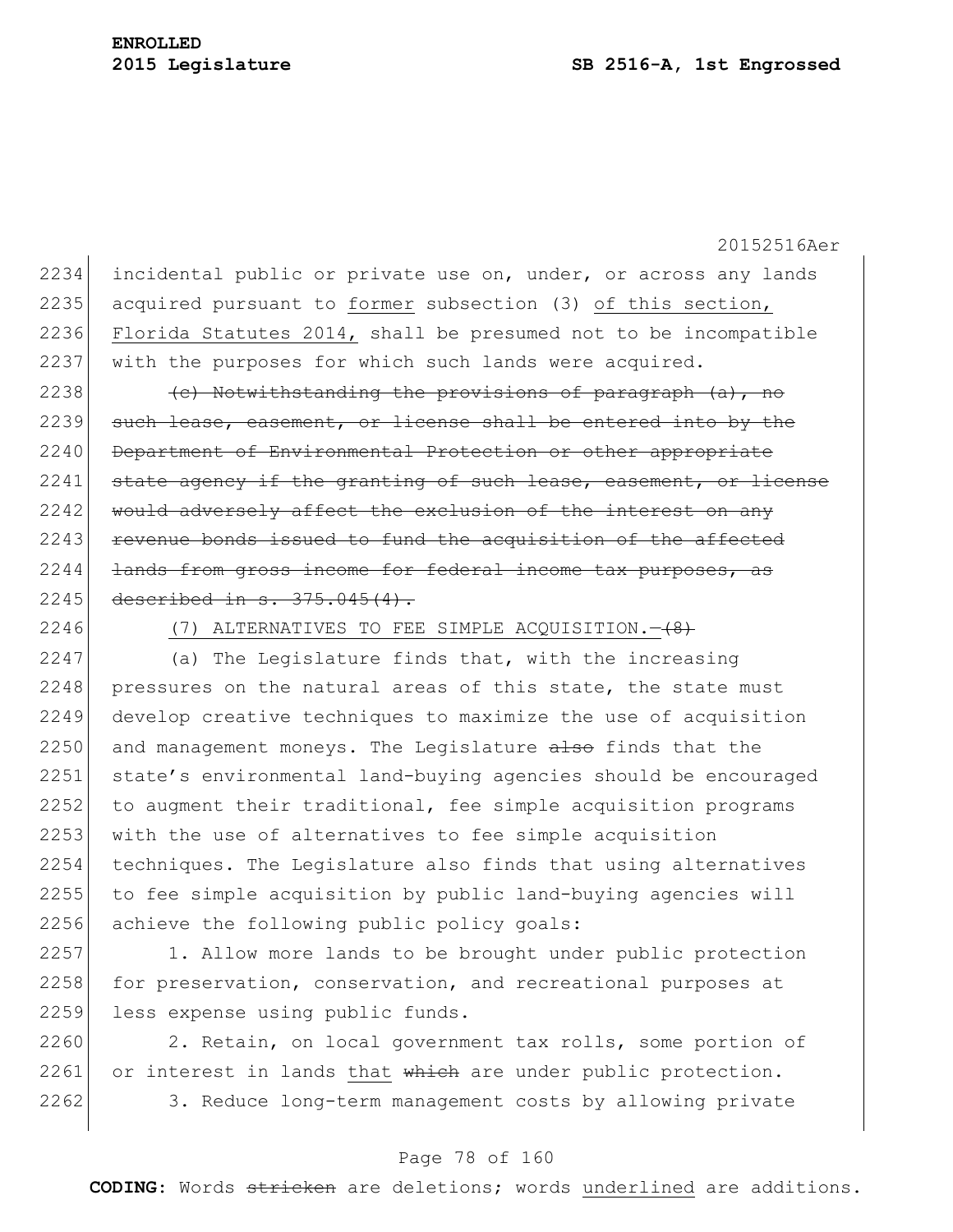2265

20152516Aer 2263 property owners to continue acting as stewards of the land, as 2264 where appropriate.

2266 Therefore, it is the intent of the Legislature that public land-2267 buying agencies develop programs to pursue alternatives to fee 2268 simple acquisition and to educate private landowners about such 2269 alternatives and the benefits of such alternatives. It also is 2270 the intent of the Legislature that the department and the water 2271 management districts spend a portion of their shares of 2272 Preservation 2000 bond proceeds to purchase eligible properties 2273 using alternatives to fee simple acquisition. Finally, it is the 2274 intent of the Legislature that public agencies acquire lands in 2275 fee simple for public access and recreational activities. Lands 2276 protected using alternatives to fee simple acquisition  $2277$  techniques may  $shall$  not be accessible to the public unless such 2278 access is negotiated with and agreed to by the private 2279 landowners who retain interests in such lands.

2280 (b) The Land Acquisition Advisory Council and the water 2281 management districts shall identify, within their 1997 2282 acquisition plans, those projects that  $\theta$  which require a full fee 2283 simple interest to achieve the public policy goals, along with 2284 the reasons why full title is determined to be necessary. The 2285 council and the water management districts may use alternatives 2286 to fee simple acquisition to bring the remaining projects in 2287 their acquisition plans under public protection. For the 2288 purposes of this subsection, the term "alternatives to fee  $2289$  simple acquisition" includes the, but is not limited to: 2290 purchase of development rights; conservation easements; flowage 2291 easements; the purchase of timber rights, mineral rights, or

### Page 79 of 160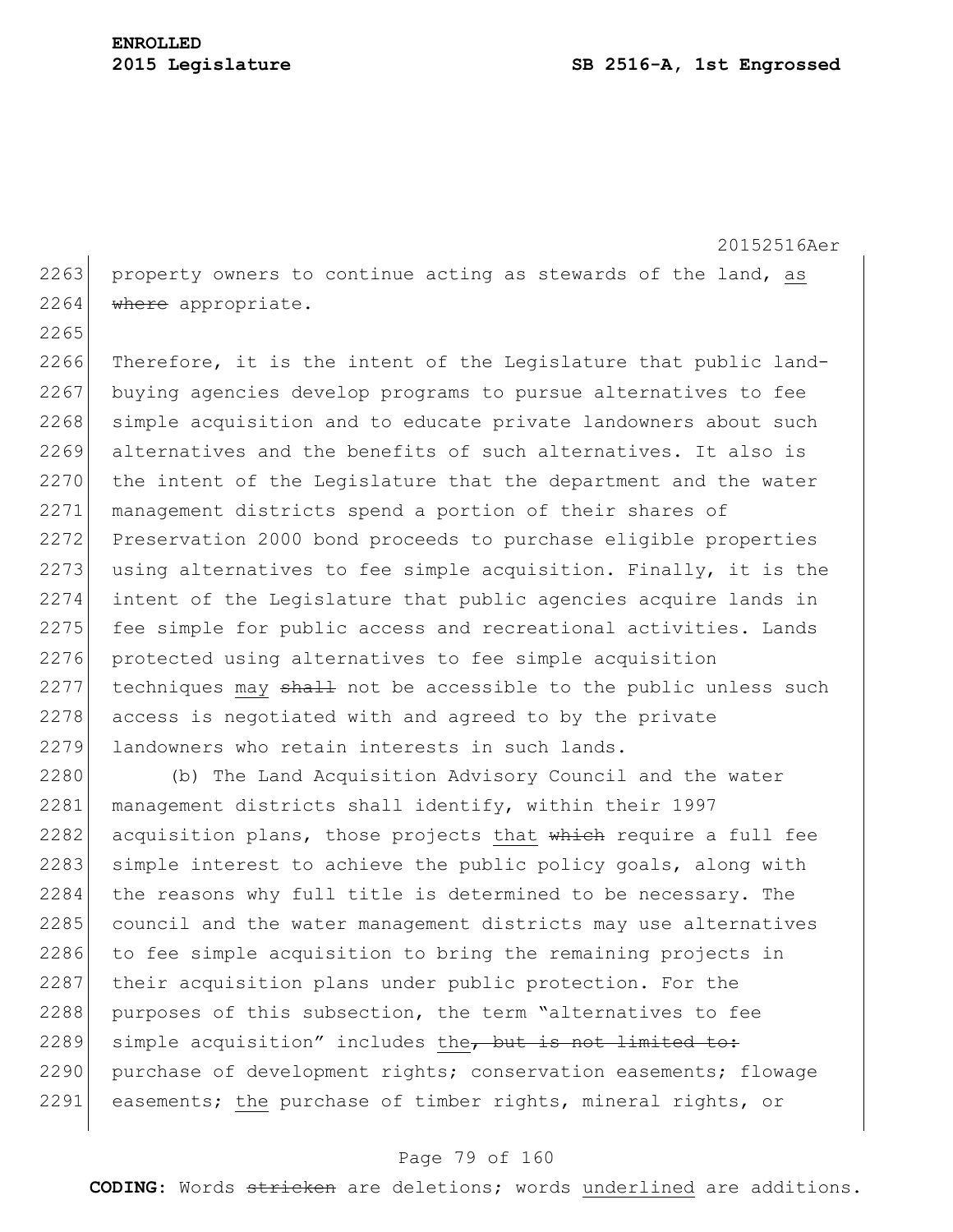2292 hunting rights; the purchase of agricultural interests or 2293 silvicultural interests; land protection agreements; fee simple 2294 acquisitions with reservations; or any other acquisition 2295 technique that  $\frac{1}{2}$  which achieves the public policy goals identified 2296  $\rightarrow$  listed in paragraph (a). It is presumed that a private landowner 2297 retains the full range of uses for all the rights or interests 2298 in the landowner's land which are not specifically acquired by 2299 the public agency. Life estates and fee simple acquisitions with 2300 leaseback provisions do  $shall$  not qualify as an alternative to 2301 fee simple acquisition under this subsection, although the 2302 department and the districts are encouraged to use such 2303 techniques if where appropriate.

2304 (c) The department and each water management district shall 2305 implement initiatives to use alternatives to fee simple 2306 acquisition and to educate private landowners about such 2307 alternatives. These initiatives must shall include at least two 2308 acquisitions a year by the department and each water management 2309 district utilizing alternatives to fee simple.

2310 (d) The Legislature finds that the lack of direct sales 2311 comparison information has served as an impediment to successful 2312 implementation of alternatives to fee simple acquisition. It is 2313 the intent of the Legislature that, in the absence of direct 2314 comparable sales information, appraisals of alternatives to fee 2315 simple acquisitions be based on the difference between the full 2316 fee simple valuation and the value of the interests remaining 2317 with the seller after acquisition.

2318 (e) The public agency that which has been assigned 2319 management responsibility shall inspect and monitor any less-2320 than-fee-simple interest according to the terms of the purchase

### Page 80 of 160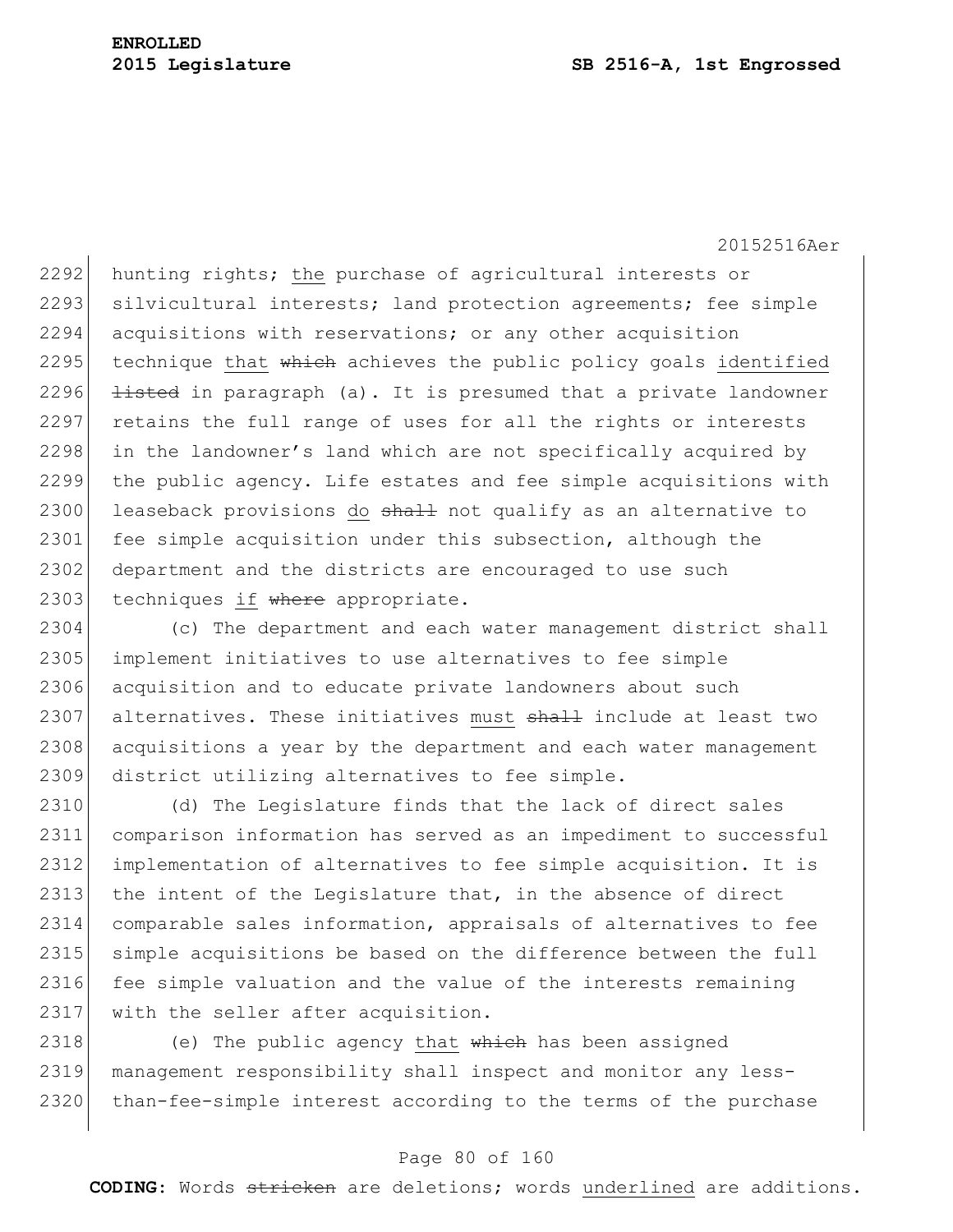2321 agreement relating to such interest. 2322 (f) The department and the water management districts may 2323 enter into joint acquisition agreements to jointly fund the 2324 purchase of lands using alternatives to fee simple techniques. 2325 (8) PUBLIC RECREATIONAL USE.—An agency or water management 2326 district that acquired lands using Preservation 2000 funds 2327 distributed pursuant to former subsection (3) of this section, 2328 Florida Statutes 2014, shall manage such lands to make them 2329 available for public recreational use if the recreational use 2330 does not interfere with the protection of natural resource 2331 values. The agency or district may enter into an agreement with 2332 the department or another appropriate state agency to transfer 2333 management authority or lease to such agencies' lands purchased 2334 with Preservation 2000 funds for the purpose of managing the 2335 lands to make them available for public recreational use. The 2336 water management districts and the department shall take action 2337 to control the growth of nonnative invasive plant species on 2338 lands they manage which were purchased with Preservation 2000 2339 funds. 2340 Section 27. Paragraph (a) of subsection (2), paragraphs 2341 (c), (1), and (m) of subsection  $(3)$ , subsection  $(4)$ , present 2342 subsection  $(5)$ , paragraph (a) of present subsection  $(6)$ , present

2343 subsection  $(10)$ , paragraph  $(i)$  of present subsection  $(16)$ , and 2344 present subsections (17) and (21) of section 259.105, Florida 2345 Statutes, are amended to read:

2346 259.105 The Florida Forever Act.—

2347 (2)(a) The Legislature finds and declares that:

2348 1. Land acquisition programs have provided tremendous 2349 financial resources for purchasing environmentally significant

### Page 81 of 160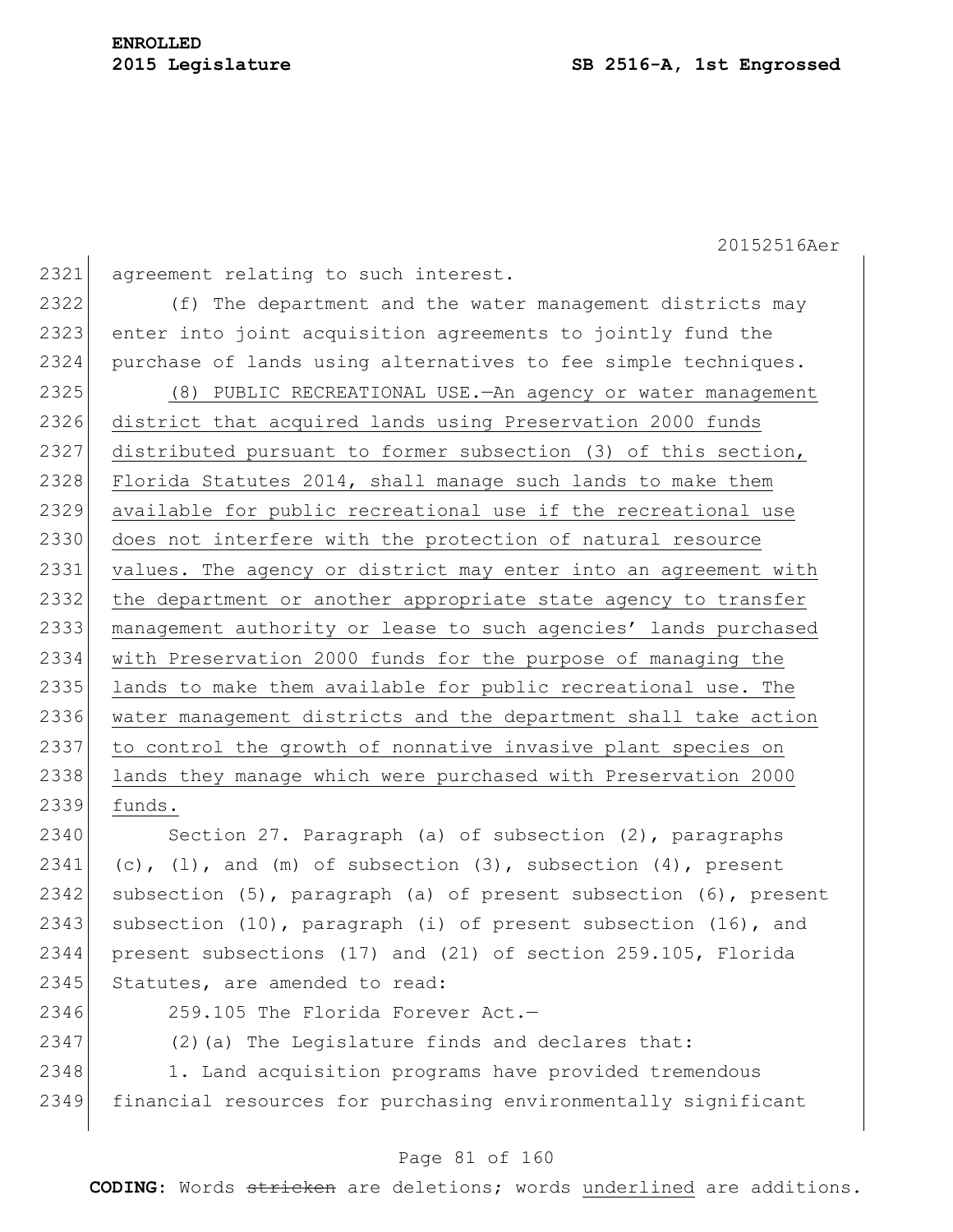2350 lands to protect those lands from imminent development or 2351 alteration, thereby ensuring present and future generations' 2352 access to important waterways, open spaces, and recreation and 2353 conservation lands.

2354 2. The continued alteration and development of Florida's 2355 natural and rural areas to accommodate the state's growing 2356 population have contributed to the degradation of water 2357 resources, the fragmentation and destruction of wildlife 2358 habitats, the loss of outdoor recreation space, and the 2359 diminishment of wetlands, forests, working landscapes, and 2360 coastal open space.

2361 3. The potential development of Florida's remaining natural 2362 areas and escalation of land values require government efforts 2363 to restore, bring under public protection, or acquire lands and 2364 water areas to preserve the state's essential ecological 2365 functions and invaluable quality of life.

2366 4. It is essential to protect the state's ecosystems by 2367 promoting a more efficient use of land, to ensure opportunities 2368 for viable agricultural activities on working lands, and to 2369 promote vital rural and urban communities that support and 2370 produce development patterns consistent with natural resource 2371 protection.

2372 5. Florida's groundwater, surface waters, and springs are 2373 under tremendous pressure due to population growth and economic 2374 expansion and require special protection and restoration 2375 efforts, including the protection of uplands and springsheds 2376 that provide vital recharge to aquifer systems and are critical 2377 to the protection of water quality and water quantity of the 2378 aquifers and springs. To ensure that sufficient quantities of

### Page 82 of 160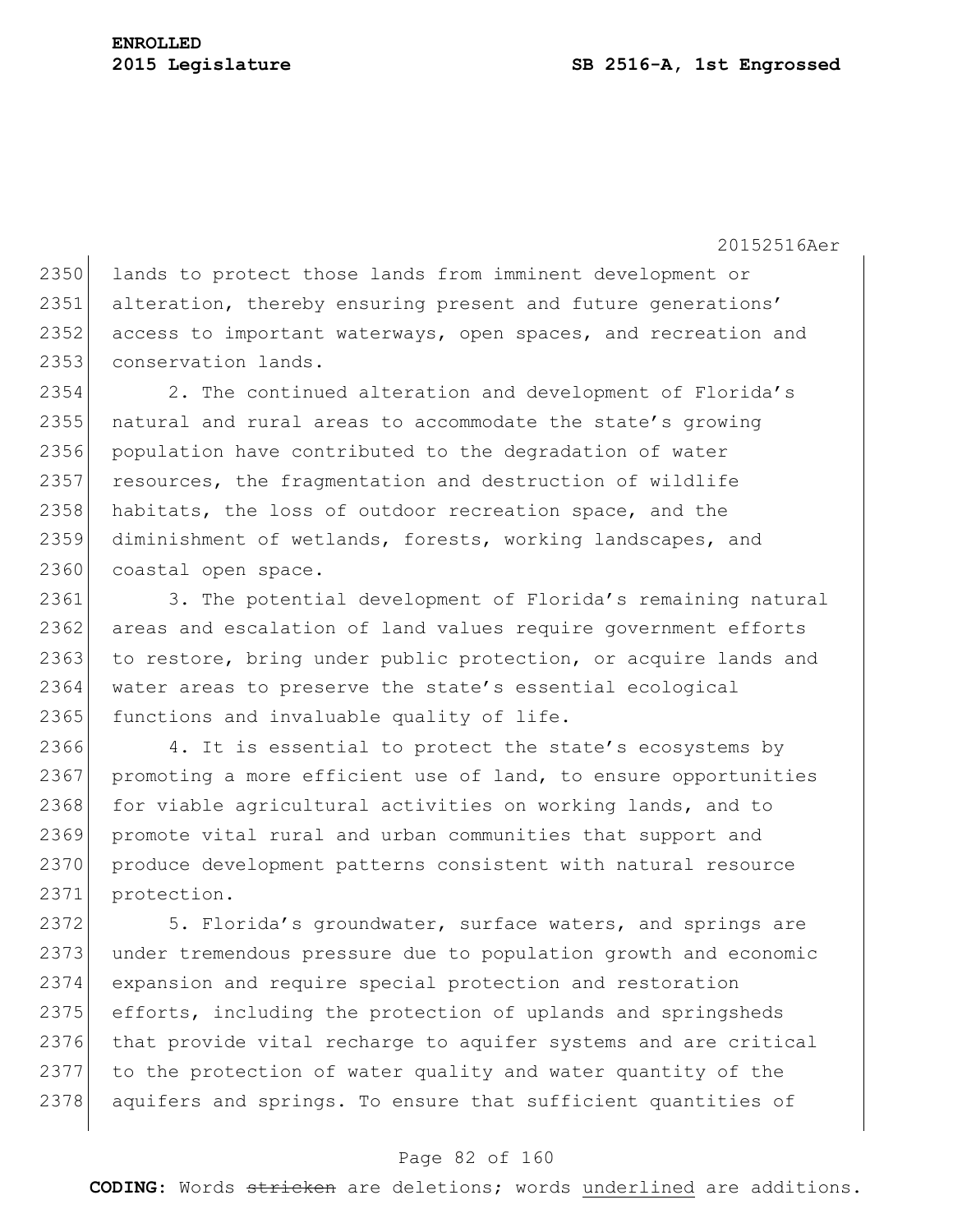2379 water are available to meet the current and future needs of the 2380 natural systems and citizens of the state, and assist in 2381 achieving the planning goals of the department and the water 2382 management districts, water resource development projects on 2383 public lands, where compatible with the resource values of and 2384 management objectives for the lands, are appropriate.

2385 6. The needs of urban, suburban, and small communities in 2386 Florida for high-quality outdoor recreational opportunities, 2387 greenways, trails, and open space have not been fully met by 2388 previous acquisition programs. Through such programs as the 2389 Florida Communities Trust and the Florida Recreation Development 2390 Assistance Program, the state shall place additional emphasis on 2391 acquiring, protecting, preserving, and restoring open space, 2392 ecological greenways, and recreation properties within urban, 2393 suburban, and rural areas where pristine natural communities or 2394 water bodies no longer exist because of the proximity of 2395 developed property.

2396 7. Many of Florida's unique ecosystems, such as the Florida 2397 Everglades, are facing ecological collapse due to Florida's 2398 burgeoning population growth and other economic activities. To 2399 preserve these valuable ecosystems for future generations, 2400 essential parcels of land must be acquired to facilitate 2401 ecosystem restoration.

2402 8. Access to public lands to support a broad range of 2403 outdoor recreational opportunities and the development of 2404 necessary infrastructure, where compatible with the resource 2405 values of and management objectives for such lands, promotes an 2406 appreciation for Florida's natural assets and improves the 2407 quality of life.

### Page 83 of 160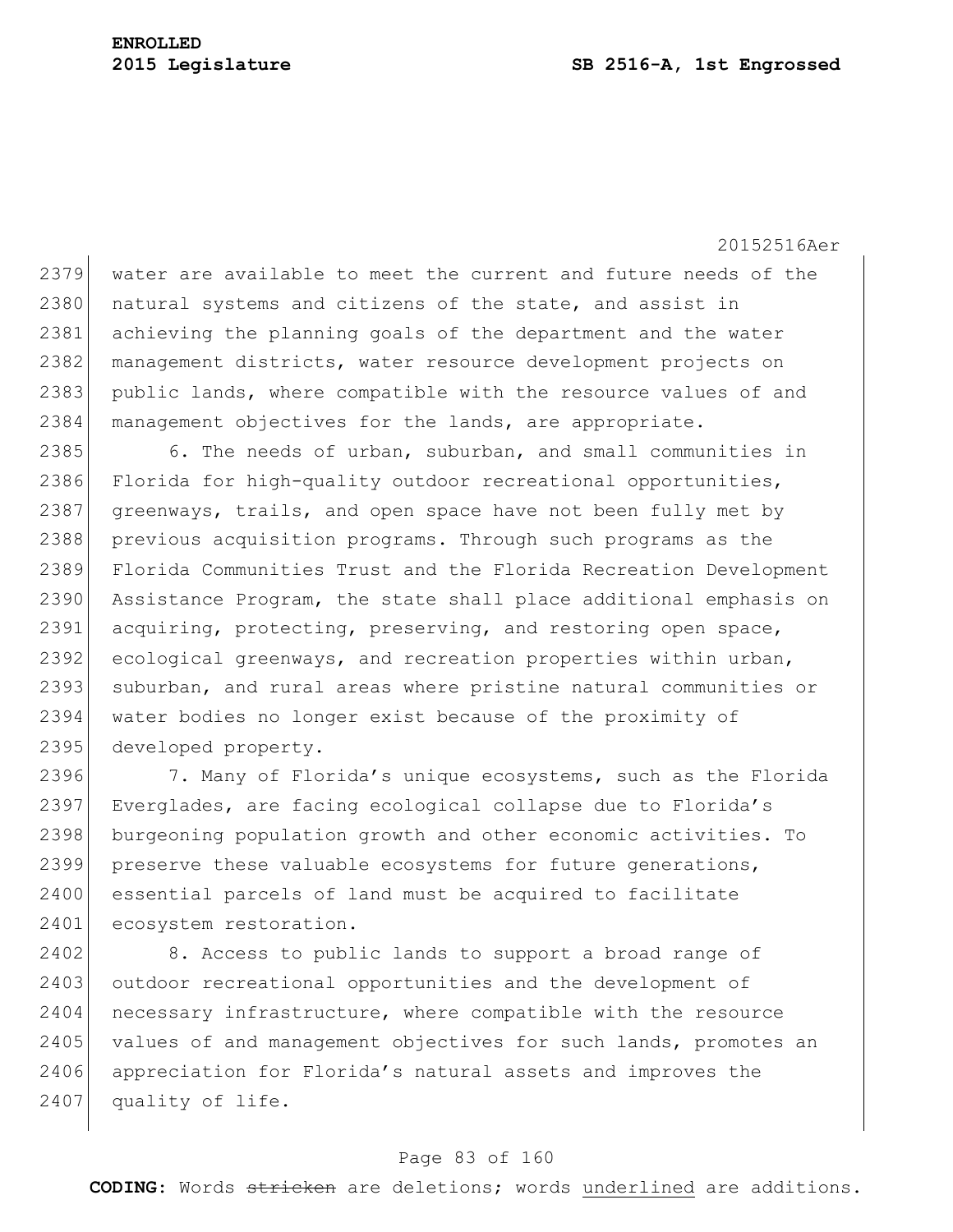### **2015 Legislature SB 2516-A, 1st Engrossed**

20152516Aer

2408 9. Acquisition of lands, in fee simple, less-than-fee 2409 interest, or other techniques shall be based on a comprehensive 2410 science-based assessment of Florida's natural resources which 2411 targets essential conservation lands by prioritizing all current 2412 and future acquisitions based on a uniform set of data and 2413 planned so as to protect the integrity and function of 2414 ecological systems and working landscapes, and provide multiple 2415 benefits, including preservation of fish and wildlife habitat, 2416 recreation space for urban and rural areas, and the restoration  $2417$  of natural water storage, flow, and recharge.

2418 10. The state has embraced performance-based program 2419 budgeting as a tool to evaluate the achievements of publicly 2420 funded agencies, build in accountability, and reward those 2421 agencies which are able to consistently achieve quantifiable 2422 goals. While previous and existing state environmental programs 2423 have achieved varying degrees of success, few of these programs  $2424$  can be evaluated as to the extent of their achievements, 2425 primarily because performance measures, standards, outcomes, and 2426 goals were not established at the outset. Therefore, the Florida 2427 Forever program shall be developed and implemented in the 2428 context of measurable state goals and objectives.

2429 11. The state must play a major role in the recovery and 2430 management of its imperiled species through the acquisition, 2431 restoration, enhancement, and management of ecosystems that can 2432 support the major life functions of such species. It is the 2433 intent of the Legislature to support local, state, and federal 2434 programs that result in net benefit to imperiled species habitat 2435 by providing public and private land owners meaningful 2436 incentives for acquiring, restoring, managing, and repopulating

### Page 84 of 160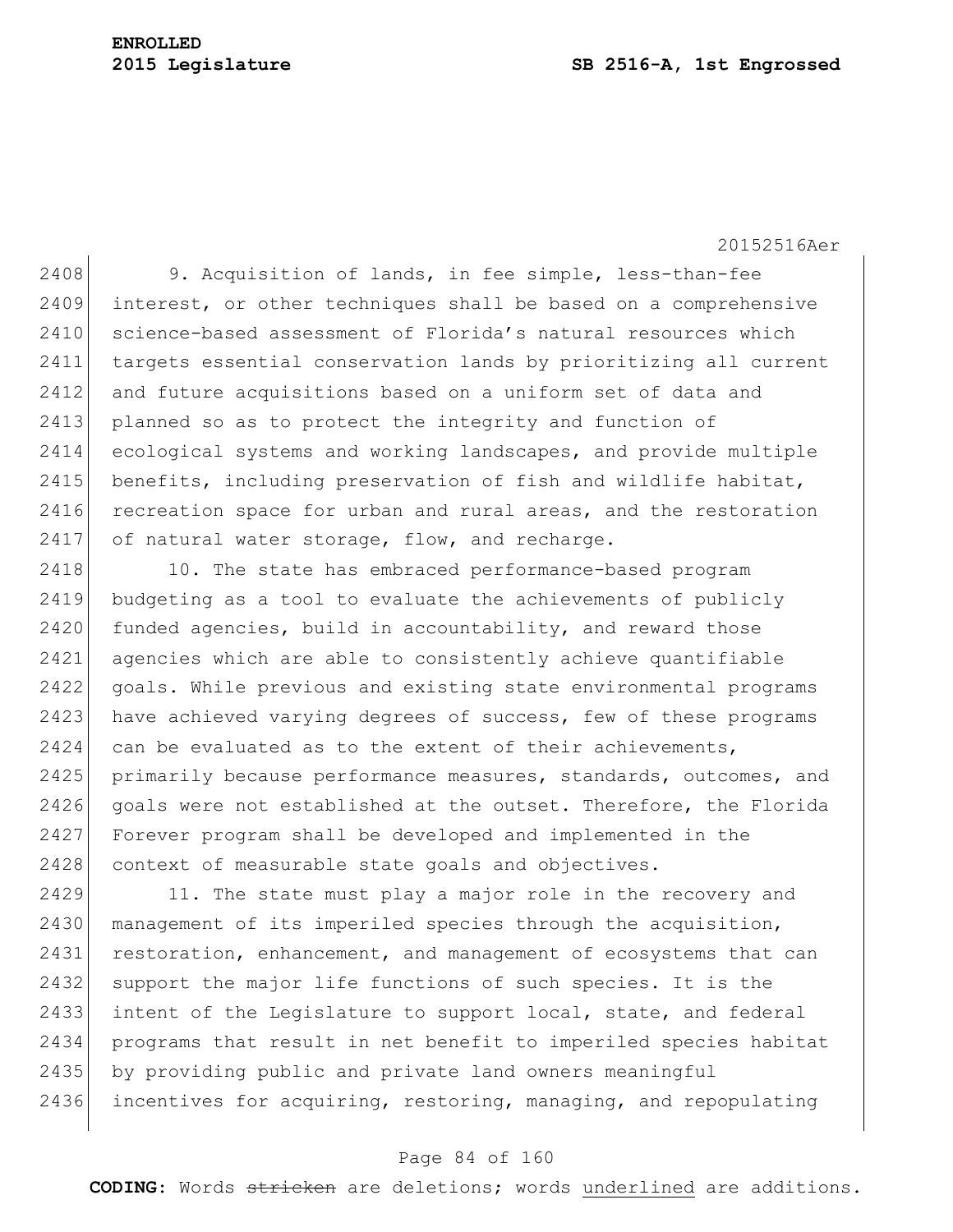2437 habitats for imperiled species. It is the further intent of the 2438 Legislature that public lands, both existing and to be acquired, 2439 identified by the lead land managing agency, in consultation 2440 with the Florida Fish and Wildlife Conservation Commission for 2441 animals or the Department of Agriculture and Consumer Services 2442 for plants, as habitat or potentially restorable habitat for 2443 imperiled species, be restored, enhanced, managed, and 2444 repopulated as habitat for such species to advance the goals and 2445 objectives of imperiled species management consistent with the 2446 purposes for which such lands are acquired without restricting 2447 other uses identified in the management plan. It is also the 2448 intent of the Legislature that of the proceeds distributed 2449 pursuant to subsection  $(3)$ , additional consideration be given to 2450 acquisitions that achieve a combination of conservation goals, 2451 including the restoration, enhancement, management, or 2452 repopulation of habitat for imperiled species. The Acquisition  $2453$  and Restoration Council, in addition to the criteria in 2454 subsection (9), shall give weight to projects that include 2455 acquisition, restoration, management, or repopulation of habitat 2456 for imperiled species. The term "imperiled species" as used in  $2457$  this chapter and chapter 253, means plants and animals that are 2458 federally listed under the Endangered Species Act, or state-2459 listed by the Fish and Wildlife Conservation Commission or the 2460 Department of Agriculture and Consumer Services.

2461 a. As part of the state's role, all state lands that have 2462 imperiled species habitat shall include as a consideration in 2463 management plan development the restoration, enhancement, 2464 management, and repopulation of such habitats. In addition, the 2465 lead land managing agency of such state lands may use fees

### Page 85 of 160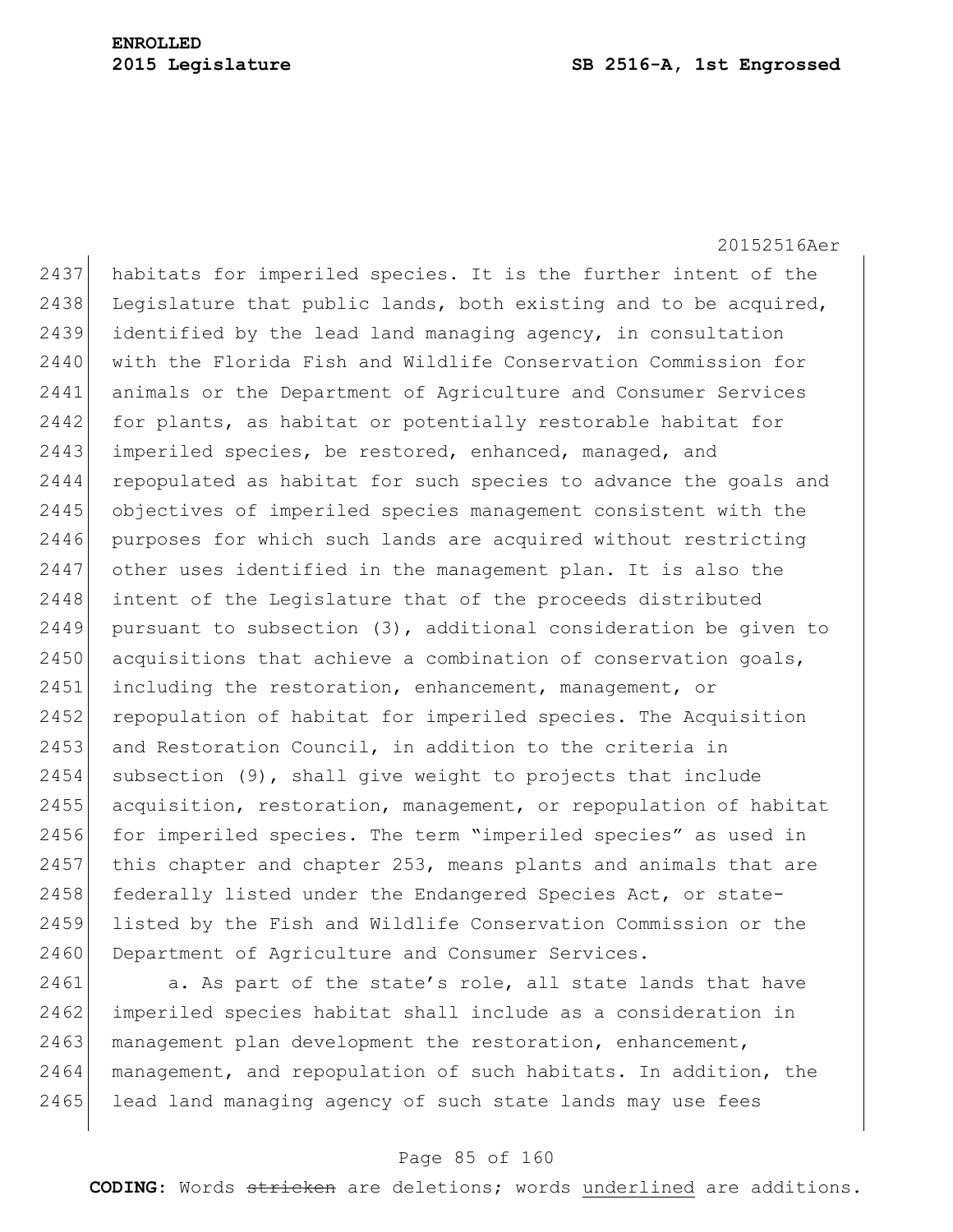2466 received from public or private entities for projects to offset 2467 adverse impacts to imperiled species or their habitat in order 2468 to restore, enhance, manage, repopulate, or acquire land and to 2469 implement land management plans developed under s. 253.034 or a 2470 land management prospectus developed and implemented under this 2471 chapter. Such fees shall be deposited into a foundation or fund  $2472$  created by each land management agency under s. 379.223, s. 2473 589.012, or s. 259.032(9)(c)  $\frac{1}{1}$   $\frac{1}{2}$   $\frac{1}{2}$   $\frac{1}{2}$   $\frac{1}{2}$   $\frac{1}{2}$   $\frac{1}{2}$  to be used 2474 solely to restore, manage, enhance, repopulate, or acquire 2475 imperiled species habitat.

2476 b. Where habitat or potentially restorable habitat for 2477 imperiled species is located on state lands, the Fish and 2478 Wildlife Conservation Commission and the Department of 2479 Agriculture and Consumer Services shall be included on any 2480 advisory group required under chapter 253, and the short-term 2481 and long-term management goals required under chapter 253 must 2482 advance the goals and objectives of imperiled species management 2483 consistent with the purposes for which the land was acquired 2484 without restricting other uses identified in the management 2485 plan.

2486 12. There is a need to change the focus and direction of 2487 the state's major land acquisition programs and to extend  $2488$  funding and bonding capabilities, so that future generations may 2489 enjoy the natural resources of this state.

2490 (3) Less the costs of issuing and the costs of funding 2491 reserve accounts and other costs associated with bonds, the 2492 proceeds of cash payments or bonds issued pursuant to this 2493 section shall be deposited into the Florida Forever Trust Fund 2494 created by s. 259.1051. The proceeds shall be distributed by the

### Page 86 of 160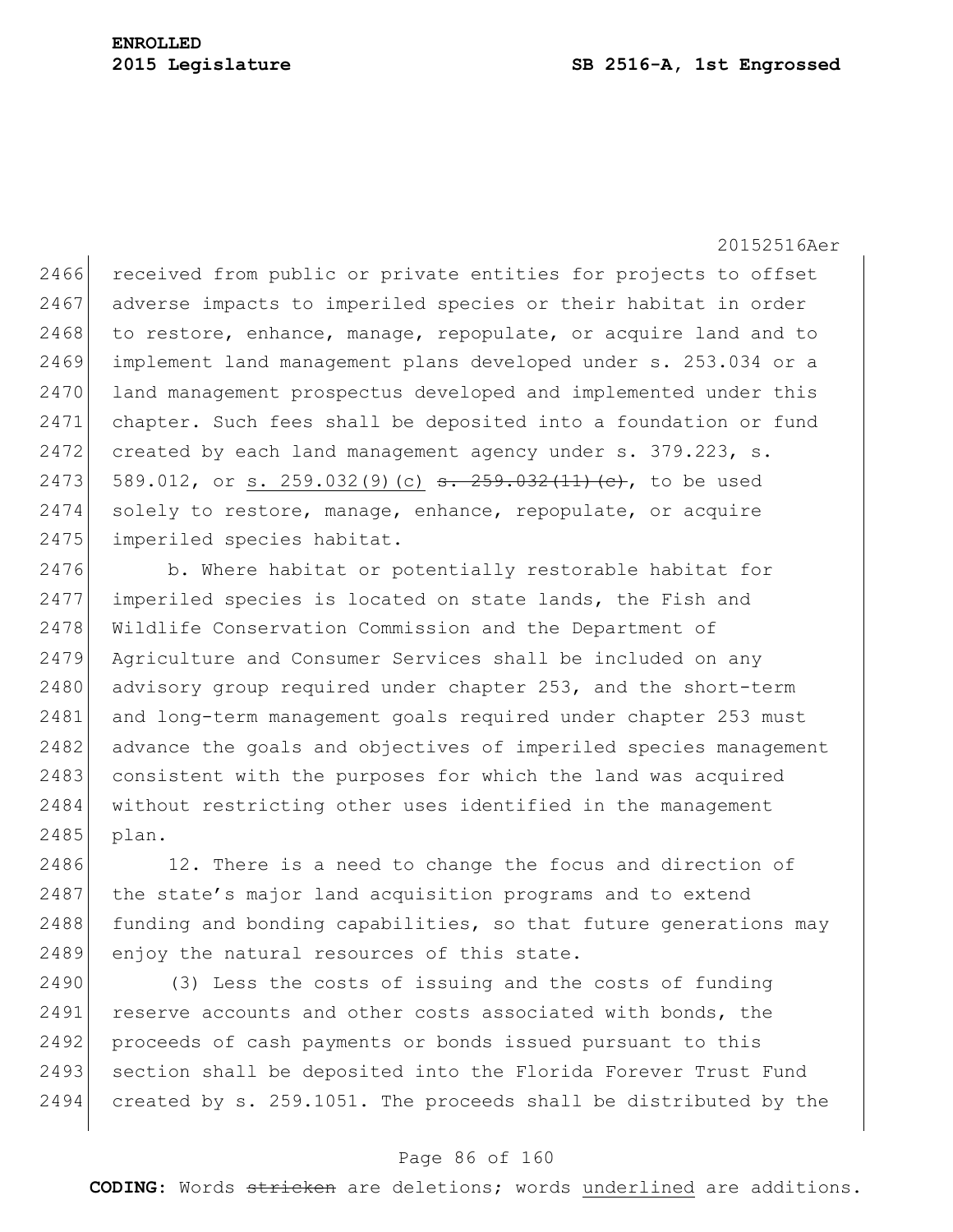20152516Aer 2495 Department of Environmental Protection in the following manner: 2496 (c) Twenty-one percent to the Department of Environmental 2497 Protection for use by the Florida Communities Trust for the 2498 purposes of part III of chapter 380, as described and limited by 2499 this subsection, and grants to local governments or nonprofit 2500 environmental organizations that are tax-exempt under s.  $2501$  501(c)(3) of the United States Internal Revenue Code for the  $2502$  acquisition of community-based projects, urban open spaces, 2503 parks, and greenways to implement local government comprehensive 2504 plans. From funds available to the trust and used for land 2505 acquisition, 75 percent shall be matched by local governments on 2506 a dollar-for-dollar basis. The Legislature intends that the 2507 Florida Communities Trust emphasize funding projects in low-2508 income or otherwise disadvantaged communities and projects that 2509 provide areas for direct water access and water-dependent 2510 facilities that are open to the public and offer public access 2511 by vessels to waters of the state, including boat ramps and 2512 associated parking and other support facilities. At least 30 2513 percent of the total allocation provided to the trust shall be 2514 used in Standard Metropolitan Statistical Areas, but one-half of 2515 that amount shall be used in localities in which the project 2516 site is located in built-up commercial, industrial, or mixed-use 2517 areas and functions to intersperse open spaces within congested 2518 urban core areas. From funds allocated to the trust, no less 2519 than 5 percent shall be used to acquire lands for recreational 2520 trail systems, provided that in the event these funds are not 2521 needed for such projects, they will be available for other trust 2522 projects. Local governments may use federal grants or loans, 2523 private donations, or environmental mitigation funds, including

### Page 87 of 160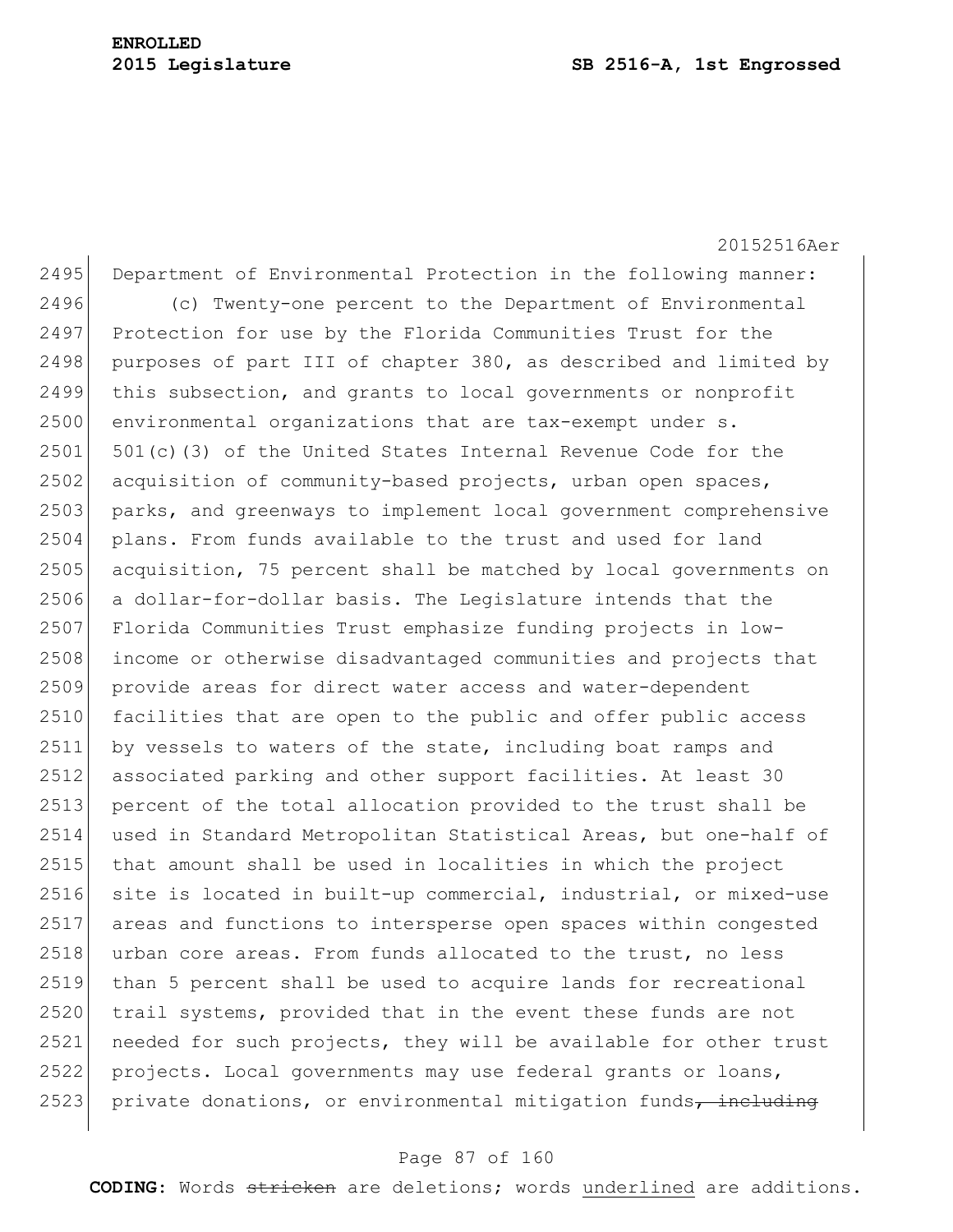2524 environmental mitigation funds required pursuant to s. 338.250, 2525 for any part or all of any local match required for acquisitions 2526 funded through the Florida Communities Trust. Any lands 2527 purchased by nonprofit organizations using funds allocated under 2528 this paragraph must provide for such lands to remain permanently 2529 in public use through a reversion of title to local or state 2530 government, conservation easement, or other appropriate 2531 mechanism. Projects funded with funds allocated to the trust 2532 shall be selected in a competitive process measured against 2533 criteria adopted in rule by the trust.

2534 (1) For the purposes of paragraphs  $(e)$ ,  $(f)$ ,  $(g)$ , and  $(h)$ , 2535 the agencies that receive the funds shall develop their 2536 individual acquisition or restoration lists in accordance with 2537 specific criteria and numeric performance measures developed 2538 pursuant to s.  $259.035(4)$ . Proposed additions may be acquired if 2539 they are identified within the original project boundary, the 2540 management plan required pursuant to  $s. 253.034(5)$ , or the 2541 management prospectus required pursuant to s. 259.032(7)(d)  $\epsilon$ .  $2542$   $259.032(9)$   $(d)$ . Proposed additions not meeting the requirements 2543 of this paragraph shall be submitted to the Acquisition and 2544 Restoration Council for approval. The council may only approve 2545 the proposed addition if it meets two or more of the following 2546 criteria: serves as a link or corridor to other publicly owned 2547 property; enhances the protection or management of the property;  $2548$  would add a desirable resource to the property; would create a 2549 more manageable boundary configuration; has a high resource 2550 value that otherwise would be unprotected; or can be acquired at 2551 less than fair market value.

 $2552$  (m) Notwithstanding paragraphs (a)-(j) and for

### Page 88 of 160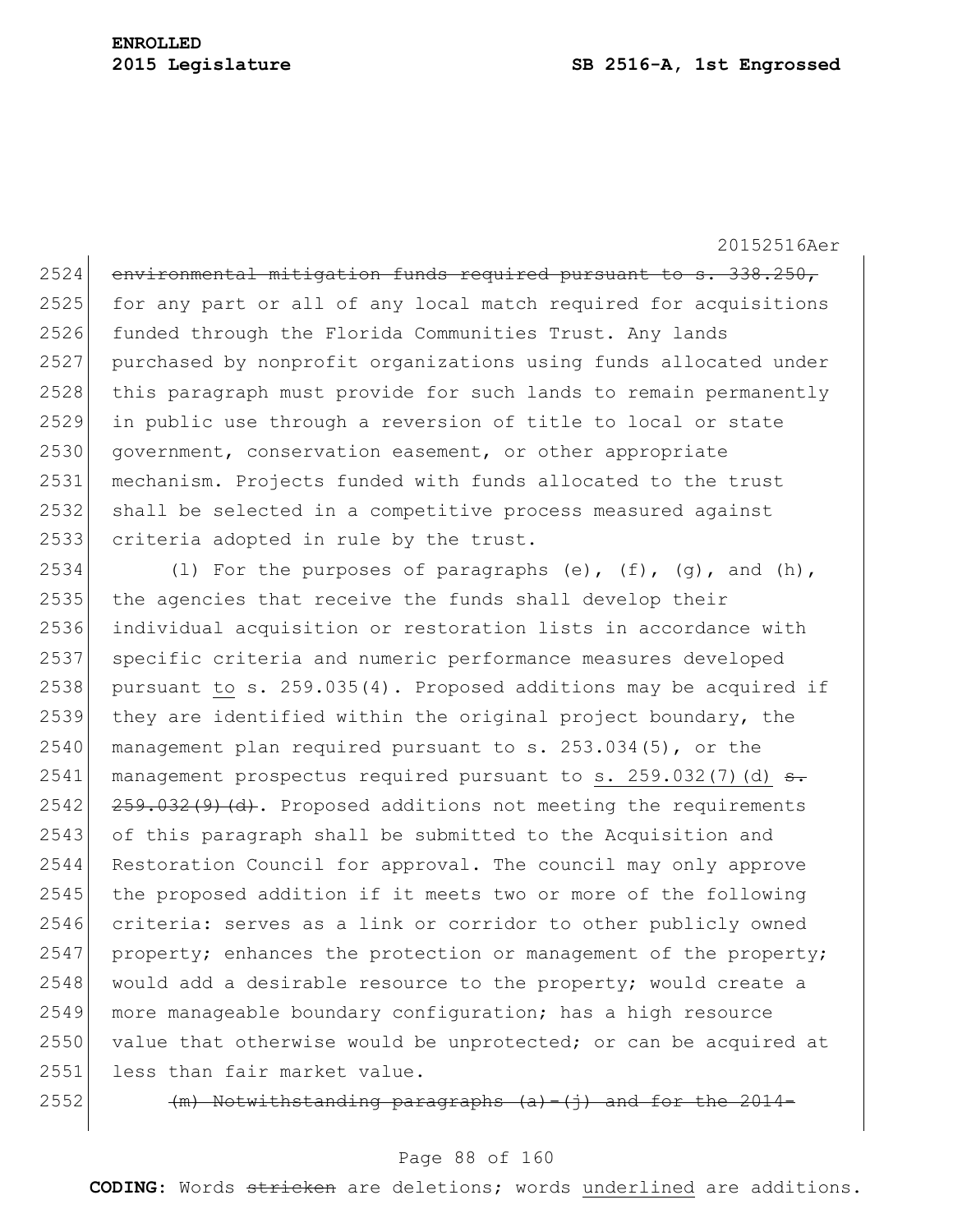| 2553 | 2015 fiscal year only:                                                 |
|------|------------------------------------------------------------------------|
| 2554 | 1. Five million dollars to the Department of Agriculture               |
| 2555 | and Consumer Services for the acquisition of agricultural lands        |
| 2556 | through perpetual conservation easements and other perpetual           |
| 2557 | less-than-fee techniques, which will achieve the objectives of         |
| 2558 | Florida Forever and s. 570.71.                                         |
| 2559 | 2. The remaining moneys appropriated from the Florida                  |
| 2560 | Forever Trust Fund shall be distributed only to the Division of        |
| 2561 | State Lands within the Department of Environmental Protection          |
| 2562 | for land acquisitions that are less-than-fee interest, for             |
| 2563 | partnerships in which the state's portion of the acquisition           |
| 2564 | cost is no more than 50 percent, or for conservation lands             |
| 2565 | needed for military buffering or springs or water resources            |
| 2566 | protection.                                                            |
| 2567 |                                                                        |
|      |                                                                        |
| 2568 | This paragraph expires July 1, 2015.                                   |
| 2569 | (4) Notwithstanding subsection (3) and for the 2014-2015               |
| 2570 | fiscal year only, the funds appropriated in section 56 of the          |
| 2571 | 2014-2015 General Appropriations Act may be provided to water          |
| 2572 | management districts for land acquisitions, including less-than-       |
| 2573 | fee interest, identified by water management districts as being        |
| 2574 | needed for water resource protection or ecosystem restoration.         |
| 2575 | This subsection expires July 1, 2015.                                  |
| 2576 | $(4)$ $(4)$ $(5)$ It is the intent of the Legislature that projects or |
| 2577 | acquisitions funded pursuant to paragraphs (3)(a) and (b)              |
| 2578 | contribute to the achievement of the following goals, which            |
| 2579 | shall be evaluated in accordance with specific criteria and            |
| 2580 | numeric performance measures developed pursuant to s.                  |
| 2581 | 259.035(4):                                                            |

# Page 89 of 160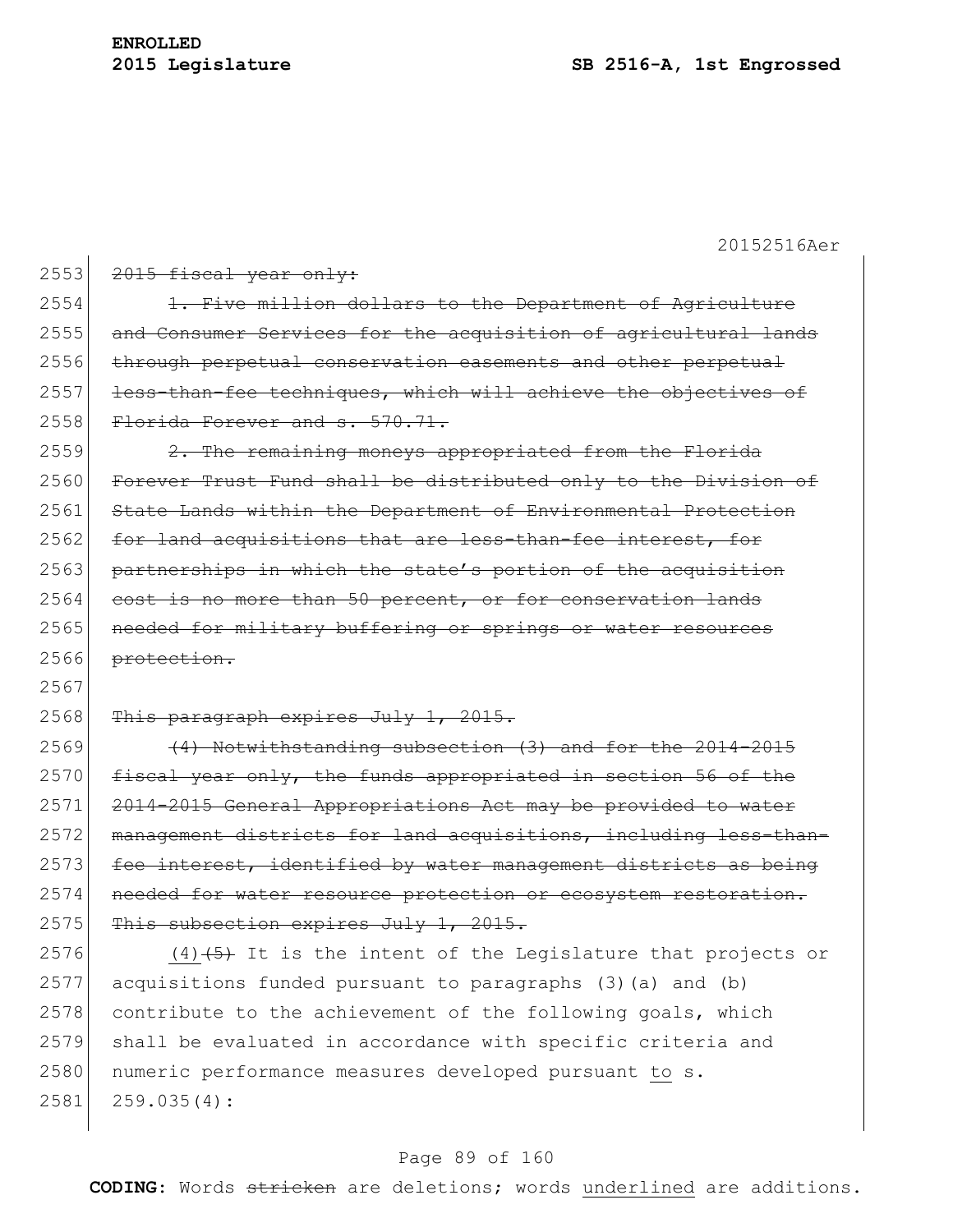20152516Aer 2582 (a) Enhance the coordination and completion of land 2583 acquisition projects, as measured by: 2584 1. The number of acres acquired through the state's land 2585 acquisition programs that contribute to the enhancement of 2586 essential natural resources, ecosystem service parcels, and 2587 connecting linkage corridors as identified and developed by the 2588 best available scientific analysis; 2589 2. The number of acres protected through the use of 2590 alternatives to fee simple acquisition; or 2591 3. The number of shared acquisition projects among Florida 2592 Forever funding partners and partners with other funding 2593 sources, including local governments and the Federal Government. 2594 (b) Increase the protection of Florida's biodiversity at 2595 the species, natural community, and landscape levels, as 2596 measured by: 2597 1. The number of acres acquired of significant strategic 2598 habitat conservation areas; 2599 2. The number of acres acquired of highest priority 2600 conservation areas for Florida's rarest species; 2601 3. The number of acres acquired of significant landscapes, 2602 landscape linkages, and conservation corridors, giving priority 2603 to completing linkages; 2604 4. The number of acres acquired of underrepresented native 2605 ecosystems; 2606 5. The number of landscape-sized protection areas of at 2607 least 50,000 acres that exhibit a mosaic of predominantly intact 2608 or restorable natural communities established through new 2609 acquisition projects or augmentations to previous projects; or 2610 6. The percentage increase in the number of occurrences of

### Page 90 of 160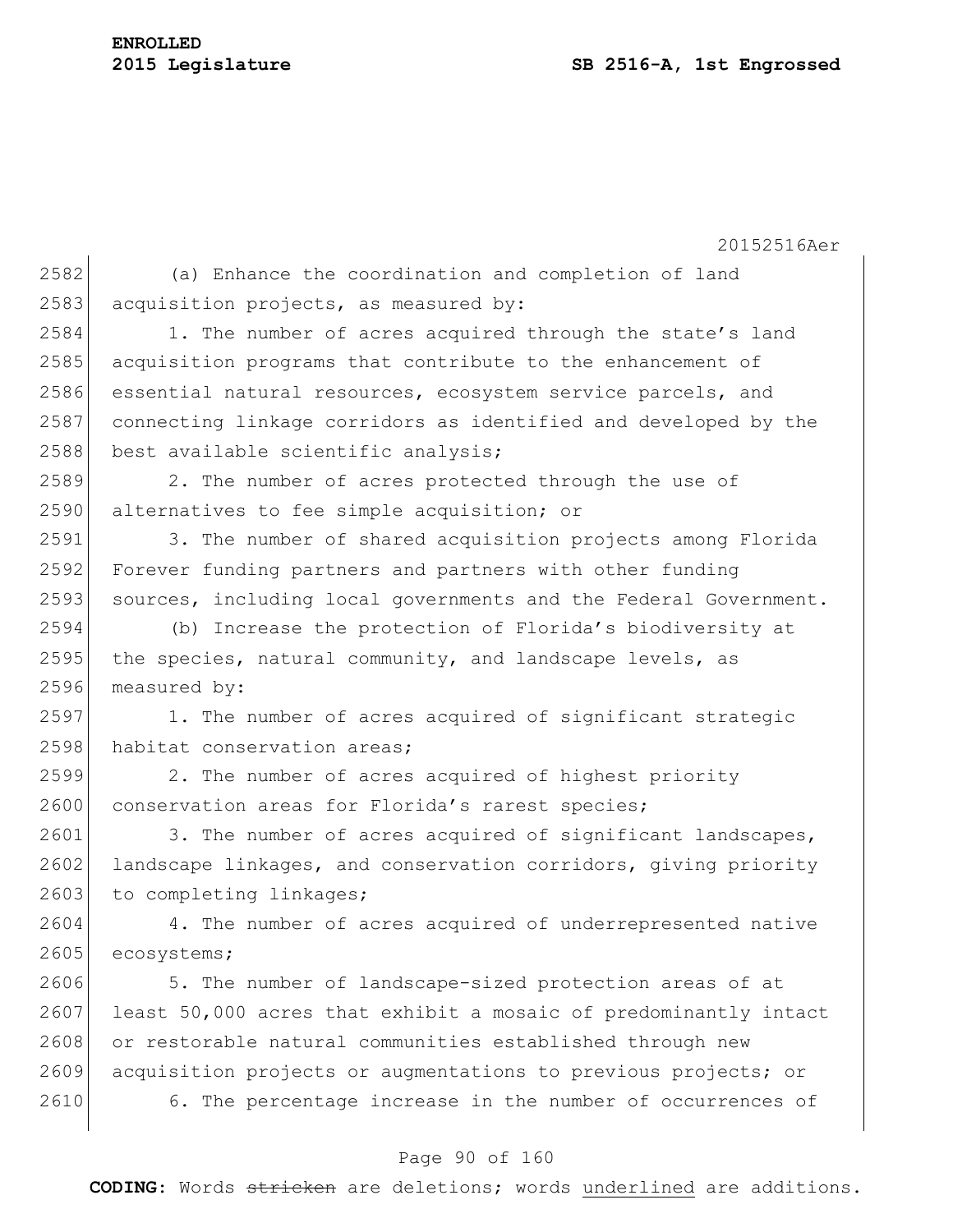2611 imperiled species on publicly managed conservation areas.

2612 (c) Protect, restore, and maintain the quality and natural 2613 functions of land, water, and wetland systems of the state, as 2614 measured by:

2615 1. The number of acres of publicly owned land identified as 2616 needing restoration, enhancement, and management, acres 2617 undergoing restoration or enhancement, acres with restoration 2618 activities completed, and acres managed to maintain such 2619 restored or enhanced conditions; the number of acres which 2620 represent actual or potential imperiled species habitat; the 2621 number of acres which are available pursuant to a management 2622 plan to restore, enhance, repopulate, and manage imperiled 2623 species habitat; and the number of acres of imperiled species 2624 habitat managed, restored, enhanced, repopulated, or acquired;

2625 2. The percentage of water segments that fully meet, 2626 partially meet, or do not meet their designated uses as reported 2627 in the Department of Environmental Protection's State Water 2628 Quality Assessment 305 (b) Report;

 3. The percentage completion of targeted capital improvements in surface water improvement and management plans created under s. 373.453(2), regional or master stormwater 2632 management system plans, or other adopted restoration plans;

2633 4. The number of acres acquired that protect natural 2634 floodplain functions;

2635 5. The number of acres acquired that protect surface waters 2636 of the state;

2637 6. The number of acres identified for acquisition to 2638 minimize damage from flooding and the percentage of those acres 2639 acquired;

### Page 91 of 160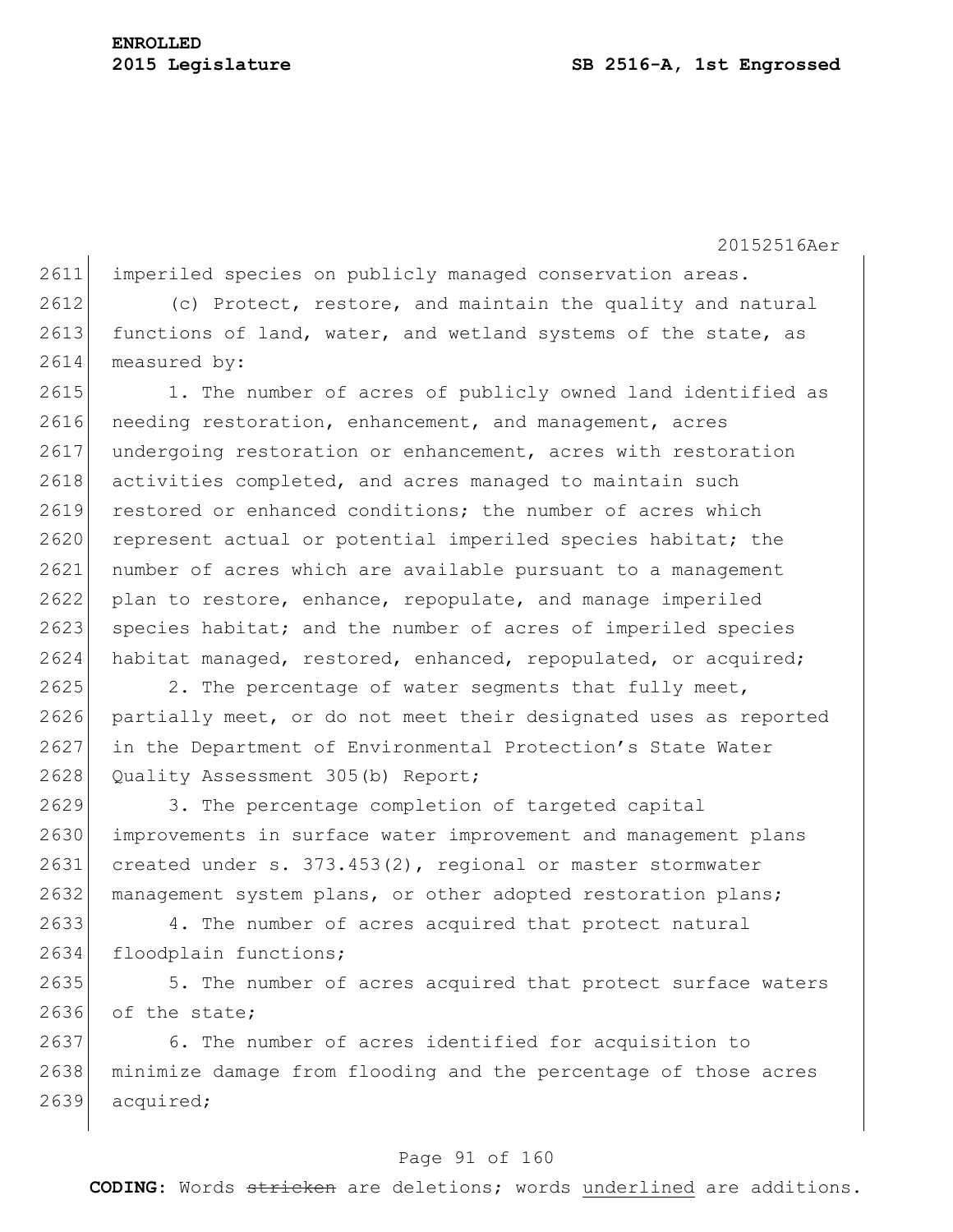20152516Aer 2640 7. The number of acres acquired that protect fragile 2641 coastal resources; 2642 8. The number of acres of functional wetland systems 2643 protected; 2644 9. The percentage of miles of critically eroding beaches 2645 contiguous with public lands that are restored or protected from 2646 further erosion: 2647 10. The percentage of public lakes and rivers in which 2648 invasive, nonnative aquatic plants are under maintenance 2649 control; or 2650 11. The number of acres of public conservation lands in 2651 which upland invasive, exotic plants are under maintenance  $2652$  control. 2653 (d) Ensure that sufficient quantities of water are 2654 available to meet the current and future needs of natural 2655 systems and the citizens of the state, as measured by: 2656 1. The number of acres acquired which provide retention and 2657 storage of surface water in naturally occurring storage areas, 2658 such as lakes and wetlands, consistent with the maintenance of 2659 water resources or water supplies and consistent with district 2660 water supply plans; 2661 2. The quantity of water made available through the water 2662 resource development component of a district water supply plan 2663 for which a water management district is responsible; or 2664 3. The number of acres acquired of groundwater recharge 2665 areas critical to springs, sinks, aquifers, other natural 2666 systems, or water supply. 2667 (e) Increase natural resource-based public recreational and  $2668$  educational opportunities, as measured by:

### Page 92 of 160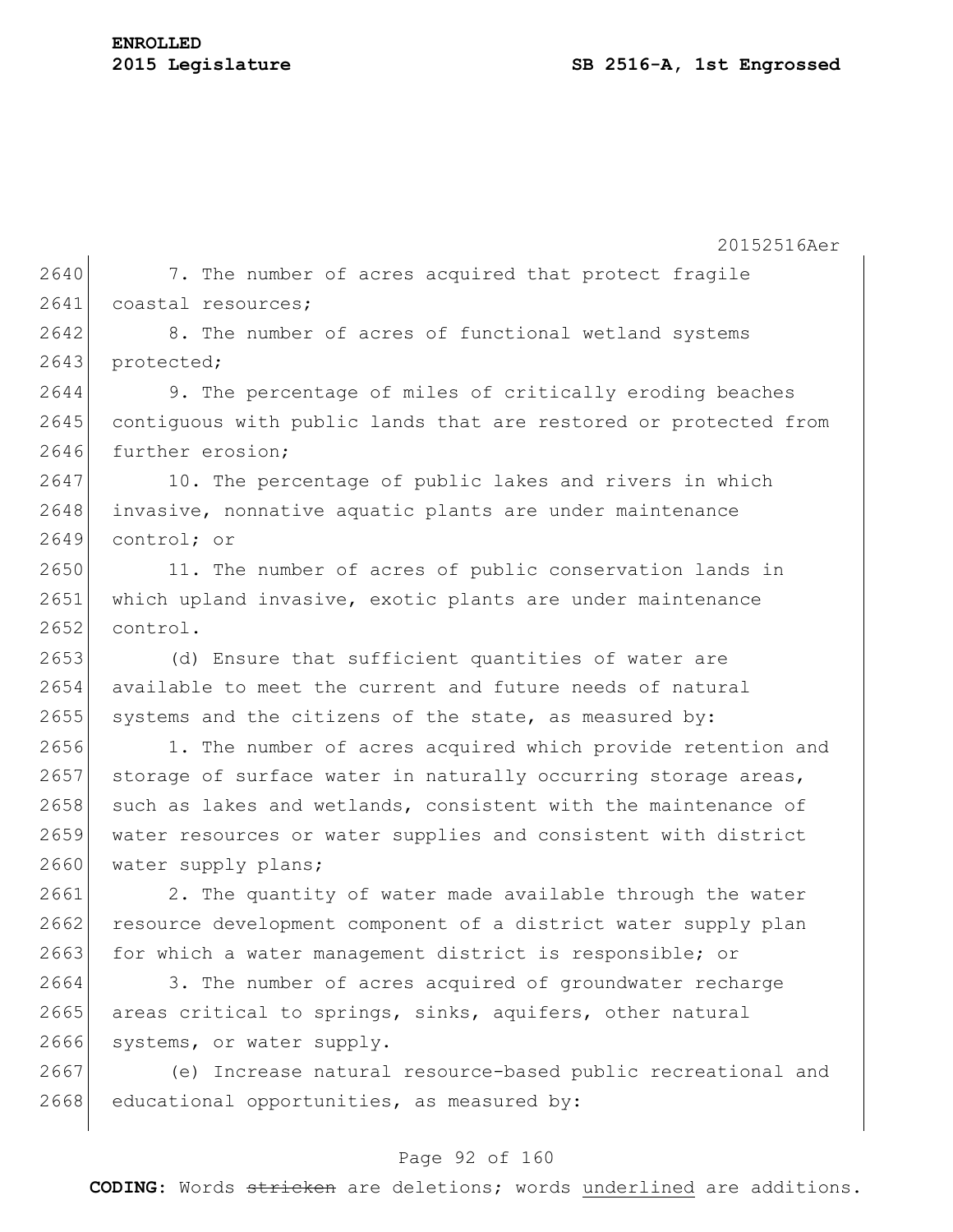20152516Aer Page 93 of 160 2669 1. The number of acres acquired that are available for 2670 natural resource-based public recreation or education; 2671 2. The miles of trails that are available for public 2672 recreation, giving priority to those that provide significant 2673 connections including those that will assist in completing the 2674 Florida National Scenic Trail; or 2675 3. The number of new resource-based recreation facilities, 2676 by type, made available on public land. 2677 (f) Preserve significant archaeological or historic sites, 2678 as measured by:  $2679$  1. The increase in the number of and percentage of historic 2680 and archaeological properties listed in the Florida Master Site 2681 File or National Register of Historic Places which are protected 2682 or preserved for public use; or 2683 2. The increase in the number and percentage of historic 2684 and archaeological properties that are in state ownership. 2685 (g) Increase the amount of forestland available for  $2686$  sustainable management of natural resources, as measured by: 2687 1. The number of acres acquired that are available for 2688 sustainable forest management; 2689 2. The number of acres of state-owned forestland managed 2690 for economic return in accordance with current best management 2691 practices; 2692 3. The number of acres of forestland acquired that will 2693 serve to maintain natural groundwater recharge functions; or 2694 4. The percentage and number of acres identified for 2695 restoration actually restored by reforestation. 2696 (h) Increase the amount of open space available in urban 2697 areas, as measured by: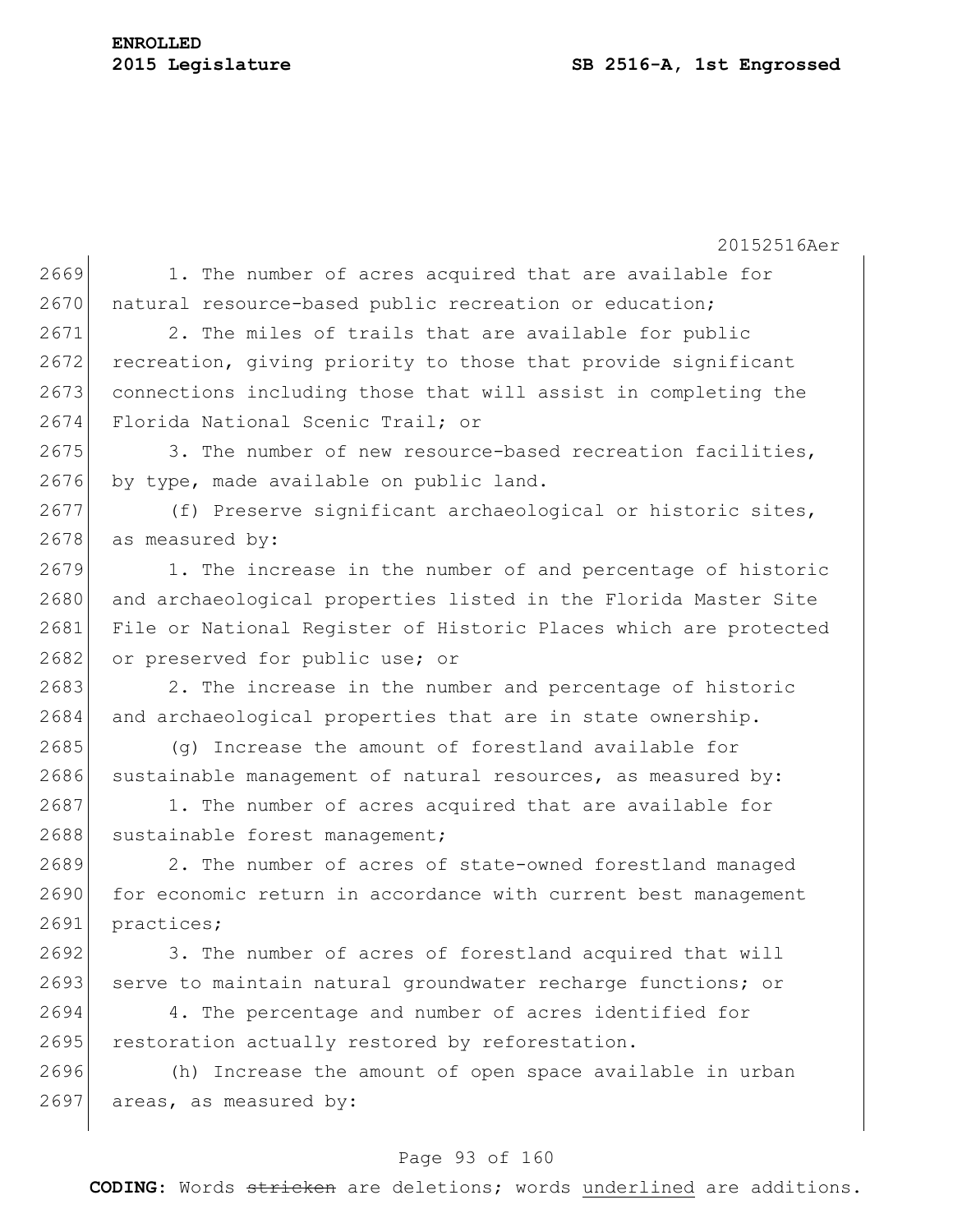2703

20152516Aer

 $2698$  1. The percentage of local governments that participate in 2699 land acquisition programs and acquire open space in urban cores; 2700 or

2701 2. The percentage and number of acres of purchases of open 2702 space within urban service areas.

2704 Florida Forever projects and acquisitions funded pursuant to 2705 paragraph (3)(c) shall be measured by goals developed by rule by 2706 the Florida Communities Trust Governing Board created in s. 2707 380.504.

2708  $(5)$  (6)(a) All lands acquired pursuant to this section shall 2709 be managed for multiple-use purposes, where compatible with the 2710 resource values of and management objectives for such lands. As 2711 used in this section, "multiple-use" includes, but is not 2712 limited to, outdoor recreational activities as described in ss. 2713 253.034 and 259.032(7)(b) 259.032(9)(b), water resource 2714 development projects, sustainable forestry management, carbon 2715 | sequestration, carbon mitigation, or carbon offsets.

 $2716$  (9)  $\left(10\right)$  The Acquisition and Restoration Council shall 2717 recommend rules for adoption by the board of trustees to 2718 competitively evaluate, select, and rank projects eligible for 2719 Florida Forever funds pursuant to paragraph  $(3)$  (b) and for 2720 additions to the Conservation and Recreation Lands list pursuant  $2721$  to ss.  $259.032$  and  $259.101(4)$ . In developing these proposed 2722 rules, the Acquisition and Restoration Council shall give weight 2723 to the following criteria:

2724 (a) The project meets multiple goals described in  $2725$  subsection  $(4)$ .

2726 (b) The project is part of an ongoing governmental effort

### Page 94 of 160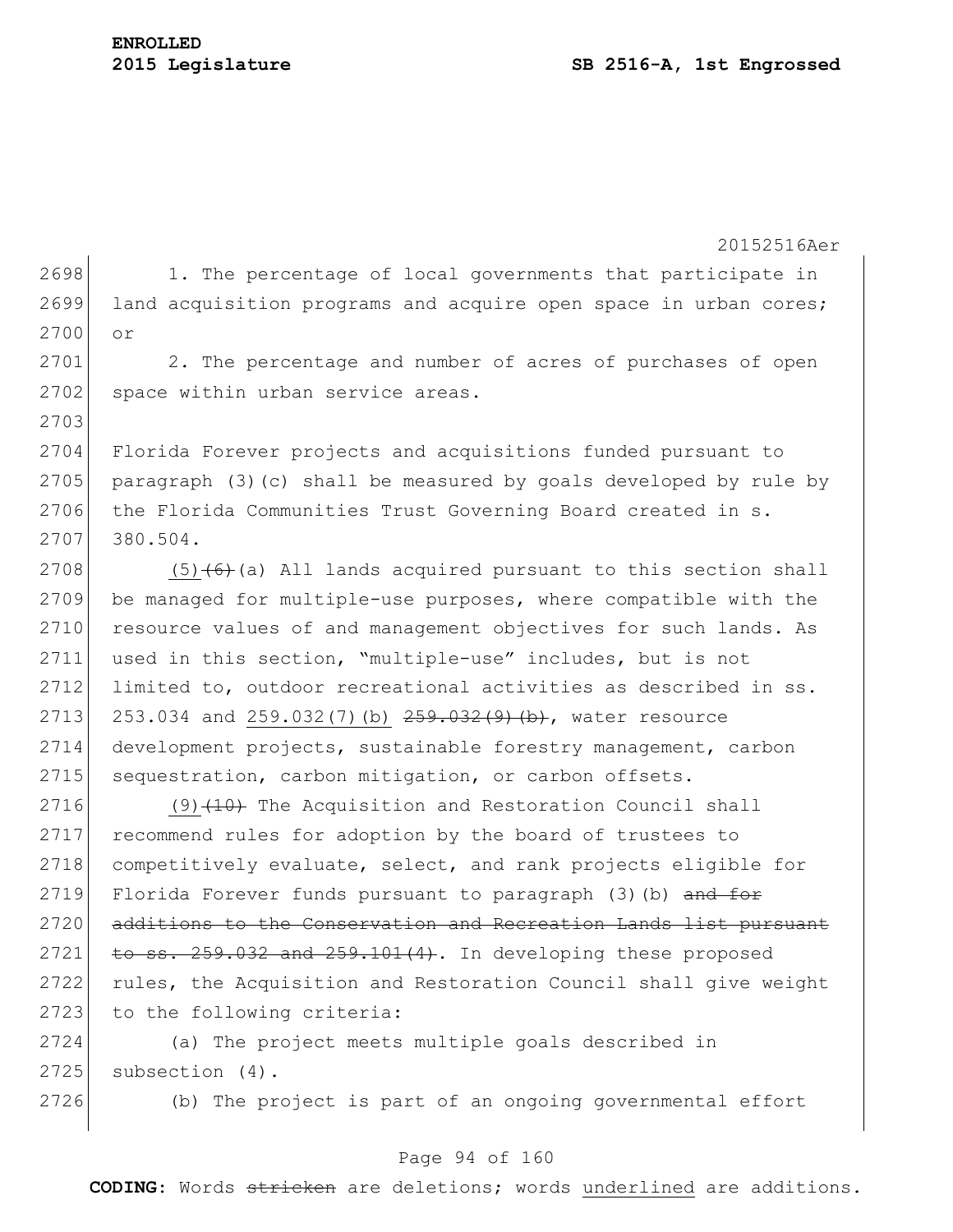20152516Aer 2727 to restore, protect, or develop land areas or water resources. 2728 (c) The project enhances or facilitates management of 2729 properties already under public ownership. 2730 (d) The project has significant archaeological or historic 2731 value. 2732 (e) The project has funding sources that are identified and 2733 assured through at least the first 2 years of the project. 2734 (f) The project contributes to the solution of water 2735 resource problems on a regional basis. 2736 (g) The project has a significant portion of its land area 2737 in imminent danger of development, in imminent danger of losing 2738 its significant natural attributes or recreational open space, 2739 or in imminent danger of subdivision which would result in 2740 multiple ownership and make acquisition of the project costly or 2741 less likely to be accomplished. 2742 (h) The project implements an element from a plan developed 2743 by an ecosystem management team. 2744 (i) The project is one of the components of the Everglades 2745 restoration effort. 2746 (j) The project may be purchased at 80 percent of appraised  $2747$  value. 2748 (k) The project may be acquired, in whole or in part, using 2749 alternatives to fee simple, including but not limited to, tax 2750 incentives, mitigation funds, or other revenues; the purchase of 2751 development rights, hunting rights, agricultural or 2752 silvicultural rights, or mineral rights; or obtaining 2753 conservation easements or flowage easements.  $2754$  (1) The project is a joint acquisition, either among public 2755 agencies, nonprofit organizations, or private entities, or by a

### Page 95 of 160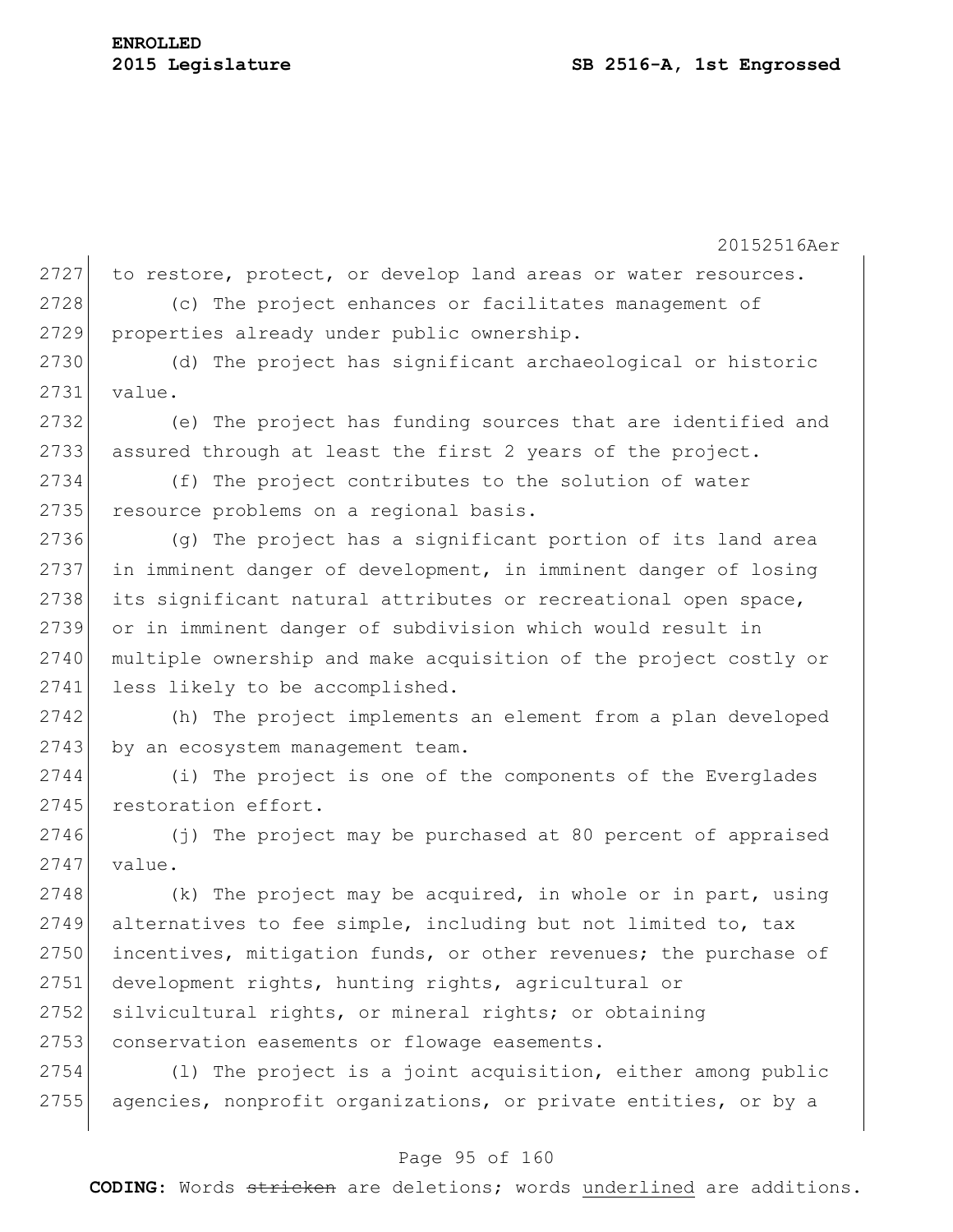2756 public-private partnership.

 $2757$  (15) $\left(16\right)$  The Acquisition and Restoration Council shall 2758 submit to the board of trustees, with its list of projects, a 2759 report that includes, but shall not be limited to, the following 2760 information for each project listed:

2761 (i) A management policy statement for the project and a 2762 management prospectus pursuant to s.  $259.032(7)(d)$  s.  $2763$   $259.032(9)(d)$ .

 $2764$  (16) $\overline{47}$  All proposals for projects pursuant to paragraph 2765 (3)(b) shall be implemented only if adopted by the Acquisition 2766 and Restoration Council and approved by the board of trustees. 2767 The council shall consider and evaluate in writing the merits 2768 and demerits of each project that is proposed for Florida 2769 Forever funding and each proposed addition to the Conservation 2770 and Recreation Lands list program. The council shall ensure that 2771 each proposed project will meet a stated public purpose for the 2772 restoration, conservation, or preservation of environmentally 2773 sensitive lands and water areas or for providing outdoor 2774 recreational opportunities and that each proposed addition to 2775 | the Conservation and Recreation Lands list will meet the public 2776 purposes under  $s. 259.032(3)$  and, when applicable,  $s.$  $2777$   $259.101(4)$ . The council also shall determine whether the project 2778 or addition conforms, where applicable, with the comprehensive 2779 plan developed pursuant to s.  $259.04(1)(a)$ , the comprehensive 2780 | multipurpose outdoor recreation plan developed pursuant to s.  $2781$  375.021, the state lands management plan adopted pursuant to s.  $2782$  253.03(7), the water resources work plans developed pursuant to  $2783$  s.  $373.199$ , and the provisions of this section.

2784 (20) $(21)$  Lands listed as projects for acquisition under the

### Page 96 of 160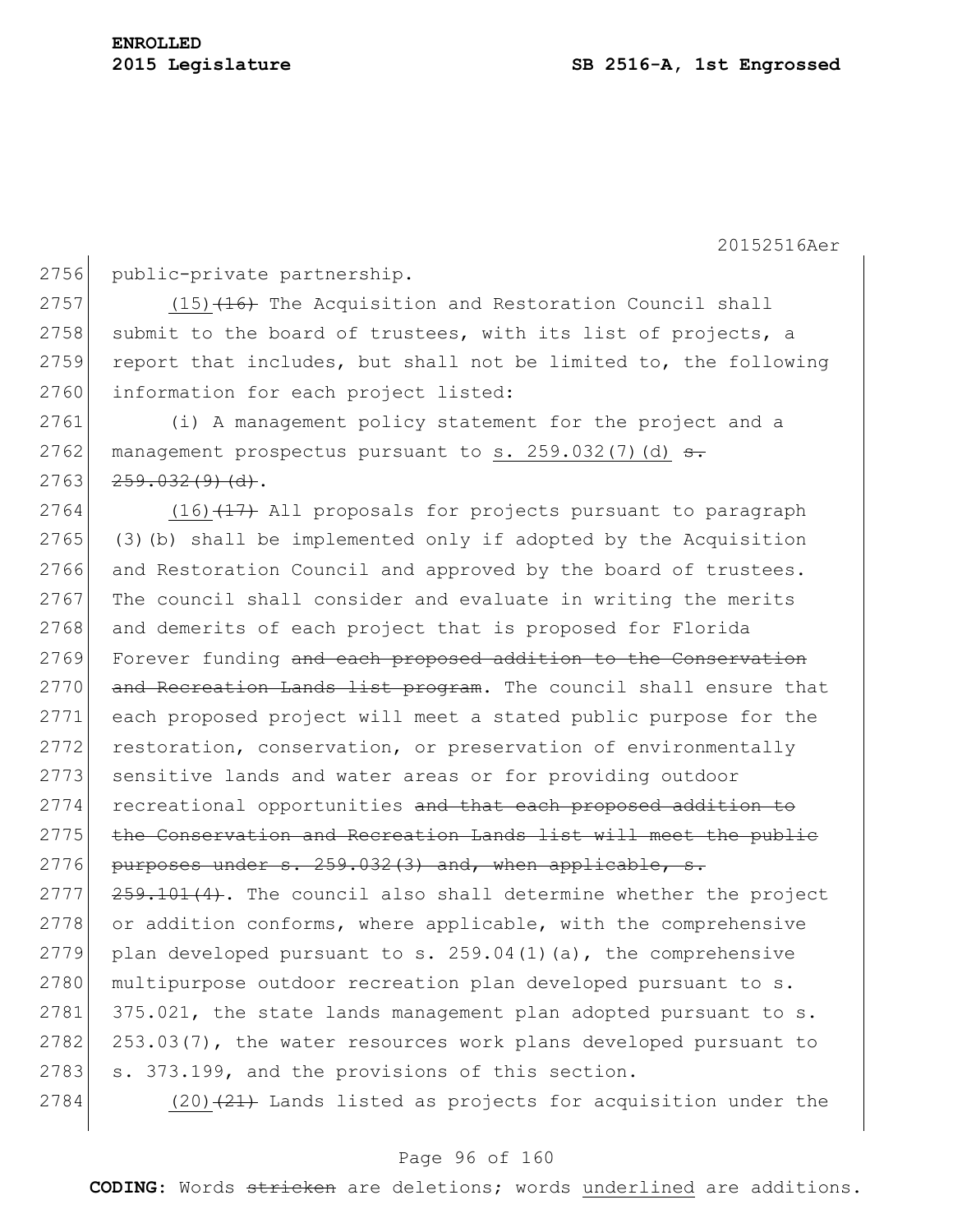20152516Aer 2785 Florida Forever program may be managed for conservation pursuant 2786 to s. 259.032, on an interim basis by a private party in 2787 anticipation of a state purchase in accordance with a 2788 contractual arrangement between the acquiring agency and the 2789 private party that may include management service contracts, 2790 leases, cost-share arrangements, or resource conservation 2791 agreements. Lands designated as eligible under this subsection 2792 shall be managed to maintain or enhance the resources the state 2793 is seeking to protect by acquiring the land and to accelerate 2794 public access to the lands as soon as practicable. Funding for 2795 these contractual arrangements may originate from the 2796 documentary stamp tax revenue deposited into the Land 2797 Acquisition Conservation and Recreation Lands Trust Fund and 2798 Water Management Lands Trust Fund. No more than \$6.2 million may 2799 be expended from the Land Acquisition Trust Fund 5 percent of 2800 funds allocated under the trust funds shall be expended for this 2801 purpose.

2802 Section 28. Subsections (1) and (3) of section 259.1051, 2803 Florida Statutes, are amended to read:

2804 259.1051 Florida Forever Trust Fund.—

2805 (1) There is created the Florida Forever Trust Fund to 2806 carry out the purposes of ss. 259.032, 259.105, 259.1052, and  $2807$  375.031. The Florida Forever Trust Fund shall be held and 2808 administered by the Department of Environmental Protection. 2809 Proceeds from the sale of bonds, except proceeds of refunding 2810 bonds, issued under s. 215.618 and payable from moneys 2811 transferred to the Land Acquisition Trust Fund under s. 2812 201.15(1)  $\frac{1}{2}$ ,  $\frac{201.15(1)}{1}$ ,  $\frac{201.15(1)}{1}$  (a), not to exceed \$5.3 billion, must be 2813 deposited into this trust fund to be distributed and used as

### Page 97 of 160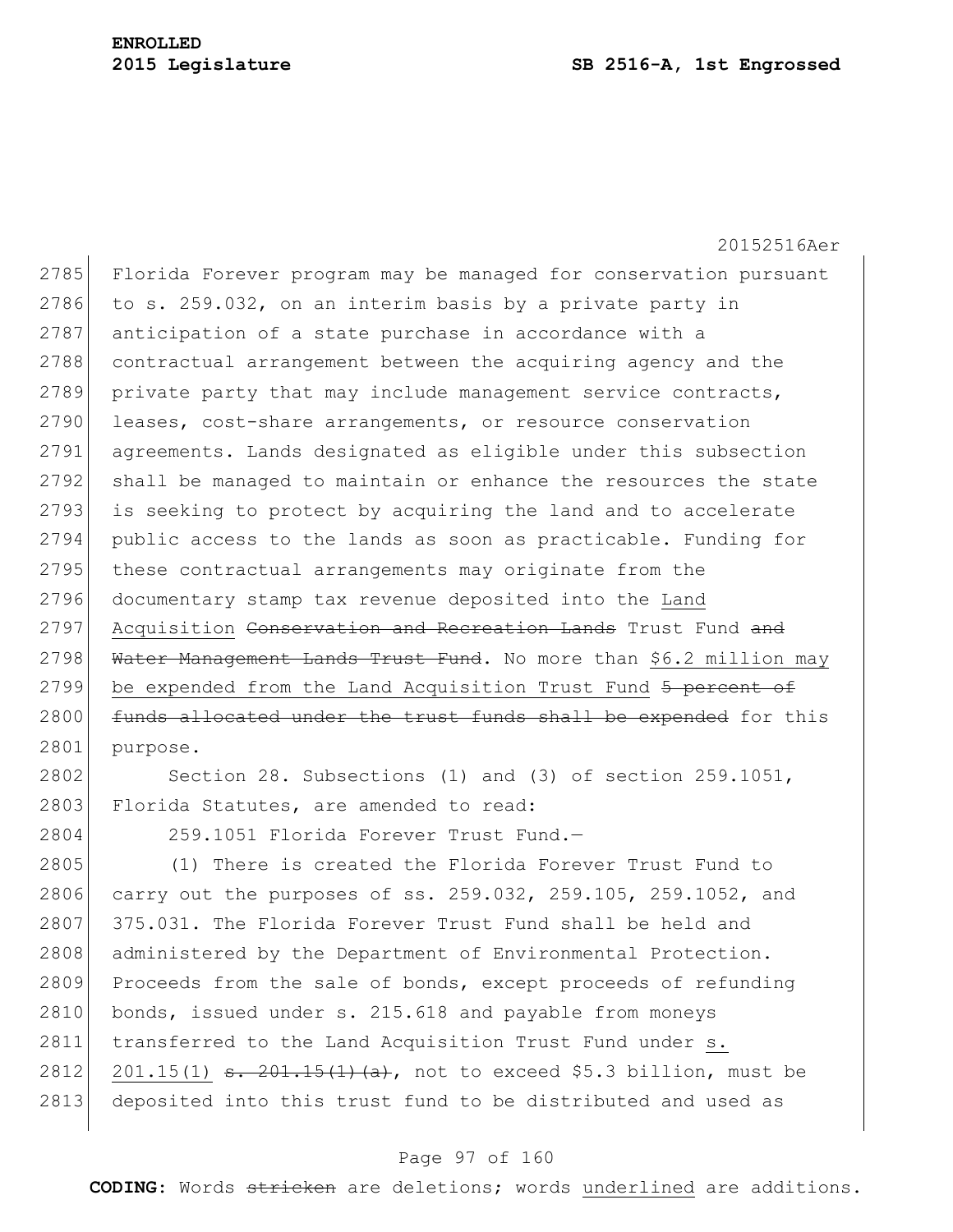2814 provided in s. 259.105(3). The bond resolution adopted by the 2815 governing board of the Division of Bond Finance of the State 2816 Board of Administration may provide for additional provisions 2817 that govern the disbursement of the bond proceeds.

2818 (3) The Department of Environmental Protection shall ensure 2819 that the proceeds from the sale of bonds issued under s. 215.618 2820 and payable from moneys transferred to the Land Acquisition 2821 Trust Fund under s. 201.15(1)  $\frac{1}{10}$   $\frac{1}{10}$   $\frac{1}{10}$  shall be 2822 administered and expended in a manner that ensures compliance of 2823 each issue of bonds that are issued on the basis that interest 2824 thereon will be excluded from gross income for federal income 2825 tax purposes, with the applicable provisions of the United 2826 States Internal Revenue Code and the regulations promulgated 2827 thereunder, to the extent necessary to preserve the exclusion of 2828 interest on the bonds from gross income for federal income tax 2829 purposes. The Department of Environmental Protection shall 2830 administer the use and disbursement of the proceeds of such 2831 bonds or require that the use and disbursement thereof be 2832 administered in a manner to implement strategies to maximize any 2833 available benefits under the applicable provisions of the United 2834 States Internal Revenue Code or regulations promulgated 2835 thereunder, to the extent not inconsistent with the purposes 2836 identified in s. 259.105(3).

2837 Section 29. Subsection (4) of section 339.0801, Florida 2838 Statutes, is amended to read:

2839 339.0801 Allocation of increased revenues derived from 2840 amendments to s.  $319.32(5)$  (a) by ch. 2012-128.-Funds that result 2841 from increased revenues to the State Transportation Trust Fund 2842 derived from the amendments to s.  $319.32(5)$  (a) made by this act

### Page 98 of 160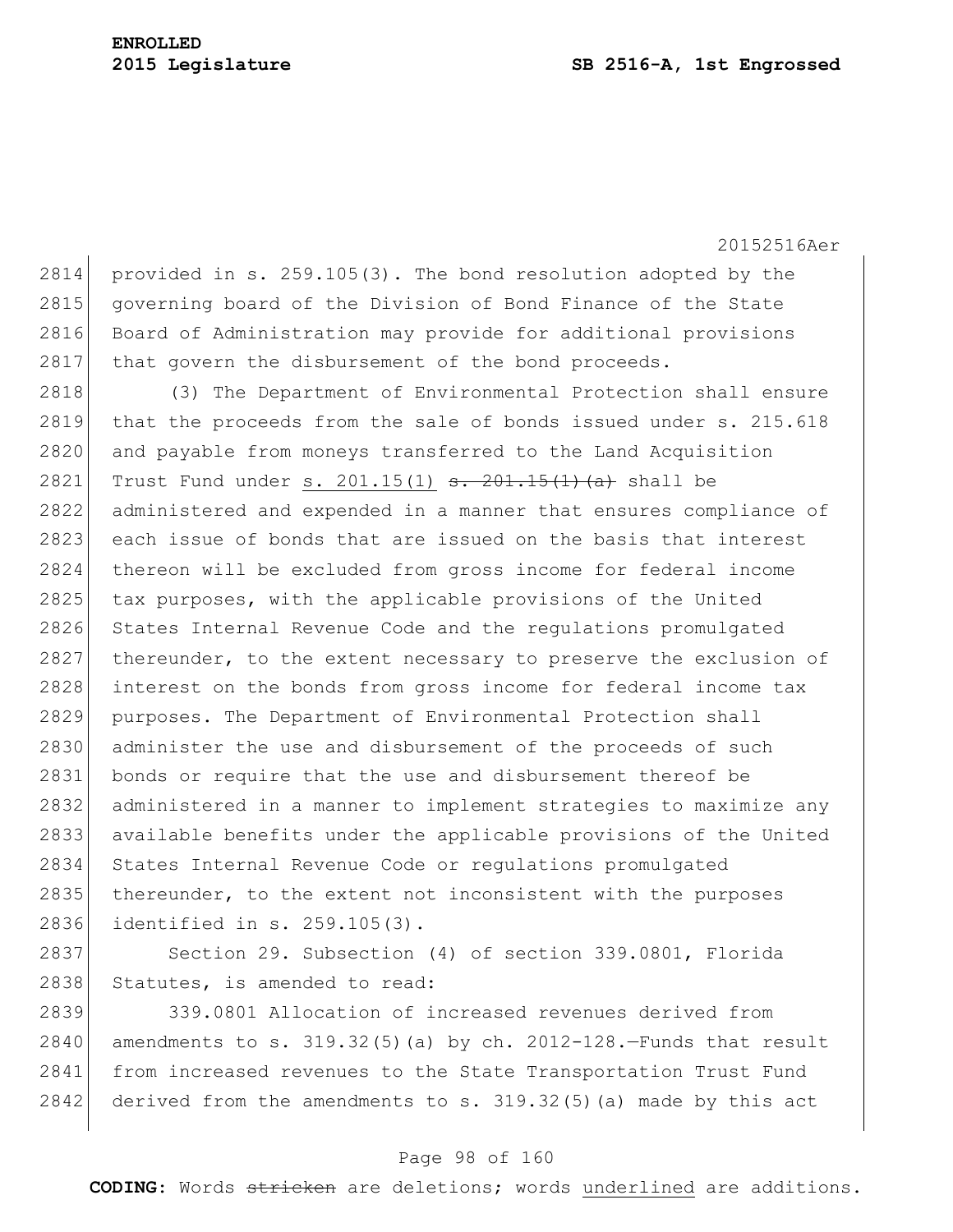|      | 20152516Aer                                                                                                                                        |
|------|----------------------------------------------------------------------------------------------------------------------------------------------------|
| 2843 | must be used annually, first as set forth in subsection (1) and                                                                                    |
| 2844 | then as set forth in subsections $(2) - (5)$ , notwithstanding any                                                                                 |
| 2845 | other provision of law:                                                                                                                            |
| 2846 | (4) Beginning in the 2013-2014 fiscal year and annually                                                                                            |
| 2847 | thereafter, \$10 million shall be allocated to the Small County                                                                                    |
| 2848 | Outreach Program, to be used as specified in s. 339.2818. These                                                                                    |
| 2849 | funds are in addition to the funds provided for the program                                                                                        |
| 2850 | pursuant to s. $201.15(4)(a)$ $2 \frac{1}{10} \frac{1}{10} \cdot \frac{201.15(1)}{10} \cdot \frac{1}{10}$ .                                        |
| 2851 | Section 30. Subsection (9) of section 339.55, Florida                                                                                              |
| 2852 | Statutes, is amended to read:                                                                                                                      |
| 2853 | 339.55 State-funded infrastructure bank.-                                                                                                          |
| 2854 | (9) Funds paid into the State Transportation Trust Fund                                                                                            |
| 2855 | pursuant to s. 201.15(4) (a) $\frac{1}{2}$ $\frac{1}{2}$ $\frac{1}{2}$ $\frac{1}{2}$ $\frac{1}{2}$ $\frac{1}{2}$ $\frac{1}{2}$ for the purposes of |
| 2856 | the State Infrastructure Bank are hereby annually appropriated                                                                                     |
| 2857 | for expenditure to support that program.                                                                                                           |
| 2858 | Section 31. Subsection (5) of section 341.303, Florida                                                                                             |
| 2859 | Statutes, is amended to read:                                                                                                                      |
| 2860 | 341.303 Funding authorization and appropriations;                                                                                                  |
| 2861 | eligibility and participation.-                                                                                                                    |
| 2862 | (5) FUND PARTICIPATION; FLORIDA RAIL ENTERPRISE. -                                                                                                 |
| 2863 | (a) The department, through the Florida Rail Enterprise, is                                                                                        |
| 2864 | authorized to use funds provided pursuant to s. 201.15(4) (a) 4.                                                                                   |
| 2865 | under s. 201.15(1) (c) 1.d. to fund:                                                                                                               |
| 2866 | (a) Up to 50 percent of the nonfederal share of the costs                                                                                          |
| 2867 | of any eligible passenger rail capital improvement project.                                                                                        |
| 2868 | (b) The department, through the Florida Rail Enterprise, is                                                                                        |
| 2869 | authorized to use funds provided under $s. 201.15(1)(c)1.d.$ to                                                                                    |
| 2870 | fund Up to 100 percent of planning and development costs related                                                                                   |
| 2871 | to the provision of a passenger rail system, including, but not                                                                                    |
|      |                                                                                                                                                    |

# Page 99 of 160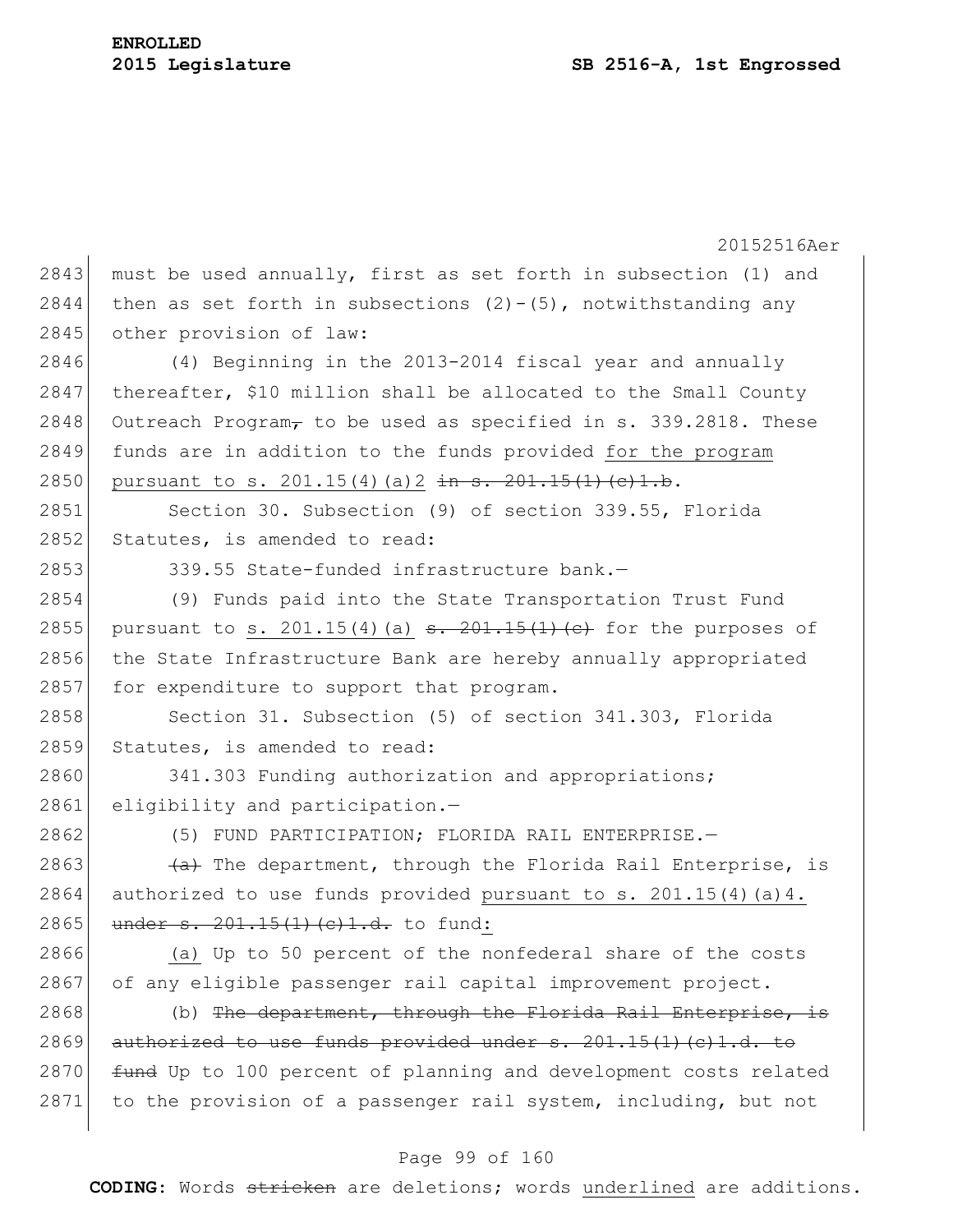| 2872 | limited to, preliminary engineering, revenue studies,             |
|------|-------------------------------------------------------------------|
| 2873 | environmental impact studies, financial advisory services,        |
| 2874 | engineering design, and other appropriate professional services.  |
| 2875 | (c) The department, through the Florida Rail Enterprise, is       |
| 2876 | authorized to use funds provided under $s. 201.15(1)$ (c) 1.d. to |
| 2877 | fund The high-speed rail system.                                  |
| 2878 | (d) The department, through the Florida Rail Enterprise, is       |
| 2879 | authorized to use funds provided under $s. 201.15(1)$ (c) 1.d. to |
| 2880 | fund Projects necessary to identify or address anticipated        |
| 2881 | impacts of increased freight rail traffic resulting from the      |
| 2882 | implementation of passenger rail systems as provided in s.        |
| 2883 | $341.302(3)(b)$ .                                                 |
| 2884 | Section 32. Paragraph (b) of subsection (4) of section            |
| 2885 | 343.58, Florida Statutes, is amended to read:                     |
| 2886 | 343.58 County funding for the South Florida Regional              |
| 2887 | Transportation Authority.-                                        |
| 2888 | (4) Notwithstanding any other provision of law to the             |
| 2889 | contrary and effective July 1, 2010, until as provided in         |
| 2890 | paragraph (d), the department shall transfer annually from the    |
| 2891 | State Transportation Trust Fund to the South Florida Regional     |
| 2892 | Transportation Authority the amounts specified in subparagraph    |
| 2893 | $(a) 1.$ or subparagraph $(a) 2.$                                 |
| 2894 | (b) Funding required by this subsection may not be provided       |
| 2895 | from the funds dedicated to the Florida Rail Enterprise pursuant  |
| 2896 | to s. $201.15(4)$ (a) 4 under s. $201.15(1)$ (c) 1.d.             |
| 2897 | Section 33. Section 369.252, Florida Statutes, is amended         |
| 2898 | to read:                                                          |
| 2899 | 369.252 Invasive plant control on public lands. - The Fish        |

# Page 100 of 160

2900 and Wildlife Conservation Commission shall establish a program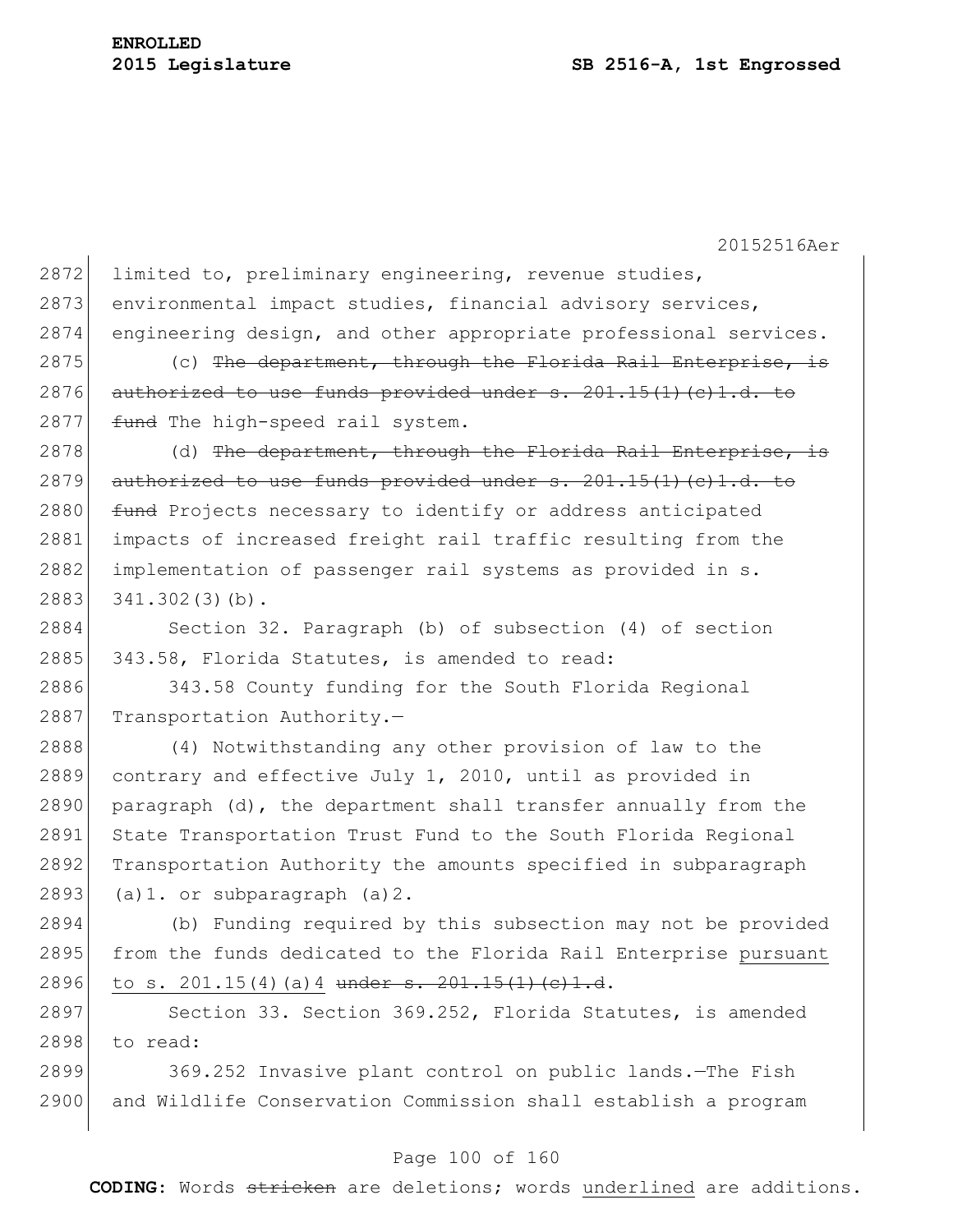2901 to: 2902 (1) Achieve eradication or maintenance control of invasive 2903 exotic plants on public lands when the scientific data indicate 2904 that they are detrimental to the state's natural environment or 2905 when the Commissioner of Agriculture finds that such plants or 2906 specific populations thereof are a threat to the agricultural 2907 productivity of the state; 2908 (2) Assist state and local government agencies in the 2909 development and implementation of coordinated management plans 2910 for the eradication or maintenance control of invasive exotic 2911 plant species on public lands; 2912 (3) Contract, or enter into agreements, with entities in 2913 the State University System or other governmental or private 2914 sector entities for research concerning control agents; 2915 production and growth of biological control agents; and 2916 development of workable methods for the eradication or 2917 maintenance control of invasive exotic plants on public lands; 2918 and 2919 (4) Use funds in the Invasive Plant Control Trust Fund as 2920 authorized by the Legislature for carrying out activities under 2921 this section on public lands. A minimum of 20 percent of the 2922 amount appropriated by the Legislature for invasive plant 2923 control from eredited to the Land Acquisition Invasive Plant 2924 Control Trust Fund pursuant to  $s. 201.15(6)$  shall be used for 2925 the purpose of controlling nonnative, upland, invasive plant 2926 species on public lands. 2927 Section 34. Paragraph (c) of subsection (8) of section 2928 373.026, Florida Statutes, is amended to read: 2929 373.026 General powers and duties of the department.—The

### Page 101 of 160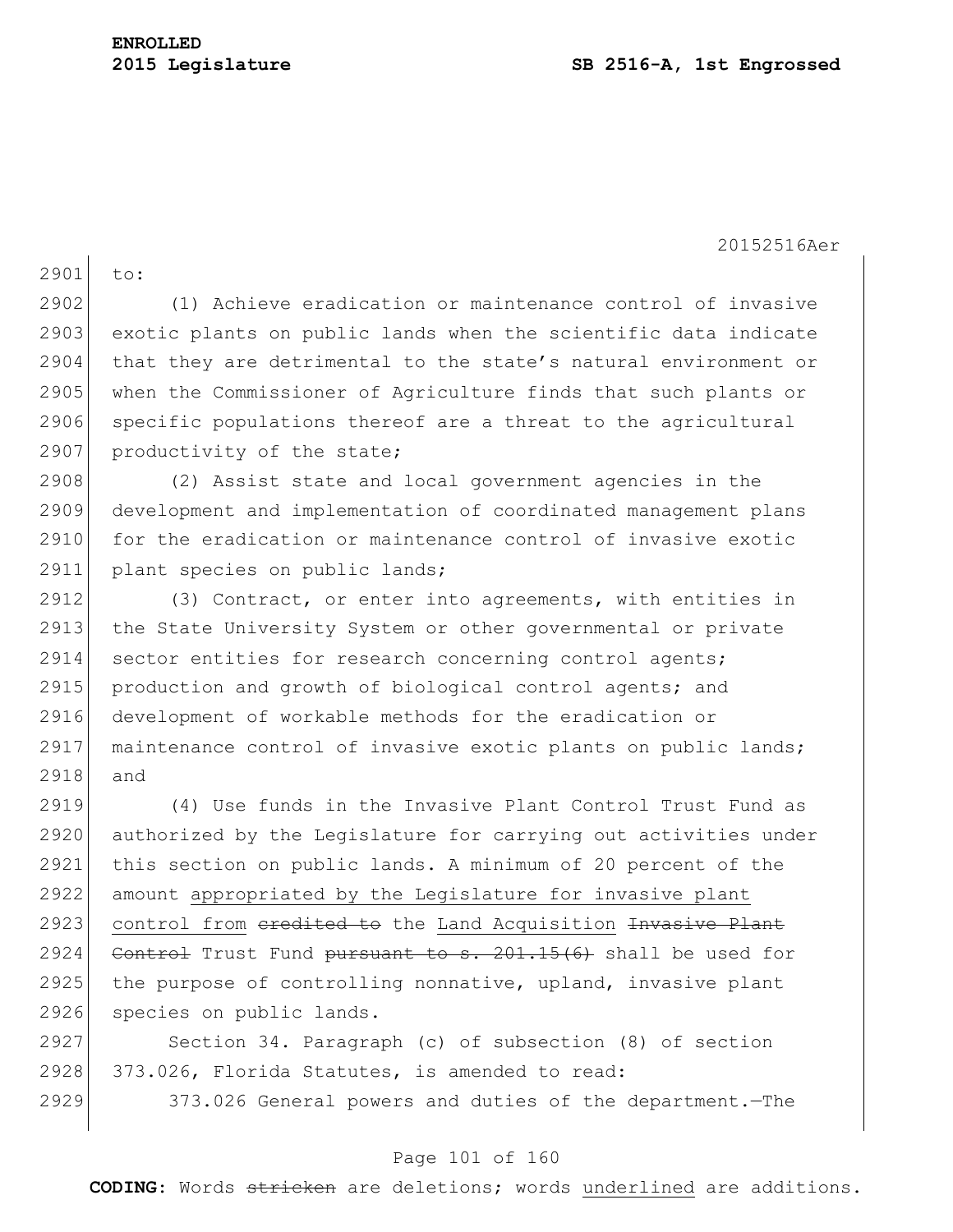2930 department, or its successor agency, shall be responsible for 2931 the administration of this chapter at the state level. However, 2932 it is the policy of the state that, to the greatest extent 2933 possible, the department may enter into interagency or 2934 interlocal agreements with any other state agency, any water 2935 management district, or any local government conducting programs 2936 related to or materially affecting the water resources of the 2937 state. All such agreements shall be subject to the provisions of 2938 s. 373.046. In addition to its other powers and duties, the 2939 department shall, to the greatest extent possible:

2940 (8)

2941 (c) Notwithstanding paragraph (b), the use of state funds 2942 for land purchases from willing sellers is authorized for 2943 projects within the South Florida Water Management District's 2944 approved 5-year plan of acquisition pursuant to s. 373.59 or 2945 within the South Florida Water Management District's approved 2946 Florida Forever water management district work plan pursuant to 2947 s. 373.199.

2948 Section 35. Subsection (4) of section 373.089, Florida 2949 Statutes, is amended to read:

2950 373.089 Sale or exchange of lands, or interests or rights 2951 in lands.—The governing board of the district may sell lands, or 2952 interests or rights in lands, to which the district has acquired 2953 title or to which it may hereafter acquire title in the 2954 following manner:

 $(4)$  The governing board of a district may exchange lands, or interests or rights in lands, owned by, or lands, or interests or rights in lands, for which title is otherwise 2958 vested in, the district for other lands, or interests or rights

### Page 102 of 160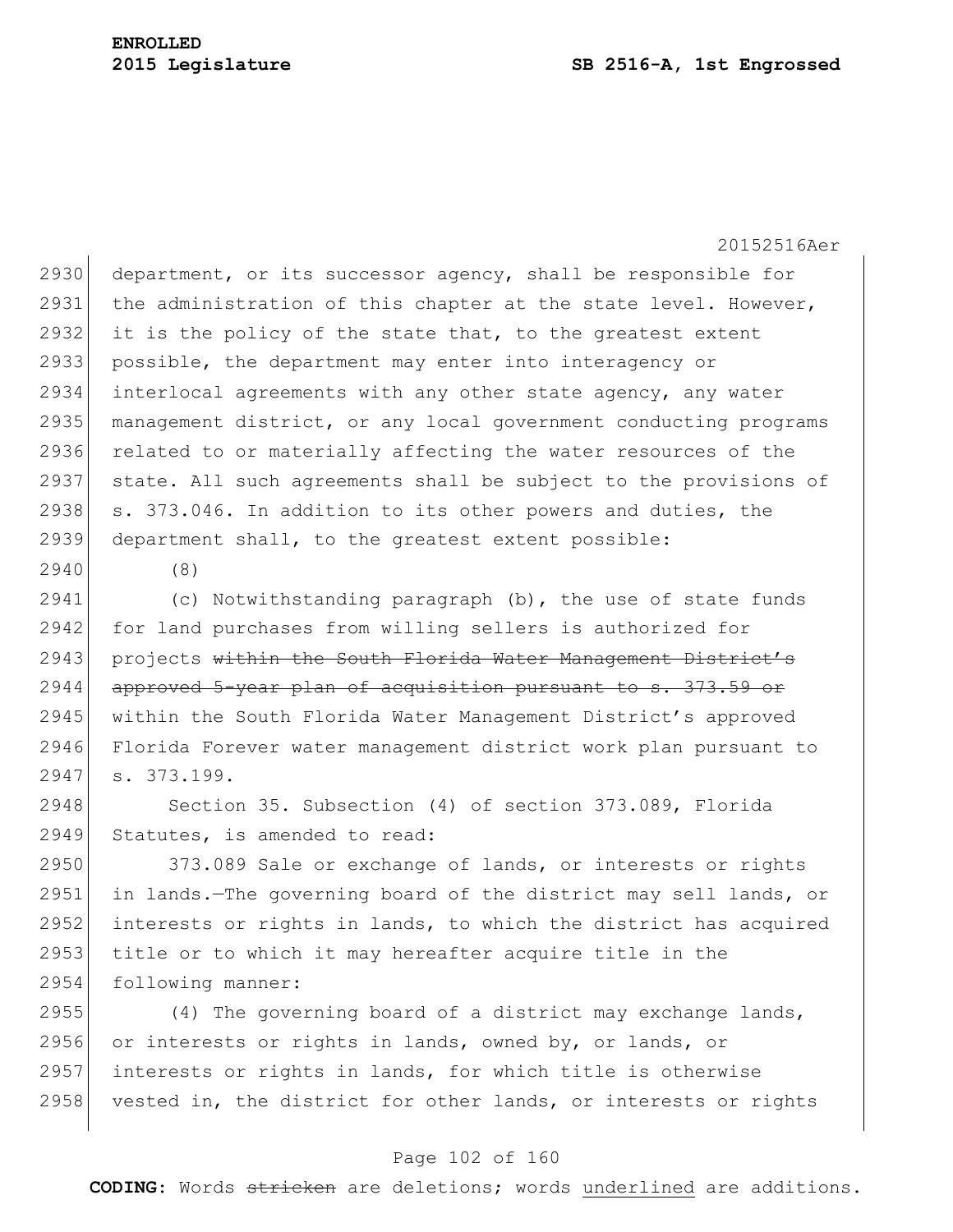2959 in lands, within the state owned by any person. The governing 2960 board shall fix the terms and conditions of any such exchange 2961 and may pay or receive any sum of money that the board considers 2962 necessary to equalize the values of exchanged properties. Land, 2963 or interests or rights in land, acquired under former s.  $373.59$ , 2964 Florida Statutes 2014, may be exchanged only for lands, or 2965 interests or rights in lands, that otherwise meet the 2966 requirements of that section for acquisition.

2967 Section 36. Paragraph (a) of subsection (5) of section 2968 373.129, Florida Statutes, is amended to read:

2969 373.129 Maintenance of actions.—The department, the 2970 governing board of any water management district, any local 2971 board, or a local government to which authority has been 2972 delegated pursuant to s.  $373.103(8)$ , is authorized to commence 2973 and maintain proper and necessary actions and proceedings in any 2974 court of competent jurisdiction for any of the following 2975 purposes:

2976 (5) To recover a civil penalty for each offense in an 2977 amount not to exceed \$10,000 per offense. Each date during which 2978 such violation occurs constitutes a separate offense.

2979 (a) A civil penalty recovered by a water management 2980 district pursuant to this subsection shall be retained deposited 2981 in the Water Management Lands Trust Fund established under s. 2982 373.59 and used exclusively by the water management district 2983 that collected deposits the money into the fund. A civil penalty 2984 recovered by the department pursuant to this subsection must be 2985 deposited into the Water Quality Assurance Trust Fund 2986 established under s. 376.307 Any such civil penalty recovered 2987 after the expiration of such fund shall be deposited in the

### Page 103 of 160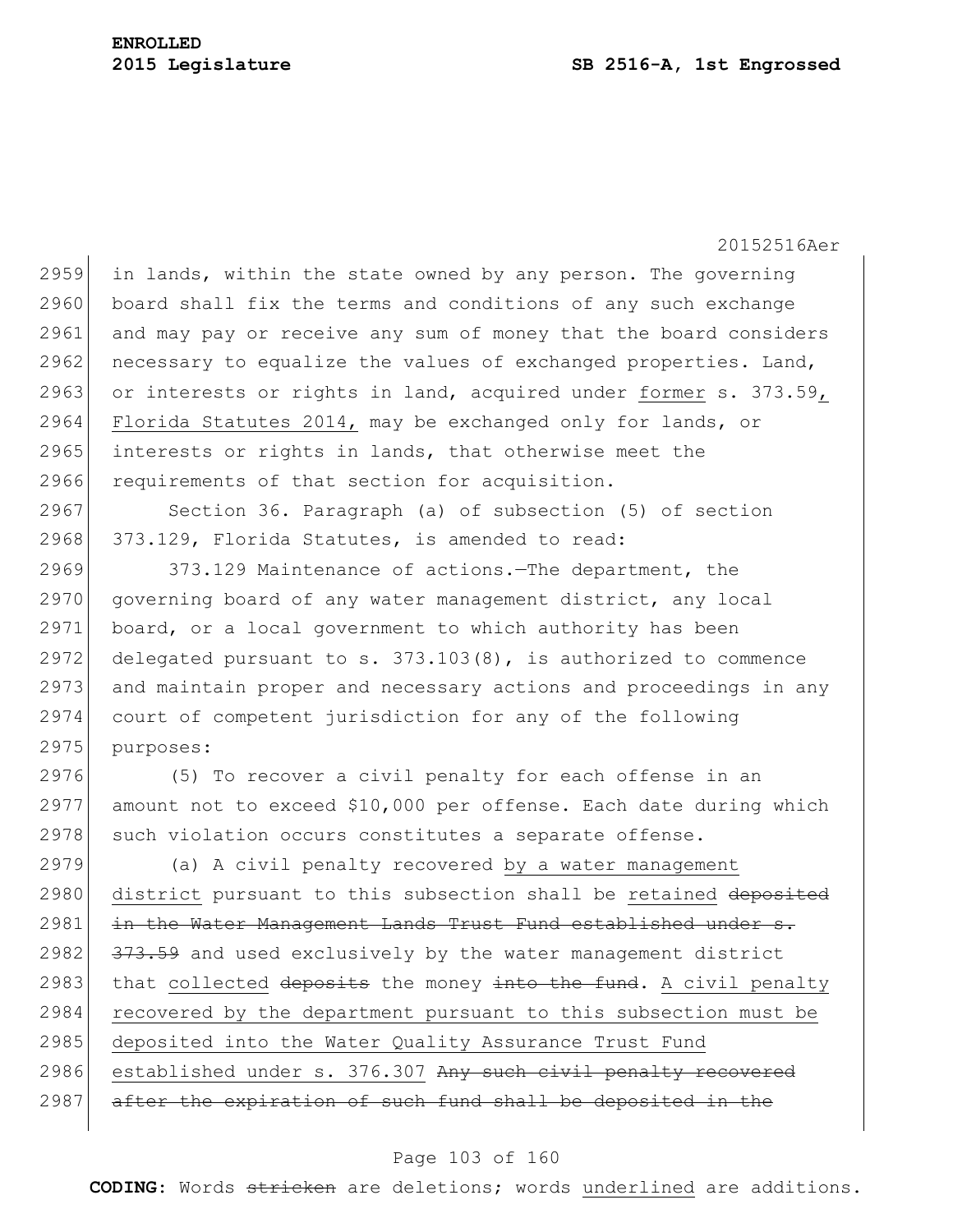| 2989<br>exclusively within the water management district that deposits<br>2990<br>the money into the fund.<br>2991<br>Section 37. Subsection (5) of section 373.1391, Florida<br>2992<br>Statutes, is amended to read:<br>2993<br>373.1391 Management of real property.-<br>2994<br>(5) The following additional uses of lands acquired<br>2995<br>pursuant to the Florida Forever program and other state-funded<br>2996<br>land purchase programs shall be authorized, upon a finding by<br>2997<br>the governing board, if they meet the criteria specified in<br>2998<br>paragraphs $(a) - (e)$ : water resource development projects, water<br>2999<br>supply development projects, stormwater management projects,<br>3000<br>linear facilities, and sustainable agriculture and forestry.<br>3001<br>Such additional uses are authorized where:<br>3002<br>(a) Not inconsistent with the management plan for such<br>3003<br>lands;<br>3004<br>(b) Compatible with the natural ecosystem and resource<br>3005<br>values of such lands;<br>3006<br>(c) The proposed use is appropriately located on such lands<br>3007<br>and where due consideration is given to the use of other<br>3008<br>available lands;<br>3009<br>(d) The using entity reasonably compensates the titleholder<br>3010<br>for such use based upon an appropriate measure of value; and<br>3011<br>(e) The use is consistent with the public interest.<br>3012<br>3013<br>A decision by the governing board pursuant to this subsection<br>3014<br>shall be given a presumption of correctness. Moneys received<br>3015<br>from the use of state lands pursuant to this subsection shall be<br>3016<br>returned to the lead managing agency in accordance with the | 2988 | Ecosystem Management and Restoration Trust Fund and used |
|------------------------------------------------------------------------------------------------------------------------------------------------------------------------------------------------------------------------------------------------------------------------------------------------------------------------------------------------------------------------------------------------------------------------------------------------------------------------------------------------------------------------------------------------------------------------------------------------------------------------------------------------------------------------------------------------------------------------------------------------------------------------------------------------------------------------------------------------------------------------------------------------------------------------------------------------------------------------------------------------------------------------------------------------------------------------------------------------------------------------------------------------------------------------------------------------------------------------------------------------------------------------------------------------------------------------------------------------------------------------------------------------------------------------------------------------------------------------------------------------------------------------------------------------------------------------------------------------------------------------------------------------------------------------------------------------------------------------------------------------|------|----------------------------------------------------------|
|                                                                                                                                                                                                                                                                                                                                                                                                                                                                                                                                                                                                                                                                                                                                                                                                                                                                                                                                                                                                                                                                                                                                                                                                                                                                                                                                                                                                                                                                                                                                                                                                                                                                                                                                                |      |                                                          |
|                                                                                                                                                                                                                                                                                                                                                                                                                                                                                                                                                                                                                                                                                                                                                                                                                                                                                                                                                                                                                                                                                                                                                                                                                                                                                                                                                                                                                                                                                                                                                                                                                                                                                                                                                |      |                                                          |
|                                                                                                                                                                                                                                                                                                                                                                                                                                                                                                                                                                                                                                                                                                                                                                                                                                                                                                                                                                                                                                                                                                                                                                                                                                                                                                                                                                                                                                                                                                                                                                                                                                                                                                                                                |      |                                                          |
|                                                                                                                                                                                                                                                                                                                                                                                                                                                                                                                                                                                                                                                                                                                                                                                                                                                                                                                                                                                                                                                                                                                                                                                                                                                                                                                                                                                                                                                                                                                                                                                                                                                                                                                                                |      |                                                          |
|                                                                                                                                                                                                                                                                                                                                                                                                                                                                                                                                                                                                                                                                                                                                                                                                                                                                                                                                                                                                                                                                                                                                                                                                                                                                                                                                                                                                                                                                                                                                                                                                                                                                                                                                                |      |                                                          |
|                                                                                                                                                                                                                                                                                                                                                                                                                                                                                                                                                                                                                                                                                                                                                                                                                                                                                                                                                                                                                                                                                                                                                                                                                                                                                                                                                                                                                                                                                                                                                                                                                                                                                                                                                |      |                                                          |
|                                                                                                                                                                                                                                                                                                                                                                                                                                                                                                                                                                                                                                                                                                                                                                                                                                                                                                                                                                                                                                                                                                                                                                                                                                                                                                                                                                                                                                                                                                                                                                                                                                                                                                                                                |      |                                                          |
|                                                                                                                                                                                                                                                                                                                                                                                                                                                                                                                                                                                                                                                                                                                                                                                                                                                                                                                                                                                                                                                                                                                                                                                                                                                                                                                                                                                                                                                                                                                                                                                                                                                                                                                                                |      |                                                          |
|                                                                                                                                                                                                                                                                                                                                                                                                                                                                                                                                                                                                                                                                                                                                                                                                                                                                                                                                                                                                                                                                                                                                                                                                                                                                                                                                                                                                                                                                                                                                                                                                                                                                                                                                                |      |                                                          |
|                                                                                                                                                                                                                                                                                                                                                                                                                                                                                                                                                                                                                                                                                                                                                                                                                                                                                                                                                                                                                                                                                                                                                                                                                                                                                                                                                                                                                                                                                                                                                                                                                                                                                                                                                |      |                                                          |
|                                                                                                                                                                                                                                                                                                                                                                                                                                                                                                                                                                                                                                                                                                                                                                                                                                                                                                                                                                                                                                                                                                                                                                                                                                                                                                                                                                                                                                                                                                                                                                                                                                                                                                                                                |      |                                                          |
|                                                                                                                                                                                                                                                                                                                                                                                                                                                                                                                                                                                                                                                                                                                                                                                                                                                                                                                                                                                                                                                                                                                                                                                                                                                                                                                                                                                                                                                                                                                                                                                                                                                                                                                                                |      |                                                          |
|                                                                                                                                                                                                                                                                                                                                                                                                                                                                                                                                                                                                                                                                                                                                                                                                                                                                                                                                                                                                                                                                                                                                                                                                                                                                                                                                                                                                                                                                                                                                                                                                                                                                                                                                                |      |                                                          |
|                                                                                                                                                                                                                                                                                                                                                                                                                                                                                                                                                                                                                                                                                                                                                                                                                                                                                                                                                                                                                                                                                                                                                                                                                                                                                                                                                                                                                                                                                                                                                                                                                                                                                                                                                |      |                                                          |
|                                                                                                                                                                                                                                                                                                                                                                                                                                                                                                                                                                                                                                                                                                                                                                                                                                                                                                                                                                                                                                                                                                                                                                                                                                                                                                                                                                                                                                                                                                                                                                                                                                                                                                                                                |      |                                                          |
|                                                                                                                                                                                                                                                                                                                                                                                                                                                                                                                                                                                                                                                                                                                                                                                                                                                                                                                                                                                                                                                                                                                                                                                                                                                                                                                                                                                                                                                                                                                                                                                                                                                                                                                                                |      |                                                          |
|                                                                                                                                                                                                                                                                                                                                                                                                                                                                                                                                                                                                                                                                                                                                                                                                                                                                                                                                                                                                                                                                                                                                                                                                                                                                                                                                                                                                                                                                                                                                                                                                                                                                                                                                                |      |                                                          |
|                                                                                                                                                                                                                                                                                                                                                                                                                                                                                                                                                                                                                                                                                                                                                                                                                                                                                                                                                                                                                                                                                                                                                                                                                                                                                                                                                                                                                                                                                                                                                                                                                                                                                                                                                |      |                                                          |
|                                                                                                                                                                                                                                                                                                                                                                                                                                                                                                                                                                                                                                                                                                                                                                                                                                                                                                                                                                                                                                                                                                                                                                                                                                                                                                                                                                                                                                                                                                                                                                                                                                                                                                                                                |      |                                                          |
|                                                                                                                                                                                                                                                                                                                                                                                                                                                                                                                                                                                                                                                                                                                                                                                                                                                                                                                                                                                                                                                                                                                                                                                                                                                                                                                                                                                                                                                                                                                                                                                                                                                                                                                                                |      |                                                          |
|                                                                                                                                                                                                                                                                                                                                                                                                                                                                                                                                                                                                                                                                                                                                                                                                                                                                                                                                                                                                                                                                                                                                                                                                                                                                                                                                                                                                                                                                                                                                                                                                                                                                                                                                                |      |                                                          |
|                                                                                                                                                                                                                                                                                                                                                                                                                                                                                                                                                                                                                                                                                                                                                                                                                                                                                                                                                                                                                                                                                                                                                                                                                                                                                                                                                                                                                                                                                                                                                                                                                                                                                                                                                |      |                                                          |
|                                                                                                                                                                                                                                                                                                                                                                                                                                                                                                                                                                                                                                                                                                                                                                                                                                                                                                                                                                                                                                                                                                                                                                                                                                                                                                                                                                                                                                                                                                                                                                                                                                                                                                                                                |      |                                                          |
|                                                                                                                                                                                                                                                                                                                                                                                                                                                                                                                                                                                                                                                                                                                                                                                                                                                                                                                                                                                                                                                                                                                                                                                                                                                                                                                                                                                                                                                                                                                                                                                                                                                                                                                                                |      |                                                          |
|                                                                                                                                                                                                                                                                                                                                                                                                                                                                                                                                                                                                                                                                                                                                                                                                                                                                                                                                                                                                                                                                                                                                                                                                                                                                                                                                                                                                                                                                                                                                                                                                                                                                                                                                                |      |                                                          |
|                                                                                                                                                                                                                                                                                                                                                                                                                                                                                                                                                                                                                                                                                                                                                                                                                                                                                                                                                                                                                                                                                                                                                                                                                                                                                                                                                                                                                                                                                                                                                                                                                                                                                                                                                |      |                                                          |
|                                                                                                                                                                                                                                                                                                                                                                                                                                                                                                                                                                                                                                                                                                                                                                                                                                                                                                                                                                                                                                                                                                                                                                                                                                                                                                                                                                                                                                                                                                                                                                                                                                                                                                                                                |      |                                                          |
|                                                                                                                                                                                                                                                                                                                                                                                                                                                                                                                                                                                                                                                                                                                                                                                                                                                                                                                                                                                                                                                                                                                                                                                                                                                                                                                                                                                                                                                                                                                                                                                                                                                                                                                                                |      |                                                          |
|                                                                                                                                                                                                                                                                                                                                                                                                                                                                                                                                                                                                                                                                                                                                                                                                                                                                                                                                                                                                                                                                                                                                                                                                                                                                                                                                                                                                                                                                                                                                                                                                                                                                                                                                                |      |                                                          |

# Page 104 of 160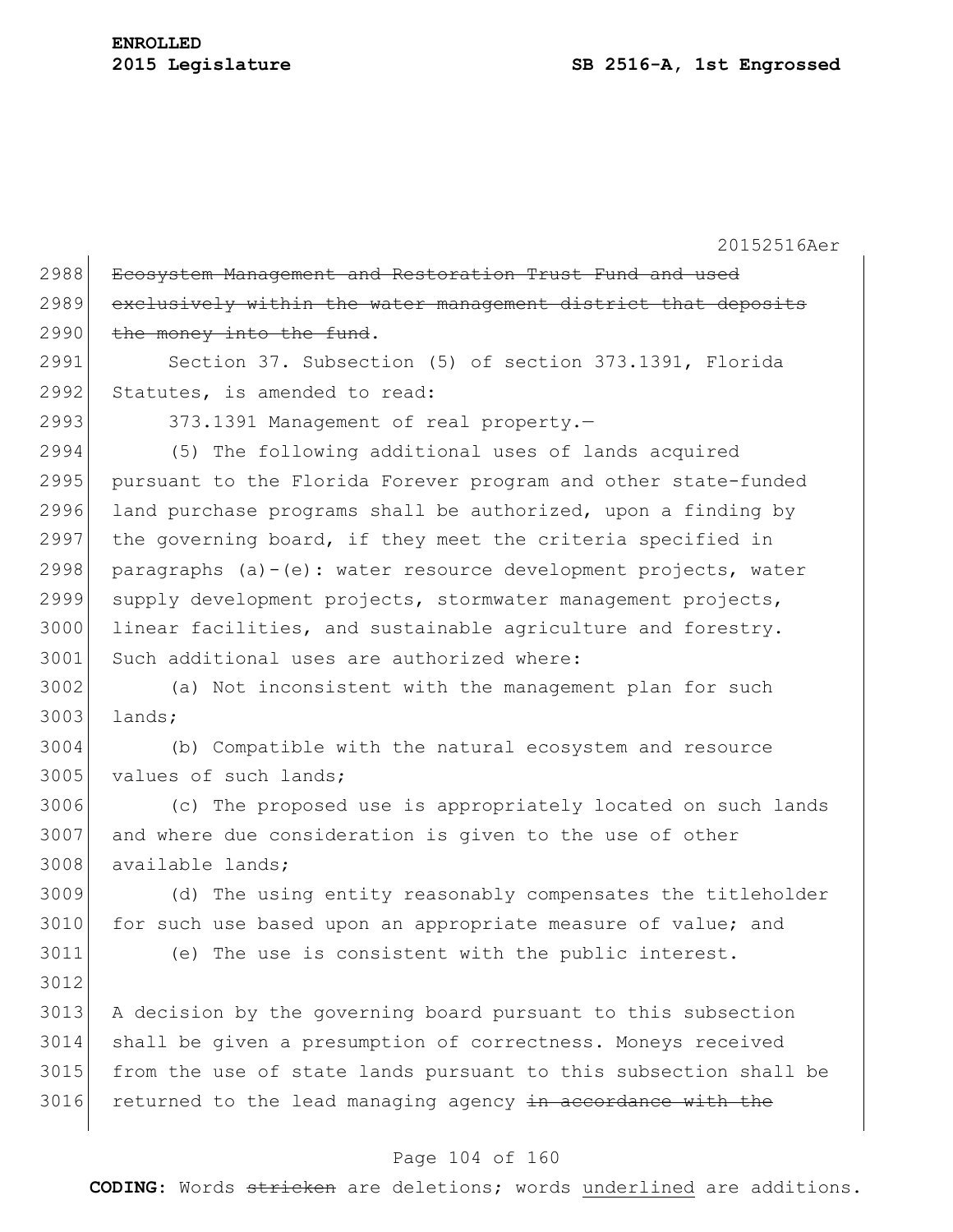# **ENROLLED**

20152516Aer

| 3017 | provisions of s. 373.59.                                                                    |
|------|---------------------------------------------------------------------------------------------|
| 3018 | Section 38. Subsection (7) of section 373.199, Florida                                      |
| 3019 | Statutes, is amended to read:                                                               |
| 3020 | 373.199 Florida Forever Water Management District Work                                      |
| 3021 | $Plan. -$                                                                                   |
| 3022 | (7) By June 1, 2001, each district shall file with the                                      |
| 3023 | President of the Senate, the Speaker of the House of                                        |
| 3024 | Representatives, and the Secretary of Environmental Protection                              |
| 3025 | the initial 5-year work plan as required under subsection $(2)$ .                           |
| 3026 | By March 1 of each year thereafter, as part of the consolidated                             |
| 3027 | annual report required by s. 373.036(7), each district shall                                |
| 3028 | report on acquisitions completed during the year together with                              |
| 3029 | modifications or additions to its 5-year work plan. Included in                             |
| 3030 | the report shall be:                                                                        |
| 3031 | (a) A description of land management activity for each                                      |
| 3032 | property or project area owned by the water management district.                            |
| 3033 | (b) A list of any lands surplused and the amount of                                         |
| 3034 | compensation received.                                                                      |
| 3035 | (c) The progress of funding, staffing, and resource                                         |
| 3036 | management of every project funded pursuant to former s.                                    |
| 3037 | 259.101(3), Florida Statutes 2014 s. 259.101, s. 259.105, or                                |
| 3038 | former s. $373.59(2)$ , Florida Statutes 2014, $\frac{1}{3}$ . $\frac{1}{373.59}$ for which |
| 3039 | the district is responsible.                                                                |
| 3040 |                                                                                             |
| 3041 | The secretary shall submit the report referenced in this                                    |
| 3042 | subsection to the Board of Trustees of the Internal Improvement                             |
| 3043 | Trust Fund together with the Acquisition and Restoration                                    |
| 3044 | Council's project list as required under s. 259.105.                                        |
| 3045 | Section 39. Subsection (7) of section 373.430, Florida                                      |
|      |                                                                                             |

# Page 105 of 160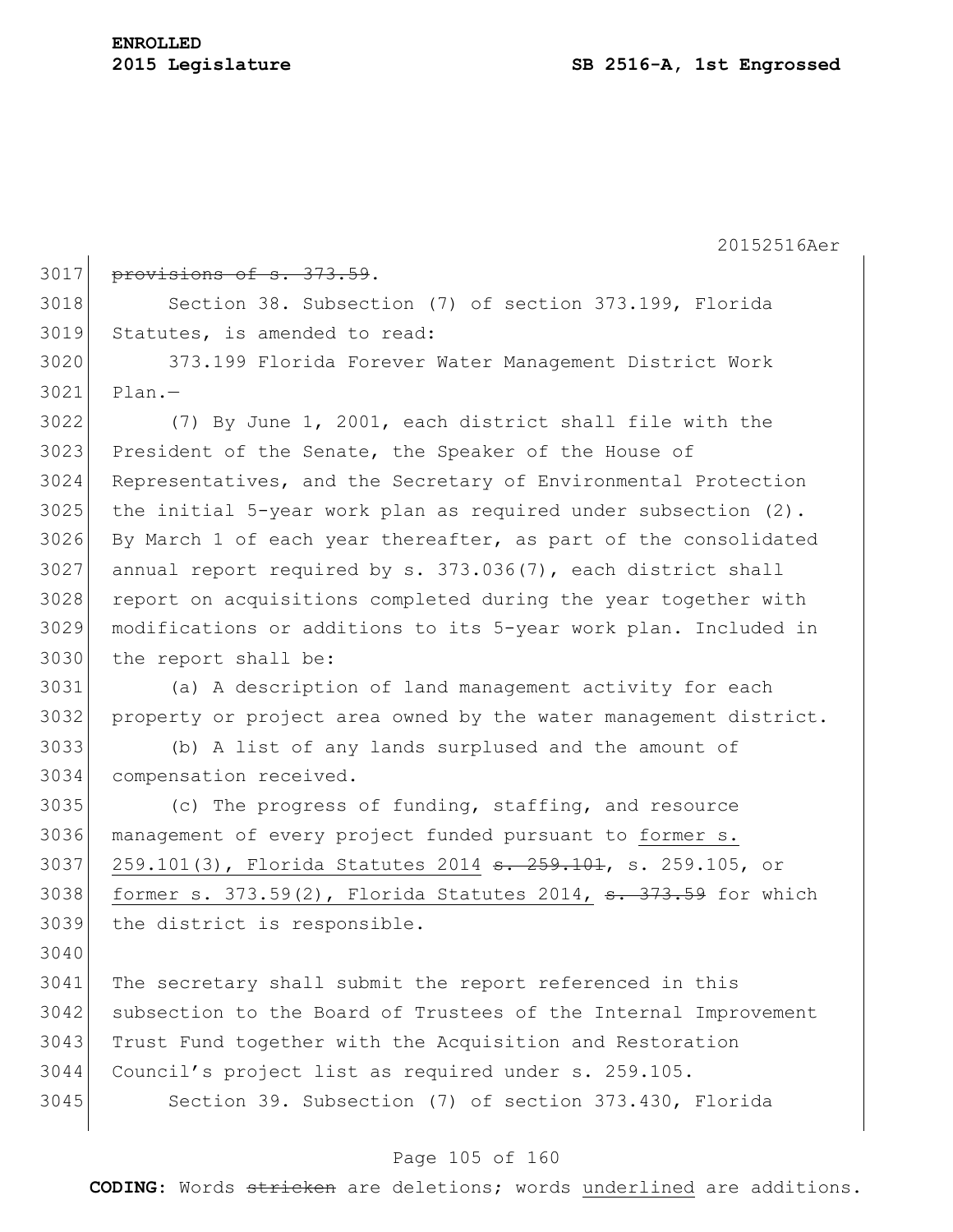3046 Statutes, is amended to read: 3047 373.430 Prohibitions, violation, penalty, intent. 3048 (7) All moneys recovered under the provisions of this 3049 section shall be allocated to the use of the water management 3050 district, the department, or the local government, whichever 3051 undertook and maintained the enforcement action. All monetary 3052 penalties and damages recovered by the department or the state 3053 under the provisions of this section shall be deposited into  $\frac{1}{2}$ 3054 the Water Quality Assurance Ecosystem Management and Restoration 3055 Trust Fund. All monetary penalties and damages recovered 3056 pursuant to this section by a water management district shall be 3057 retained deposited in the Water Management Lands Trust Fund 3058 established under s. 373.59 and used exclusively within the 3059 territory of the water management district which collected 3060 deposits the money into the fund. Any such monetary penalties 3061 and damages recovered after the expiration of such fund shall be 3062 deposited in the Ecosystem Management and Restoration Trust Fund 3063 and used exclusively within the territory of the water 3064 management district which deposits the money into the fund. All 3065 monetary penalties and damages recovered pursuant to this 3066 subsection by a local government to which authority has been  $3067$  delegated pursuant to s.  $373.103(8)$  shall be used to enhance 3068 surface water improvement or pollution control activities. 3069 Section 40. Subsections (3) through (6) of section 373.459, 3070 Florida Statutes, are amended to read: 3071 373.459 Funds for surface water improvement and 3072 management.-

3073 (3) The Ecosystem Management and Restoration Trust Fund 3074 shall be used for the deposit of funds appropriated by the

### Page 106 of 160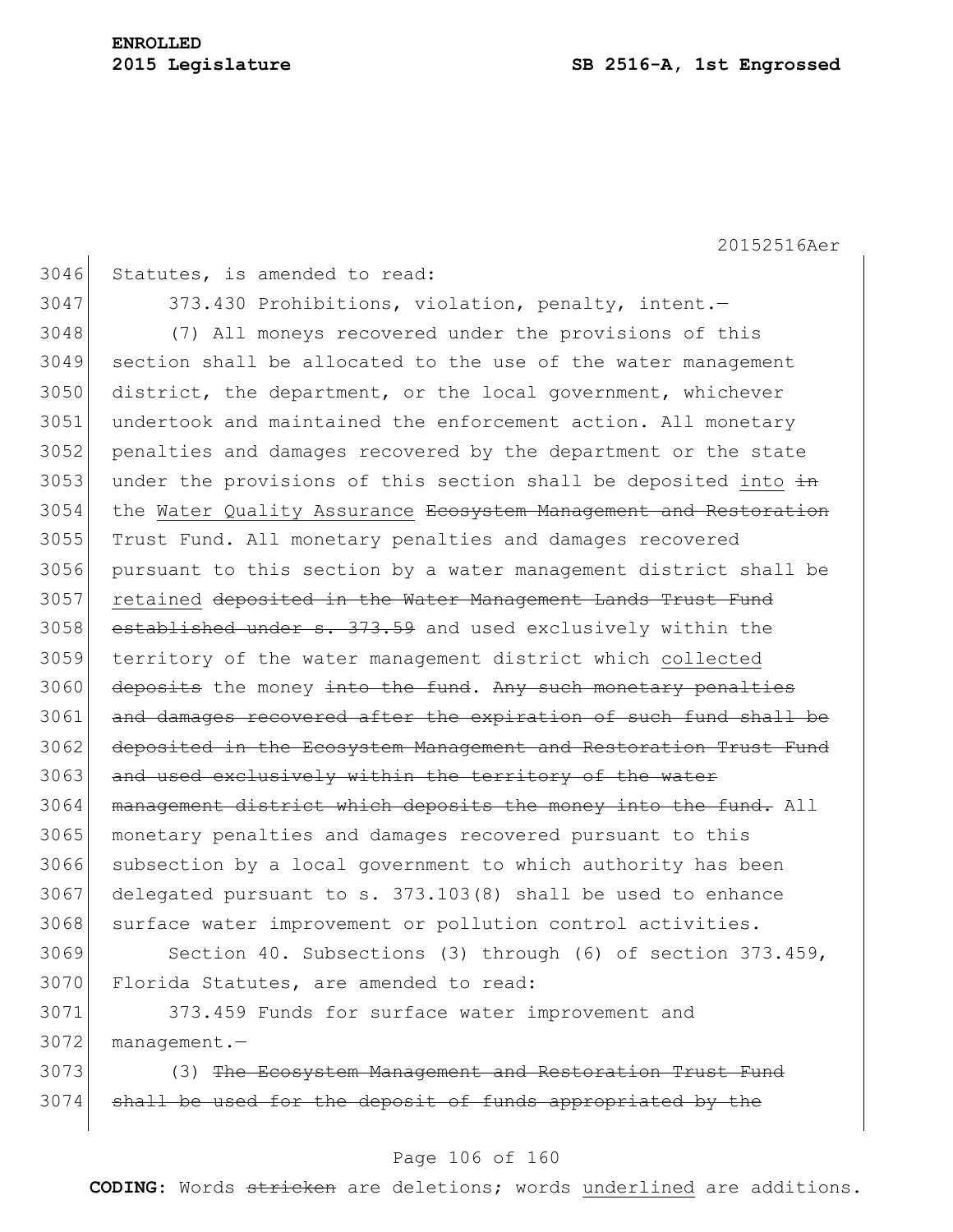3075 Legislature for the purposes of ss. 373.451-373.4595. The department shall administer all funds appropriated to or received for surface water improvement and management activities. Expenditure of the moneys shall be limited to the costs of detailed planning and plan and program implementation 3080 for priority surface water bodies. Moneys may from the fund 3081 shall not be expended for planning for, or construction or expansion of, treatment facilities for domestic or industrial waste disposal.

3084 (4) The department shall authorize the release of money 3085  $f$  from the fund in accordance with the provisions of s. 373.501(2)  $3086$  and procedures in s.  $373.59(4)$  and  $(5)$ .

3087 (5) Moneys in the fund which are not needed to meet current 3088 obligations incurred under this section shall be transferred to 3089 the State Board of Administration, to the credit of the trust 3090 fund, to be invested in the manner provided by law. Interest 3091 received on such investments shall be credited to the trust  $3092$   $\equiv$   $\frac{4 \text{ und}}{2 \text{ und}}$ 

3093 (5) $\left(6\right)$  The match requirement of subsection (2) does shall not apply to the Suwannee River Water Management District, the Northwest Florida Water Management District, or a financially disadvantaged small local government as defined in former s.  $403.885(3)$ .

3098 Section 41. Paragraph (a) of subsection (3) of section 3099 373.4592, Florida Statutes, is amended to read:

3100 373.4592 Everglades improvement and management.

3101 (3) EVERGLADES LONG-TERM PLAN.—

3102 (a) The Legislature finds that the Everglades Program 3103 required by this section establishes more extensive and

### Page 107 of 160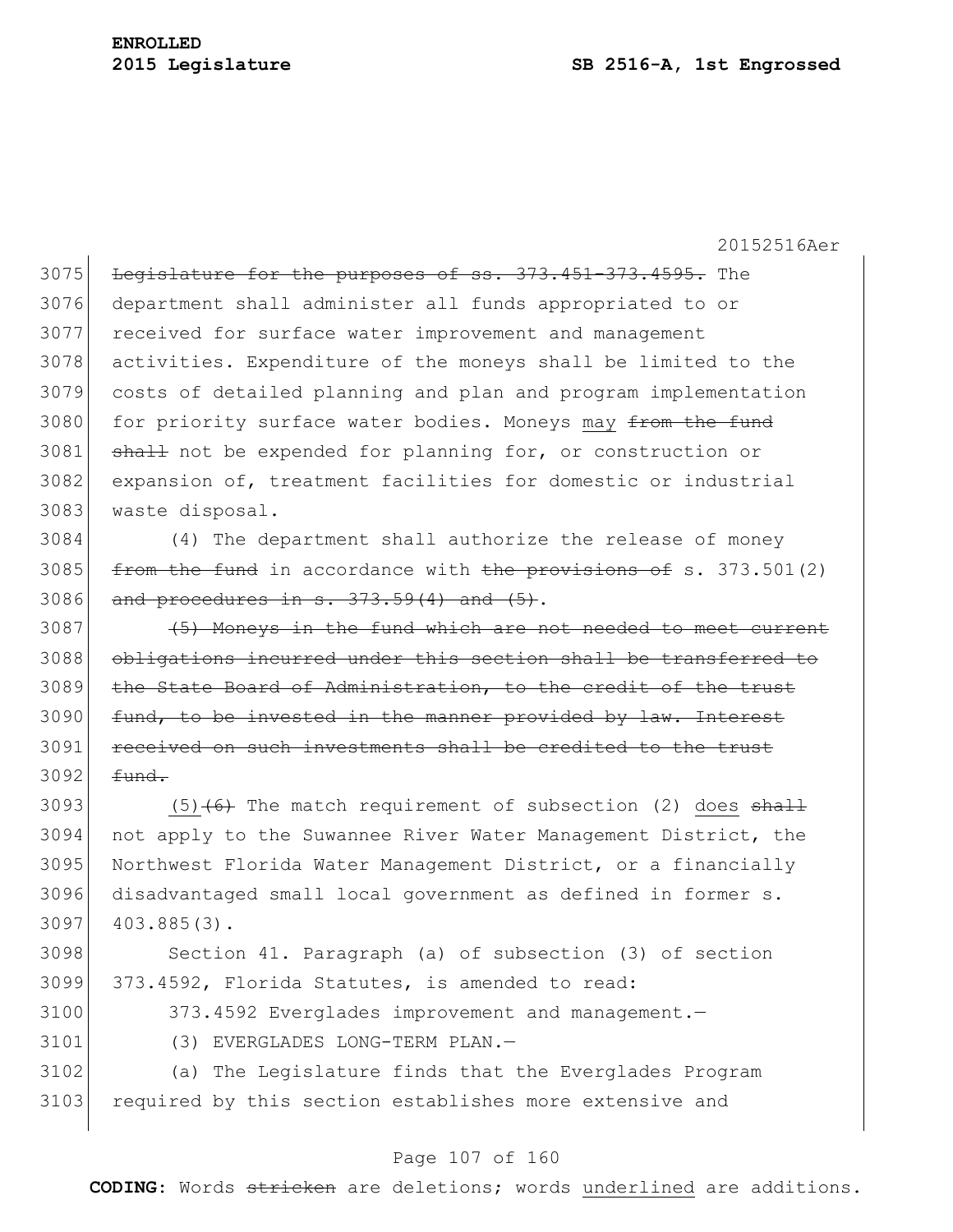### **Legislature SB 2516-A, 1st Engrossed**

20152516Aer

 comprehensive requirements for surface water improvement and management within the Everglades than the SWIM plan requirements provided in ss. 373.451 and 373.453. In order to avoid duplicative requirements, and in order to conserve the resources 3108 available to the district, the SWIM plan requirements of those sections shall not apply to the Everglades Protection Area and the EAA during the term of the Everglades Program, and the district will neither propose, nor take final agency action on, any Everglades SWIM plan for those areas until the Everglades 3113 Program is fully implemented. Funds identified under former s. 259.101(3)(b), Florida Statutes 2014, may be used for acquisition of lands necessary to implement the Everglades Construction Project, to the extent these funds are identified in the Statement of Principles of July 1993. The district's actions in implementing the Everglades Construction Project relating to the responsibilities of the EAA and C-139 Basin for 3120 funding and water quality compliance in the EAA and the Everglades Protection Area shall be governed by this section. Other strategies or activities in the March 1992 Everglades SWIM 3123 plan may be implemented if otherwise authorized by law.

 Section 42. Subsection (4) of section 373.45926, Florida Statutes, is amended to read:

 373.45926 Everglades Trust Fund; allocation of revenues and expenditure of funds for conservation and protection of natural 3128 resources and abatement of water pollution.-

 (4) The following funds shall be deposited into the Everglades Trust Fund specifically for the implementation of the Everglades Forever Act.

(a) Alligator Alley toll revenues pursuant to s. 338.26(3).

### Page 108 of 160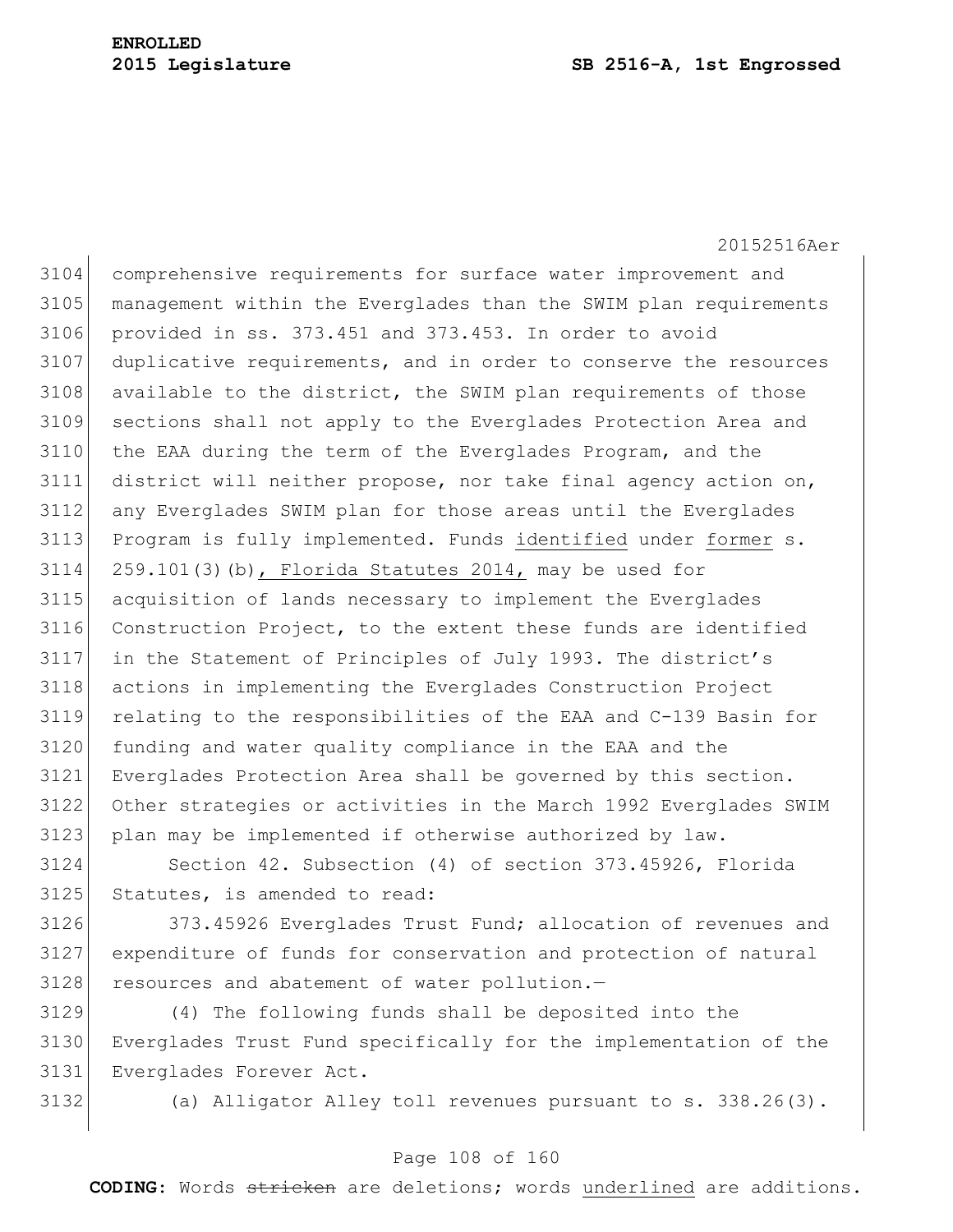|      | 20152516Aer                                                       |
|------|-------------------------------------------------------------------|
| 3133 |                                                                   |
|      | (b) Everglades agricultural privilege tax revenues pursuant       |
| 3134 | to s. 373.4592(6).                                                |
| 3135 | (c) C-139 agricultural privilege tax revenues pursuant to         |
| 3136 | $s. 373.4592(7)$ .                                                |
| 3137 | (d) Special assessment revenues pursuant to s. $373.4592(8)$ .    |
| 3138 | (e) Ad valorem revenues pursuant to $s. 373.4592(4)(a)$ .         |
| 3139 | (f) Federal funds appropriated by the United States               |
| 3140 | Congress for any component of the Everglades Construction         |
| 3141 | Project.                                                          |
| 3142 | (g) Preservation 2000 funds for acquisition of lands              |
| 3143 | necessary for implementation of the Everglades Forever Act as     |
| 3144 | prescribed in an annual appropriation.                            |
| 3145 | $(g)$ $(h)$ Any additional funds specifically appropriated by     |
| 3146 | the Legislature for this purpose.                                 |
| 3147 | (h) $\overline{(+)}$ Gifts designated for implementation of the   |
| 3148 | Everglades Forever Act from individuals, corporations, and other  |
| 3149 | entities.                                                         |
| 3150 | $(i)$ $(i)$ Any additional funds that become available for this   |
| 3151 | purpose from any other source.                                    |
| 3152 | Section 43. Paragraph (e) of subsection (4), paragraph (a)        |
| 3153 | of subsection (6), and paragraph (b) of subsection (7) of         |
| 3154 | section 373.470, Florida Statutes, are amended to read:           |
| 3155 | 373.470 Everglades restoration.-                                  |
| 3156 | (4) SAVE OUR EVERGLADES TRUST FUND; FUNDS AUTHORIZED FOR          |
| 3157 | DEPOSIT. - The following funds may be deposited into the Save Our |
| 3158 | Everglades Trust Fund created by s. 373.472 to finance            |
| 3159 | implementation of the comprehensive plan, the Lake Okeechobee     |
| 3160 | Watershed Protection Plan, the River Watershed Protection Plans,  |
| 3161 | and the Keys Wastewater Plan:                                     |
|      |                                                                   |

# Page 109 of 160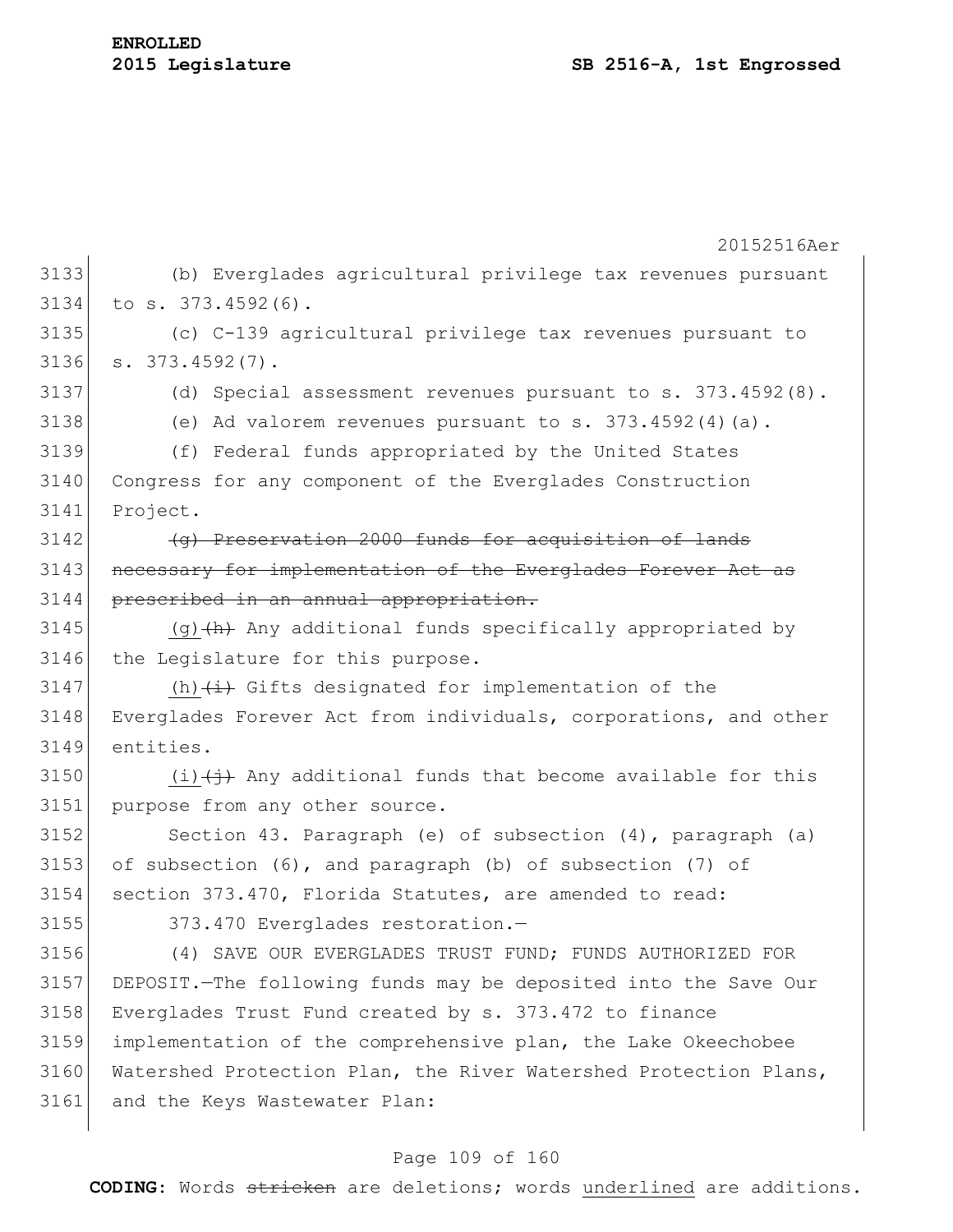# **ENROLLED**

20152516Aer  $3162$  (e) Funds made available pursuant to s. 201.15 for debt 3163 service for Everglades restoration bonds. 3164 (6) DISTRIBUTIONS FROM SAVE OUR EVERGLADES TRUST FUND.— 3165 (a) Except as provided in paragraphs (d) and (e) and for 3166 funds appropriated for debt service, the department shall

 distribute funds in the Save Our Everglades Trust Fund to the 3168 district in accordance with a legislative appropriation and s.  $373.026(8)$  (b) and  $(e)$ . Distribution of funds to the district from the Save Our Everglades Trust Fund shall be equally matched by the cumulative contributions from the district by fiscal year 2019-2020 by providing funding or credits toward project components. The dollar value of in-kind project design and construction work by the district in furtherance of the comprehensive plan and existing interest in public lands needed 3176 for a project component are credits towards the district's contributions.

 (7) ANNUAL REPORT.—To provide enhanced oversight of and accountability for the financial commitments established under 3180 this section and the progress made in the implementation of the comprehensive plan, the following information must be prepared annually as part of the consolidated annual report required by s.  $373.036(7)$ :

3184 (b) The department shall prepare a detailed report on all 3185 funds expended by the state and credited toward the state's 3186 share of funding for implementation of the comprehensive plan. 3187 The report shall include:

3188 1. A description of all expenditures, by source and amount, 3189 from the former Conservation and Recreation Lands Trust Fund, 3190 the Land Acquisition Trust Fund, the former Preservation 2000

#### Page 110 of 160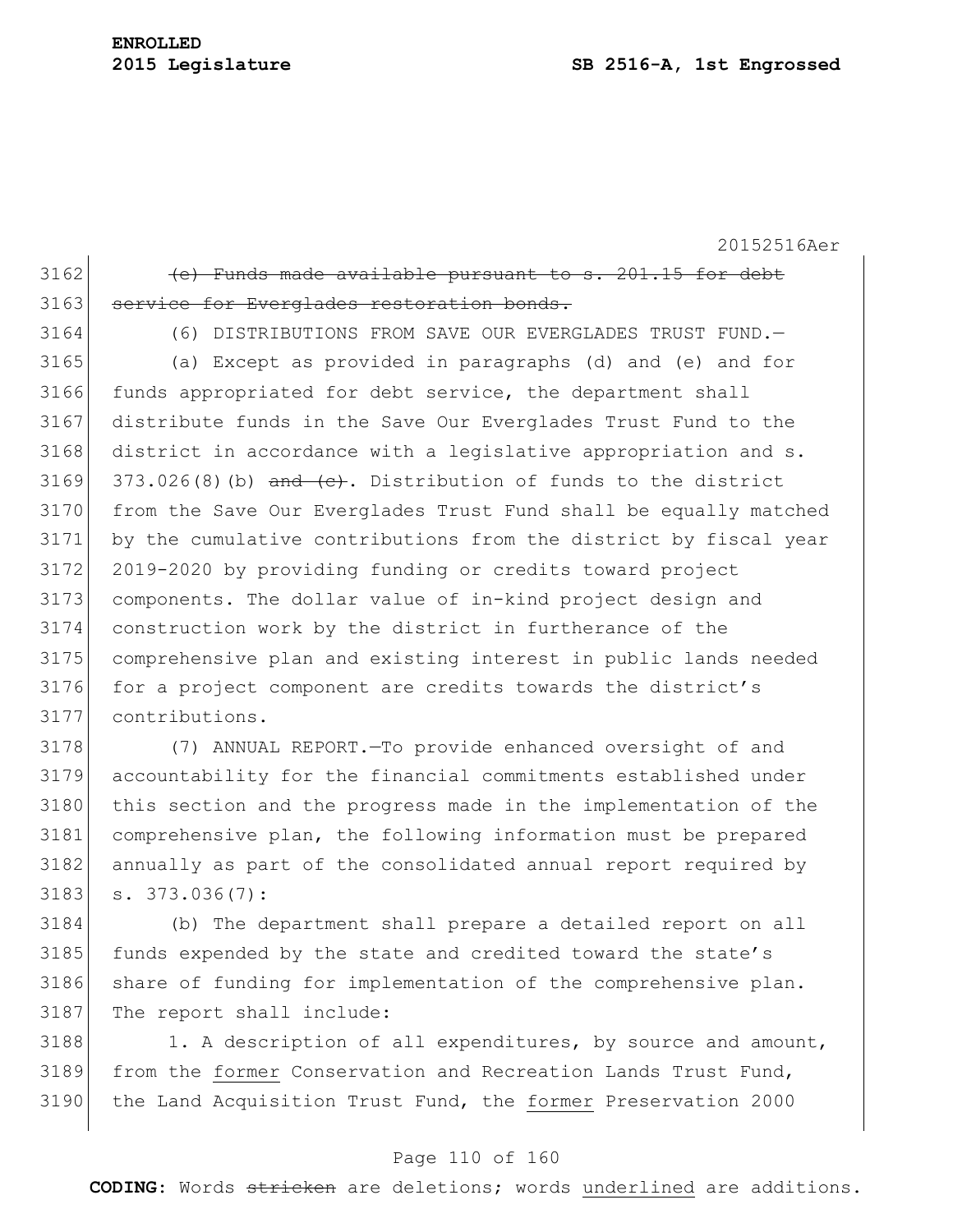3191 Trust Fund, the Florida Forever Trust Fund, the Save Our 3192 Everglades Trust Fund, and other named funds or accounts for the 3193 acquisition or construction of project components or other 3194 features or facilities that benefit the comprehensive plan. 3195 2. A description of the purposes for which the funds were 3196 expended. 3197 3. The unencumbered fiscal-year-end balance that remains in 3198 each trust fund or account identified in subparagraph 1. 3199 3200 The information required in paragraphs (a), (b), and (c) shall 3201 be provided as part of the consolidated annual report required 3202 by s. 373.036(7). The initial report is due by November 30,  $3203$  2000, and each annual report thereafter is due by March 1. 3204 Section 44. Subsection (1) of section 373.472, Florida 3205 Statutes, is amended to read: 3206 373.472 Save Our Everglades Trust Fund.-3207 (1) There is created within the Department of Environmental 3208 Protection the Save Our Everglades Trust Fund. Funds in the 3209 trust fund shall be expended to implement the comprehensive plan  $3210$  as defined in s.  $373.470(2)$ ; the Lake Okeechobee Watershed 3211 Protection Plan as defined in s. 373.4595(2); the Caloosahatchee 3212 River Watershed Protection Plan as defined in s.  $373.4595(2)$ ; 3213 the St. Lucie River Watershed Protection Plan as defined in s.  $3214$   $373.4595(2)$ ; the Long-Term Plan as defined in s.  $373.4592(2)$ ; 3215 and the Florida Keys Area of Critical State Concern protection 3216 program under ss. 380.05 and 380.0552 to restore and conserve 3217 natural systems through the implementation of water management 3218 projects, including wastewater management projects identified in 3219 the "Keys Wastewater Plan" dated November 2007 and submitted to

#### Page 111 of 160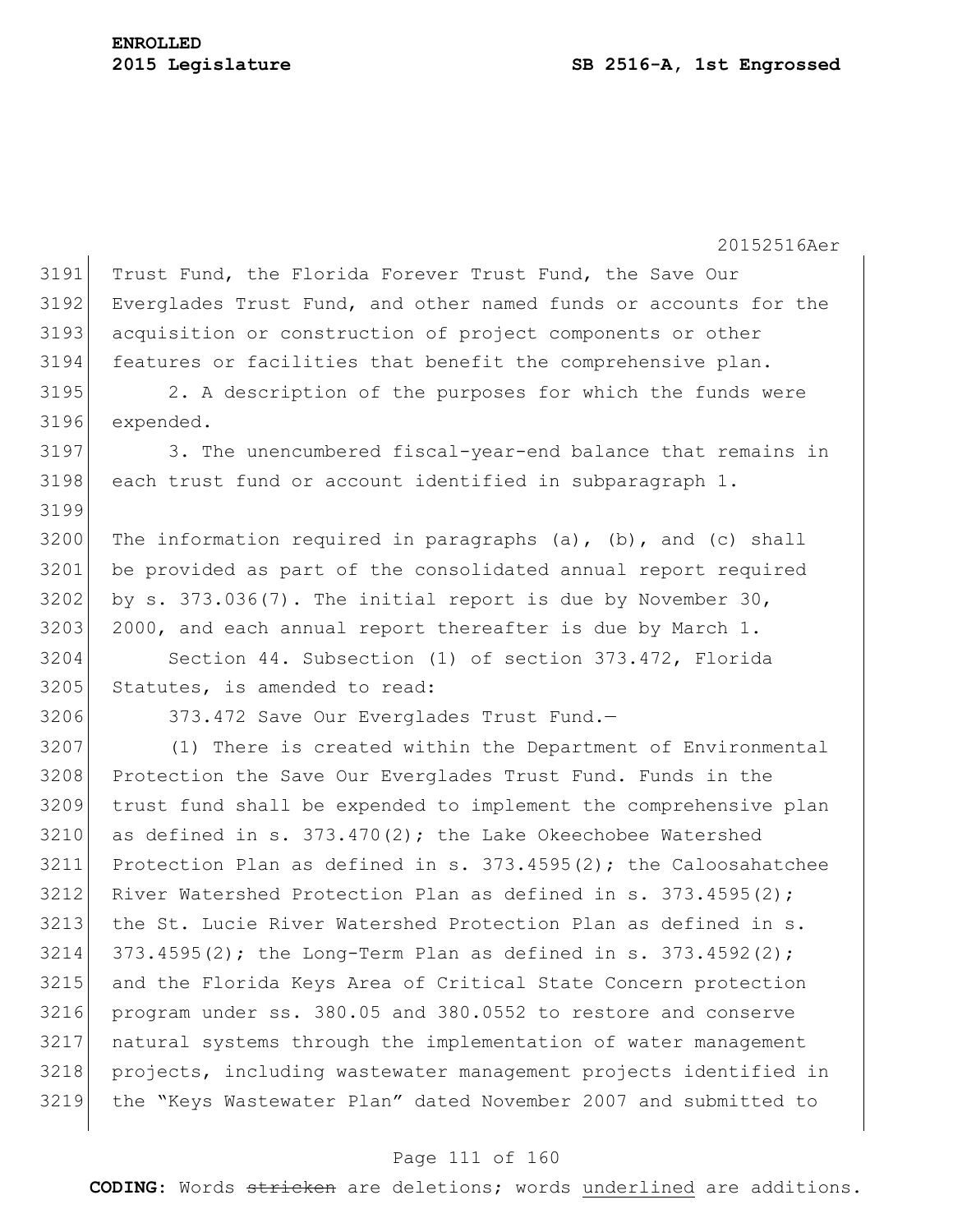20152516Aer 3220 the Florida House of Representatives on December 4, 2007 $\div$  and to pay debt service for Everglades restoration bonds issued pursuant to s.  $215.619$ . The trust fund shall serve as the 3223 repository for state, local, and federal project contributions in accordance with s. 373.470(4). Section 45. Subsection (2) of section 373.584, Florida 3226 Statutes, is amended to read: 373.584 Revenue bonds.— (2) Revenues derived by the district from the Water 3229 Management Lands Trust Fund as provided in s. 373.59 or any 3230 other revenues of the district may be pledged to the payment of 3231 such revenue bonds; however, the ad valorem taxing powers of the district may not be pledged to the payment of such revenue bonds without prior compliance with the requirements of the State Constitution as to the affirmative vote of the electors of the district and with the requirements of s. 373.563, and bonds payable from the Water Management Lands Trust Fund shall be 3237 issued solely for the purposes set forth in s. 373.59. Revenue bonds and notes shall be, and shall be deemed to be, for all purposes, negotiable instruments, subject only to the provisions 3240 of the revenue bonds and notes for registration. The powers and authority of districts to issue revenue bonds, including, but not limited to, bonds to finance a stormwater management system as defined by s.  $373.403$ , and to enter into contracts incidental thereto, and to do all things necessary and desirable in 3245 connection with the issuance of revenue bonds, shall be coextensive with the powers and authority of municipalities to issue bonds under state law. The provisions of this section 3248 constitute full and complete authority for the issuance of

#### Page 112 of 160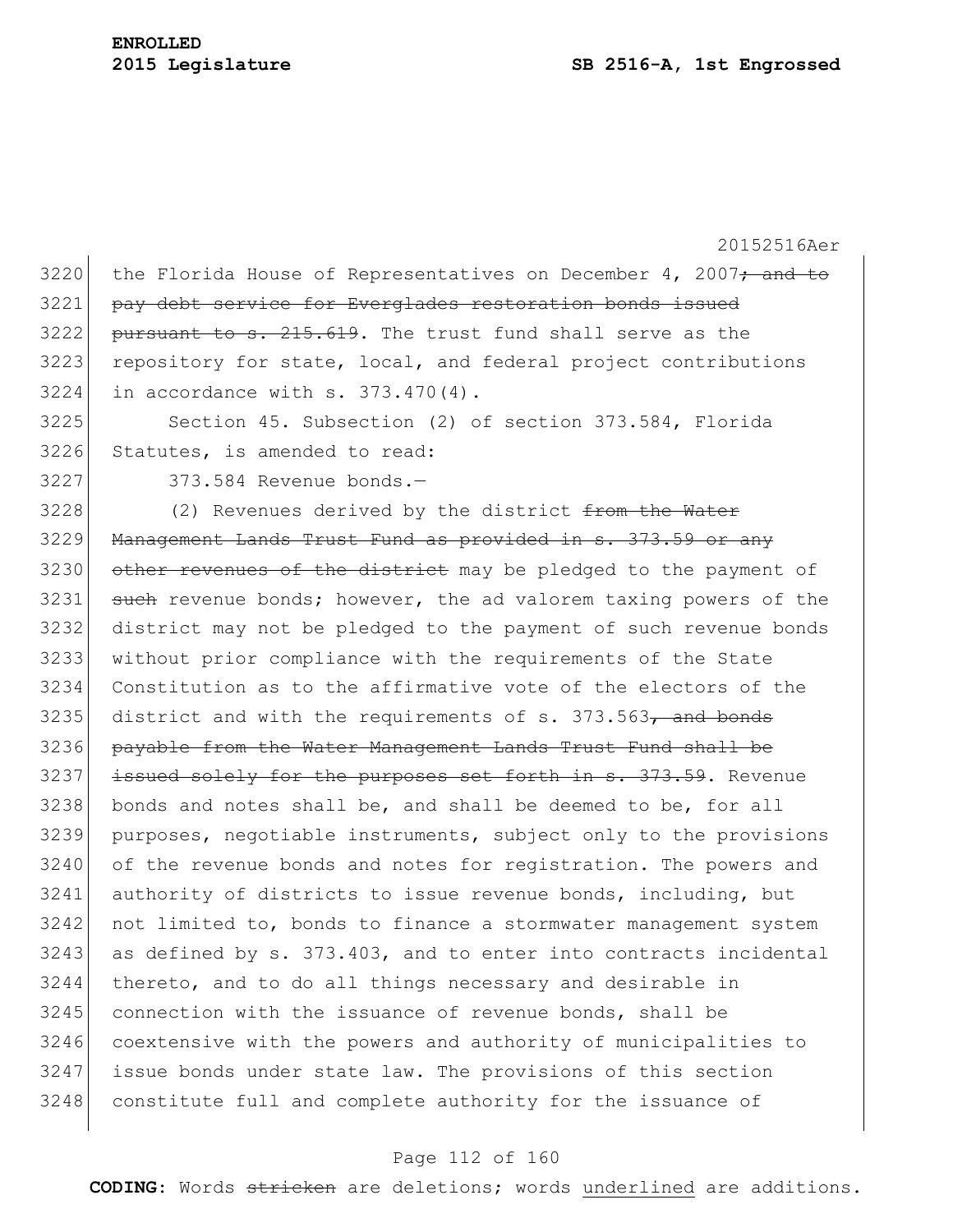|      | 20152516Aer                                                      |
|------|------------------------------------------------------------------|
| 3249 | revenue bonds and shall be liberally construed to effectuate its |
| 3250 | purpose.                                                         |
| 3251 | Section 46. Section 373.59, Florida Statutes, is amended to      |
| 3252 | read:                                                            |
| 3253 | 373.59 Payment in lieu of taxes for lands acquired for           |
| 3254 | water management district purposes Water Management Lands Trust  |
| 3255 | $Fund.$ -                                                        |
| 3256 | (1) There is established within the Department of                |
| 3257 | Environmental Protection the Water Management Lands Trust Fund   |
| 3258 | to be used as a nonlapsing fund for the purposes of this         |
| 3259 | section. The moneys in this fund are hereby continually          |
| 3260 | appropriated for the purposes of land acquisition, management,   |
| 3261 | maintenance, capital improvements of land titled to the          |
| 3262 | districts, payments in lieu of taxes, debt service on bonds      |
| 3263 | issued prior to July 1, 1999, debt service on bonds issued on or |
| 3264 | after July 1, 1999, which are issued to refund bonds issued      |
| 3265 | before July 1, 1999, preacquisition costs associated with land   |
| 3266 | purchases, and the department's costs of administration of the   |
| 3267 | fund. No refunding bonds may be issued which mature after the    |
| 3268 | final maturity date of the bonds being refunded or which provide |
| 3269 | for higher debt service in any year than is payable on such      |
| 3270 | bonds as of February 1, 2009. The department's costs of          |
| 3271 | administration shall be charged proportionally against each      |
| 3272 | district's allocation using the formula provided in subsection   |
| 3273 | (8). Capital improvements shall include, but need not be limited |
| 3274 | to, perimeter fencing, signs, firelanes, control of invasive     |
| 3275 | exotic species, controlled burning, habitat inventory and        |
| 3276 | restoration, law enforcement, access roads and trails, and       |
| 3277 | minimal public accommodations, such as primitive campsites,      |
|      |                                                                  |

# Page 113 of 160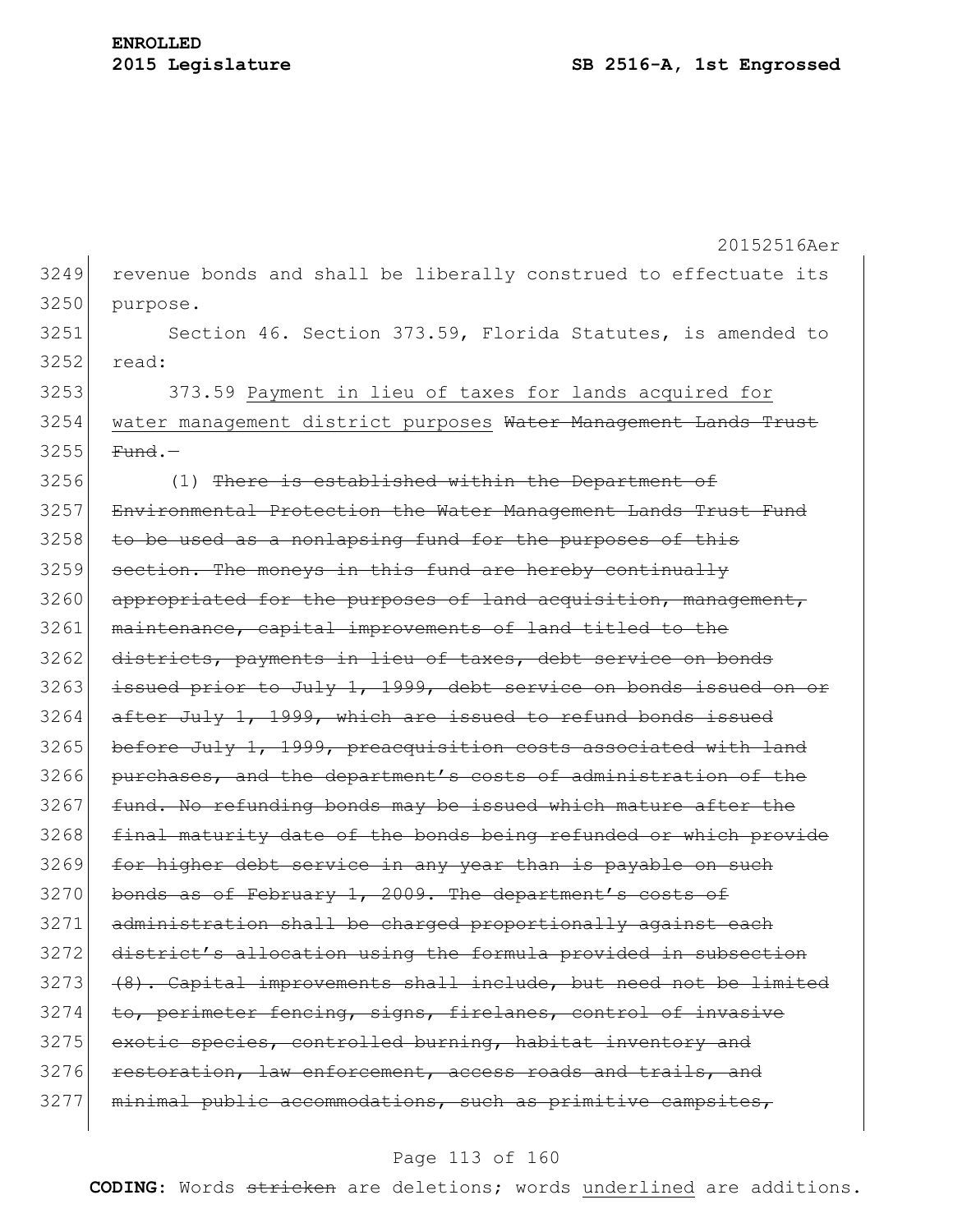| 3278 | garbage receptacles, and toilets. The moneys in the fund may     |
|------|------------------------------------------------------------------|
| 3279 | also be appropriated to supplement operational expenditures at   |
| 3280 | the Northwest Florida Water Management District and the Suwannee |
| 3281 | River Water Management District, with such appropriations        |
| 3282 | allocated prior to the allocations set out in subsection (8) to  |
| 3283 | the five water management districts.                             |
| 3284 | (2) Until the Preservation 2000 Program is concluded, each       |
| 3285 | district shall file with the Legislature and the Secretary of    |
| 3286 | Environmental Protection a report of acquisition activity, by    |
| 3287 | January 15 of each year, together with modifications or          |
| 3288 | additions to its 5-year plan of acquisition. Included in the     |
| 3289 | report shall be an identification of those lands which require a |
| 3290 | full fee simple interest to achieve water management goals and   |
| 3291 | those lands which can be acquired using alternatives to fee      |
| 3292 | simple acquisition techniques and still achieve such goals. In   |
| 3293 | their evaluation of which lands would be appropriate for         |
| 3294 | acquisition through alternatives to fee simple, district staff   |
| 3295 | shall consider criteria including, but not limited to,           |
| 3296 | acquisition costs, the net present value of future land          |
| 3297 | management costs, the net present value of ad valorem revenue    |
| 3298 | loss to the local government, and the potential for revenue      |
| 3299 | generated from activities compatible with acquisition            |
| 3300 | objectives. The report shall also include a description of land  |
| 3301 | management activity. However, no acquisition of lands shall      |
| 3302 | occur without a public hearing similar to those held pursuant to |
| 3303 | the provisions set forth in s. 120.54. In the annual update of   |
| 3304 | its 5-year plan for acquisition, each district shall identify    |
| 3305 | lands needed to protect or recharge groundwater and shall        |
| 3306 | establish a plan for their acquisition as necessary to protect   |
|      |                                                                  |

# Page 114 of 160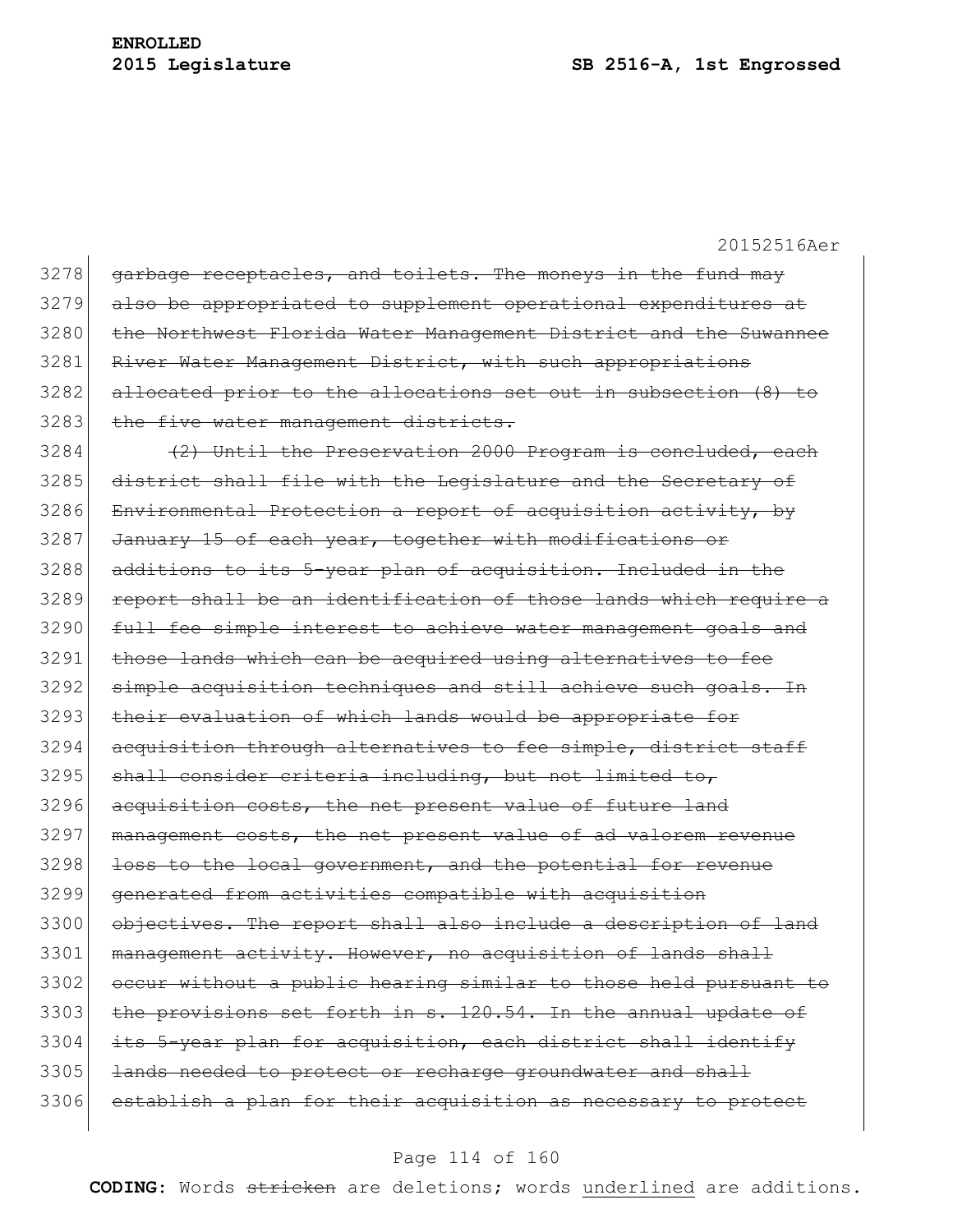|      | 20152516Aer                                                      |
|------|------------------------------------------------------------------|
| 3307 | potable water supplies. Lands which serve to protect or recharge |
| 3308 | groundwater identified pursuant to this paragraph shall also     |
| 3309 | serve to protect other valuable natural resources or provide     |
| 3310 | space for natural resource based recreation. Once all            |
| 3311 | Preservation 2000 funds allocated to the water management        |
| 3312 | districts have been expended or committed, this subsection shall |
| 3313 | be repealed.                                                     |
| 3314 | (3) Each district shall remove the property of an unwilling      |
| 3315 | seller from its plan of acquisition at the next scheduled update |
| 3316 | of the plan, if in receipt of a request to do so by the property |
| 3317 | owner. This subsection shall be repealed at the conclusion of    |
| 3318 | the Preservation 2000 program.                                   |
| 3319 | (4) The Secretary of Environmental Protection shall release      |
| 3320 | moneys from the Water Management Lands Trust Fund to a district  |
| 3321 | for preacquisition costs within 30 days after receipt of a       |
| 3322 | resolution adopted by the district's governing board which       |
| 3323 | identifies and justifies any such preacquisition costs necessary |
| 3324 | for the purchase of any lands listed in the district's 5-year    |
| 3325 | plan. The district shall return to the department any funds not  |
| 3326 | used for the purposes stated in the resolution, and the          |
| 3327 | department shall deposit the unused funds into the Water         |
| 3328 | Management Lands Trust Fund.                                     |
| 3329 | (5) The Secretary of Environmental Protection shall release      |

3330 to the districts moneys for management, maintenance, and capital 3331 improvements following receipt of a resolution and request 3332 adopted by the governing board which specifies the designated 3333 managing agency, specific management activities, public use, 3334 estimated annual operating costs, and other acceptable 3335 documentation to justify release of moneys.

#### Page 115 of 160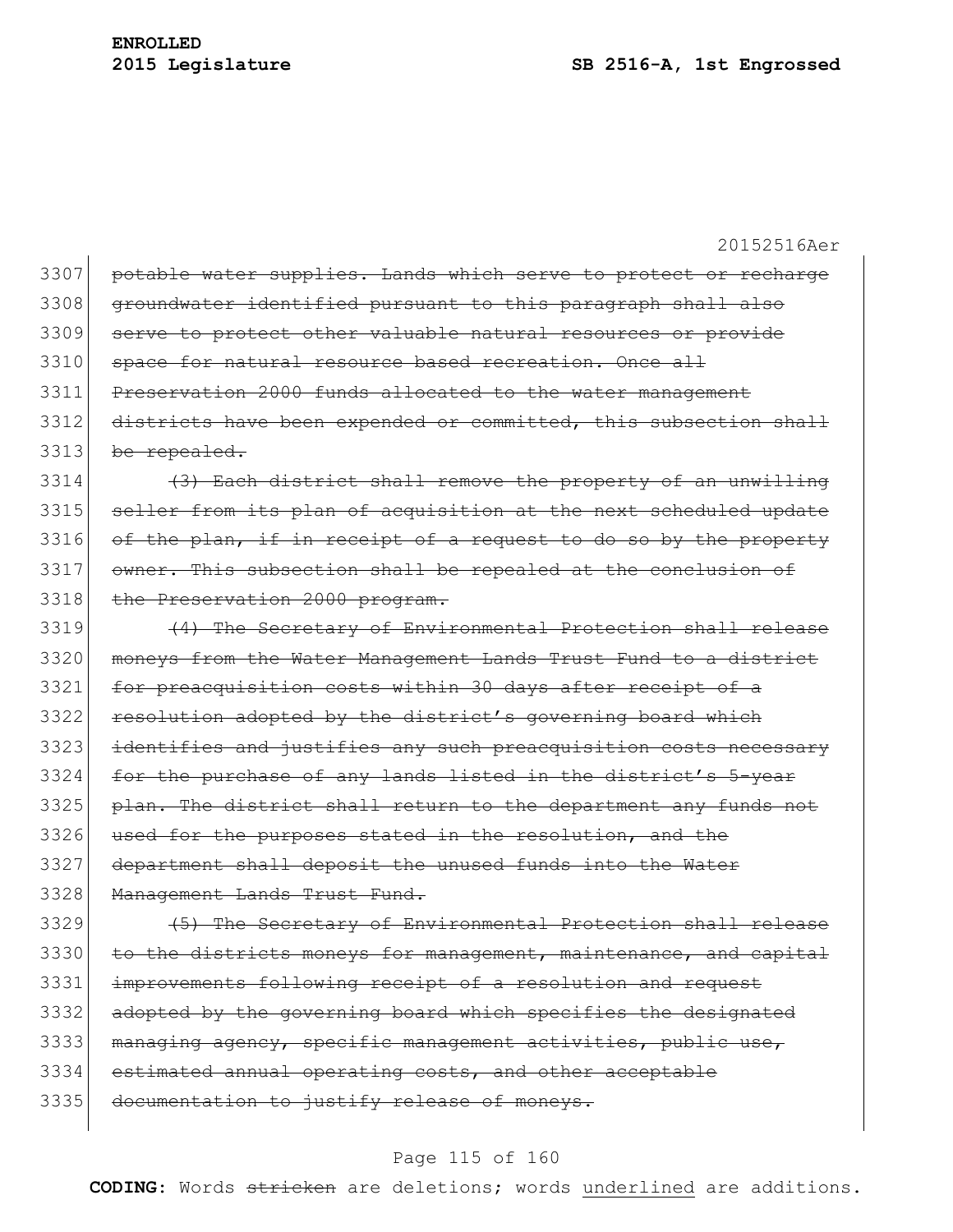| 3336 | (6) If a district issues revenue bonds or notes under s.         |
|------|------------------------------------------------------------------|
| 3337 | 373.584 prior to July 1, 1999, the district may pledge its share |
| 3338 | of the moneys in the Water Management Lands Trust Fund as        |
| 3339 | security for such bonds or notes. The Department of              |
| 3340 | Environmental Protection shall pay moneys from the trust fund to |
| 3341 | a district or its designee sufficient to pay the debt service,   |
| 3342 | as it becomes due, on the outstanding bonds and notes of the     |
| 3343 | district; however, such payments shall not exceed the district's |
| 3344 | cumulative portion of the trust fund. However, any moneys        |
| 3345 | remaining after payment of the amount due on the debt service    |
| 3346 | shall be released to the district pursuant to subsection (5).    |
| 3347 | (7) Any unused portion of a district's share of the fund         |
| 3348 | shall accumulate in the trust fund to the credit of that         |
| 3349 | district. Interest earned on such portion shall also accumulate  |
| 3350 | to the credit of that district to be used for management,        |
| 3351 | maintenance, and capital improvements as provided in this        |
| 3352 | section. The total moneys over the life of the fund available to |
| 3353 | any district under this section shall not be reduced except by   |
| 3354 | resolution of the district governing board stating that the need |
| 3355 | for the moneys no longer exists. Any water management district   |
| 3356 | with fund balances in the Water Management Lands Trust Fund as   |
| 3357 | of March 1, 1999, may expend those funds for land acquisitions   |
| 3358 | pursuant to s. 373.139, or for the purpose specified in this     |
| 3359 | subsection                                                       |
| 3360 | (8) Moneys from the Water Management Lands Trust Fund shall      |

3361 be allocated as follows:

3362 (a) Beginning with the 2009-2010 fiscal year, thirty 3363 percent shall be used first to pay debt service on bonds issued 3364 before February 1, 2009, by the South Florida Water Management

# Page 116 of 160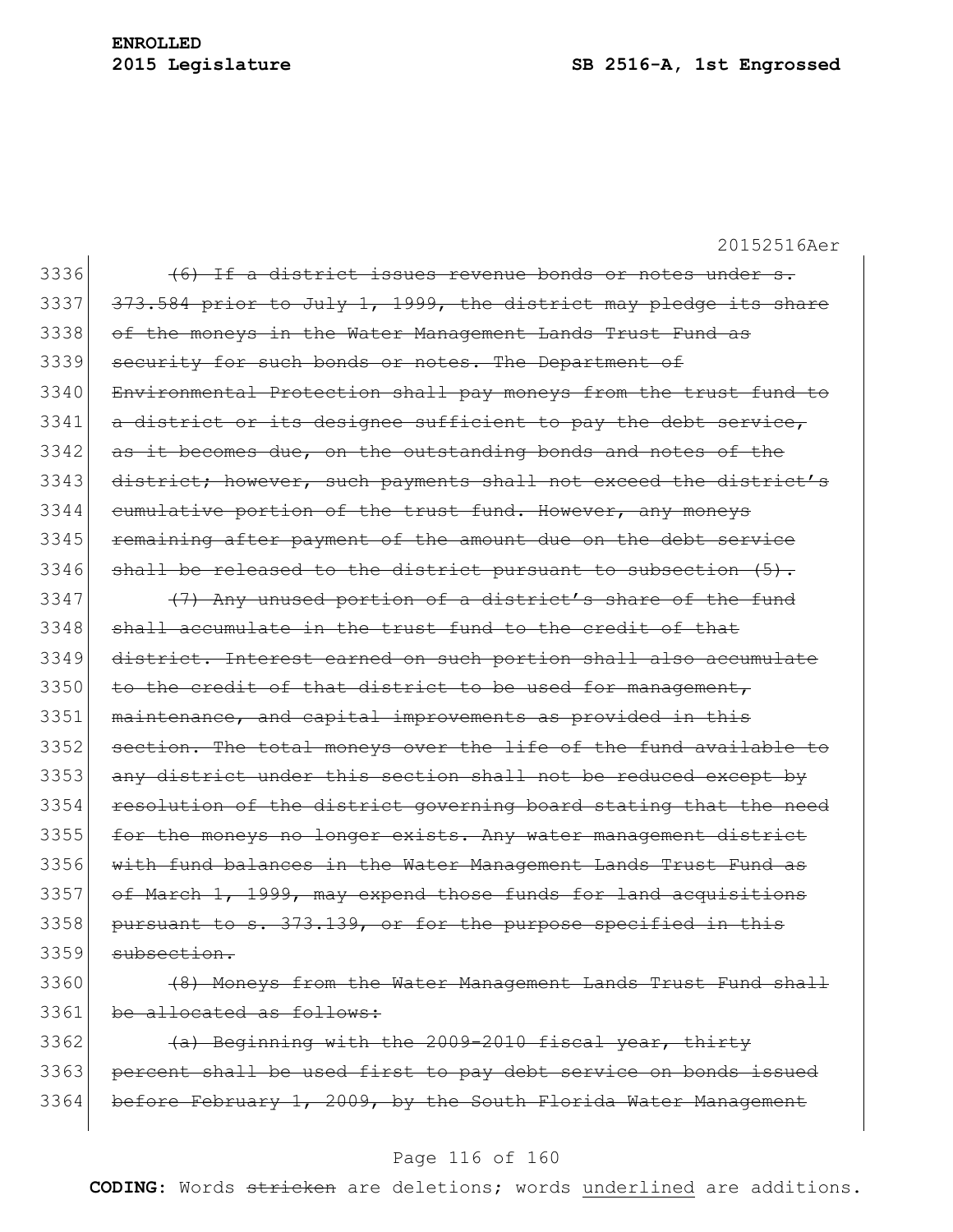20152516Aer 3365 District which are secured by revenues provided by this section 3366 or to fund debt service reserve funds, rebate obligations, or 3367 other amounts payable with respect to such bonds, then to 3368 transfer \$3,000,000 to the credit of the General Revenue Fund in 3369 each fiscal year, and lastly to distribute the remainder to the 3370 South Florida Water Management District. 3371 (b) Beginning with the 2009-2010 fiscal year, twenty-five 3372 percent shall be used first to transfer \$2,500,000 to the credit 3373 of the General Revenue Fund in each fiscal year and then to 3374 distribute the remainder to the Southwest Florida Water 3375 Management District. 3376 (c) Beginning with the 2009-2010 fiscal year, twenty-five 3377 percent shall be used first to pay debt service on bonds issued 3378 before February 1, 2009, by the St. Johns River Water Management 3379 District which are secured by revenues provided by this section 3380 or to fund debt service reserve funds, rebate obligations, or 3381 other amounts payable with respect to such bonds, then to 3382 transfer \$2,500,000 to the credit of the General Revenue Fund in 3383 each fiscal year, and to distribute the remainder to the St. 3384 Johns River Water Management District. 3385 (d) Ten percent to the Suwannee River Water Management  $3386$  District. 3387 (e) Ten percent to the Northwest Florida Water Management  $3388$  District. 3389 (9) Moneys in the fund not needed to meet current 3390 obligations incurred under this section shall be transferred to 3391 the State Board of Administration, to the credit of the fund, to 3392 be invested in the manner provided by law. Interest received on 3393 such investments shall be credited to the fund.

#### Page 117 of 160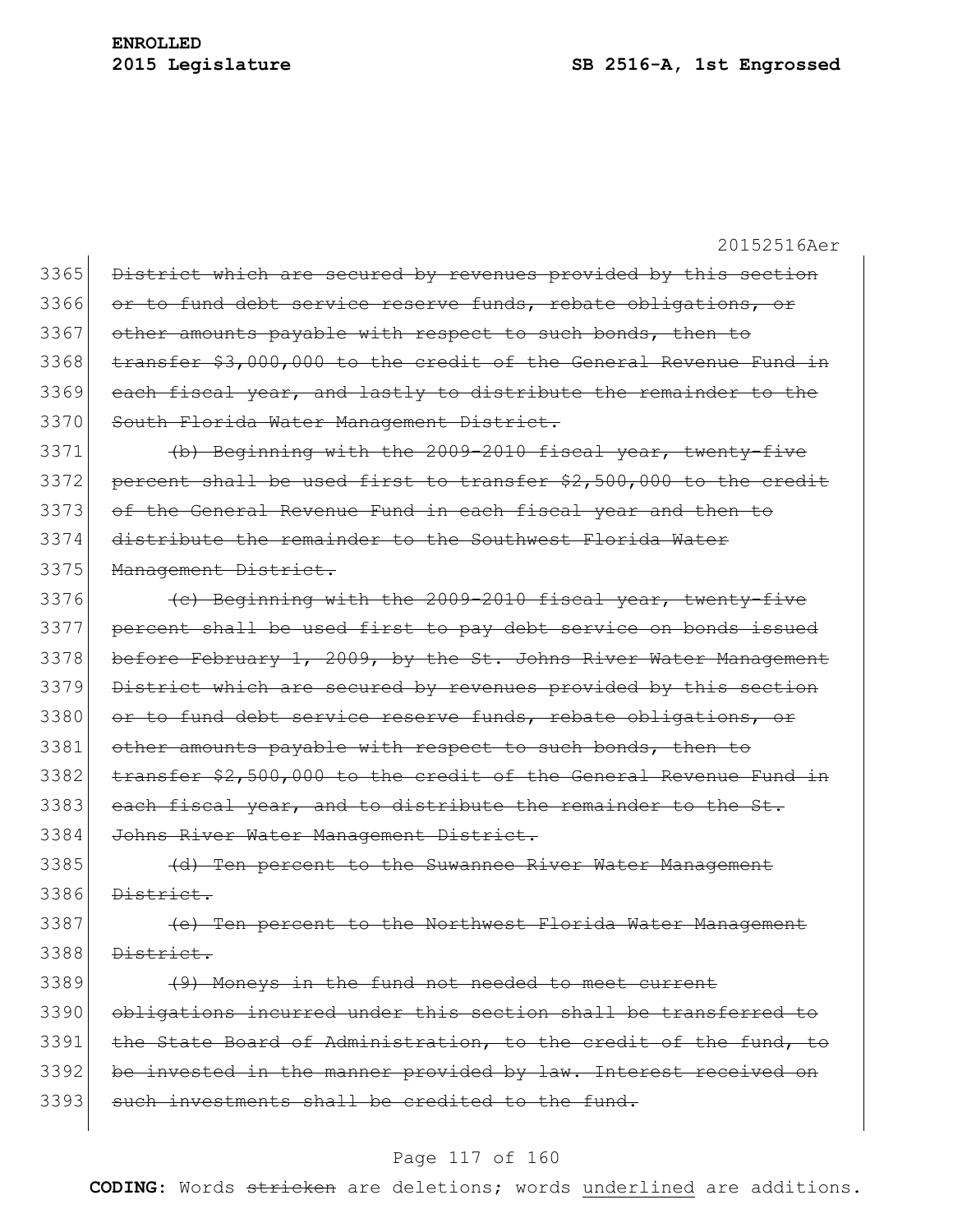3394  $(10)(a)$  Beginning July 1, 1999, not more than one-fourth of  $3395$  the funds provided for in subsections (1) and (8) in any year  $3396$  shall be reserved annually by a governing board, during the 3397 development of its annual operating budget, for payments in lieu 3398 of taxes for all actual ad valorem tax losses incurred as a 3399 result of all governing board acquisitions for water management 3400 district purposes. Reserved funds not used for payments in lieu 3401 of taxes in any year shall revert to the Water Management Lands 3402 Trust Fund to be used in accordance with the provisions of this  $3403$  section.

 $3404$  (2)  $\left(\frac{b}{b}\right)$  Payment in lieu of taxes shall be available:

3405 (a) $\pm$ . To all counties that have a population of 150,000 or  $3406$  fewer. Population levels shall be determined pursuant to s. 3407 186.901. The population estimates published April 1 and used in 3408 the revenue-sharing formula pursuant to s. 186.901 shall be used 3409 to determine eligibility under this subsection and shall apply 3410 to payments made for the subsequent fiscal year.

 $3411$  (b)  $2$ . To all local governments located in eligible counties 3412 and whose lands are bought and taken off the tax rolls. 3413

3414 For properties acquired after January 1, 2000, in the event that such properties otherwise eligible for payment in lieu of taxes under this subsection are leased or reserved and remain subject to ad valorem taxes, payments in lieu of taxes shall commence or 3418 recommence upon the expiration or termination of the lease or reservation. If the lease is terminated for only a portion of the lands at any time, the annual payments shall be made for that portion only commencing the year after such termination, without limiting the requirement that annual payments shall be

#### Page 118 of 160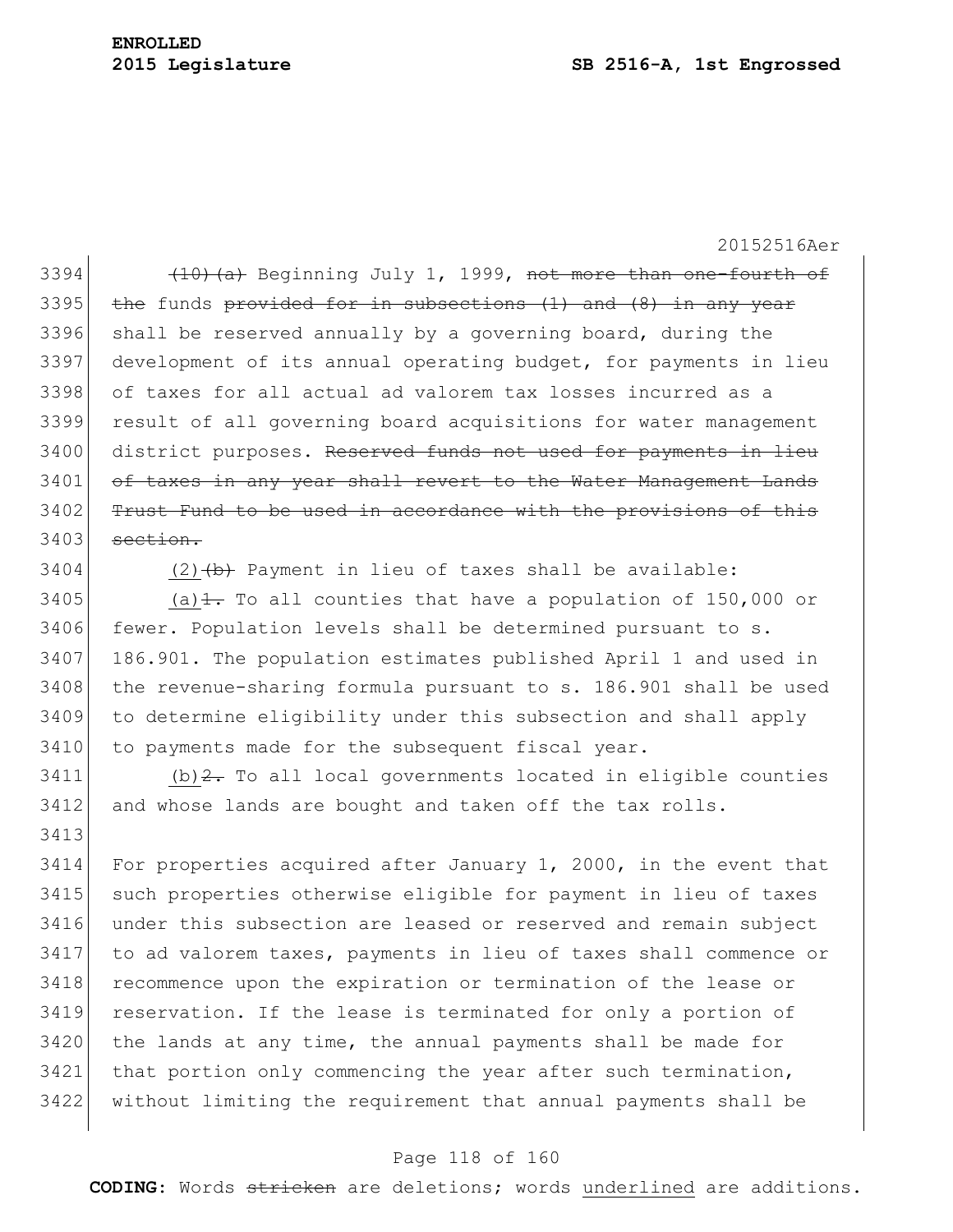made on the remaining portion or portions of the land as the lease on each expires. For the purposes of this subsection, "local government" includes municipalities and the county school board.

3427 (3)  $\left\{ \left( e \right)$  If sufficient funds are unavailable in any year to make full payments to all qualifying counties and local governments, such counties and local governments shall receive a 3430 pro rata share of the moneys available.

 (4) (d) The payment amount shall be based on the average amount of actual ad valorem taxes paid on the property for the 3 years preceding acquisition. Applications for payment in lieu of taxes shall be made no later than May 31 of the year for which payment is sought. No payment in lieu of taxes shall be made for properties which were exempt from ad valorem taxation for the year immediately preceding acquisition.

 $(5)$  (e) If property that was subject to ad valorem taxation was acquired by a tax-exempt entity for ultimate conveyance to the state under this chapter, payment in lieu of taxes shall be made for such property based upon the average amount of ad 3442 valorem taxes paid on the property for the 3 years prior to its being removed from the tax rolls. The water management districts shall certify to the Department of Revenue those properties that may be eligible under this provision. Once eligibility has been established, that governmental entity shall receive annual payments for each tax loss until the qualifying governmental entity exceeds the population threshold pursuant to subsection (2) paragraph (b).

3450 (6) $(f)$  Payment in lieu of taxes pursuant to this section 3451 subsection shall be made annually to qualifying counties and

## Page 119 of 160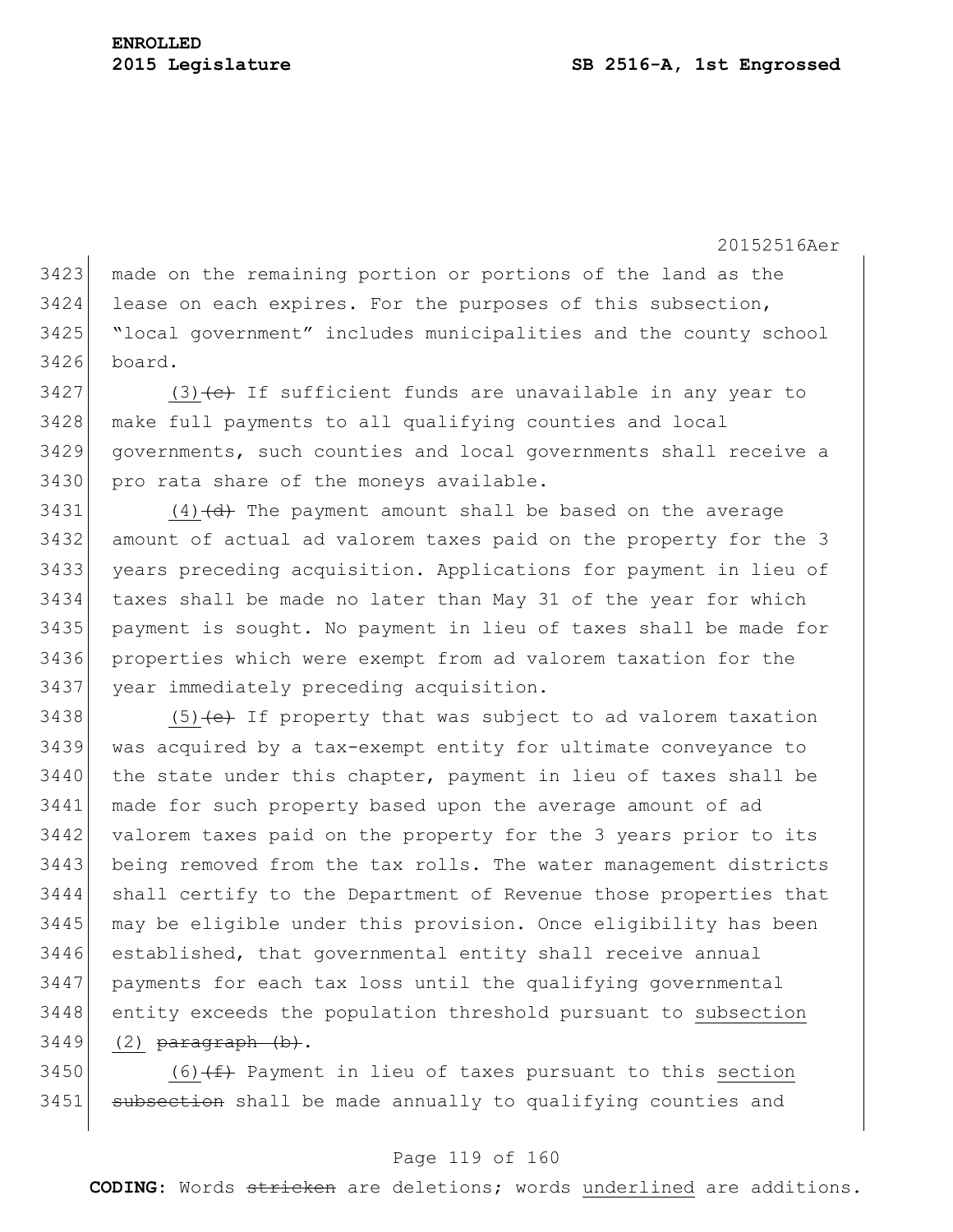3452 local governments after certification by the Department of 3453 Revenue that the amounts applied for are reasonably appropriate, based on the amount of actual ad valorem taxes paid on the eligible property, and after the water management districts have provided supporting documents to the Chief Financial Officer and have requested that payment be made in accordance with the 3458 requirements of this section. With the assistance of the local government requesting payment in lieu of taxes, the water management district that acquired the land is responsible for preparing and submitting application requests for payment to the 3462 Department of Revenue for certification.

3463 (7) $\left( \frac{q}{q} \right)$  If a water management district conveys to a county 3464 or local government title to any land owned by the district, any 3465 payments in lieu of taxes on the land made to the county or 3466 local government shall be discontinued as of the date of the 3467 conveyance.

3468 (11) Notwithstanding any provision of this section to the  $3469$  contrary, the governing board of a water management district may 3470 request, and the Secretary of Environmental Protection shall 3471 release upon such request, moneys allocated to the districts 3472 pursuant to subsection (8) for purposes consistent with the 3473 provisions of s. 373.709, s. 373.705, s. 373.139, or ss.  $3474$   $373.451-373.4595$  and for legislatively authorized land 3475 acquisition and water restoration initiatives. No funds may be 3476 used pursuant to this subsection until necessary debt service 3477 obligations, requirements for payments in lieu of taxes, and 3478 land management obligations that may be required by this chapter 3479 are provided for.

 $3480$  (12) Notwithstanding subsection  $(8)$ , and for the 2014-2015

#### Page 120 of 160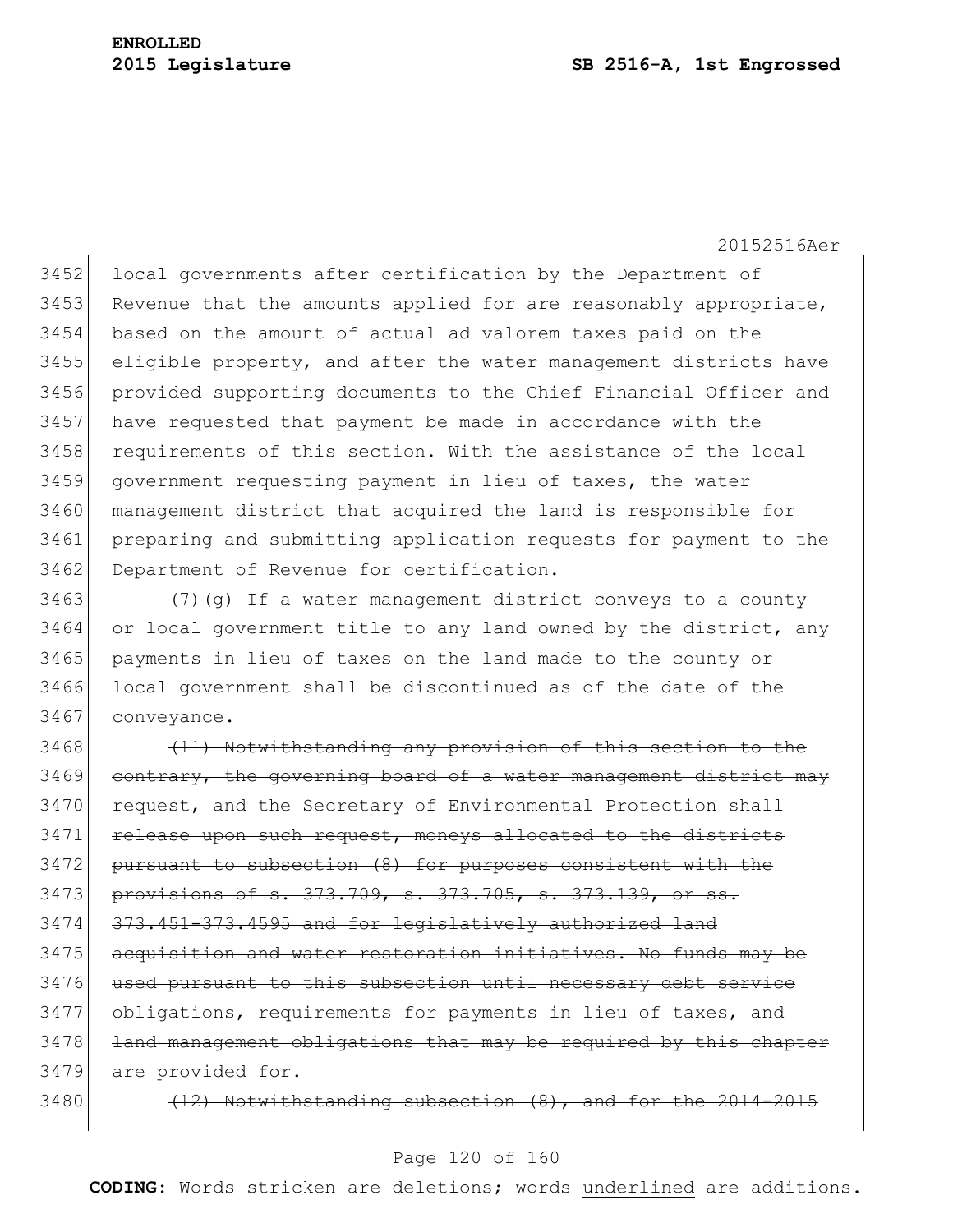20152516Aer  $3481$  fiscal year only, the moneys from the Water Management Lands 3482 Trust Fund are allocated as follows: 3483 (a) An amount necessary to pay debt service on bonds issued 3484 before February 1, 2009, by the South Florida Water Management 3485 District and the St. Johns River Water Management District, 3486 which are secured by revenues provided pursuant to this section, 3487 or to fund debt service reserve funds, rebate obligations, or 3488 other amounts payable with respect to such bonds. 3489 (b) Eight million dollars to be transferred to the General 3490 Revenue Fund. 3491 (c) Seven million seven hundred thousand dollars to be 3492 transferred to the Save Our Everglades Trust Fund to support 3493 Everglades restoration projects included in the final report of 3494 the Select Committee on Indian River Lagoon and Lake Okeechobee 3495 Basin, dated November 8, 2013.  $3496$  (d) Any remaining funds to be provided in accordance with 3497 the General Appropriations Act. 3498 3499 This subsection expires July 1, 2015. 3500 Section 47. Section 373.5905, Florida Statutes, is amended 3501 to read: 3502 373.5905 Reinstatement of payments in lieu of taxes; 3503 duration.—If a water management district has made a payment in 3504 lieu of taxes to a governmental entity and subsequently  $3505$  suspended such payment, beginning July 1, 2009, the water 3506 management district shall reinstate appropriate payments and 3507 continue the payments for as long as the county population  $3508$  remains below the population threshold pursuant to s. 3509 373.59(2)(a)  $\frac{1}{373.59(10)}$  (b). This section does not authorize

#### Page 121 of 160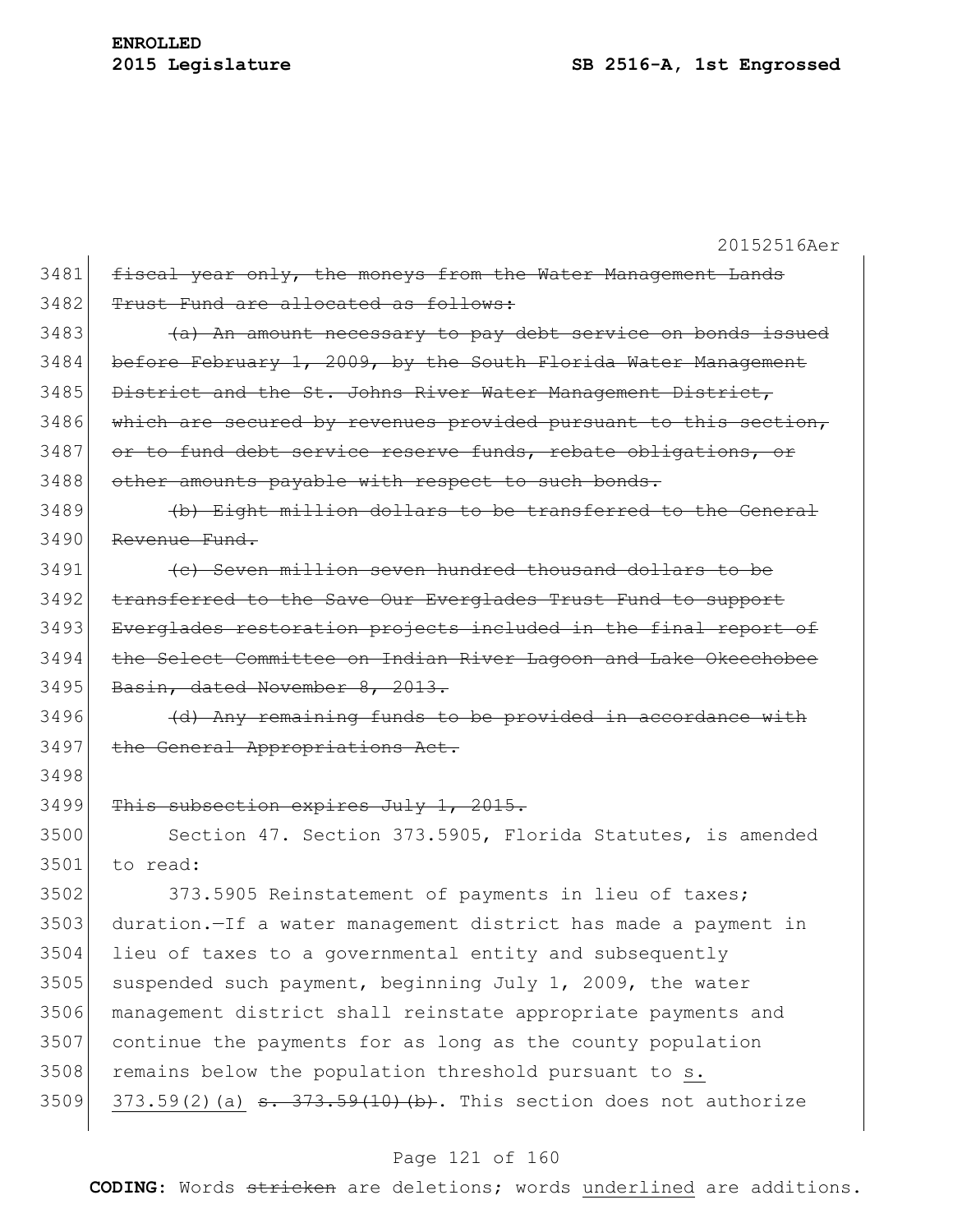```
3510 or provide for payments in arrears.
```
 Section 48. Subsection (8) of section 373.703, Florida Statutes, is amended to read:

 373.703 Water production; general powers and duties.—In the performance of, and in conjunction with, its other powers and duties, the governing board of a water management district existing pursuant to this chapter:

 (8) In addition to the power to issue revenue bonds pursuant to s. 373.584, may issue revenue bonds for the purposes of paying the costs and expenses incurred in carrying out the purposes of this chapter or refunding obligations of the district issued pursuant to this section. Such revenue bonds shall be secured by, and be payable from, revenues derived from 3523 the operation, lease, or use of its water production and transmission facilities and other water-related facilities and from the sale of water or services relating thereto. Such revenue bonds may not be secured by, or be payable from, moneys 3527 derived by the district from the Water Management Lands Trust 3528 Fund or from ad valorem taxes received by the district or from moneys appropriated by the Legislature, unless otherwise 3530 specifically authorized by law. All provisions of s. 373.584 relating to the issuance of revenue bonds which are not inconsistent with this section shall apply to the issuance of revenue bonds pursuant to this section. The district may also issue bond anticipation notes in accordance with the provisions of s. 373.584.

 Section 49. Subsection (8) of section 375.031, Florida Statutes, is amended to read:

3538 375.031 Acquisition of land; procedures.

## Page 122 of 160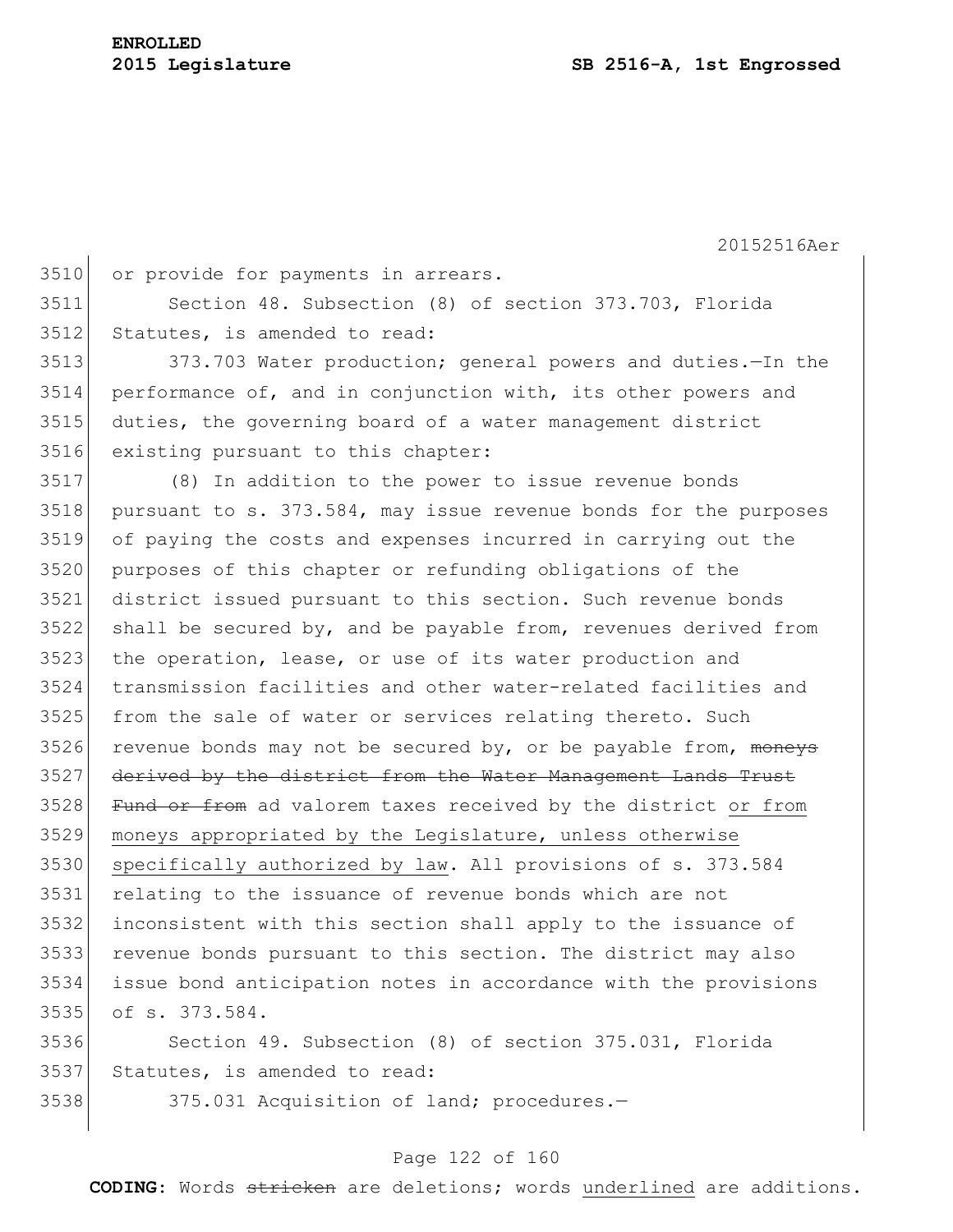#### **2015 Legislature SB 2516-A, 1st Engrossed**

20152516Aer 3539 (8) The department may, if it deems it desirable and in the best interest of the program, request the board of trustees to 3541 sell or otherwise dispose of any lands or water storage areas 3542 acquired under this act. The board of trustees, when so 3543 requested, shall offer the lands or water storage areas, on such terms as the department may determine, first to other state agencies and then, if still available, to the county or municipality in which the lands or water storage areas lie. If not acquired by another state agency or local governmental body 3548 for beneficial public purposes, the lands or water storage areas shall then be offered by the board of trustees at public sale, after first giving notice of such sale by publication in a newspaper published in the county or counties in which such lands or water storage areas lie not less than once a week for 3 consecutive weeks. All proceeds from the sale or disposition of any lands or water storage areas pursuant to this section shall be deposited into the appropriate trust fund pursuant to s.  $253.034(6)(k)$ ,  $(1)$ , or  $(m)$  in the Land Acquisition Trust Fund. Section 50. Section 375.041, Florida Statutes, is amended 3558 to read:

3559 375.041 Land Acquisition Trust Fund.-

 (1) There is created a Land Acquisition Trust Fund within the Department of Environmental Protection. The Land Acquisition Trust Fund is designated by s. 28, Art. X of the State Constitution for receipt of certain documentary stamp tax 3564 revenue for the uses prescribed therein to facilitate and 3565 expedite the acquisition of land, water areas, and related 3566 resources required to accomplish the purposes of this act. The Land Acquisition Trust Fund shall be held and administered by

#### Page 123 of 160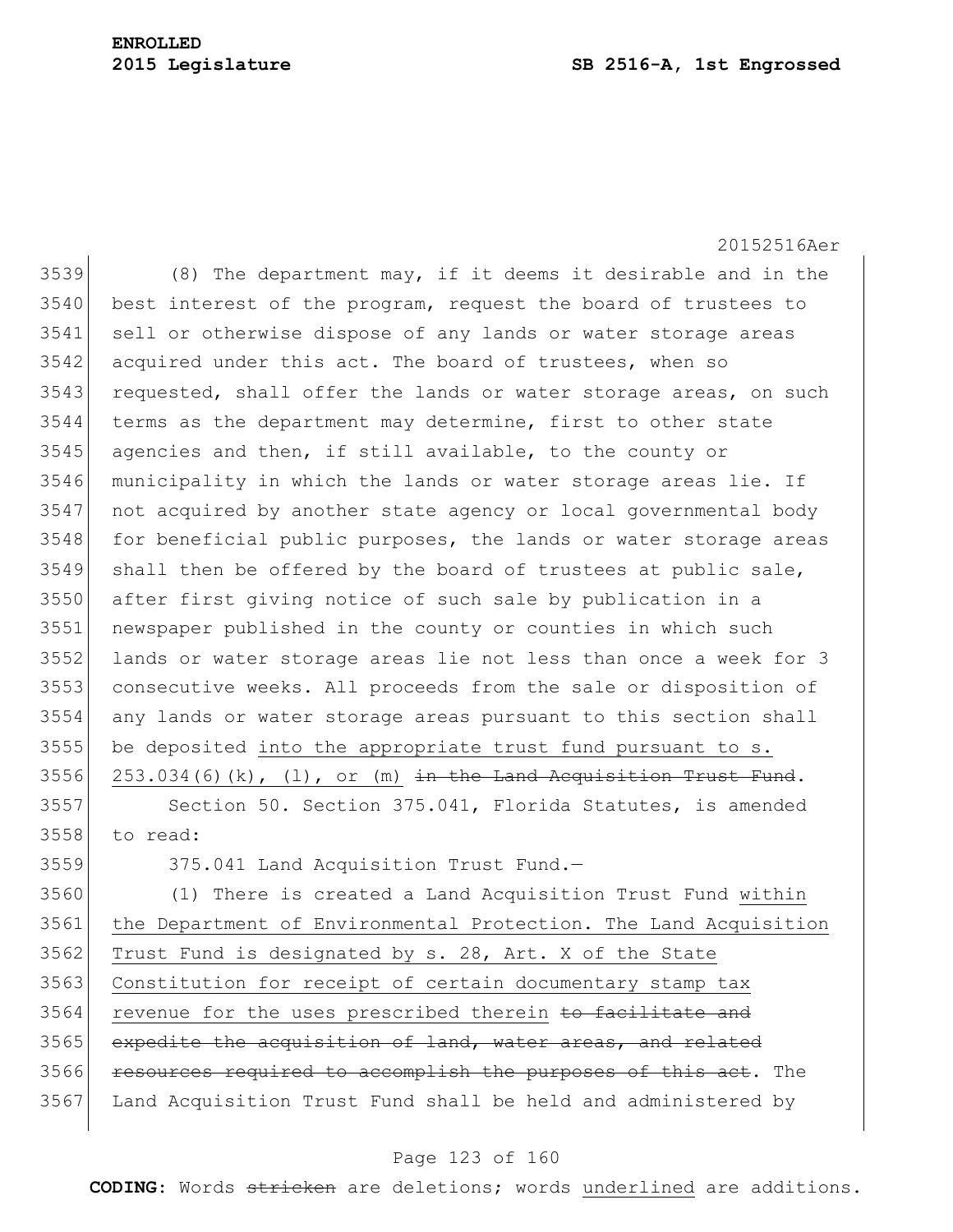20152516Aer 3568 the department. The Land Acquisition Trust Fund shall continue 3569 for as long as bonds are outstanding pursuant to s. 215.618 or 3570 s. 215.619, or any bonds secured on a parity basis with such  $3571$  bonds, or until the requirement of s. 28, Art. X of the State 3572 Constitution expires, whichever is later All moneys and revenue 3573 from the operation, management, sale, lease, or other  $3574$  disposition of land, water areas, related resources, and the 3575 facilities thereon acquired or constructed under this act shall 3576 be deposited in or credited to the Land Acquisition Trust Fund. 3577 Moneys accruing to any agency for the purposes enumerated in 3578 this act may be deposited in this fund. There shall also be 3579 deposited into the Land Acquisition Trust Fund other moneys as 3580 authorized by appropriate act of the Legislature. All moneys so 3581 deposited into the Land Acquisition Trust Fund shall be trust 3582 funds for the uses and purposes herein set forth, within the 3583 meaning of s. 215.32(1)(b); and such moneys shall not become or 3584 be commingled with the General Revenue Fund of the state, as 3585 defined by s. 215.32(1)(a). 3586 (2) All moneys and revenue from the sale or other 3587 disposition of land, water areas, or related resources acquired 3588 on or after July 1, 2015, for the purposes of s. 28, Art. X of 3589 the State Constitution shall be deposited into or credited to 3590 the Land Acquisition Trust Fund, except as otherwise provided 3591 pursuant to s. 253.034(6)(l). 3592 (3) Funds distributed into The moneys on deposit in the 3593 Land Acquisition Trust Fund pursuant to s. 201.15 shall be first  $3594$  applied  $\pm$ o: 3595 (a) First, to pay debt service or to fund debt service 3596 reserve funds, rebate obligations, or other amounts payable with

#### Page 124 of 160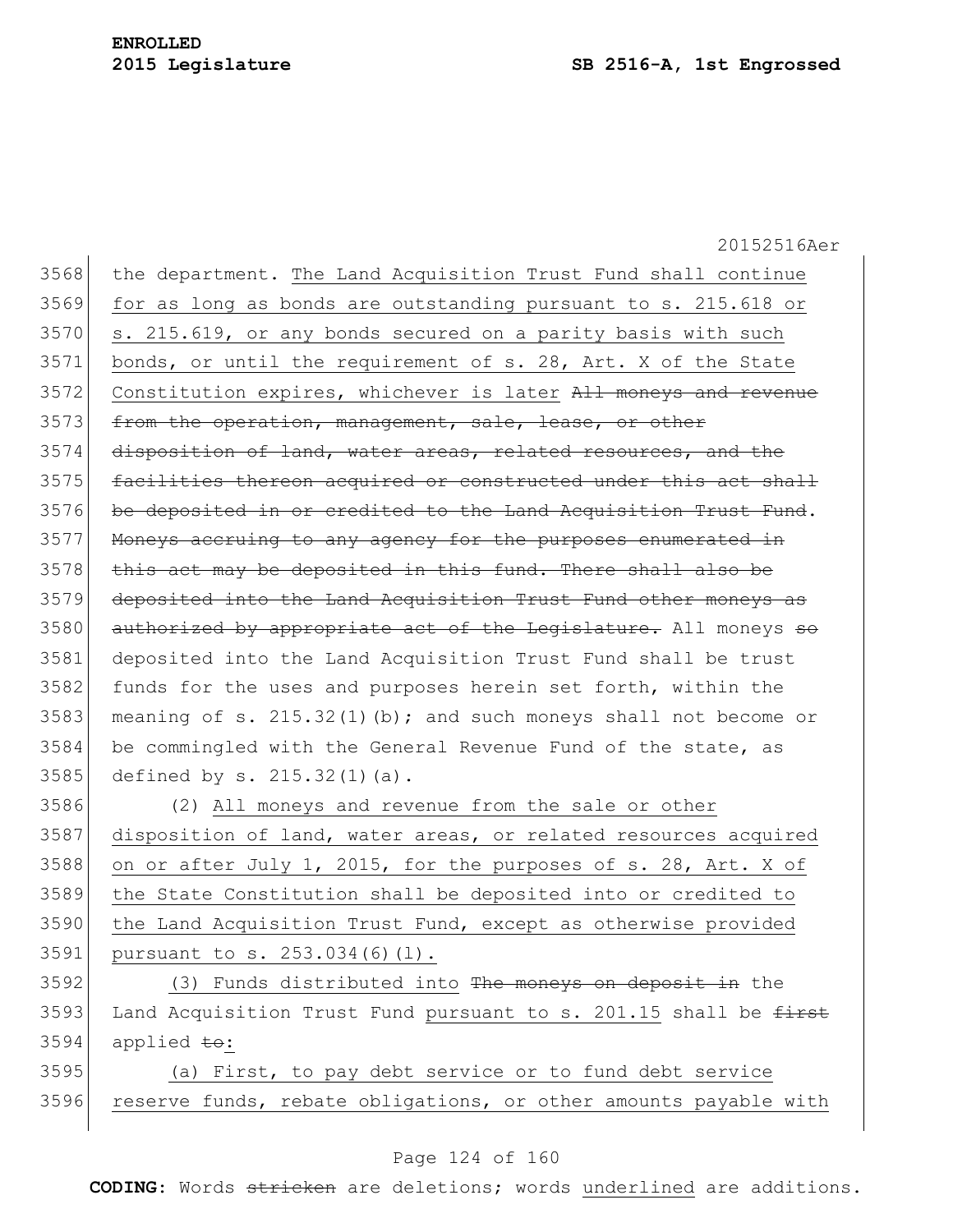20152516Aer 3597 respect to Florida Forever bonds issued under s. 215.618; and 3598 pay debt service, provide reserves, and pay rebate obligations 3599 and other amounts due with respect to Everglades restoration 3600 bonds issued under s. 215.619; 3601 (b) Then, to pay the debt service on bonds issued before 3602 February 1, 2009, by the South Florida Water Management District 3603 and the St. Johns River Water Management District, which are 3604 secured by revenues provided pursuant to former s. 373.59, 3605 Florida Statutes 2014, or which are necessary to fund debt 3606 service reserve funds, rebate obligations, or other amounts 3607 payable with respect to such bonds. This paragraph expires July 3608 1, 2016; and 3609 (c) Then, to distribute \$32 million each fiscal year to the 3610 South Florida Water Management District for the Long-Term Plan 3611 as defined in s. 373.4592(2). This paragraph expires July 1, 3612 2024 pay the rentals due under lease-purchase agreements or to 3613 meet debt service requirements of revenue bonds issued pursuant 3614 to s. 375.051; provided, however, that debt service on Save Our 3615 Coast bonds shall not be paid from moneys transferred to the 3616 Land Acquisition Trust Fund pursuant to s. 259.032(2)(b).  $3617$  (4)<del>(3)(a)</del> Any remaining moneys in the Land Acquisition 3618 Trust Fund which are not distributed pledged for rentals or debt 3619 service as provided in subsection (3)  $(2)$  may be appropriated  $3620$  expended from time to time for the purposes set forth in s. 28,  $3621$  Art. X of the State Constitution to acquire land, water areas, 3622 and related resources and to construct, improve, enlarge, 3623 extend, operate, and maintain capital improvements and 3624 facilities in accordance with the plan. 3625  $\vert$  (b) In addition to the uses allowed under paragraph (a),

#### Page 125 of 160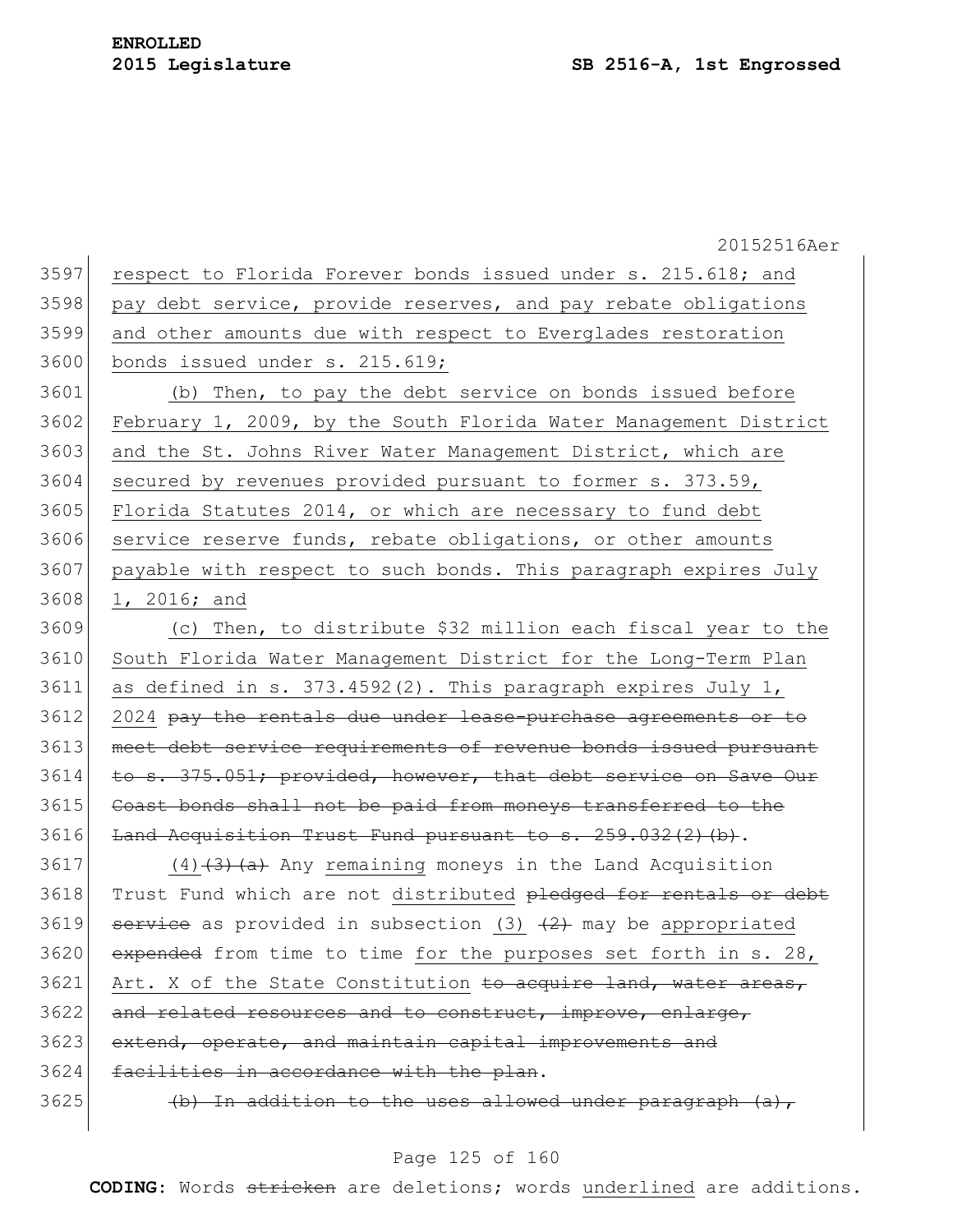20152516Aer 3626 for the 2014-2015 fiscal year, moneys in the Land Acquisition Trust Fund may be transferred to support the Total Maximum Daily Loads Program as provided in the General Appropriations Act. This paragraph expires July 1, 2015.  $\left($  (c) For the 2014-2015 fiscal year only, moneys in the Land Acquisition Trust Fund may be transferred to the Save Our Everglades Trust Fund to support Everglades restoration projects included in the final report of the Select Committee on Indian River Lagoon and Lake Okeechobee Basin, dated November 8, 2013, and to the Florida Forever Trust Fund for the Florida Forever 3636 program pursuant to nonoperating budget authority under s. 3637 216.181(12). This paragraph expires July 1, 2015. (4) The department may disburse moneys in the Land 3639 Acquisition Trust Fund to pay all necessary expenses to carry 3640 out the purposes of this act. The department shall disburse moneys from the Land Acquisition Trust Fund to the Fish and 3642 Wildlife Conservation Commission for the purpose of funding law 3643 enforcement services on state lands. (5) Moneys accruing to other agencies for the purposes designated in subsection (1) shall be transferred pursuant to nonoperating budget authority under s. 216.181(12). Agencies 3647 shall maintain the integrity of such transferred moneys. Any 3648 transferred moneys available from reversions or reductions of budget authority in the other agencies shall be transferred back to the Land Acquisition Trust Fund in the Department of Environmental Protection within 15 days after such reversion or reduction and must be available for future appropriation pursuant to s. 28, Art. X of the State Constitution.  $(6)$   $\leftarrow$   $\leftarrow$  When the Legislature has authorized the Department

#### Page 126 of 160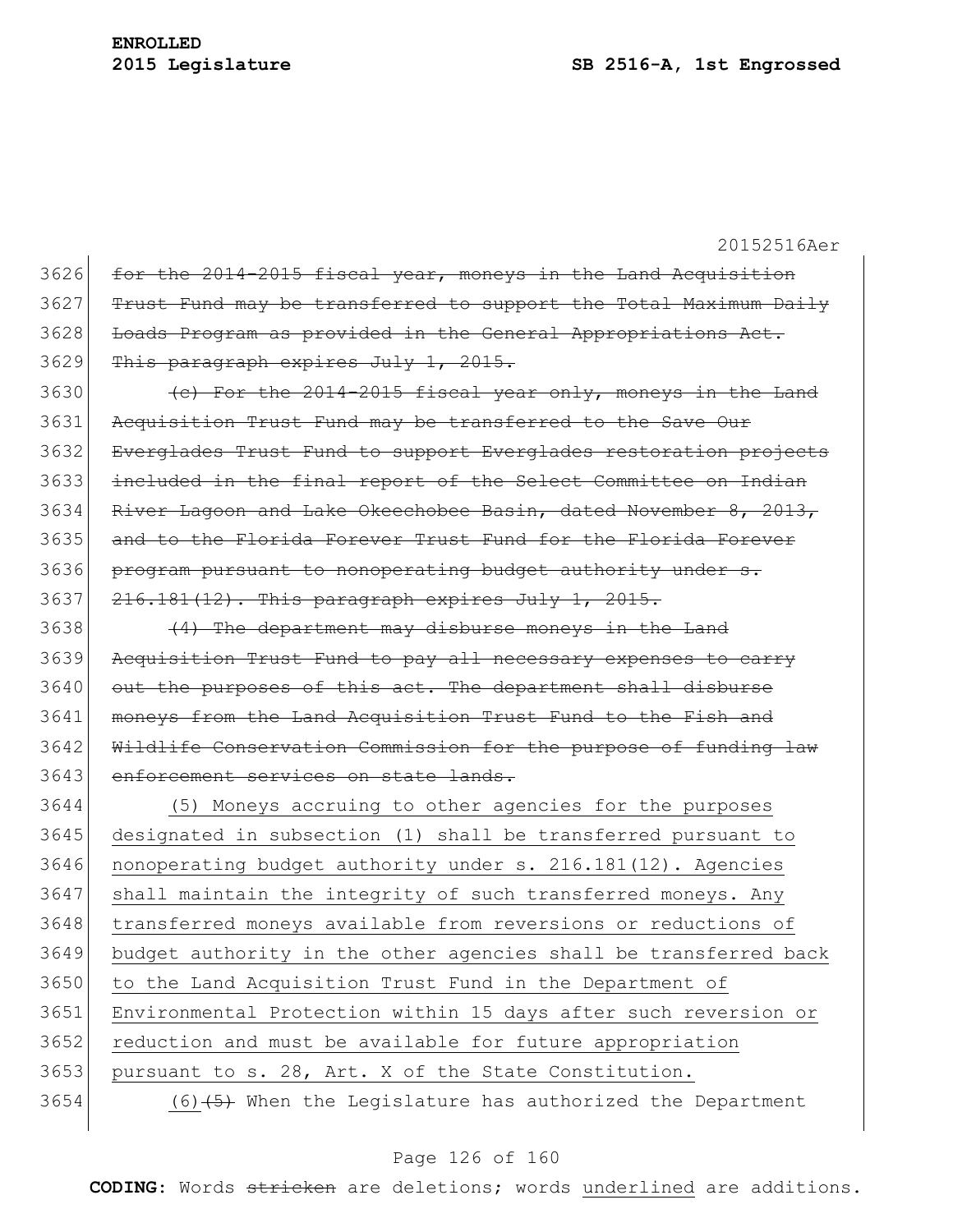20152516Aer 3655 of Environmental Protection to condemn a specific parcel of land 3656 and such parcel already has been approved for acquisition  $3657$  through the fund, the land may be acquired in accordance with 3658 the provisions of chapter 73 or chapter 74, and the fund may be 3659 used to pay the condemnation award and all costs, including  $\theta$ 3660 reasonable attorney fees attorney's fee, associated with 3661 condemnation. 3662 Section 51. Subsection (2) of section 375.044, Florida 3663 Statutes, is amended to read: 3664 375.044 Land Acquisition Trust Fund budget request. 3665 (2) The legislative budget request shall be submitted to 3666 the Executive Office of the Governor and the Legislature in 3667 conjunction with the provisions of ss. 216.023, 216.031, and 3668 216.043. The 10-year request shall include, but need shall not 3669 be limited to: 3670 (a) A 10-year annual cash-flow analysis of the Land 3671 Acquisition Trust Fund. 3672 (b) The requested schedule of the agency for issuance of 3673 Save Our Coasts bonds. 3674 (b) (e) Forecasts of anticipated revenues to the Land 3675 Acquisition Trust Fund. 3676  $(c)$  (c)  $(d)$  The estimate of the agency of Land Acquisition Trust 3677 Fund encumbrances and commitments for each year and the 3678 corresponding estimates of expenditures. 3679 Section 52. Section 375.045, Florida Statutes, is repealed. 3680 Section 53. Subsection (1) and paragraph (c) of subsection 3681 (2) of section 375.075, Florida Statutes, are amended to read: 3682 375.075 Outdoor recreation; financial assistance to local 3683 governments.—

## Page 127 of 160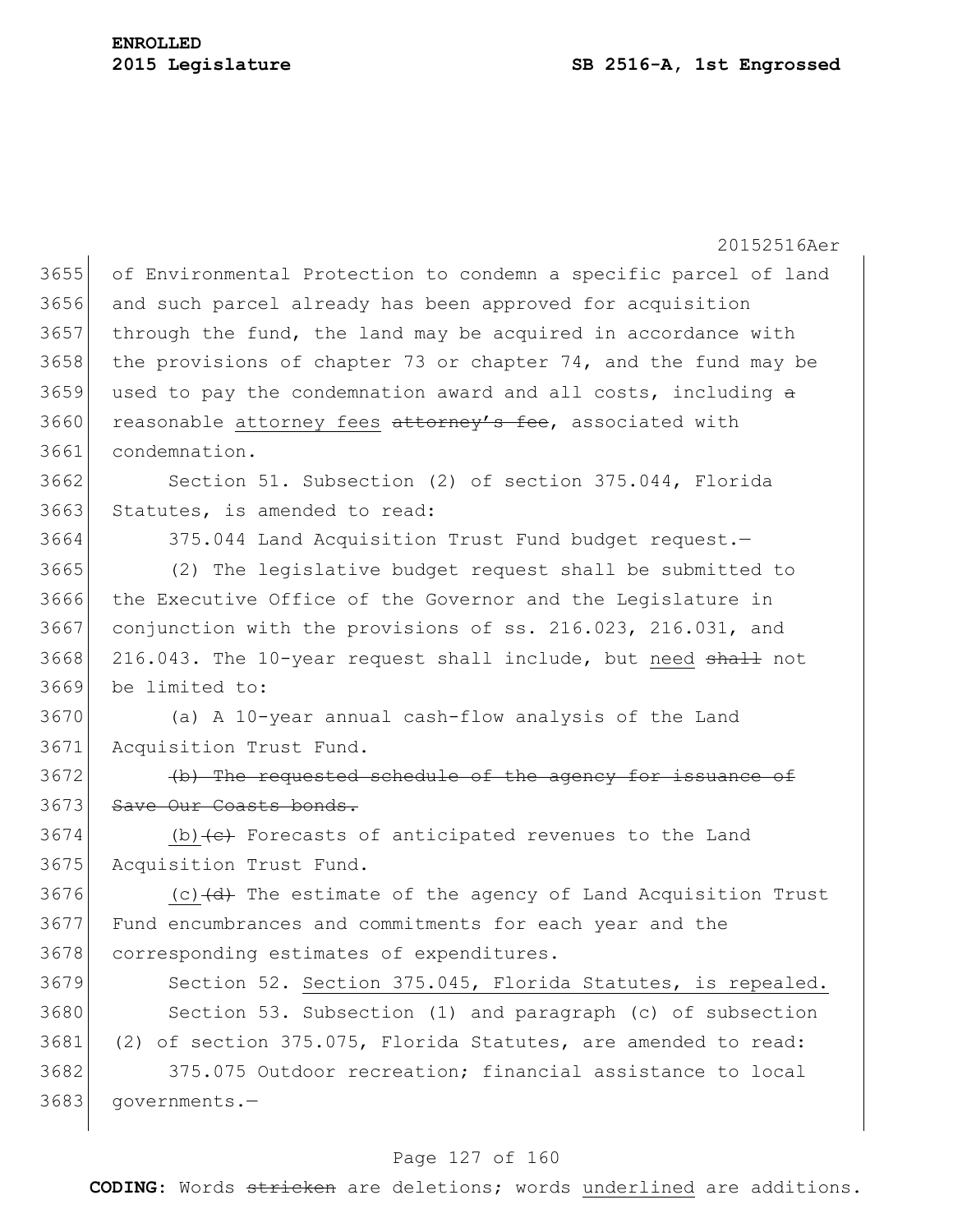#### **2015 Legislature SB 2516-A, 1st Engrossed**

20152516Aer

 (1) The Department of Environmental Protection is authorized to establish the Florida Recreation Development Assistance Program to provide grants, subject to legislative appropriation, to qualified local governmental entities to acquire or develop land for public outdoor recreation purposes. To the extent not needed for debt service on bonds issued pursuant to s. 375.051, each year the department shall develop 3691 and plan a program which shall be based upon funding of not less 3692 than 5 percent of the money credited to the Land Acquisition Trust Fund pursuant to s.  $201.15(2)$  and  $(3)$  in that year. The 3694 department shall develop and plan a program that must which shall be based upon the cumulative total funding appropriated by 3696 the Legislature for such purpose provided from this section and 3697 from the Florida Forever Trust Fund pursuant to  $259.105(3)(d)$ .

3699 (2)

3700 (c) Funds may not be released under No release of funds 3701 from the Land Acquisition Trust Fund, or from the Florida 3702 Forever Trust Fund beginning in fiscal year 2001-2002, for this 3703 program may be made for these public recreation projects until 3704 the projects have been selected through the competitive 3705 selection process provided for in this section.

3706 Section 54. Section 376.11, Florida Statutes, is amended to 3707 read:

3708 376.11 Florida Coastal Protection Trust Fund.—

 (1) The purpose of this section is to provide a mechanism to have financial resources immediately available for prevention of, and cleanup and rehabilitation after, a pollutant discharge, 3712 to prevent further damage by the pollutant, and to pay for

#### Page 128 of 160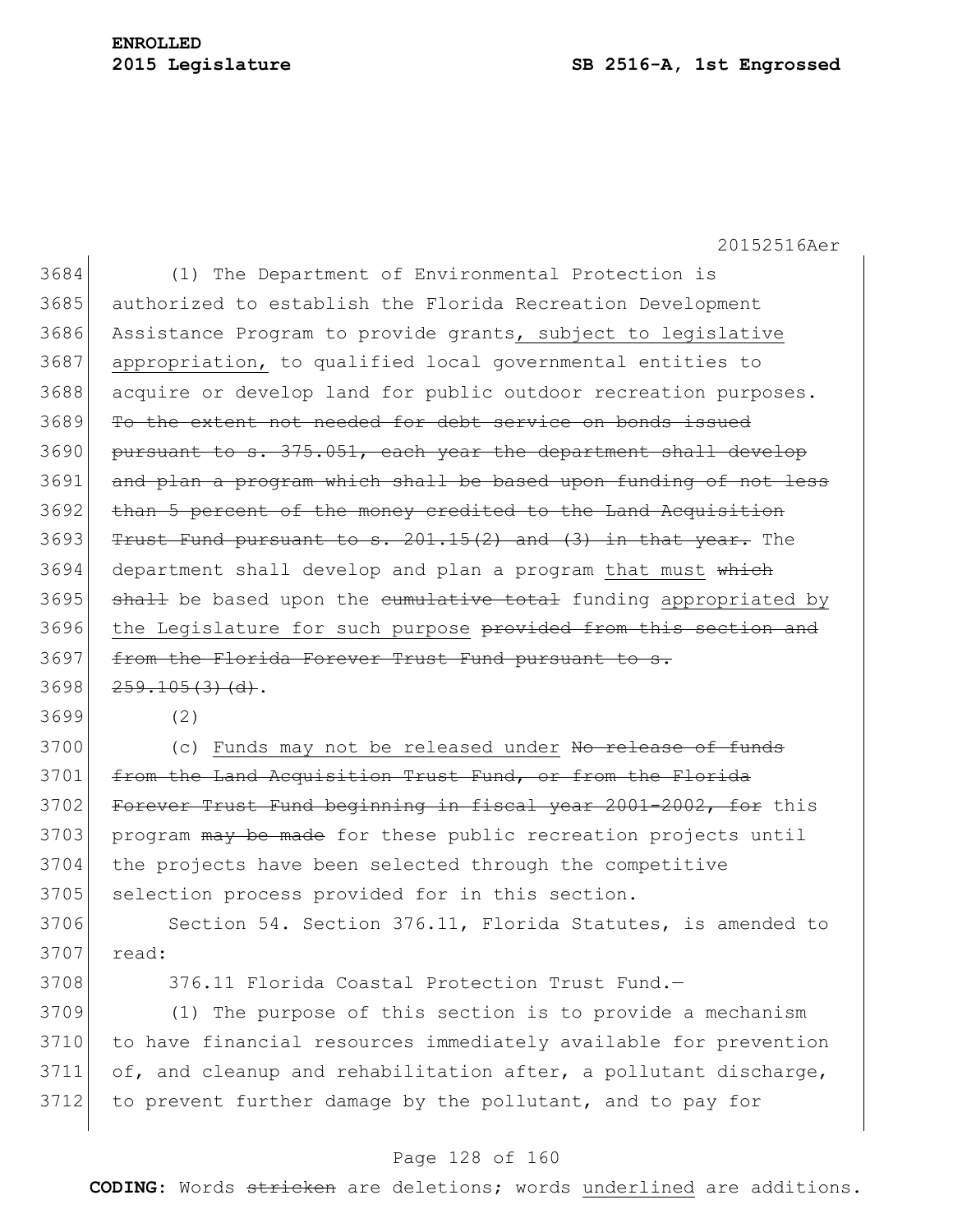20152516Aer damages. It is the legislative intent that this section be liberally construed to effect the purposes set forth, such interpretation being especially imperative in light of the danger to the environment and resources. (2) The Florida Coastal Protection Trust Fund is established, to be used by the department and the Fish and Wildlife Conservation Commission as a nonlapsing revolving fund 3720 for carrying out the purposes of ss. 376.011-376.21. (3) The following funds shall be deposited into the Florida 3722 Coastal Protection Trust Fund: To this fund shall be credited (a) All registration fees, penalties, judgments, damages recovered pursuant to s. 376.121, other fees and charges related to ss.  $376.011-376.21$ , and the excise tax revenues levied, collected, and credited pursuant to ss. 206.9935(1) and 206.9945(1)(a); (b) Proceeds of fines and awards of damages pursuant to s. 3729 161.054; and (c) Funds from other sources otherwise specified by law. (4) Charges against the fund shall be in accordance with this section.  $(5)$  (3) Woneys in the fund that are not needed currently to meet the obligations of the department in the exercise of its 3735 responsibilities under ss. 376.011-376.21 shall be deposited with the Chief Financial Officer to the credit of the fund and may be invested in such manner as is provided for by statute. Interest received on such investment shall be credited to the 3739 fund, except as otherwise specified herein.  $(6)$  (4) Moneys in the Florida Coastal Protection Trust Fund 3741 may shall be used disbursed for the following purposes and no

#### Page 129 of 160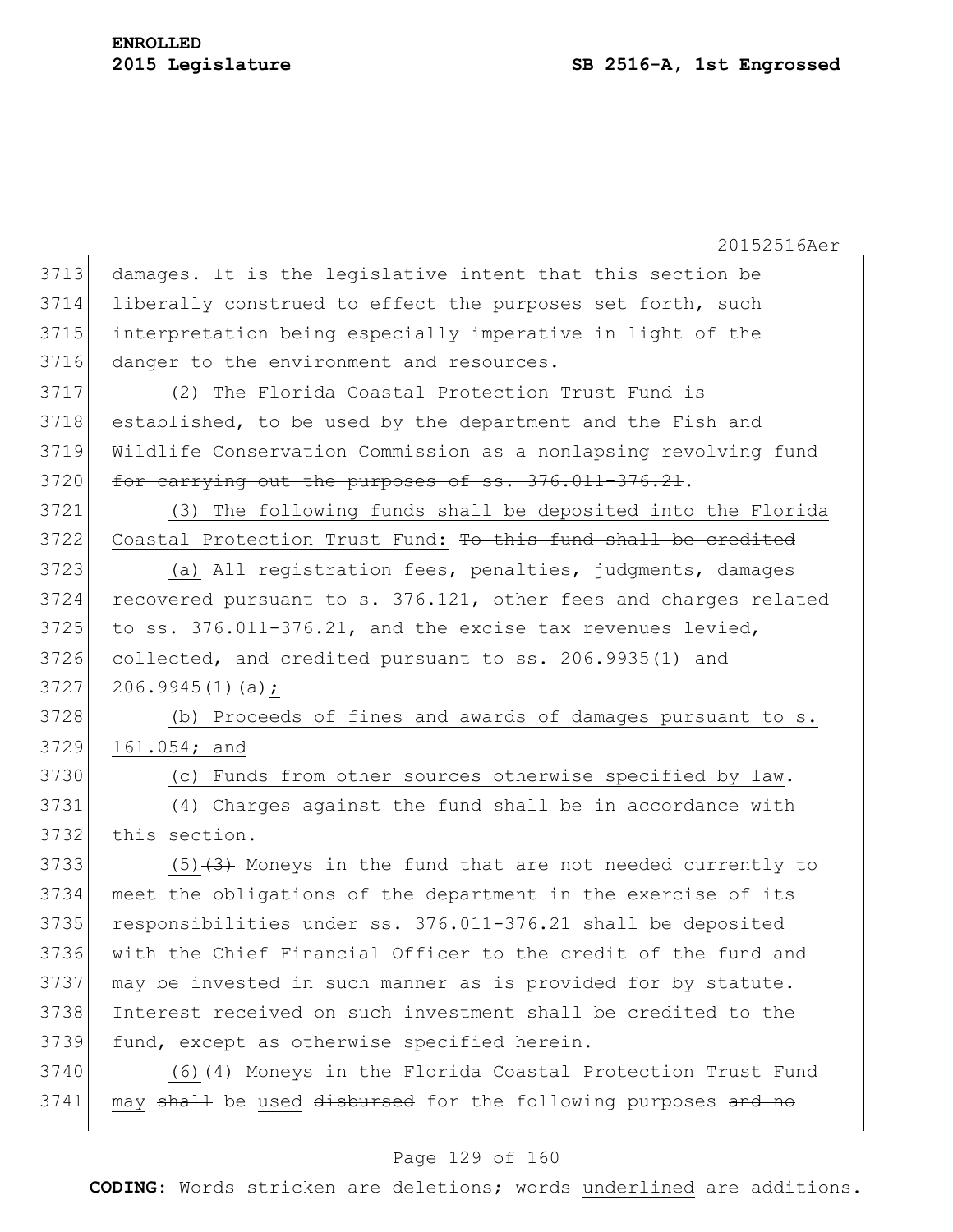$3742$  others:

## 3743 (a) To carry out the purposes of ss. 376.011-376.21.

3744 (b) (a) To pay administrative expenses, personnel expenses, 3745 and equipment costs of the department and the Fish and Wildlife 3746 Conservation Commission related to the enforcement of ss. 3747 376.011-376.21.

 (c) $\left(\frac{b}{b}\right)$  All costs involved in the prevention and abatement of pollution related to the discharge of pollutants covered by 3750 ss. 376.011-376.21 and the abatement of other potential pollution hazards as authorized herein.

 $3752$  (d)  $\left(\text{e}\right)$  All costs and expenses of the cleanup, restoration, 3753 and rehabilitation of waterfowl, wildlife, and all other natural 3754 resources damaged by the discharge of pollutants, including the 3755 costs of assessing and recovering damages to natural resources, 3756 whether performed or authorized by the department or any other 3757 state or local agency.

3758 (e) $\left(\frac{d}{dt}\right)$  All provable costs and damages which are the 3759 proximate results of the discharge of pollutants covered by ss. 3760 376.011-376.21.

3761  $(f)$  (f) (e) Loans to the Inland Protection Trust Fund created in 3762 s. 376.3071.

3763 (g) $(f)$  The interest earned from investments of the balance 3764 in the Florida Coastal Protection Trust Fund shall be used for 3765 funding the administrative expenses, personnel expenses, and 3766 equipment costs of the department relating to the enforcement of 3767 ss. 376.011-376.21.

3768 (h) $\left( \frac{q}{q} \right)$  The funding of a grant program to local governments, 3769 pursuant to s.  $376.15(3)(d)$  and (e), for the removal of derelict 3770 vessels from the public waters of the state.

#### Page 130 of 160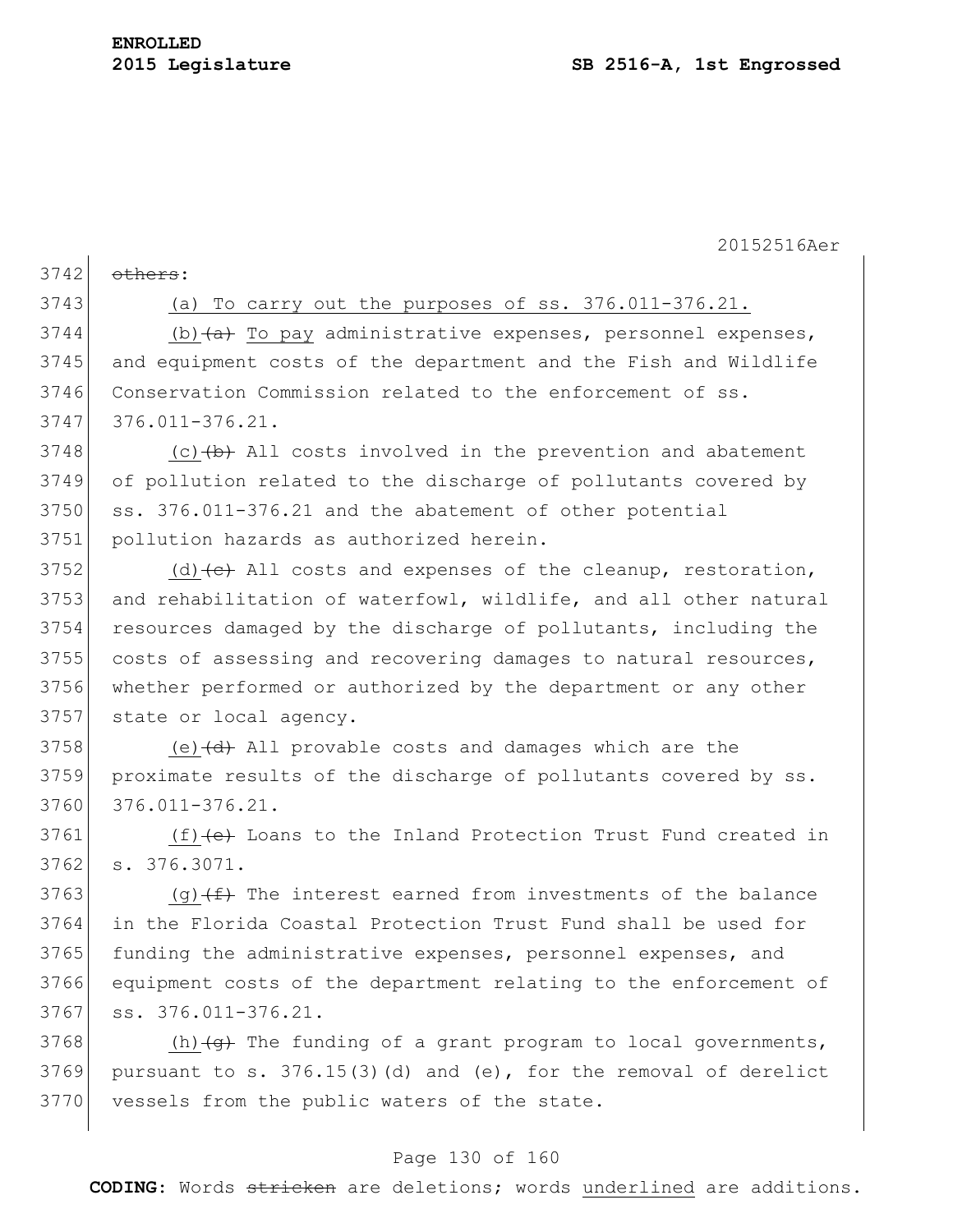(i)  $\left\langle h \right\rangle$  The department may spend up to \$1 million per year 3772 from the principal of the fund to acquire, design, train, and maintain emergency cleanup response teams and equipment located at appropriate ports throughout the state for the purpose of cleaning oil and other toxic materials from coastal waters. When 3776 the teams and equipment are not needed for these purposes they may be used for any other valid purpose of the department.

3778 (j) $\leftrightarrow$  To provide a temporary transfer of funds in an 3779 amount not to exceed \$10 million to the Minerals Trust Fund as 3780 set forth in s. 376.40.

3781 (k) $\left\{\frac{1}{t}\right\}$  Funding for marine law enforcement.

3782  $(7)$   $(5)$  Any interest in lands acquired using moneys in the 3783 Florida Coastal Protection Trust Fund shall be held by the 3784 Trustees of the Internal Improvement Trust Fund, and such lands 3785 shall be acquired pursuant to the procedures set forth in s. 3786 253.025.

3787 (8) $(6)$  The department shall recover to the use of the fund 3788 from the person or persons causing the discharge or from the Federal Government, jointly and severally, all sums owed or expended from the fund, pursuant to s.  $376.123(10)$ , except that recoveries resulting from damage due to a discharge of a pollutant or other similar disaster shall be apportioned between 3793 the Florida Coastal Protection Trust Fund and the General Revenue Fund so as to repay the full costs to the General Revenue Fund of any sums disbursed therefrom as a result of such disaster. Requests for reimbursement to the fund for the above costs, if not paid within 30 days of demand, shall be turned 3798 over to the Department of Legal Affairs for collection. Section 55. Subsection (8) of section 376.123, Florida

## Page 131 of 160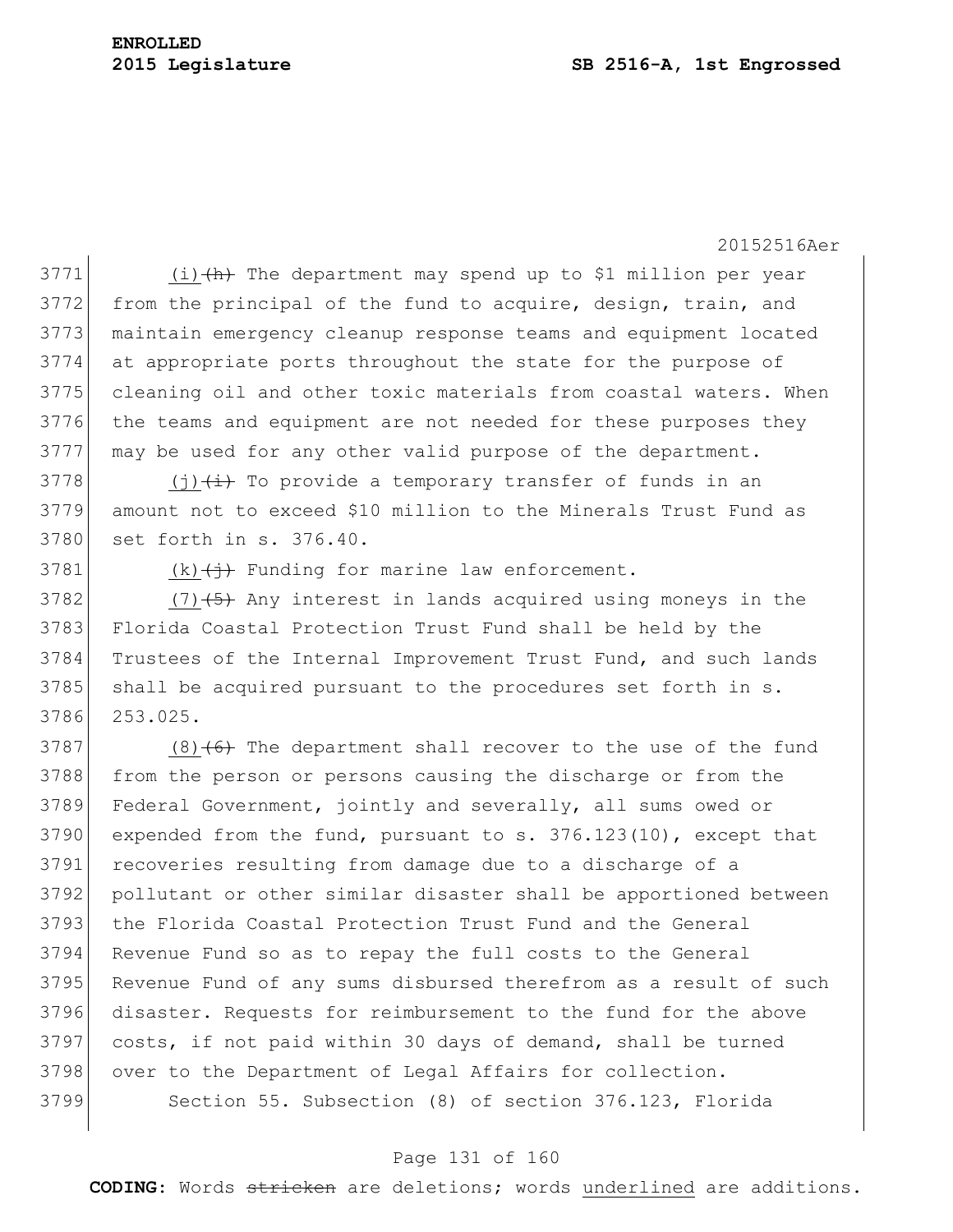$3802$  Fund.

20152516Aer

|      | 3800 Statutes, is amended to read: |  |  |                                                             |  |
|------|------------------------------------|--|--|-------------------------------------------------------------|--|
| 3801 |                                    |  |  | 376.123 Claims against the Florida Coastal Protection Trust |  |

 (8) If a person chooses to make a claim against the fund and accepts payment from, or a judgment against, the fund, then 3805 the department shall be subrogated to any cause of action that the claimant may have had, to the extent of such payment or judgment, and shall diligently pursue recovery on that cause of 3808 action pursuant to subsection  $(10)$  and s. 376.11 $(8)$  <del>s.</del>  $\left| \frac{376.11(6)}{1} \right|$ . In any such action, the amount of damages shall be proved by the department by submitting to the court a written 3811 report of the amounts paid or owed from the fund to claimants. 3812 Such written report shall be admissible as evidence, and the amounts paid from or owed by the fund to the claimants stated therein shall be irrebuttably presumed to be the amount of 3815 damages.

3816 Section 56. Paragraphs (g) through (1) are added to subsection (1) of section 376.307, Florida Statutes, subsection (4) of that section is amended, and subsection (8) is added to that section, to read:

3820 376.307 Water Quality Assurance Trust Fund.

 (1) The Water Quality Assurance Trust Fund is intended to serve as a broad-based fund for use in responding to incidents of contamination that pose a serious danger to the quality of groundwater and surface water resources or otherwise pose a 3825 serious danger to the public health, safety, or welfare. Moneys in this fund may be used:

3827 (g) For detailed planning for and implementation of 3828 | programs for the management and restoration of ecosystems.

#### Page 132 of 160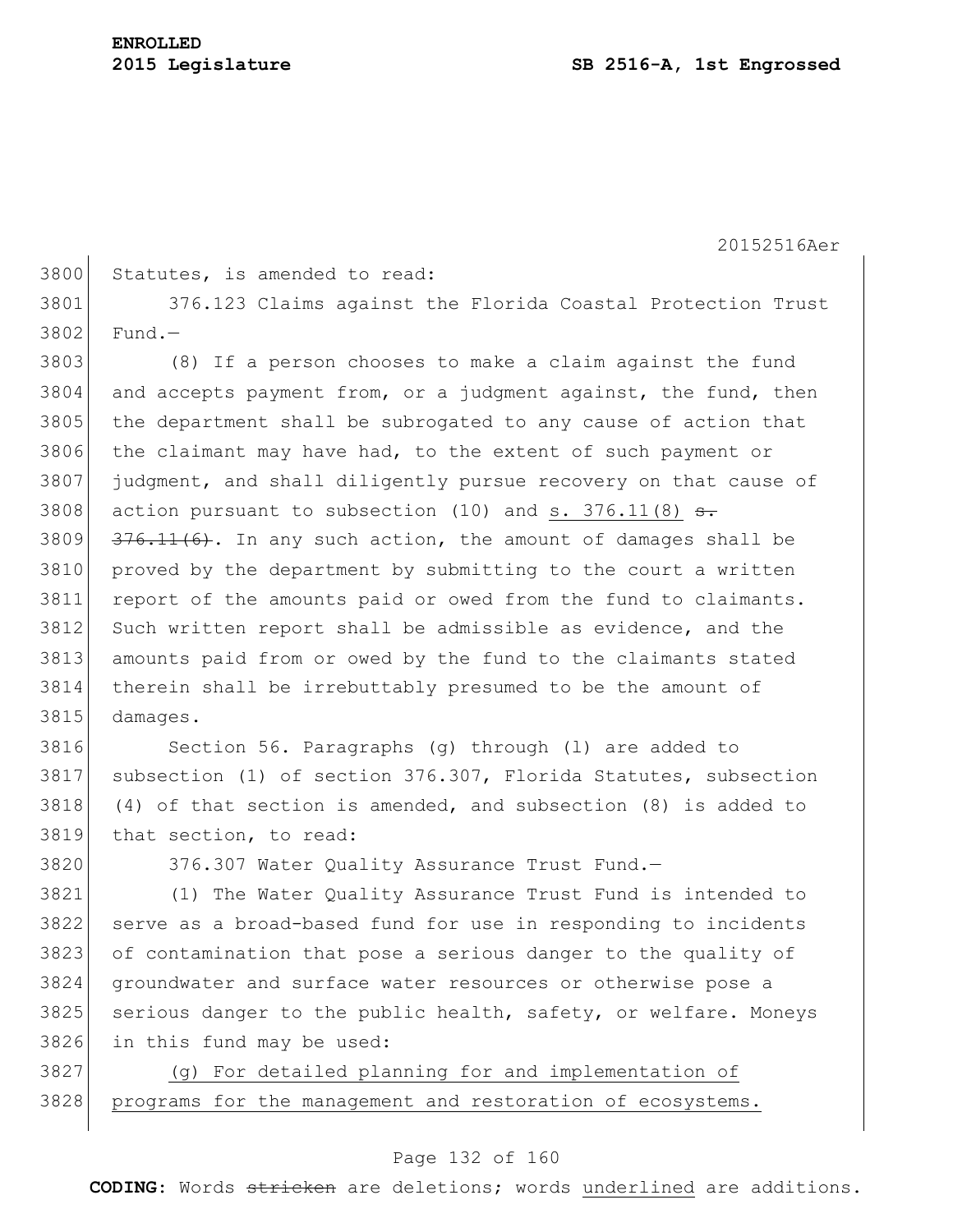|      | 20152516Aer                                                      |
|------|------------------------------------------------------------------|
| 3829 | (h) For development and implementation of surface water          |
| 3830 | improvement and management plans and programs under ss. 373.451- |
| 3831 | 373.4595.                                                        |
| 3832 | (i) For activities to restore polluted areas of the state,       |
| 3833 | as defined by the department, to their condition before          |
| 3834 | pollution occurred or to otherwise enhance pollution control     |
| 3835 | activities.                                                      |
| 3836 | (j) For activities undertaken by the department to recover       |
| 3837 | moneys as a result of actions against a person for a violation   |
| 3838 | of chapter 373.                                                  |
| 3839 | (k) For funding activities described in s. 403.086(9) which      |
| 3840 | are authorized for implementation under the Leah Schad Memorial  |
| 3841 | Ocean Outfall Program.                                           |
| 3842 | (1) For funding activities to restore or rehabilitate            |
| 3843 | injured or destroyed coral reefs.                                |
| 3844 | (4) The trust fund shall be funded as follows:                   |
| 3845 | (a) An annual transfer of interest funds from the Florida        |
| 3846 | Coastal Protection Trust Fund pursuant to s. $376.11(6)(g)$ s.   |
| 3847 | $376.11(4)$ (f).                                                 |
| 3848 | (b) All excise taxes levied, collected, and credited to the      |
| 3849 | Water Quality Assurance Trust Fund in accordance with the        |
| 3850 | provisions of ss. 206.9935(2) and 206.9945(1)(b).                |
| 3851 | (c) All penalties, judgments, recoveries, reimbursements,        |
| 3852 | and other fees and charges related to the enforcement of ss.     |
| 3853 | 376.30-376.317, other than penalties, judgments, and other fees  |
| 3854 | and charges related to the enforcement of ss. 376.3071 and       |
| 3855 | 376.3073.                                                        |
| 3856 | (d) The fee on the retail sale of lead-acid batteries            |
| 3857 | credited to the Water Quality Assurance Trust Fund under s.      |
|      |                                                                  |

# Page 133 of 160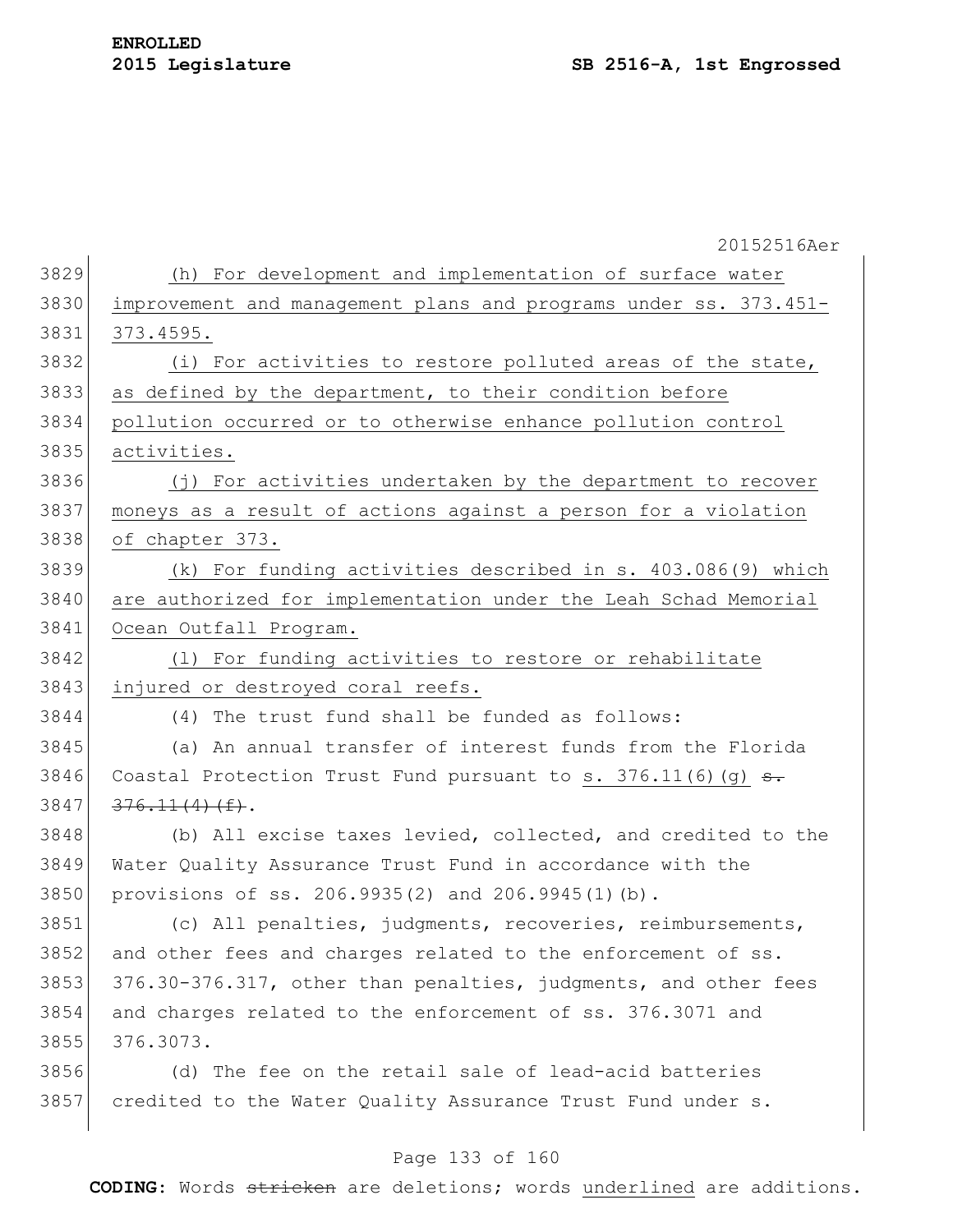|      | 20152516Aer                                                      |
|------|------------------------------------------------------------------|
| 3858 | 403.7185.                                                        |
| 3859 | (e) All penalties, judgments, recoveries, reimbursements,        |
| 3860 | loans, and other fees and charges collected under s. 376.3078;   |
| 3861 | tax revenues levied, collected, and credited under ss. 376.70    |
| 3862 | and 376.75; and registration fees collected under s.             |
| 3863 | $376.303(1)(d)$ .                                                |
| 3864 | (f) All civil penalties recovered pursuant to s.                 |
| 3865 | $373.129(5)(a)$ .                                                |
| 3866 | (g) Funds appropriated by the Legislature for the purposes       |
| 3867 | of ss. 373.451-373.4595.                                         |
| 3868 | (h) Moneys collected pursuant to s. 403.121 and designated       |
| 3869 | for deposit into the Water Quality Assurance Trust Fund.         |
| 3870 | (i) Moneys recovered by the state as a result of actions         |
| 3871 | initiated by the department against a person for a violation of  |
| 3872 | chapter 373 or chapter 403.                                      |
| 3873 | (j) Damages recovered pursuant to s. 403.93345 for coral         |
| 3874 | reef protection.                                                 |
| 3875 | (k) Funds available for the Leah Schad Memorial Ocean            |
| 3876 | Outfall Program pursuant to s. 403.08601.                        |
| 3877 | (1) Funds received by the state for injury to or                 |
| 3878 | destruction of coral reefs, which funds would otherwise be       |
| 3879 | deposited into the General Revenue Fund or the Internal          |
| 3880 | Improvement Trust Fund. The department may enter into settlement |
| 3881 | agreements that require responsible parties to pay a third party |
| 3882 | to fund projects related to the restoration of a coral reef, to  |
| 3883 | accomplish mitigation for injury to a coral reef, or to support  |
| 3884 | the activities of law enforcement agencies related to coral reef |
| 3885 | injury response, investigation, and assessment. Participation of |
| 3886 | a law enforcement agency in the receipt of funds through this    |

# Page 134 of 160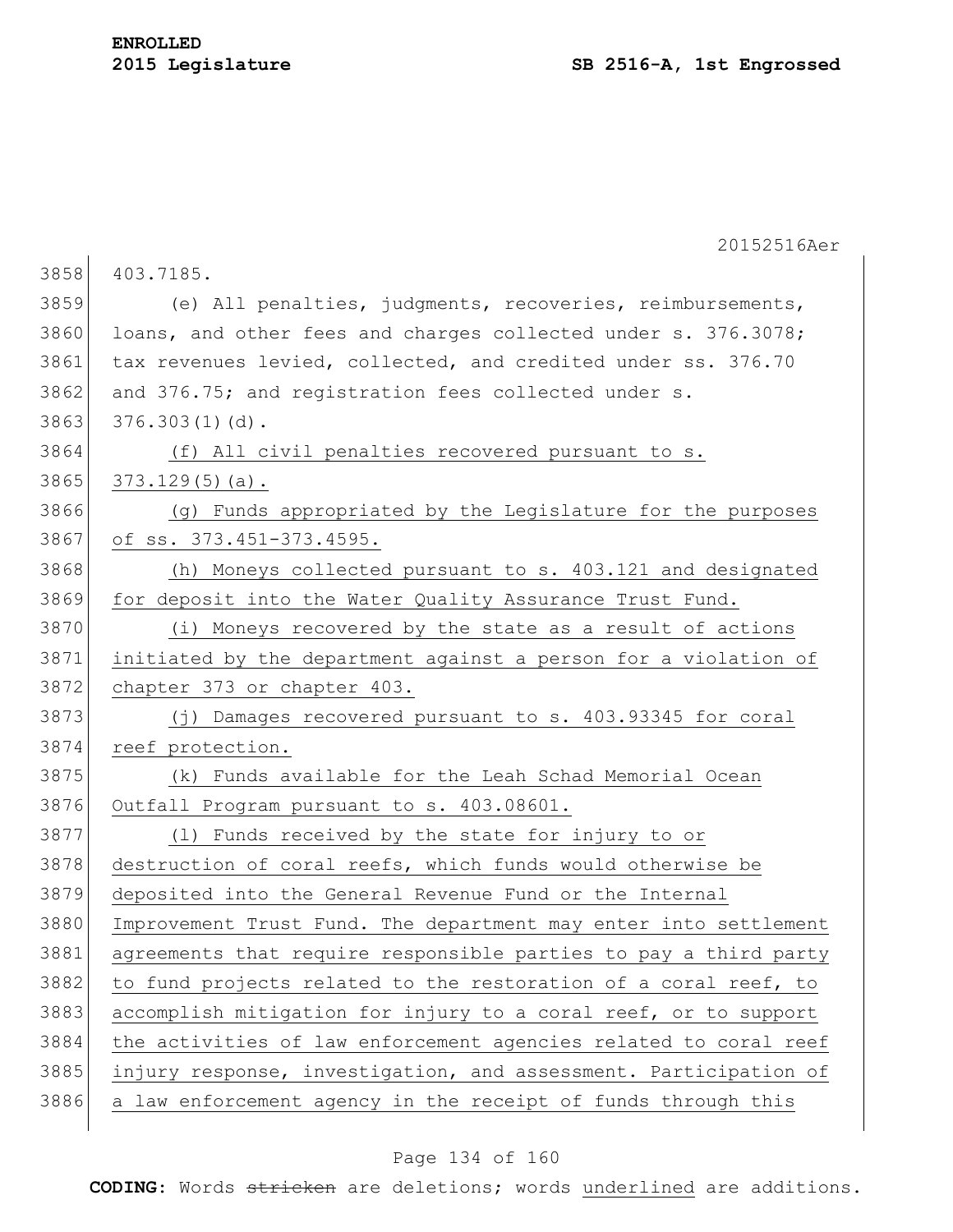20152516Aer 3887 mechanism shall be at the law enforcement agency's discretion. (m) Moneys from sources otherwise specified by law. (8) A settlement entered into by the department may not limit the Legislature's authority to appropriate moneys from the 3891 trust fund; however, the department may enter into a settlement in which the department agrees to request that moneys received pursuant to the settlement will be included in its legislative budget request for purposes set out in the settlement; and 3895 further, the department may enter into a settlement in cases involving joint enforcement with the Hillsborough County pollution control program, as a program approved by the department pursuant to s.  $403.182$ , in which the department agrees that moneys are to be deposited into that local program's pollution recovery fund and used for projects directed toward addressing the environmental damage that was the subject of the 3902 cause of action for which funds were received. Section 57. Subsection (4) of section 376.40, Florida Statutes, is amended to read: 3905 376.40 Petroleum exploration and production; purposes; funding. $-$  (4) FUNDING.—There shall be deposited in the Minerals Trust Fund: (a) All fees charged permittees under ss. 377.24(1), 3910 377.2408(1), and 377.2425(1)(b). (b) All penalties, judgments, recoveries, reimbursements, and other fees and charges related to the implementation of this section. (c) Any other funds required to be deposited in the trust 3915 fund under provisions of law.

#### Page 135 of 160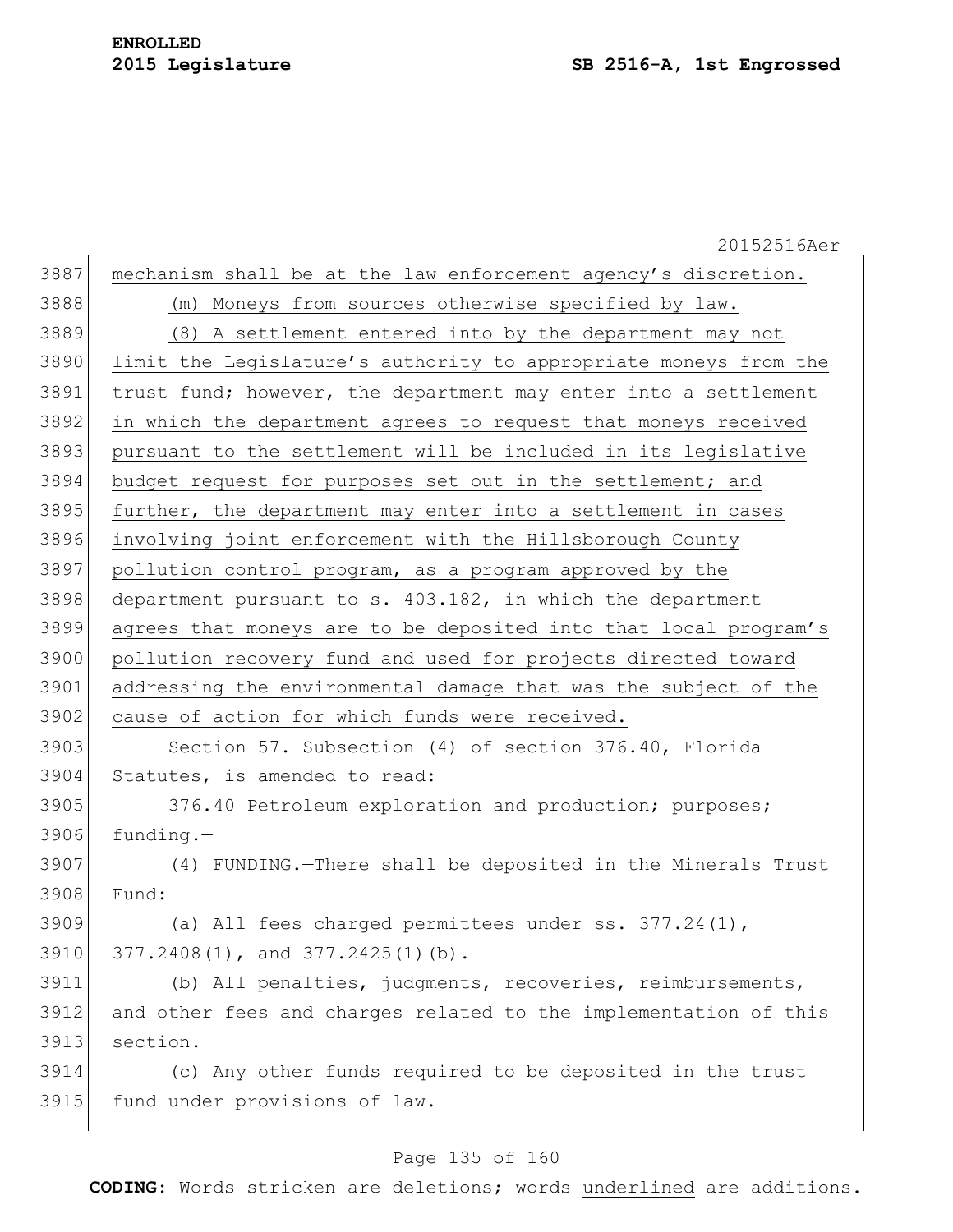|      | 20152516Aer                                                                 |
|------|-----------------------------------------------------------------------------|
| 3916 |                                                                             |
| 3917 | If moneys on deposit in the trust fund are not sufficient to                |
| 3918 | satisfy the needed remedial or corrective action, and if the                |
| 3919 | responsible party does not take remedial and corrective action              |
| 3920 | in a timely manner or if a catastrophic event occurs, a                     |
| 3921 | temporary transfer of the required amount, or a maximum of \$10             |
| 3922 | million, from the Florida Coastal Protection Trust Fund pursuant            |
| 3923 | to s. 376.11(6)(j) $\frac{1}{16}$ = 376.11(4)(i) is authorized. The Florida |
| 3924 | Coastal Protection Trust Fund shall be reimbursed immediately               |
| 3925 | upon deposit into the Minerals Trust Fund of moneys referred to             |
| 3926 | in paragraph (b).                                                           |
| 3927 | Section 58. Section 379.202, Florida Statutes, is repealed.                 |
| 3928 | Section 59. Subsection (2) of section 379.206, Florida                      |
| 3929 | Statutes, is amended, and subsection (3) is added to that                   |
| 3930 | section, to read:                                                           |
| 3931 | 379.206 Grants and Donations Trust Fund.-                                   |
| 3932 | (2) The fund is established for use as a depository for                     |
| 3933 | funds to be used for allowable grant and donor agreement                    |
| 3934 | activities funded by restricted contractual revenue. Moneys to              |
| 3935 | be credited to the trust fund shall consist of grants and                   |
| 3936 | donations from private and public nonfederal sources,                       |
| 3937 | development-of-regional-impact wildlife mitigation                          |
| 3938 | contributions, interest earnings, and cash advances from other              |
| 3939 | trust funds.                                                                |
| 3940 | (3) If acquisition pursuant to this section will result in                  |
| 3941 | state ownership of land, title shall be vested in the Board of              |
| 3942 | Trustees of the Internal Improvement Trust Fund as required in              |
| 3943 | chapter 253. Land acquisition pursuant to this section shall be             |
| 3944 | voluntary, negotiated acquisition and, if title is to be vested             |
|      |                                                                             |

# Page 136 of 160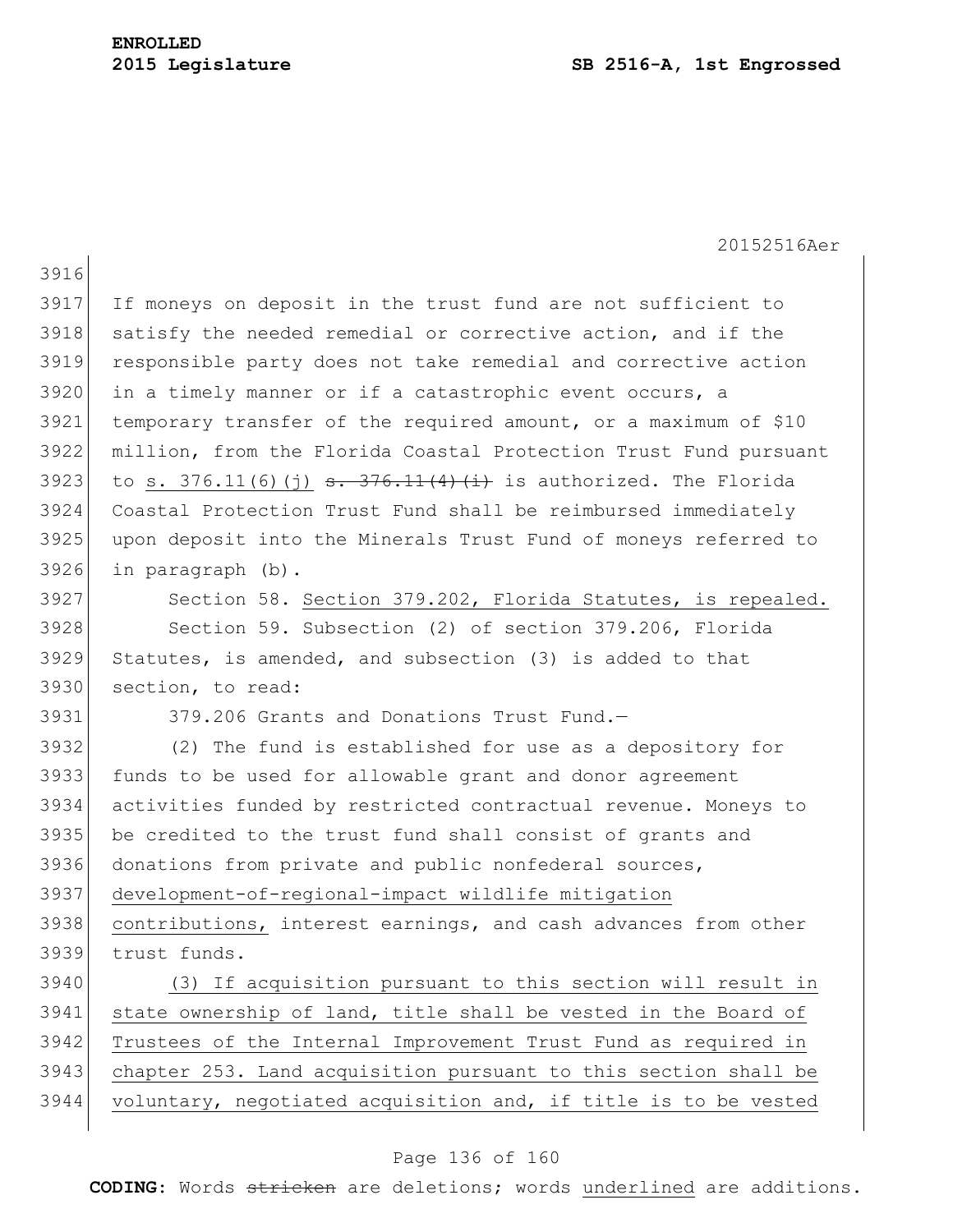|        | 3945 in the Board of Trustees of the Internal Improvement Trust Fund, |  |
|--------|-----------------------------------------------------------------------|--|
|        | 3946 is subject to the acquisition procedures of s. 253.025.          |  |
| $3947$ | Section 60. Section 379.212, Florida Statutes, is amended             |  |

3948 to read:

3949 379.212 Land Acquisition Trust Fund.-

3950 (1)(a) There is established within the Fish and Wildlife 3951 Conservation Commission the Land Acquisition Trust Fund to 3952 implement s. 28, Art. X of the State Constitution  $\frac{f}{f}$  the 3953 purpose of acquiring, assisting other agencies or local 3954 governments in acquiring, or managing lands important to the 3955 conservation of fish and wildlife.

 (b) The Fish and Wildlife Conservation Commission or its designee shall manage such lands for the primary purpose of maintaining and enhancing their habitat value for fish and wildlife. Other uses may be allowed that are not contrary to 3960 this purpose.

 (c) Where acquisition pursuant to this section will result 3962 in state ownership of land, title shall be vested in the Board of Trustees of the Internal Improvement Trust Fund as required in chapter 253. Land acquisition pursuant to this section shall 3965 be voluntary, negotiated acquisition and, where title is to be vested in the Board of Trustees of the Internal Improvement Trust Fund, is subject to the acquisition procedures of s. 3968 253.025.

3969 (d) Acquisition costs shall include purchase prices and 3970 costs and fees associated with title work, surveys, and 3971 appraisals required to complete an acquisition.

3972 (2) The fund may be credited with funds transferred from 3973 the Land Acquisition Trust Fund within the Department of

#### Page 137 of 160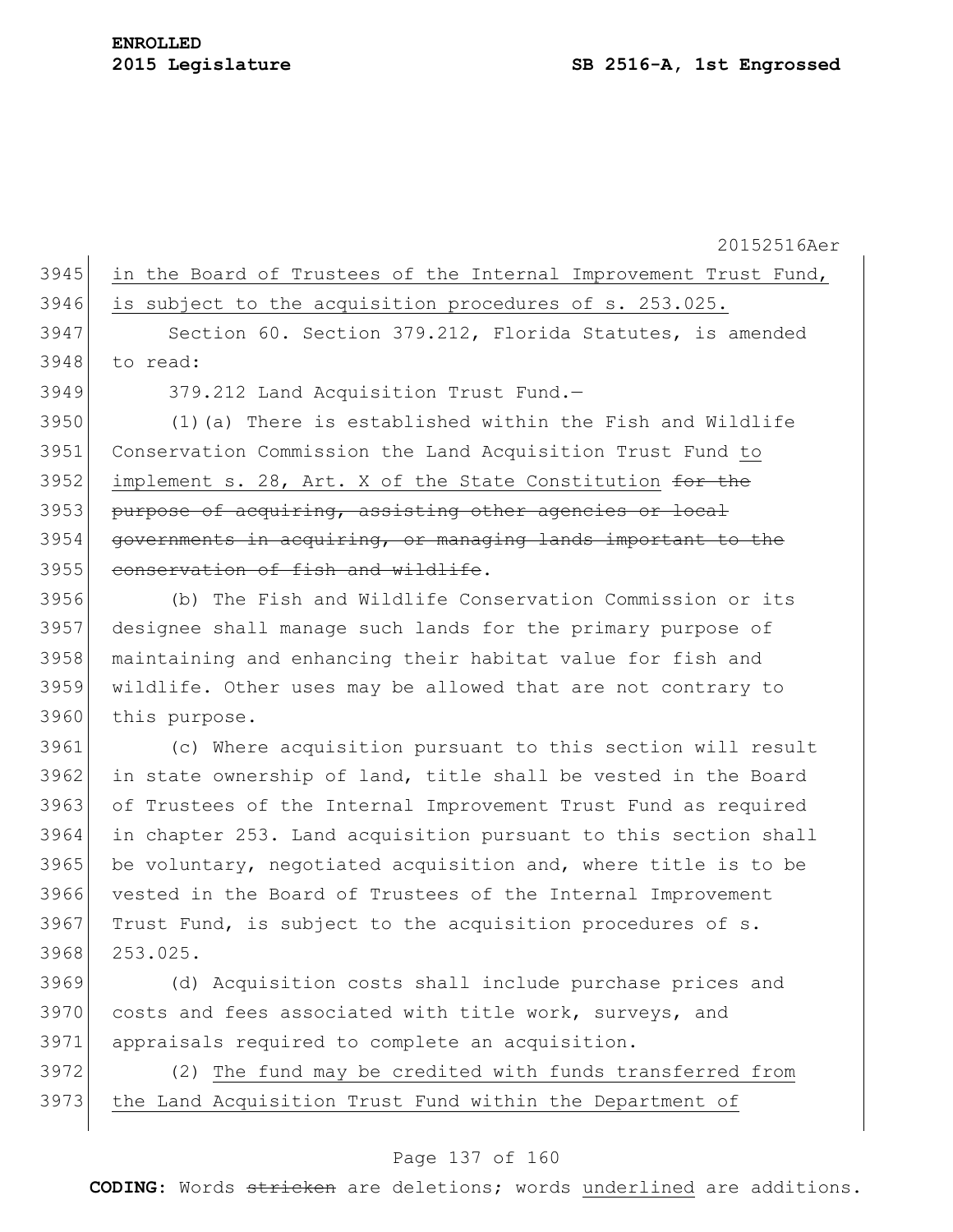20152516Aer 3974 Environmental Protection as provided in s. 375.041 Moneys which 3975 may be deposited into the Land Acquisition Trust Fund for the purposes of this section may include, but not be limited to, donations, grants, development-of-regional-impact wildlife 3978 mitigation contributions, or legislative appropriations. Preservation 2000 acquisition moneys and Conservation and 3980 Recreation Lands management moneys shall not be deposited into this fund. (3) The Fish and Wildlife Conservation Commission shall maintain the integrity of such moneys transferred from the Department of Environmental Protection. Any transferred moneys available from reversions and reductions in budget authority shall be transferred back to the Land Acquisition Trust Fund in 3987 the Department of Environmental Protection within 15 days after 3988 such reversion or reduction and must be available for future appropriation pursuant to s. 28, Art. X of the State Constitution. Section 61. (1) All undisbursed, unobligated balances and all certified forward appropriations remaining in the Land Acquisition Trust Fund within the Fish and Wildlife Conservation Commission on June 30, 2015, shall be transferred to the Grants and Donations Trust Fund, FLAIR number  $77-2-339$ , within the Fish and Wildlife Conservation Commission. (2) This section shall take effect upon this act becoming a 3998 law or on June 29, 2015, whichever occurs earlier. Section 62. Subsection (2) of section 379.214, Florida 4000 Statutes, is amended to read: 379.214 Invasive Plant Control Trust Fund.— 4002 (2) Funds to be credited to and uses of the trust fund

## Page 138 of 160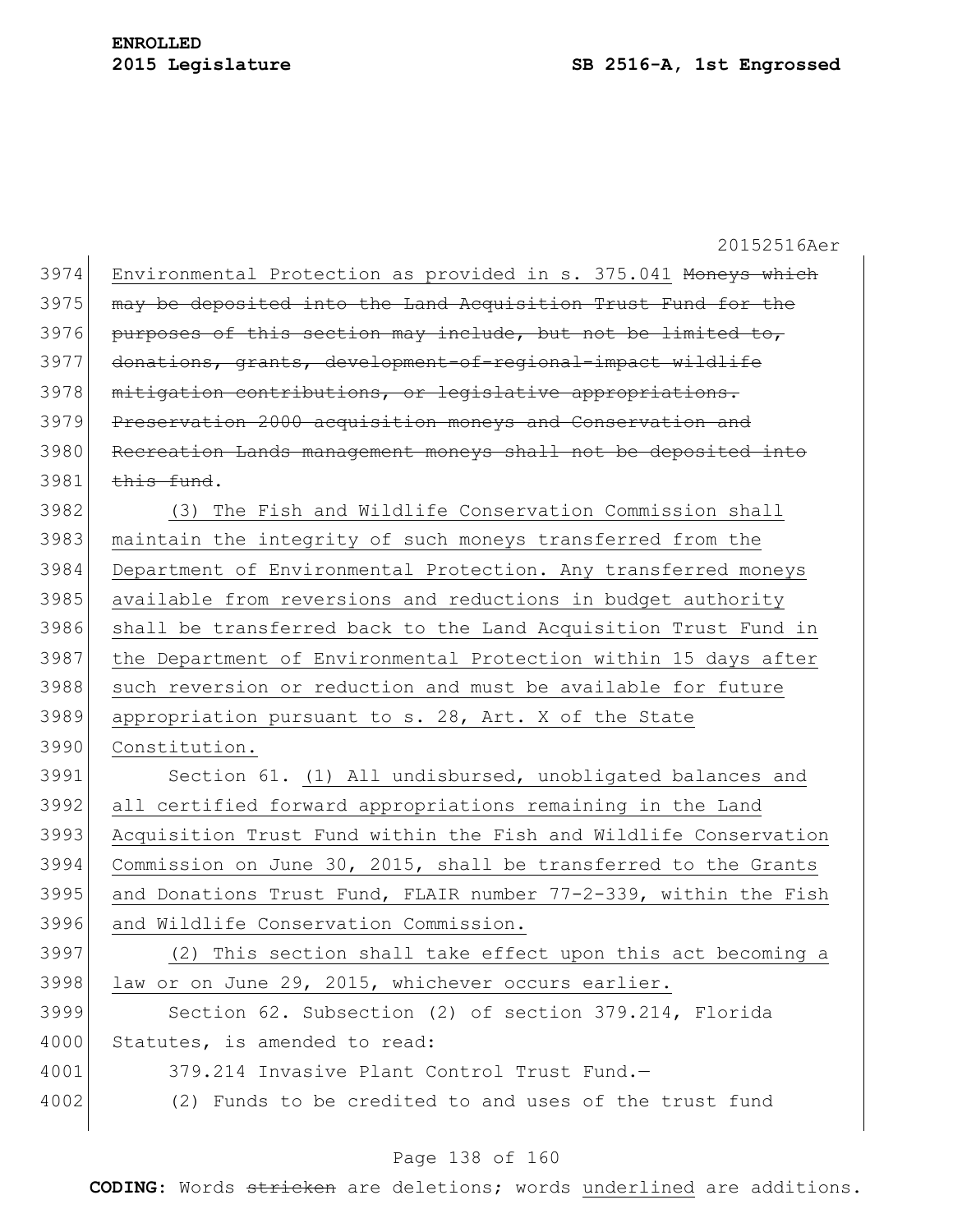20152516Aer 4003 shall be administered in accordance with the provisions of ss.  $4004$   $201.15$ , 206.606, 328.76, 369.20, 369.22, 369.252, and 379.502. 4005 Section 63. Subsection (12) of section 380.0666, Florida 4006 Statutes, is amended to read: 4007 380.0666 Powers of land authority.—The land authority shall 4008 have all the powers necessary or convenient to carry out and 4009 effectuate the purposes and provisions of this act, including 4010 the following powers, which are in addition to all other powers 4011 granted by other provisions of this act: 4012 (12) To identify parcels of land within the area or areas 4013 of critical state concern that would be appropriate acquisitions 4014 by the state from the Conservation and Recreational Lands Trust 4015 Fund and recommend such acquisitions to the advisory council 4016 established pursuant to s. 259.035 or its successor. 4017 Section 64. Section 380.0677, Florida Statutes, is 4018 repealed. 4019 Section 65. Subsection (11) of section 380.507, Florida 4020 Statutes, is amended to read: 4021 380.507 Powers of the trust.—The trust shall have all the 4022 powers necessary or convenient to carry out the purposes and 4023 provisions of this part, including: 4024 (11) To make rules necessary to carry out the purposes of 4025 this part and to exercise any power granted in this part, 4026 pursuant to the provisions of chapter 120. The trust shall adopt 4027 rules governing the acquisition of lands with using proceeds 4028 from the Preservation 2000 Trust Fund and the Florida Forever 4029 Trust Fund, consistent with the intent expressed in the Florida 4030 Forever Act. Such rules for land acquisition must include, but 4031 are not limited to, procedures for appraisals and

## Page 139 of 160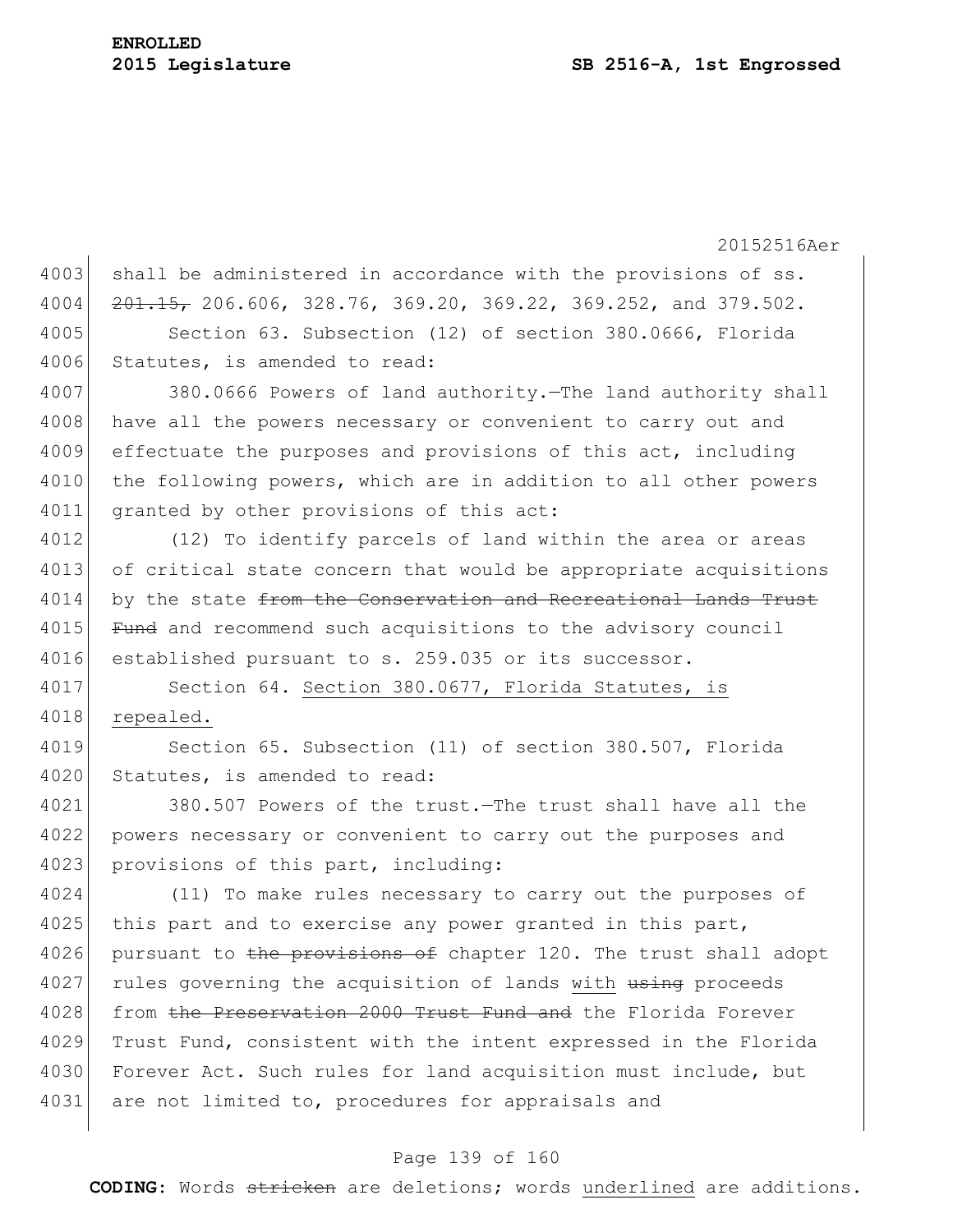#### **2015 Legislature SB 2516-A, 1st Engrossed**

20152516Aer

4032 confidentiality consistent with ss. 125.355(1)(a) and (b) and 4033 166.045(1)(a) and (b), a method of determining a maximum 4034 purchase price, and procedures to assure that the land is 4035 acquired in a voluntarily negotiated transaction, surveyed, 4036 conveyed with marketable title, and examined for hazardous 4037 materials contamination. Land acquisition procedures of a local 4038 land authority created pursuant to s. 380.0663 or s. 380.0677 4039 may be used for the land acquisition programs described in 4040 former s.  $\frac{160}{100}$  former s.  $\frac{160}{100}$ ,  $\frac{101(3)}{30}$  (c), Florida Statutes 2014, and in s. 4041 259.105 if within areas of critical state concern designated 4042 pursuant to s. 380.05, subject to approval of the trust.

4043 Section 66. Subsection (4) of section 380.508, Florida 4044 Statutes, is amended to read:

4045 380.508 Projects; development, review, and approval.-

4046 (4) Projects or activities which the trust undertakes, 4047 coordinates, or funds in any manner shall comply with the 4048 following quidelines:

4049 (a) The purpose of redevelopment projects shall be to 4050 restore areas which are adversely affected by scattered 4051 ownership, poor lot layout, inadequate park and open space, 4052 incompatible land uses, or other conditions which endanger the 4053 environment or impede orderly development. Grants and loans 4054 awarded for redevelopment projects shall be used for assembling 4055 parcels of land within redevelopment project areas for the 4056 redesign of such areas and for the installation of public 4057 improvements required to serve such areas. After redesign and 4058 installation of public improvements, if any, lands in 4059 redevelopment projects, with the exception of lands acquired for 4060 public purposes, shall be conveyed to any person for development

#### Page 140 of 160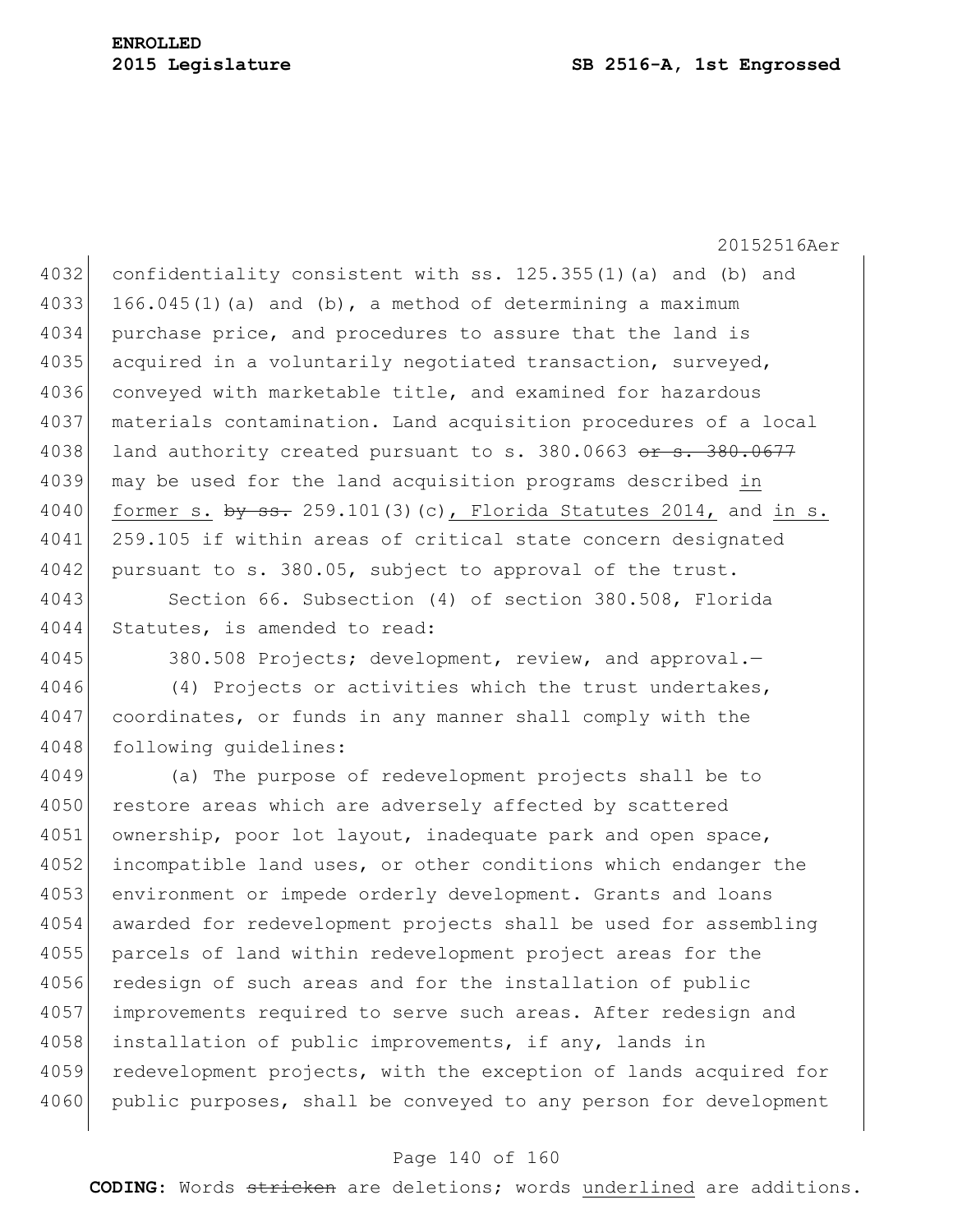4061 in accordance with a redevelopment project plan approved 4062 according to this part.

4063 (b) The purpose of resource enhancement projects shall be 4064 to enhance natural resources which, because of indiscriminate 4065 dredging or filling, improper location of improvements, natural 4066 or human-induced events, or incompatible land uses, have 4067 suffered loss of natural and scenic values. Grants and loans 4068 awarded for resource enhancement projects shall be used for the 4069 assembly of parcels of land to improve resource management, for 4070 relocation of improperly located or designed improvements, and 4071 for other corrective measures which will enhance the natural and 4072 scenic character of project areas.

4073 (c) The purpose of public access projects shall be to 4074 acquire interests in and initially develop lands which are 4075 suitable for and which will be used for public accessways to 4076 surface waters. The trust shall identify local governments and 4077 nonprofit organizations which will accept responsibility for 4078 maintenance and liability for public accessways which are 4079 located outside the state park system. The trust may lease any 4080 public access site developed under this part to a local 4081 government or nonprofit organization, provided that the 4082 conditions of the lease quarantee public use of the site. The 4083 trust may accept, from any local government or nonprofit 4084 organization, fees collected for providing public access to 4085 surface waters. The trust shall expend any such funds it accepts 4086 only for acquisition, development, and maintenance of such 4087 public accessways. To the maximum extent possible, the trust 4088 shall expend such fees in the general area where they are 4089 collected or in areas where public access to surface waters is

#### Page 141 of 160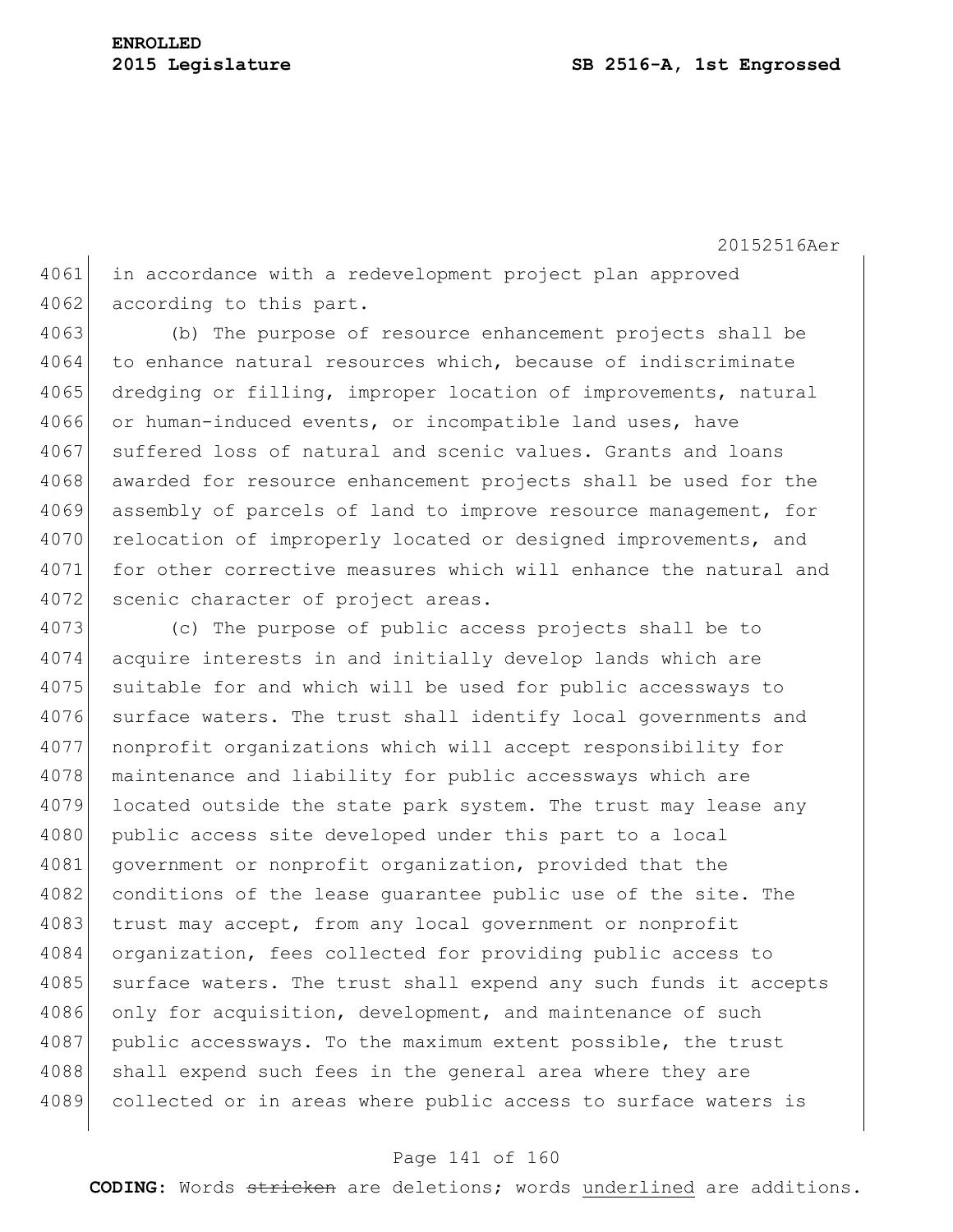4090 clearly deficient. The trust may transfer funds, including such 4091 fees, to a local government or nonprofit organization to acquire 4092 public access sites. In developing or coordinating public access 4093 projects, the trust shall ensure that project plans involving 4094 beach access are consistent with state laws governing beach 4095 access.

4096 (d) The purpose of urban waterfront restoration projects 4097 shall be to restore deteriorated or deteriorating urban 4098 waterfronts for public use and enjoyment. Urban waterfront 4099 restoration projects shall include public access sites.

4100 (e) The purpose of working waterfront projects shall be to 4101 restore and preserve working waterfronts as provided in s. 4102 380.5105.

4103 (f) The trust shall cooperate with local governments, state 4104 agencies, federal agencies, and nonprofit organizations in 4105 ensuring the reservation of lands for parks, recreation, fish 4106 and wildlife habitat, historical preservation, or scientific 4107 study. If  $\pm n$  the event that any local government, state agency, 4108 federal agency, or nonprofit organization is unable, due to 4109 limited financial resources or other circumstances of a 4110 temporary nature, to acquire a site for the purposes described 4111 in this paragraph, the trust may acquire and hold the site for 4112 subsequent conveyance to the appropriate governmental agency or 4113 nonprofit organization. The trust may provide such technical 4114 assistance as  $\frac{1}{2}$  required to aid local governments, state and 4115 federal agencies, and nonprofit organizations in completing 4116 acquisition and related functions. The trust may shall not 4117 reserve lands acquired in accordance with this paragraph for 4118 more than 5 years from the time of acquisition. A local

#### Page 142 of 160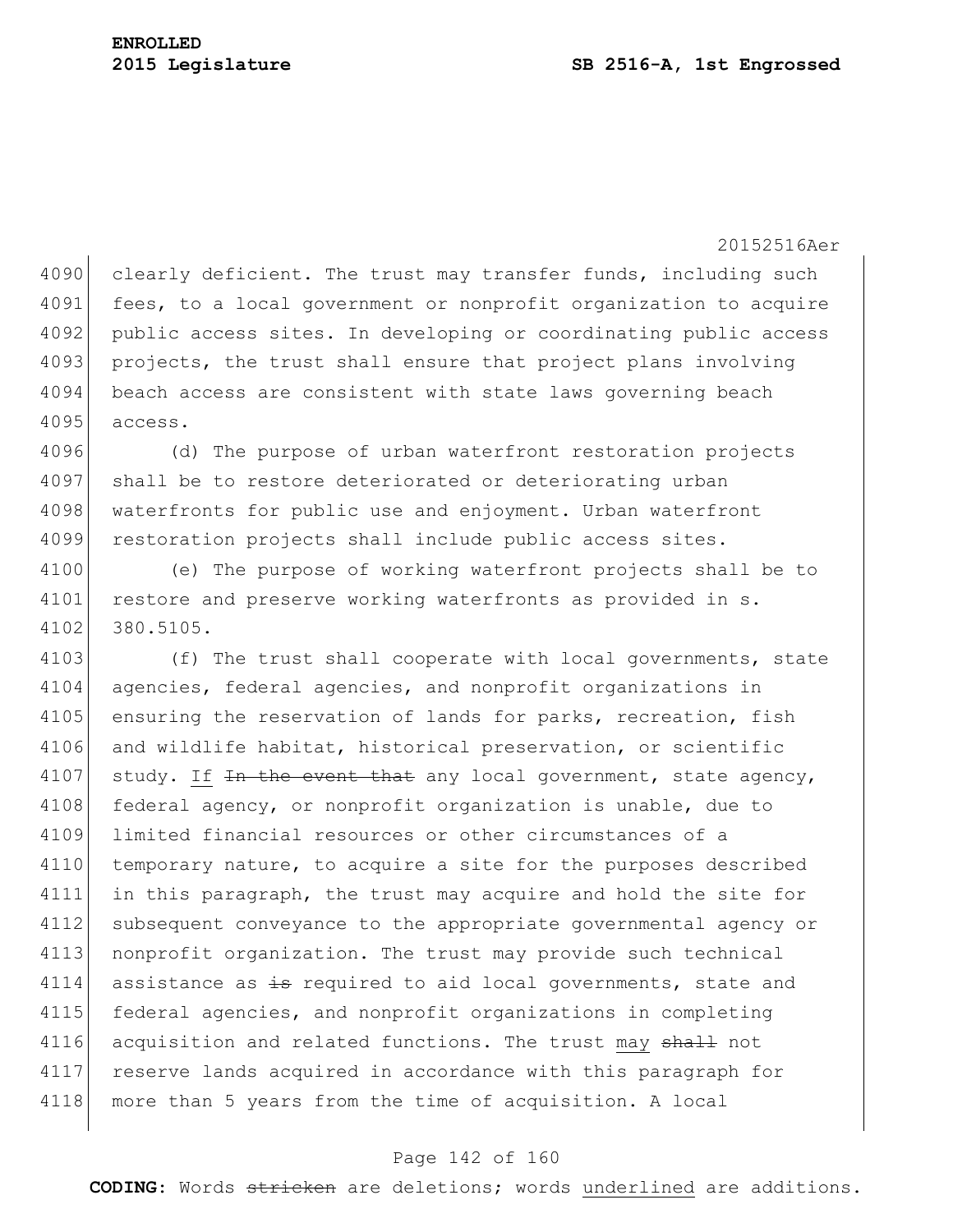4134

20152516Aer

4119 government, federal or state agency, or nonprofit organization 4120 may acquire the land at any time during this period for public 4121 purposes. The purchase price shall be based upon the trust's 4122 cost of acquisition, plus administrative and management costs in 4123 reserving the land. The payment of the  $\frac{1}{2}$  purchase price shall 4124 be by money, trust-approved property of an equivalent value, or 4125 a combination of money and trust-approved property. If, after 4126 the 5-year period, the trust has not sold to a governmental 4127 agency or nonprofit organization land acquired for site 4128 reservation, the trust shall dispose of such land at fair market 4129 value or shall trade it for other land of comparable value which 4130 will serve to accomplish the purposes of this part. Any proceeds 4131 from the sale of such land received by the department shall be 4132 deposited into in the appropriate Florida Communities trust fund 4133 pursuant to s. 253.034(6)(k), (1), or (m).

4135 Project costs may include costs of providing parks, open space, 4136 public access sites, scenic easements, and other areas and 4137 facilities serving the public where such features are part of a 4138 project plan approved according to this part. In undertaking or 4139 coordinating projects or activities authorized by this part, the 4140 trust shall, when appropriate, use and promote the use of 4141 creative land acquisition methods, including the acquisition of 4142 less than fee interest through, among other methods, 4143 conservation easements, transfer of development rights, leases, 4144 and leaseback arrangements. The trust also shall assist local 4145 governments in the use of sound alternative methods of financing 4146 for funding projects and activities authorized under by this 4147 part. Any funds over and above eligible project costs, which

#### Page 143 of 160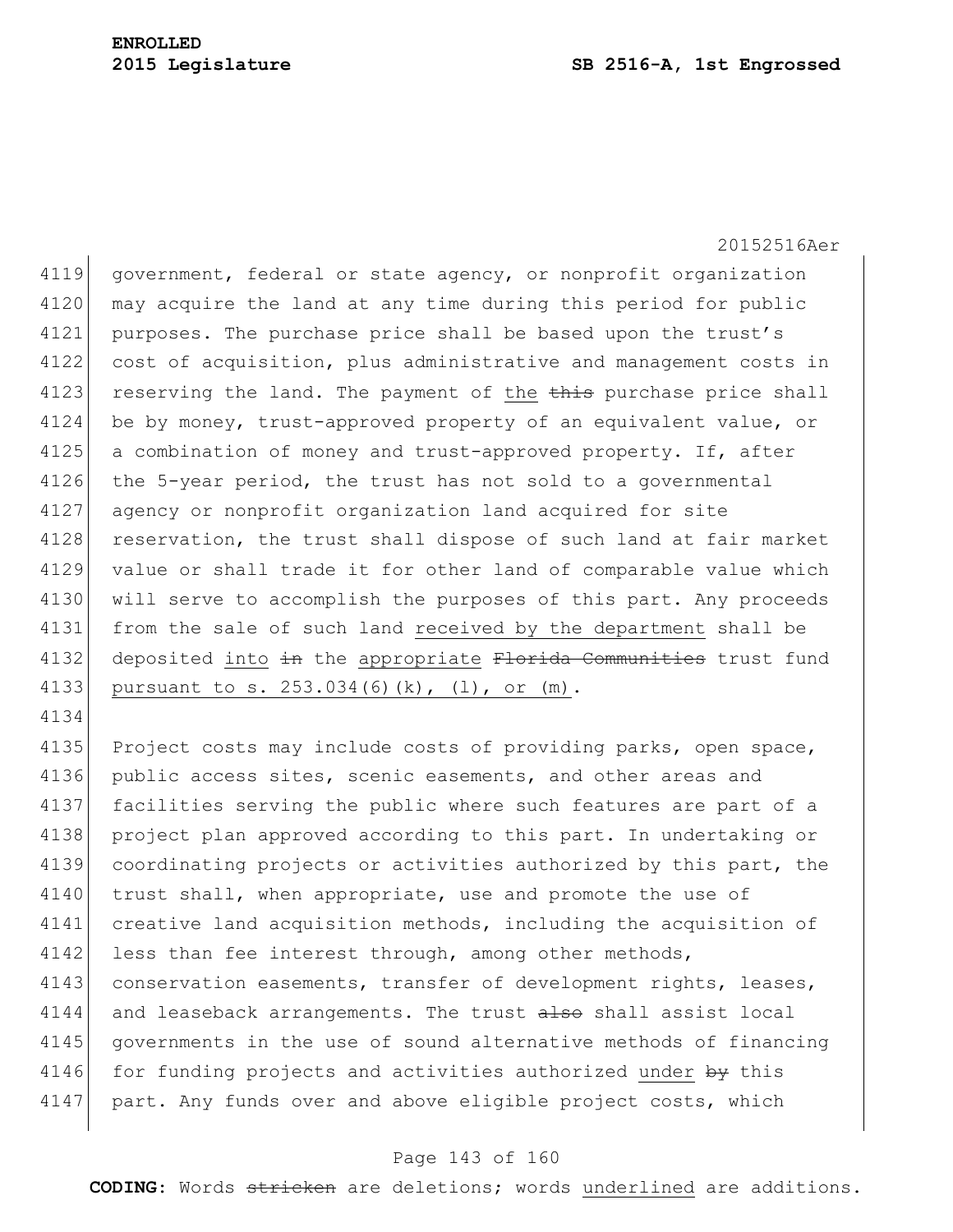20152516Aer 4148 remain after completion of a project approved according to this 4149 part, shall be transmitted to the state and deposited into  $\frac{1}{2}$ 4150 the Florida Forever Florida Communities Trust Fund. 4151 Section 67. Paragraph (f) of subsection (3) and subsections 4152 (5) and (7) of section 380.510, Florida Statutes, are amended to 4153 read: 4154 380.510 Conditions of grants and loans.— 4155 (3) In the case of a grant or loan for land acquisition, 4156 agreements shall provide all of the following: 4157  $(f)$  The term of any grant using funds received from the 4158 Preservation 2000 Trust Fund, pursuant to s.  $259.101(3)(c)$ , 4159 shall be for a period not to exceed 24 months. The governing 4160 board of the trust may offer a grant with a shorter term and may 4161 extend a grant beyond 24 months when the grant recipient 4162 demonstrates that significant progress is being made toward 4163 closing the project or that extenuating circumstances warrant an 4164 extension of time. If a local government project which was 4165 awarded a grant is not closed within 24 months and the governing 4166 board of the trust does not grant an extension, the grant 4167 reverts to the trust's unencumbered balance of Preservation 2000 4168 funds to be redistributed to other eligible projects. The local 4169 government may reapply for a grant to fund the project in the 4170 trust's next application cycle. 4171 4172 Any deed or other instrument of conveyance whereby a nonprofit 4173 organization or local government acquires real property under 4174 this section shall set forth the interest of the state. The 4175 trust shall keep at least one copy of any such instrument and 4176 shall provide at least one copy to the Board of Trustees of the

#### Page 144 of 160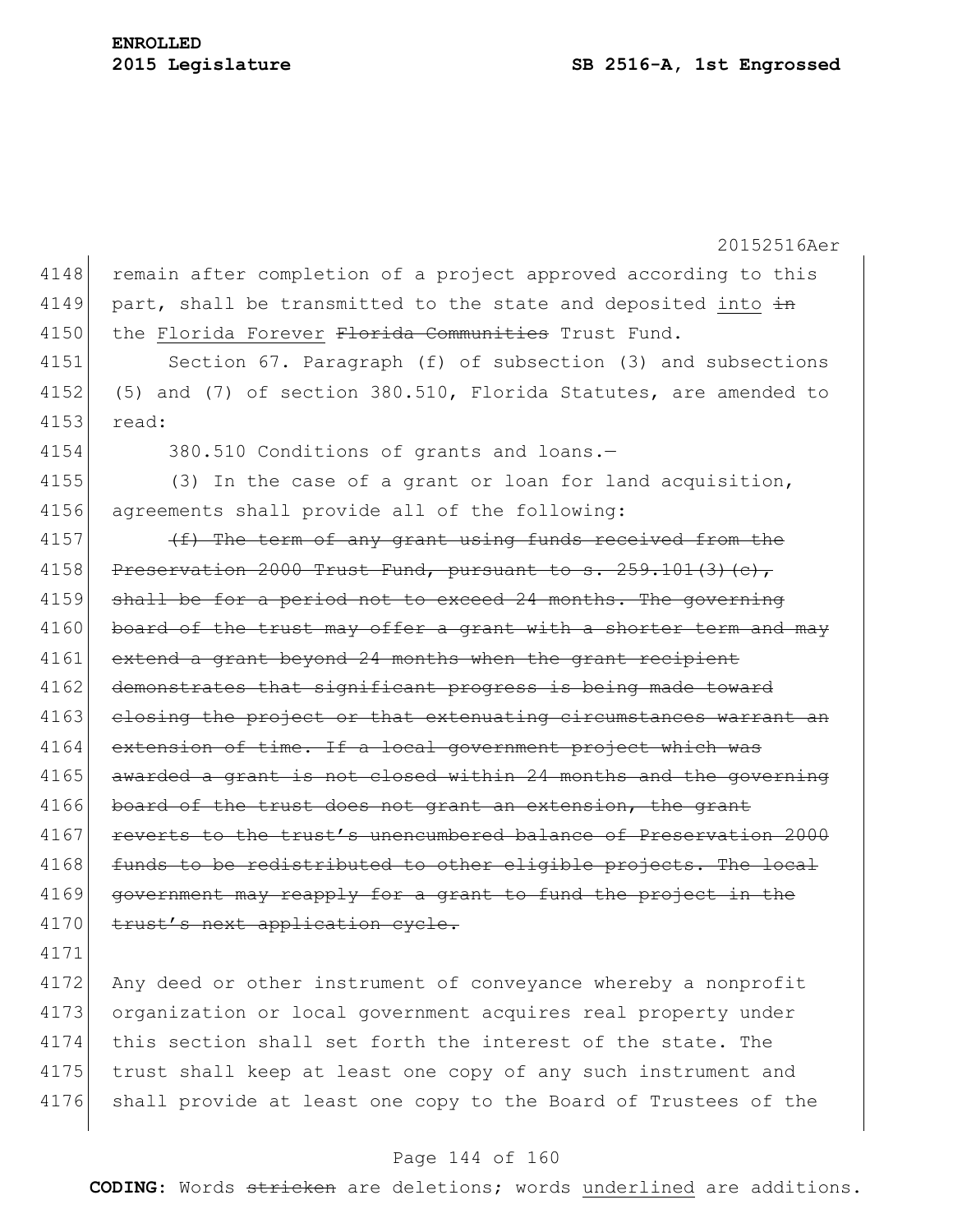4177 Internal Improvement Trust Fund.

4178 (5) Any funds the trust collects from a nonprofit 4179 organization or local government under a grant or loan agreement 4180 shall be deposited into  $\frac{1}{2}$  the Internal Improvement  $\frac{1}{2}$ 4181 Communities Trust Fund within the Department of Environmental 4182 Protection.

4183 (7) Any funds received by the trust from the Preservation 4184  $\left| \right. \left. \right. \left. \left. \right. \left. \right. \left. \right. \left. \left. \right. \right. \left. \left. \right. \left. \right. \left. \right. \left. \left. \right. \right. \left. \left. \right. \right. \left. \left. \right. \right. \left. \left. \right. \right. \left. \left. \right. \right. \left. \left. \right. \right. \left. \left. \right. \right. \left. \left. \right. \right. \left. \left. \right. \right. \left. \left. \right. \right. \left. \left. \right. \right. \left. \left. \right. \right. \left. \left$  $4185$   $259.101(3)$  (c) and the Florida Forever Trust Fund pursuant to s. 4186  $\left| \frac{259.105(3)(e)}{259.105(3)(e)} \right|$  shall be held separate and apart from any other 4187 funds held by the trust and shall be used for the land 4188 acquisition purposes of this part. In addition to the other 4189 conditions set forth in this section, the disbursement of 4190 Preservation 2000 and Florida Forever funds from the trust shall 4191 be subject to the following conditions:

4192 (a) The administration and use of Florida Forever  $\frac{any}{n}$  funds 4193 are received by the trust from the Preservation 2000 Trust Fund 4194 and the Florida Forever Trust Fund shall be subject to such 4195 terms and conditions imposed thereon by the agency of the state 4196 responsible for the bonds, the proceeds of which are deposited 4197 into in the Preservation 2000 Trust Fund and the Florida Forever 4198 Trust Fund, including restrictions imposed to ensure that the 4199 interest on any such bonds issued by the state as tax-exempt 4200 bonds is  $\frac{11}{20}$  not be included in the gross income of the holders 4201 of such bonds for federal income tax purposes.

4202 (b) All deeds or leases with respect to any real property 4203 acquired with funds received by the trust from the Preservation 4204 2000 Trust Fund, the Florida Forever Trust Fund, or the Land 4205 Acquisition Trust Fund must shall contain such covenants and

## Page 145 of 160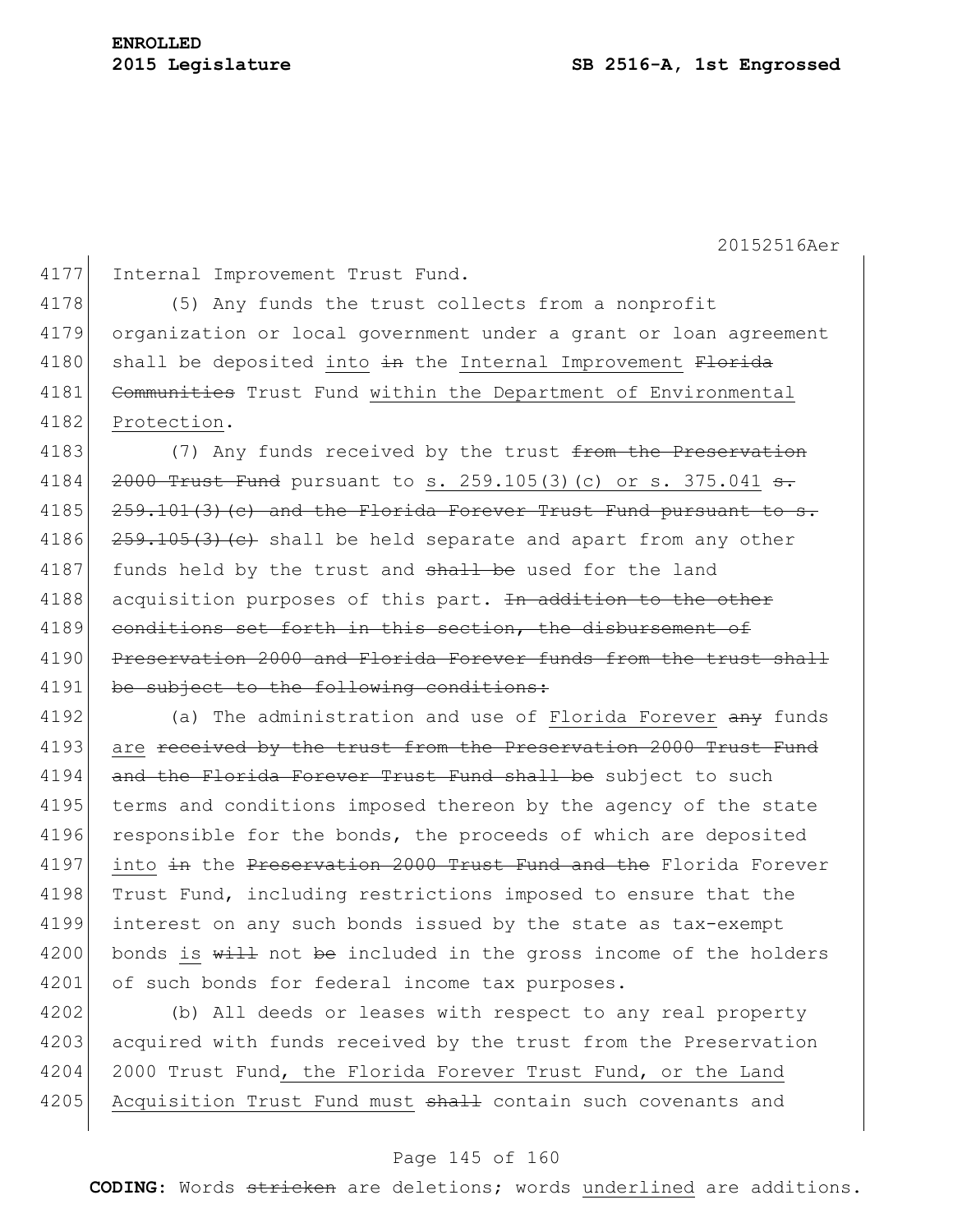20152516Aer 4206 restrictions as are sufficient to ensure that the use of such 4207 real property at all times complies with s. 375.051 and s. 9, 4208 Art. XII of the State Constitution. Each deed All deeds or lease 4209 <del>leases</del> with respect to any real property acquired with funds 4210 received by the trust from the Florida Forever Trust Fund before 4211 July 1, 2015, must  $\frac{1}{2}$  contain such covenants and restrictions 4212 as are sufficient to ensure that the use of such real property 4213 at all times complies with s. 11(e), Art. VII of the State 4214 Constitution. Each deed or lease with respect to any real 4215 property acquired with funds received by the trust from the 4216 Florida Forever Trust Fund after July 1, 2015, must contain 4217 covenants and restrictions sufficient to ensure that the use of 4218 such real property at all times complies with s. 28, Art. X of 4219 the State Constitution. Each deed or lease must shall contain a 4220 reversion, conveyance, or termination clause that vests  $\frac{11}{2}$ 4221 vest title in the Board of Trustees of the Internal Improvement 4222 Trust Fund if any of the covenants or restrictions are violated 4223 by the titleholder or leaseholder or by some third party with 4224 the knowledge of the titleholder or leaseholder. 4225 Section 68. Section 380.511, Florida Statutes, is repealed.

4226 Section 69. Subsection (2) of section 403.0615, Florida 4227 Statutes, is amended to read:

4228 403.0615 Water resources restoration and preservation.

4229 (2) Subject to specific legislative appropriation, the 4230 department shall establish a program to assist in the 4231 restoration and preservation of bodies of water and to enhance 4232 existing public access when deemed necessary for the enhancement 4233 of the restoration effort. This program shall be funded from the 4234 General Revenue Fund, from funds available from the Ecosystem

#### Page 146 of 160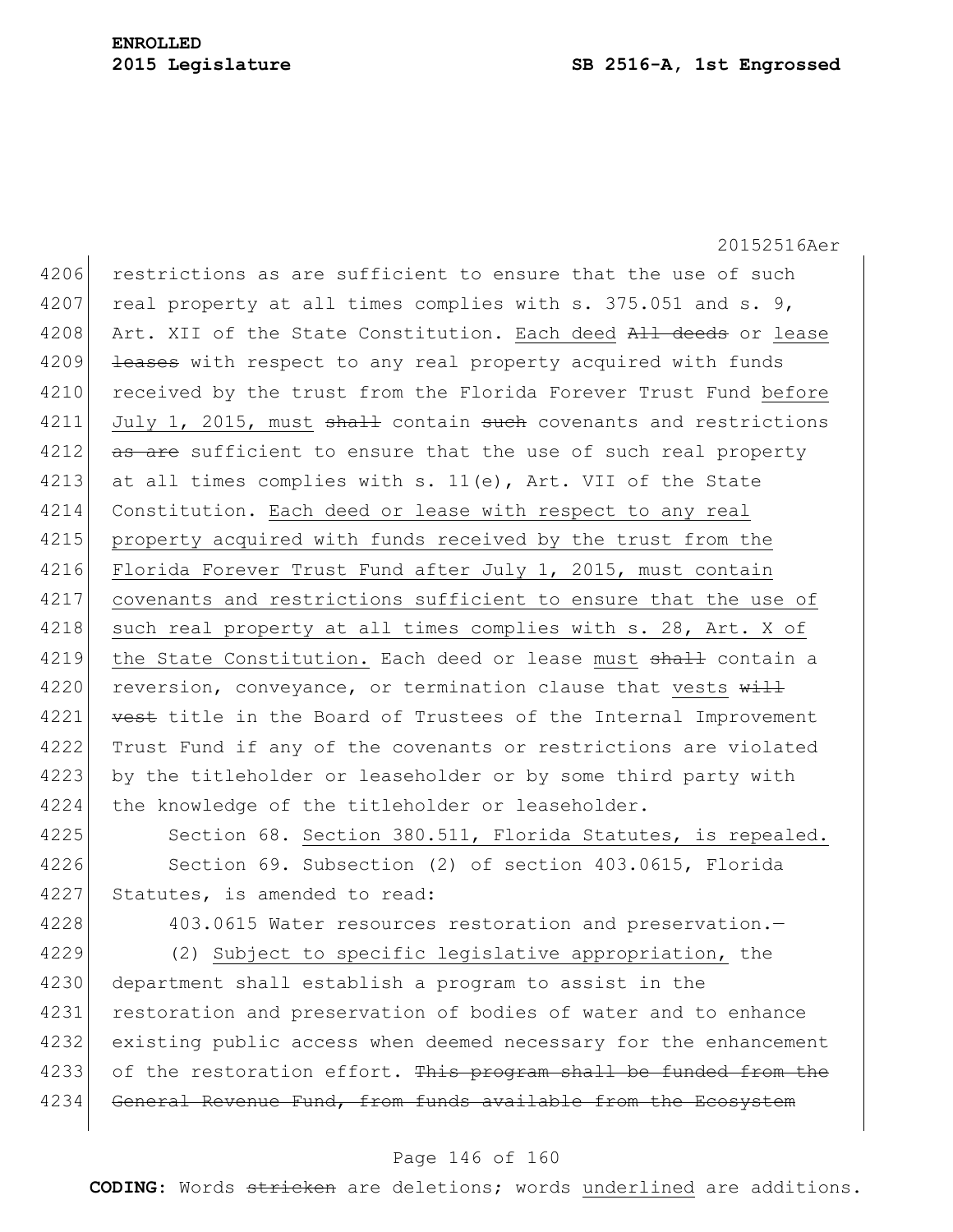4235 Management and Restoration Trust Fund, and from available 4236 federal moneys.

4237 Section 70. Section 403.08601, Florida Statutes, is amended 4238 to read:

4239 403.08601 Leah Schad Memorial Ocean Outfall Program.—The 4240 Legislature declares that as funds become available the state 4241 may assist the local governments and agencies responsible for 4242 implementing the Leah Schad Memorial Ocean Outfall Program 4243 pursuant to s. 403.086(9). Funds received from other sources 4244 provided for in law, the General Appropriations Act, from gifts 4245 designated for implementation of the plan from individuals, 4246 corporations, or other entities, or federal funds appropriated 4247 by Congress for implementation of the plan, may be deposited 4248 into an account of the Water Quality Assurance Ecosystem 4249 Management and Restoration Trust Fund ereated pursuant to s. 4250 403.1651.

4251 Section 71. Subsection (11) of section 403.121, Florida 4252 Statutes, is amended to read:

4253 403.121 Enforcement; procedure; remedies.—The department 4254 shall have the following judicial and administrative remedies 4255 available to it for violations of this chapter, as specified in 4256 s. 403.161(1).

4257 (11) Penalties collected pursuant to this section shall be 4258 deposited into in the Water Quality Assurance Ecosystem 4259 Management and Restoration Trust Fund or other trust fund 4260 designated by statute and shall be used to fund the restoration 4261 of ecosystems, or polluted areas of the state, as defined by the 4262 department, to their condition before pollution occurred. The 4263 Florida Conflict Resolution Consortium may use a portion of the

#### Page 147 of 160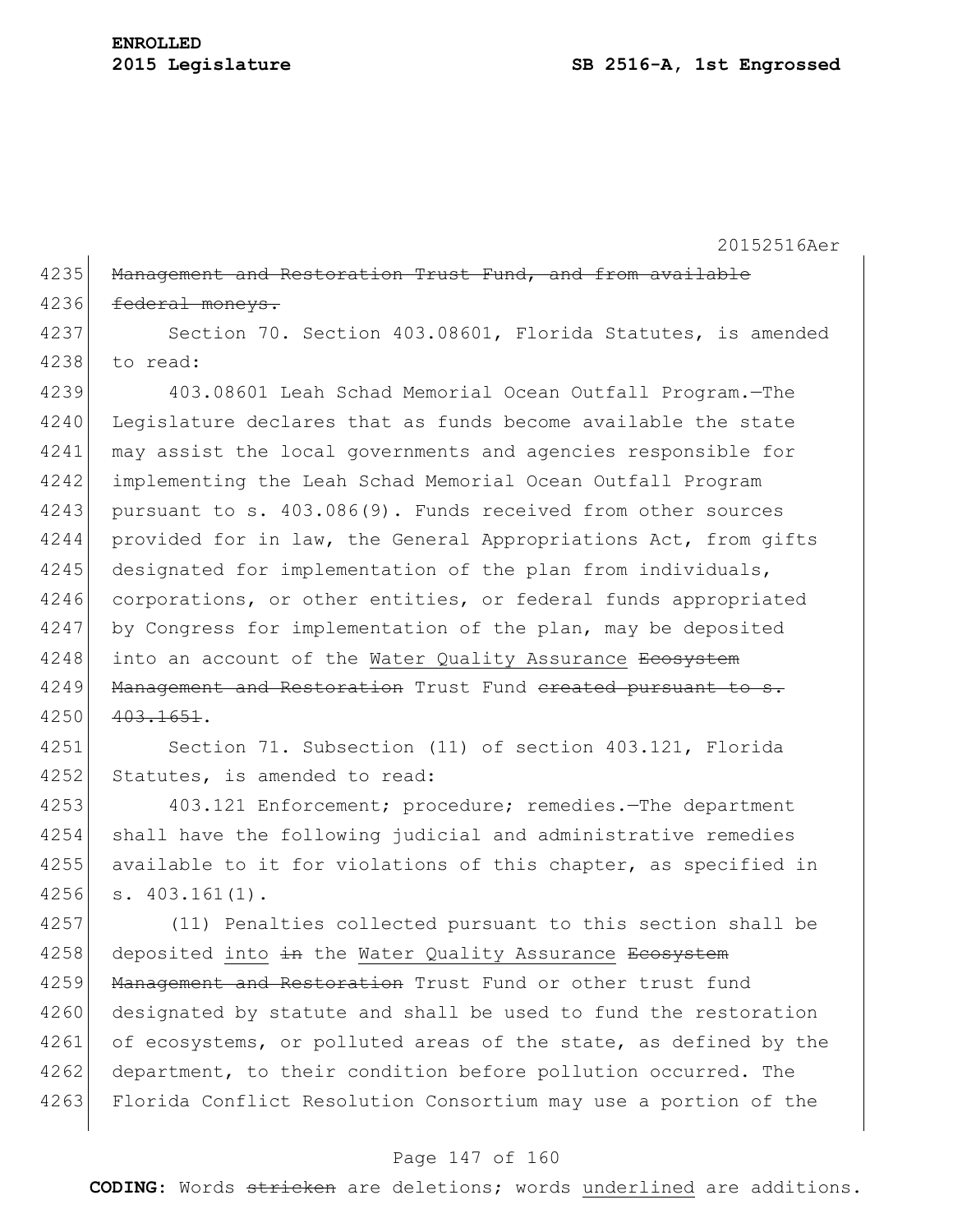4264 fund to administer the mediation process provided in paragraph 4265 (2)(e) and to contract with private mediators for administrative 4266 penalty cases.

4267 Section 72. Section 403.1651, Florida Statutes, is 4268 repealed.

4269 Section 73. Subsection (1) of section 403.885, Florida 4270 Statutes, is amended to read:

4271 403.885 Water Projects Grant Program.

4272 (1) The Department of Environmental Protection shall 4273 administer a grant program to use funds transferred pursuant to 4274 s. 212.20 to the Ecosystem Management and Restoration Trust Fund 4275 or other moneys as appropriated by the Legislature for water 4276 quality improvement, stormwater management, wastewater 4277 management, and water restoration and other water projects as 4278 specifically appropriated by the Legislature. Eligible 4279 recipients of such grants include counties, municipalities, 4280 water management districts, and special districts that have 4281 legal responsibilities for water quality improvement, water 4282 management, stormwater management, wastewater management, lake 4283 and river water restoration projects, and drinking water 4284 projects pursuant to this section.

4285 Section 74. Section 403.8911, Florida Statutes, is 4286 repealed.

4287 Section 75. Subsection (6) of section 403.9325, Florida 4288 Statutes, is amended to read:

4289 403.9325 Definitions.—For the purposes of ss. 403.9321- 4290 403.9333, the term:

4291 (6) "Public lands that have been set aside for conservation 4292 or preservation" means:

#### Page 148 of 160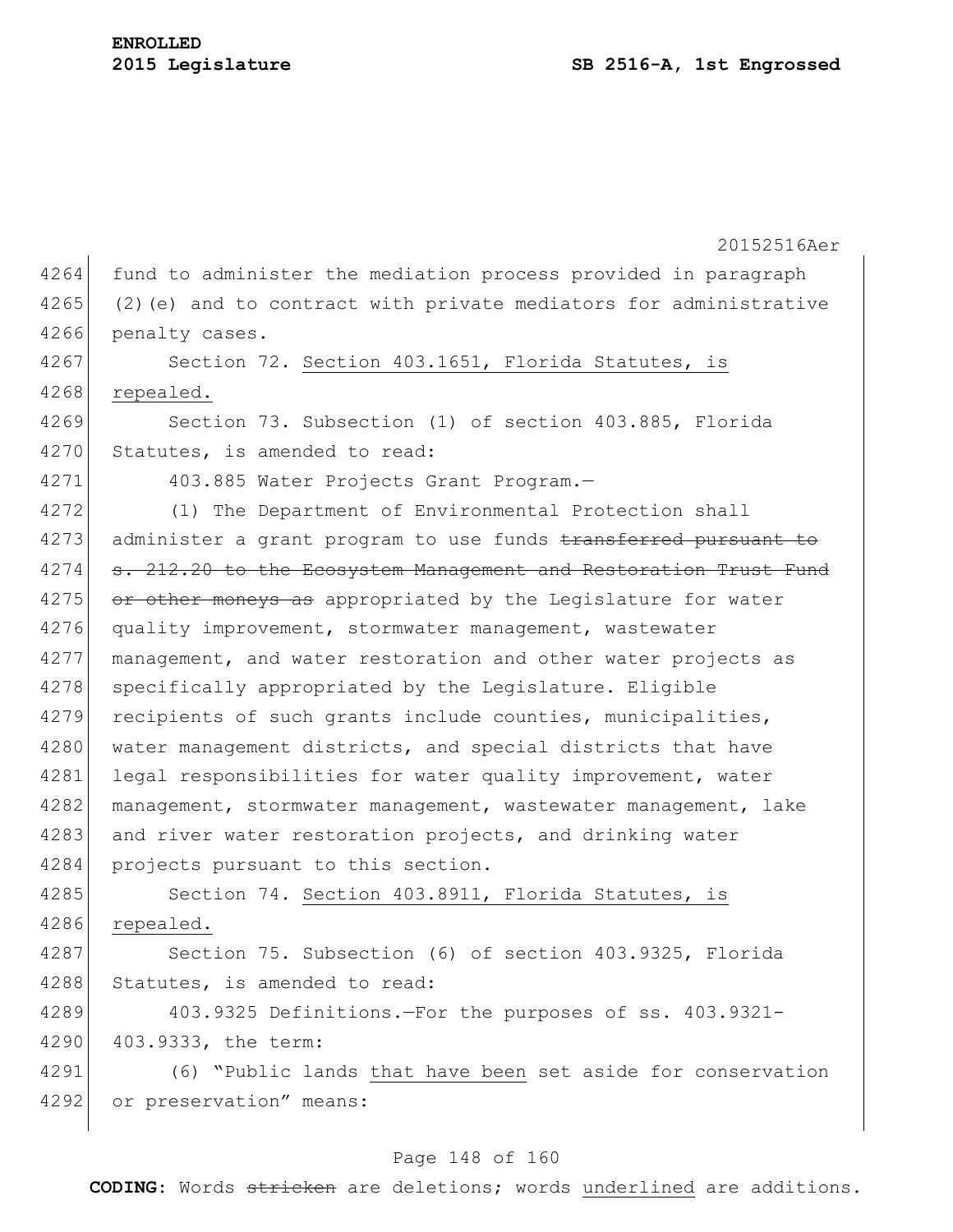20152516Aer 4293 (a) Lands and interests acquired with funds deposited into 4294 the Land Acquisition Trust Fund pursuant to s. 28(a), Art. X of 4295 the State Constitution; 4296 (b) $\leftarrow$  (b)  $\leftarrow$  Conservation and recreation lands under chapter 259; 4297 (c)  $\left\langle \theta \right\rangle$  State and national parks; 4298 (d)  $\left(\text{d}\right)$  State and national reserves and preserves, except as 4299 provided in s. 403.9326(3); 4300 (e) $\left(\frac{d}{dt}\right)$  State and national wilderness areas; 4301  $(f)$  (e) National wildlife refuges (only those lands under 4302 Federal Government ownership); 4303 (g) $(f)$  Lands acquired under the through the Water 4304 Management Lands Trust Fund, Save Our Rivers Program; 4305 (h) $\left( \frac{q}{q} \right)$  Lands acquired under the Save Our Coast program; 4306  $(i)$   $(h)$  Lands acquired under the environmentally endangered 4307 lands bond program; 4308  $\left(1\right)\left(\frac{1}{1}\right)$  Public lands designated as conservation or 4309 preservation under a local government comprehensive plan; 4310 (k) $\left(\frac{1}{2}\right)$  Lands purchased by a water management district, the 4311 Fish and Wildlife Conservation Commission, or any other state 4312 agency for conservation or preservation purposes; 4313 (1) $\{k\}$  Public lands encumbered by a conservation easement 4314 that does not provide for the trimming of mangroves; and 4315  $(m)$   $(1)$  Public lands designated as critical wildlife areas 4316 by the Fish and Wildlife Conservation Commission. 4317 Section 76. Paragraph (f) of subsection (3) and subsection 4318 (11) of section 403.93345, Florida Statutes, are amended to 4319 read: 4320 403.93345 Coral reef protection.— 4321 (3) As used in this section, the term:

# Page 149 of 160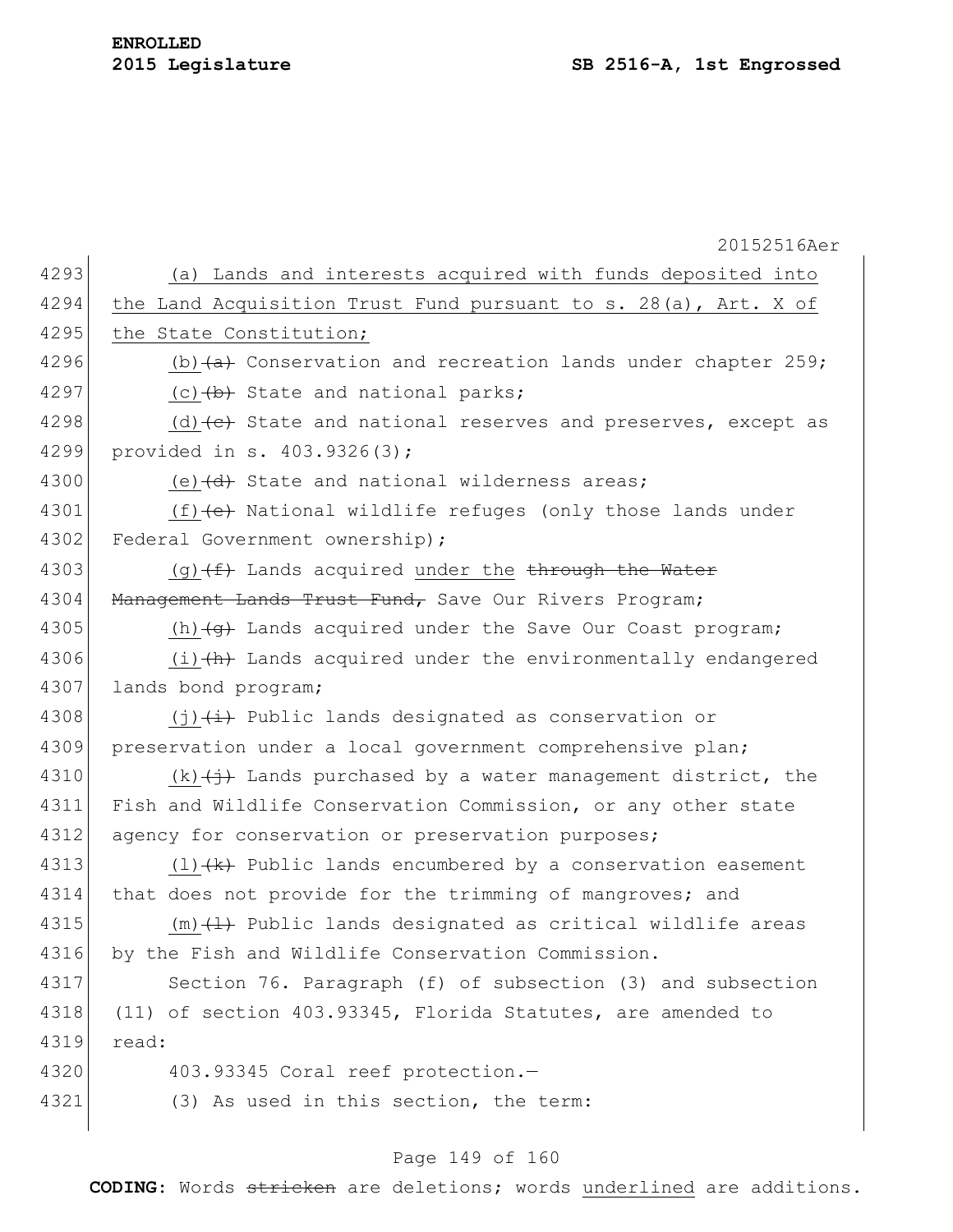4322 (f) "Fund" means the Water Quality Assurance Ecosystem 4323 Management and Restoration Trust Fund.

4324 (11) All damages recovered by or on behalf of this state 4325 for injury to, or destruction of, the coral reefs of the state 4326 that would otherwise be deposited in the general revenue 4327 accounts of the State Treasury or in the Internal Improvement 4328 Trust Fund shall be deposited into in the Water Quality 4329 Assurance <del>Ecosystem Management and Restoration</del> Trust Fund in the 4330 department and shall remain in such account until expended by 4331 the department for the purposes of this section. Moneys in the 4332 fund received from damages recovered for injury to, or 4333 destruction of, coral reefs must be expended only for the 4334 following purposes:

4335 (a) To provide funds to the department for reasonable costs 4336 incurred in obtaining payment of the damages for injury to, or 4337 destruction of, coral reefs, including administrative costs and 4338 costs of experts and consultants. Such funds may be provided in 4339 advance of recovery of damages.

4340 (b) To pay for restoration or rehabilitation of the injured 4341 or destroyed coral reefs or other natural resources by a state 4342 agency or through a contract to any qualified person.

4343 (c) To pay for alternative projects selected by the 4344 department. Any such project shall be selected on the basis of 4345 its anticipated benefits to the residents of this state who used 4346 the injured or destroyed coral reefs or other natural resources 4347 or will benefit from the alternative project.

4348 (d) All claims for trust fund reimbursements under 4349 paragraph (a) must be made within 90 days after payment of 4350 damages is made to the state.

## Page 150 of 160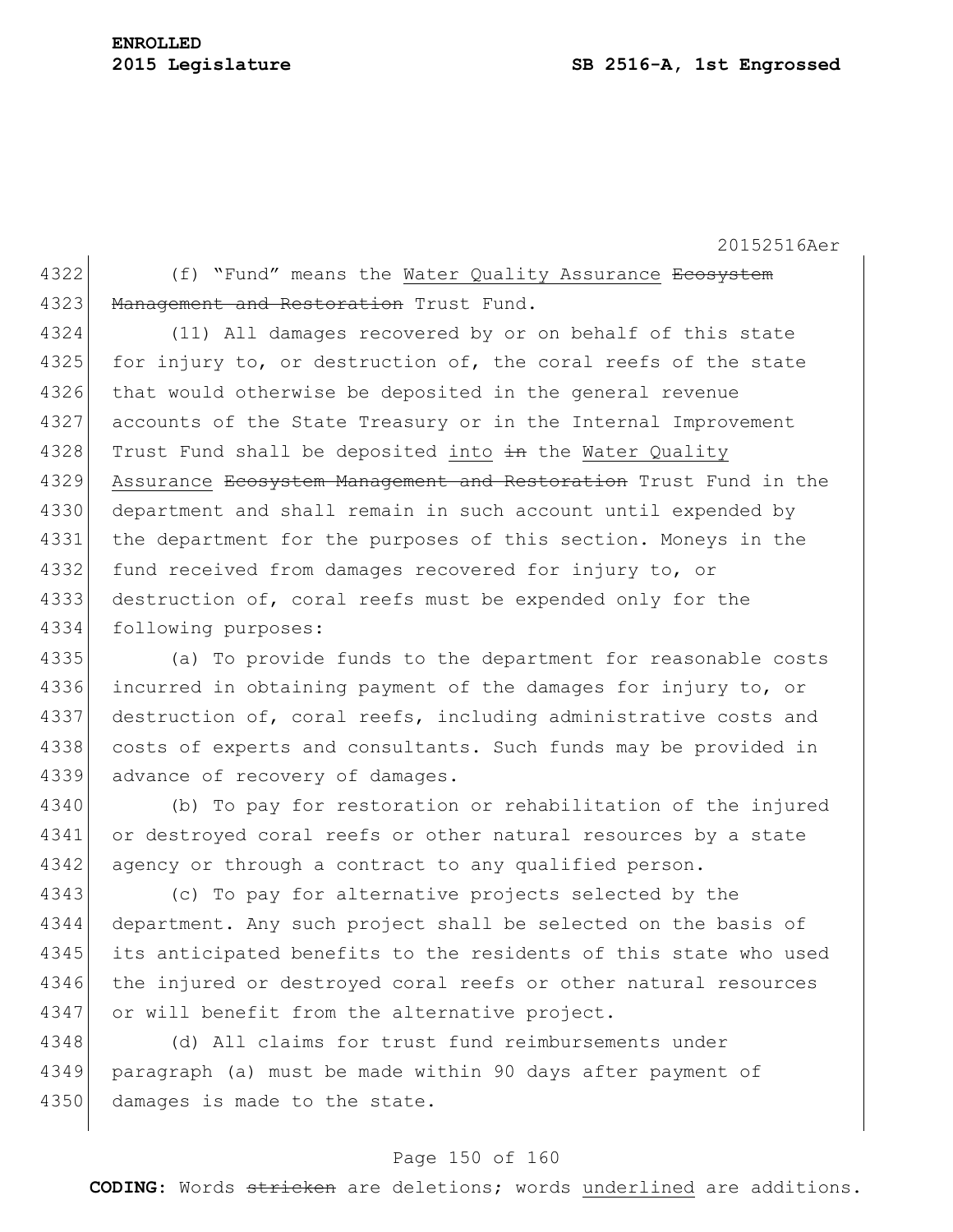(e) Each private recipient of fund disbursements shall be 4352 required to agree in advance that its accounts and records of expenditures of such moneys are subject to audit at any time by appropriate state officials and to submit a final written report describing such expenditures within 90 days after the funds have been expended.

4357 (f) When payments are made to a state agency from the fund 4358 for expenses compensable under this subsection, such 4359 expenditures shall be considered as being for extraordinary 4360 expenses, and no agency appropriation shall be reduced by any 4361 amount as a result of such reimbursement.

4362 Section 77. Subsections (5) and (6) of section 420.5092, 4363 Florida Statutes, are amended to read:

4364 420.5092 Florida Affordable Housing Guarantee Program.

4365 (5) Pursuant to s. 16, Art. VII of the State Constitution, 4366 the corporation may issue, in accordance with s. 420.509, 4367 revenue bonds of the corporation to establish the quarantee 4368 fund. The Such revenue bonds are shall be primarily payable from 4369 and secured by annual debt service reserves, from interest 4370 earned on funds on deposit in the quarantee fund, from fees, 4371 charges, and reimbursements established by the corporation for 4372 the issuance of affordable housing quarantees, and from any 4373 other revenue sources received by the corporation and deposited 4374 by the corporation into the guarantee fund for the issuance of 4375 affordable housing guarantees. If To the extent such primary 4376 revenue sources are considered insufficient by the corporation, 4377 pursuant to the certification provided in subsection (6), to 4378 fully fund the annual debt service reserve, the certified 4379 deficiency in such reserve is also shall be additionally payable

#### Page 151 of 160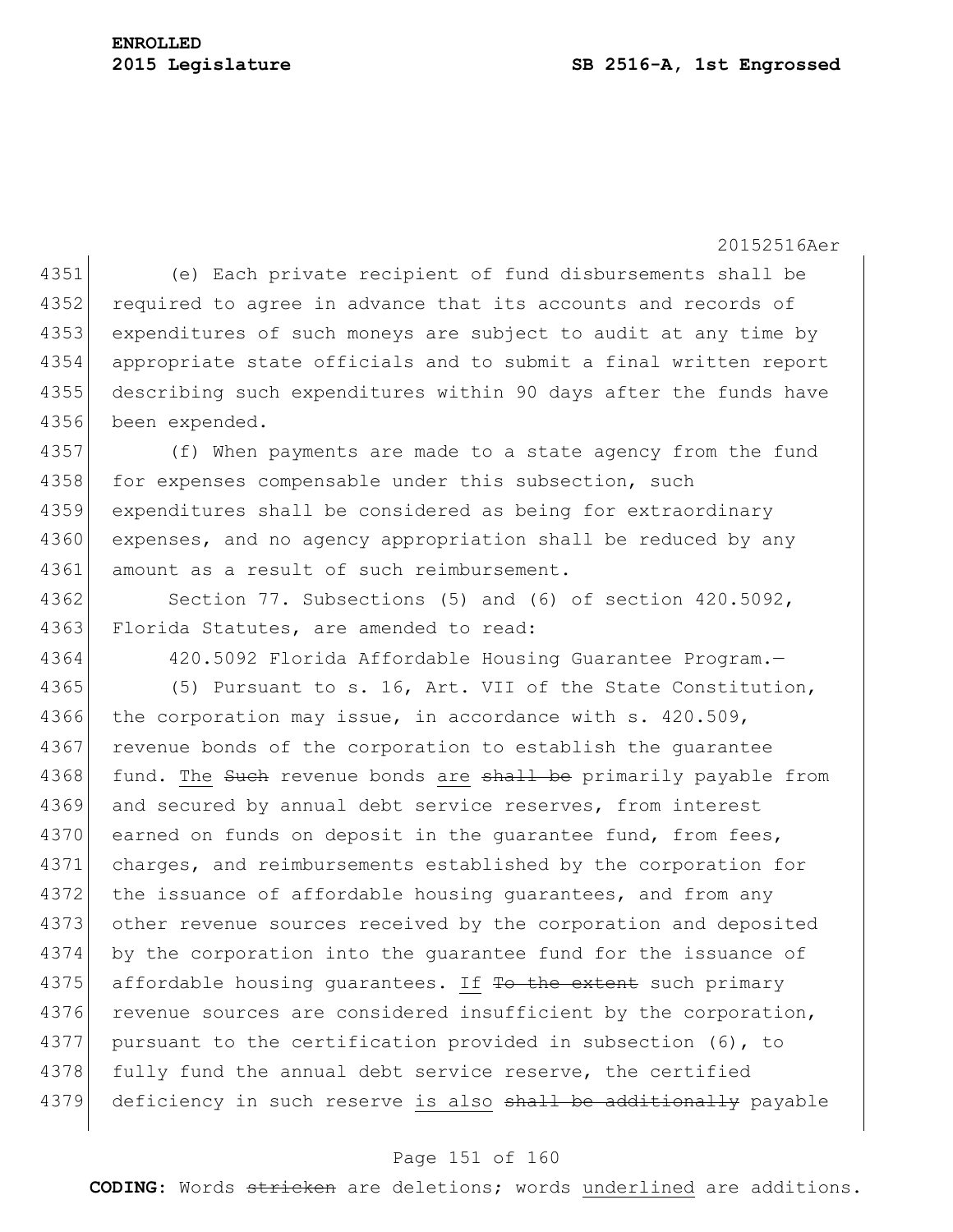4380 from the first proceeds of the documentary stamp tax moneys 4381 deposited into the State Housing Trust Fund pursuant to s. 4382 201.15(4)(c) and (d)  $s. 201.15(9)$  (a) and  $(10)$  (a) during the 4383 ensuing state fiscal year.

4384 (6)(a) If the primary revenue sources to be used for 4385 repayment of revenue bonds used to establish the quarantee fund 4386 are insufficient for such repayment, the annual principal and 4387 interest due on each series of revenue bonds are shall be 4388 payable from funds in the annual debt service reserve. The 4389 corporation shall, before June 1 of each year, perform a 4390 financial audit to determine whether at the end of the state 4391 fiscal year there will be on deposit in the quarantee fund an 4392 annual debt service reserve from interest earned pursuant to the 4393 investment of the quarantee fund, fees, charges, and 4394 reimbursements received from issued affordable housing 4395 guarantees and other revenue sources available to the 4396 corporation. Based upon the findings in such quarantee fund 4397 financial audit, the corporation shall certify to the Chief 4398 Financial Officer the amount of any projected deficiency in the 4399 annual debt service reserve for any series of outstanding bonds 4400 as of the end of the state fiscal year and the amount necessary 4401 to maintain such annual debt service reserve. Upon receipt of 4402 such certification, the Chief Financial Officer shall transfer 4403 to the annual debt service reserve, from the first available 4404 taxes distributed to the State Housing Trust Fund pursuant to s. 4405 201.15(4)(c) and (d)  $\frac{1}{2}$ . 201.15(9)(a) and (10)(a) during the 4406 ensuing state fiscal year, the amount certified as necessary to 4407 maintain the annual debt service reserve.

4408 (b) If the claims payment obligations under affordable

# Page 152 of 160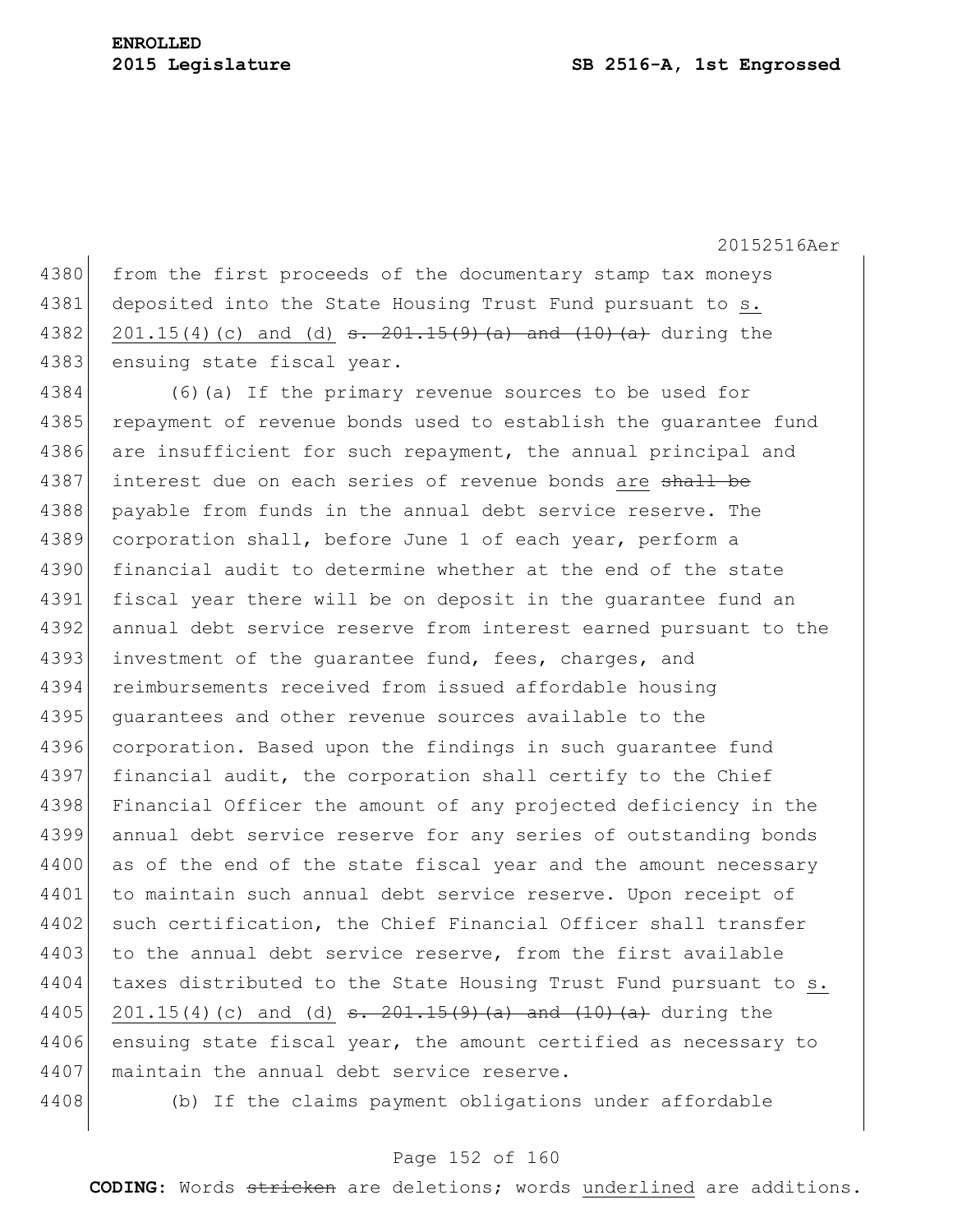20152516Aer 4409 housing quarantees from amounts on deposit in the quarantee fund 4410 would cause the claims paying rating assigned to the quarantee 4411 fund to be less than the third-highest rating classification of 4412 any nationally recognized rating service, which classifications 4413 being consistent with s. 215.84(3) and rules adopted thereto by 4414 the State Board of Administration, the corporation shall certify 4415 to the Chief Financial Officer the amount of such claims payment 4416 obligations. Upon receipt of such certification, the Chief 4417 Financial Officer shall transfer to the quarantee fund, from the 4418 first available taxes distributed to the State Housing Trust 4419 Fund pursuant to s. 201.15(4)(c) and (d) <del>s. 201.15(9)(a) and</del> 4420  $(10)(a)$  during the ensuing state fiscal year, the amount 4421 certified as necessary to meet such obligations, such transfer 4422 to be subordinate to any transfer referenced in paragraph (a) 4423 and not to exceed 50 percent of the amounts distributed to the 4424 State Housing Trust Fund pursuant to s. 201.15(4)(c) and (d)  $\frac{1}{s}$ . 4425  $\left| \frac{201.15(9)}{a} \right|$  and  $\left(10\right)$  (a) during the preceding state fiscal year. 4426 Section 78. Subsections (1), (2), and (3) of section

4427 420.9073, Florida Statutes, are amended to read:

4428 420.9073 Local housing distributions.—

4429 (1) Distributions calculated in this section shall be 4430 disbursed on a quarterly or more frequent basis by the 4431 corporation pursuant to s. 420.9072, subject to availability of 4432 funds. Each county's share of the funds to be distributed from 4433 the portion of the funds in the Local Government Housing Trust 4434 Fund received pursuant to s. 201.15(4)(c)  $\frac{1}{100}$   $\frac{1}{100}$  shall be 4435 calculated by the corporation for each fiscal year as follows:

4436 (a) Each county other than a county that has implemented 4437 the provisions of chapter 83-220, Laws of Florida, as amended by

# Page 153 of 160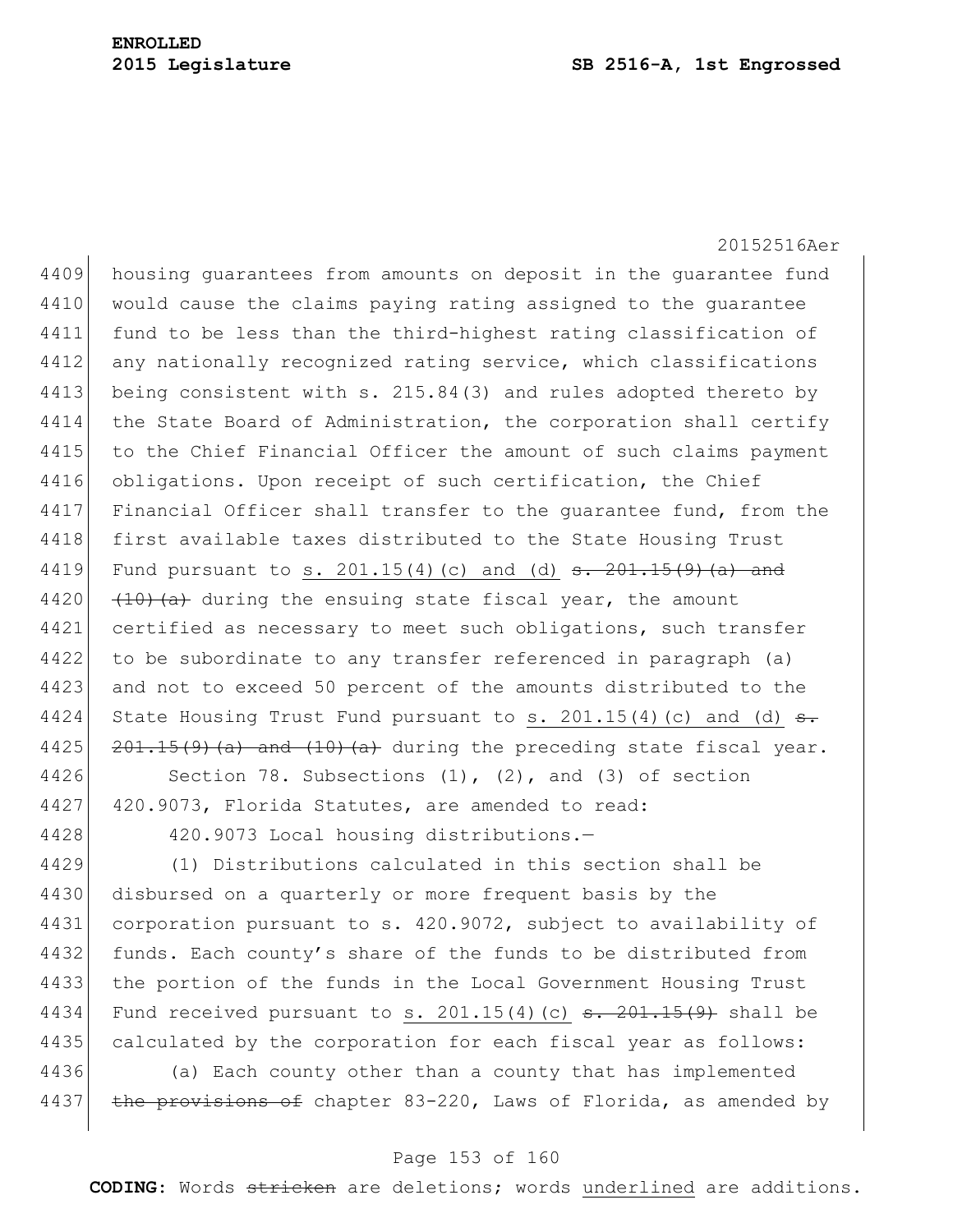20152516Aer 4438 chapters  $84-270$ ,  $86-152$ , and  $89-252$ , Laws of Florida, shall 4439 receive the quaranteed amount for each fiscal year.

4440 (b) Each county other than a county that has implemented 4441 the provisions of chapter 83-220, Laws of Florida, as amended by 4442 chapters 84-270, 86-152, and 89-252, Laws of Florida, may 4443 receive an additional share calculated as follows:

4444 1. Multiply each county's percentage of the total state 4445 population excluding the population of any county that has 4446 implemented the provisions of chapter 83-220, Laws of Florida, 4447 as amended by chapters  $84-270$ ,  $86-152$ , and  $89-252$ , Laws of 4448 Florida, by the total funds to be distributed.

4449 2. If the result in subparagraph 1. is less than the 4450 quaranteed amount as determined in subsection (3), that county's 4451 additional share shall be zero.

4452 3. For each county in which the result in subparagraph 1. 4453 is greater than the guaranteed amount as determined in 4454 subsection (3), the amount calculated in subparagraph 1. shall 4455 be reduced by the quaranteed amount. The result for each such 4456 county shall be expressed as a percentage of the amounts so 4457 determined for all counties. Each such county shall receive an 4458 additional share equal to such percentage multiplied by the 4459 total funds received by the Local Government Housing Trust Fund 4460 pursuant to s. 201.15(4)(c)  $\frac{1}{15(4)}$  = 201.15(9) reduced by the 4461 guaranteed amount paid to all counties.

4462 (2) Distributions calculated in this section shall be 4463 disbursed on a quarterly or more frequent basis by the 4464 corporation pursuant to s. 420.9072, subject to availability of 4465 funds. Each county's share of the funds to be distributed from 4466 the portion of the funds in the Local Government Housing Trust

## Page 154 of 160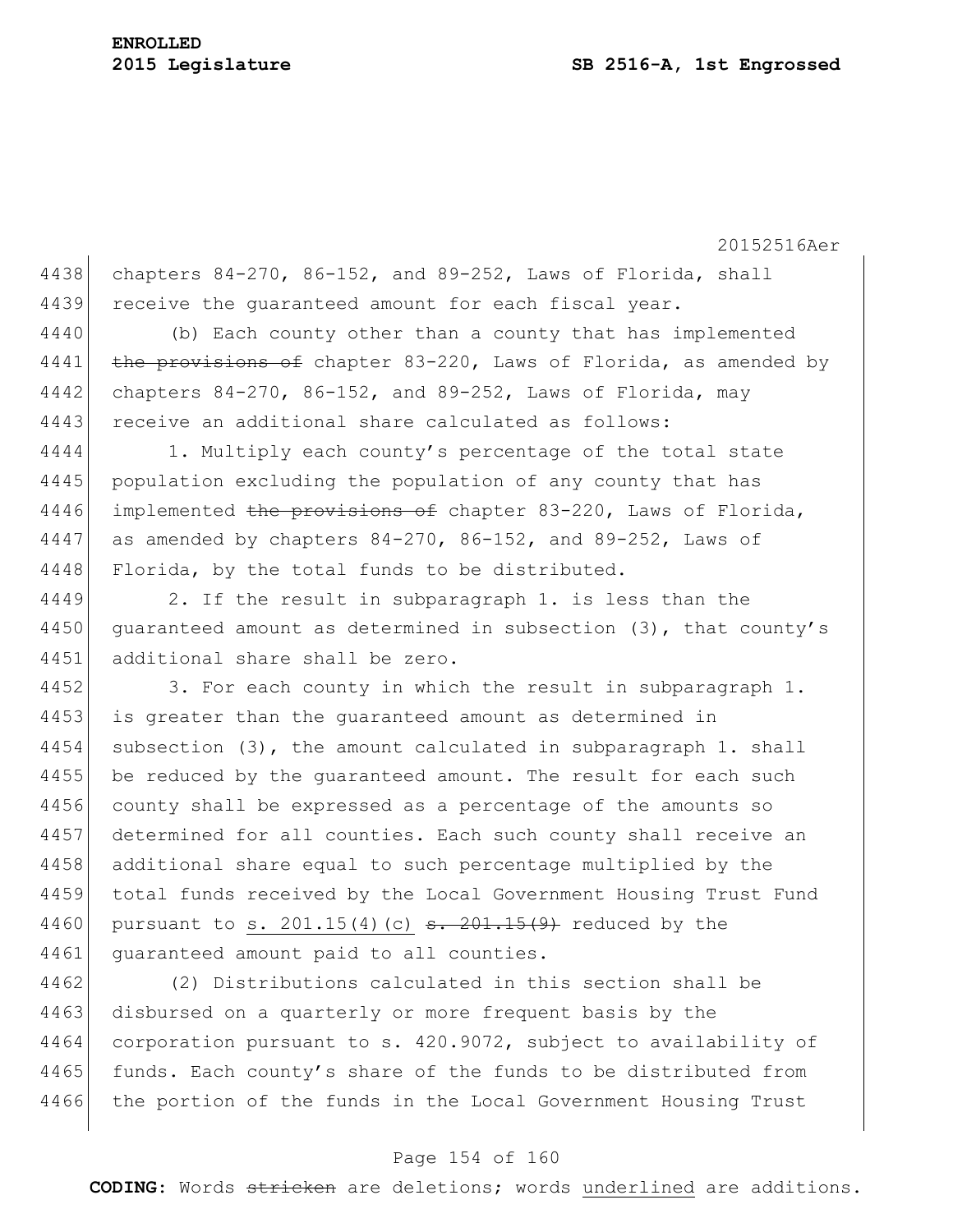4467 Fund received pursuant to s. 201.15(4)(d)  $\frac{1}{5}$ . 201.15(10) shall be 4468 calculated by the corporation for each fiscal year as follows: 4469 (a) Each county shall receive the guaranteed amount for 4470 each fiscal year. 4471 (b) Each county may receive an additional share calculated 4472 as follows: 4473 1. Multiply each county's percentage of the total state 4474 population, by the total funds to be distributed. 4475 2. If the result in subparagraph 1. is less than the 4476 guaranteed amount as determined in subsection (3), that county's 4477 additional share shall be zero. 4478 3. For each county in which the result in subparagraph 1. 4479 is greater than the quaranteed amount, the amount calculated in 4480 subparagraph 1. shall be reduced by the guaranteed amount. The 4481 result for each such county shall be expressed as a percentage 4482 of the amounts so determined for all counties. Each such county 4483 shall receive an additional share equal to this percentage 4484 multiplied by the total funds received by the Local Government 4485 Housing Trust Fund pursuant to s.  $201.15(4)(d)$   $\frac{1}{10}$   $\frac{201.15(10)}{10}$  as 4486 reduced by the quaranteed amount paid to all counties. 4487 (3) Calculation of quaranteed amounts: 4488 (a) The quaranteed amount under subsection (1) shall be 4489 calculated for each state fiscal year by multiplying \$350,000 by 4490 a fraction, the numerator of which is the amount of funds 4491 distributed to the Local Government Housing Trust Fund pursuant 4492 to s. 201.15(4)(c)  $\frac{15(4)}{15(4)}$  and the denominator of which is 4493 the total amount of funds distributed to the Local Government 4494 Housing Trust Fund pursuant to s. 201.15. 4495 (b) The guaranteed amount under subsection (2) shall be

## Page 155 of 160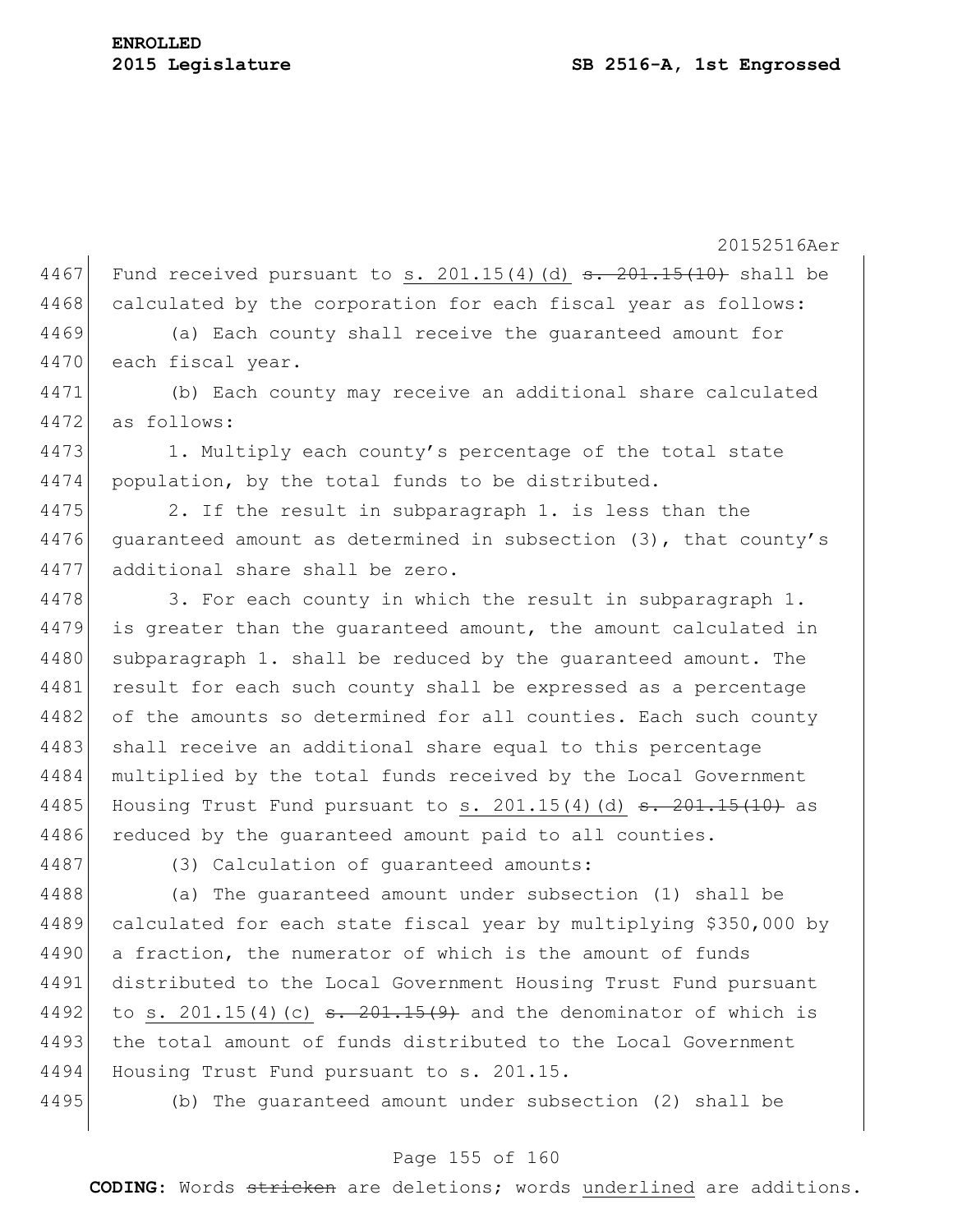20152516Aer 4496 calculated for each state fiscal year by multiplying \$350,000 by 4497 a fraction, the numerator of which is the amount of funds 4498 distributed to the Local Government Housing Trust Fund pursuant 4499 to s. 201.15(4)(d)  $\frac{1}{15(10)}$  and the denominator of which is 4500 the total amount of funds distributed to the Local Government 4501 Housing Trust Fund pursuant to s. 201.15. 4502 Section 79. Section 570.207, Florida Statutes, is repealed. 4503 Section 80. Subsection (2) of section 570.321, Florida 4504 Statutes, is amended to read: 4505 570.321 Plant Industry Trust Fund. 4506 (2) Funds to be credited to and uses of the trust fund 4507 shall be administered in accordance with ss.  $259.032$ , 581.031, 4508 581.141, 581.211, 581.212, 586.045, 586.15, 586.16, 593.114, and 4509 593.117. 4510 Section 81. Subsection (12) of section 570.71, Florida 4511 Statutes, is amended to read: 4512 570.71 Conservation easements and agreements.— 4513 (12) The department may use appropriated funds from the 4514 following sources to implement this section: 4515 (a) State funds; 4516 (b) Federal funds; 4517 (c) Other governmental entities; 4518 (d) Nongovernmental organizations; or 4519 (e) Private individuals. 4520 4521 Any such funds provided, other than from the Land Acquisition 4522 Trust Fund, shall be deposited into the Incidental Conservation 4523 and Recreation Lands Program Trust Fund within the Department of 4524 Agriculture and Consumer Services and used for the purposes of

# Page 156 of 160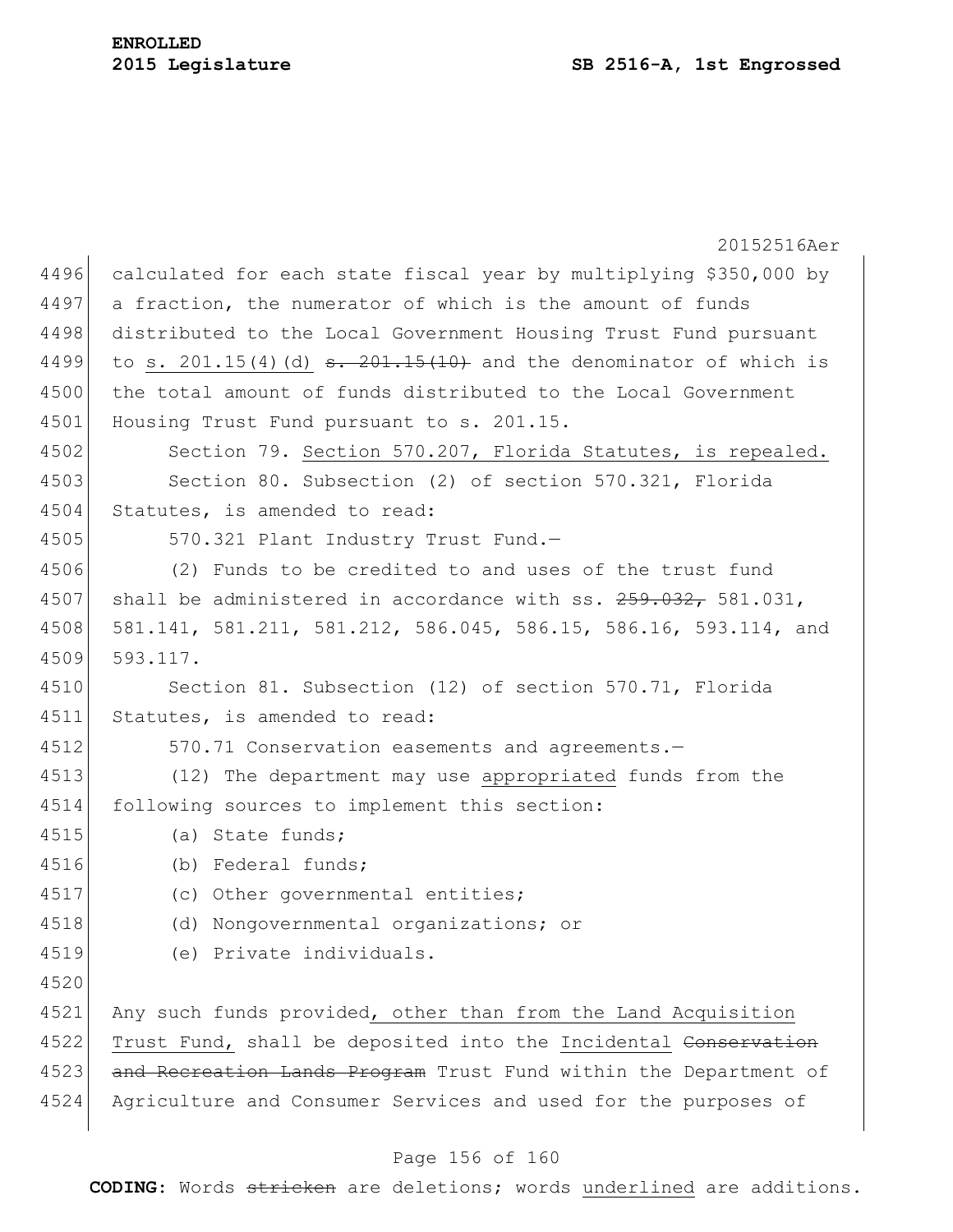20152516Aer 4525 this section, including administrative and operating expenses 4526 related to appraisals, mapping, title process, personnel, and 4527 other real estate expenses. 4528 Section 82. Paragraph (c) of subsection (1) of section 4529 895.09, Florida Statutes, is amended to read: 4530 895.09 Disposition of funds obtained through forfeiture 4531 proceedings.— 4532 (1) A court entering a judgment of forfeiture in a 4533 proceeding brought pursuant to s. 895.05 shall retain 4534 jurisdiction to direct the distribution of any cash or of any 4535 cash proceeds realized from the forfeiture and disposition of 4536 the property. The court shall direct the distribution of the 4537 funds in the following order of priority: 4538 (c) Any claim by the Board of Trustees of the Internal 4539 Improvement Trust Fund on behalf of the Internal Improvement 4540 Trust Fund or the Land Acquisition trust fund used pursuant to 4541 s. 253.03(12), not including administrative costs of the 4542 Department of Environmental Protection previously paid directly 4543 from the Internal Improvement Trust Fund in accordance with 4544 legislative appropriation. 4545 Section 83. For the purpose of incorporating the amendment 4546 made by this act to section 201.15, Florida Statutes, in a 4547 reference thereto, subsection (6) of section 339.2818, Florida 4548 Statutes, is reenacted to read: 4549 339.2818 Small County Outreach Program.-4550 (6) Funds paid into the State Transportation Trust Fund

4551 pursuant to s. 201.15 for the purposes of the Small County 4552 Outreach Program are hereby annually appropriated for 4553 expenditure to support the Small County Outreach Program.

## Page 157 of 160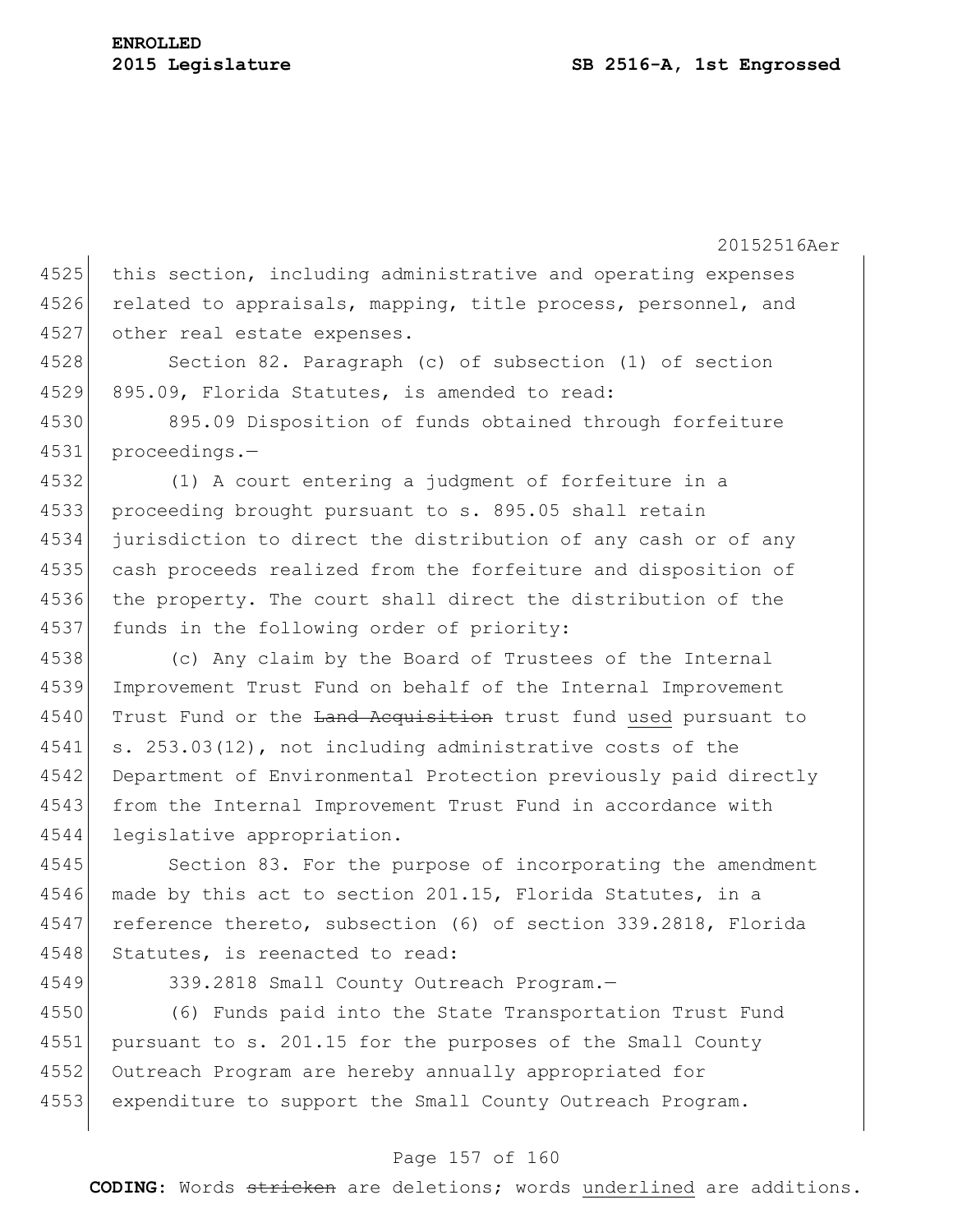#### **2015 Legislature SB 2516-A, 1st Engrossed**

# **ENROLLED**

20152516Aer 4554 Section 84. For the purpose of incorporating the amendment 4555 made by this act to section 201.15, Florida Statutes, in a 4556 reference thereto, subsection (5) of section 339.2819, Florida 4557 Statutes, is reenacted to read: 4558 339.2819 Transportation Regional Incentive Program.— 4559 (5) Funds paid into the State Transportation Trust Fund 4560 pursuant to s. 201.15 for the purposes of the Transportation 4561 Regional Incentive Program are hereby annually appropriated for 4562 expenditure to support that program. 4563 Section 85. For the purpose of incorporating the amendment  $4564$  made by this act to section 201.15, Florida Statutes, in a 4565 reference thereto, subsection (3) of section 339.61, Florida 4566 Statutes, is reenacted to read: 4567 339.61 Florida Strategic Intermodal System; legislative 4568 findings, declaration, and intent.-4569 (3) Funds paid into the State Transportation Trust Fund 4570 pursuant to s. 201.15 for the purposes of the Florida Strategic 4571 Intermodal System are hereby annually appropriated for 4572 expenditure to support that program. 4573 Section 86. For the purpose of incorporating the amendment 4574 made by this act to section 201.15, Florida Statutes, in a 4575 reference thereto, subsection (6) of section 341.051, Florida 4576 Statutes, is reenacted to read: 4577 341.051 Administration and financing of public transit and 4578 intercity bus service programs and projects.-4579 (6) ANNUAL APPROPRIATION.—Funds paid into the State 4580 Transportation Trust Fund pursuant to s. 201.15 for the New 4581 Starts Transit Program are hereby annually appropriated for 4582 expenditure to support the New Starts Transit Program.

## Page 158 of 160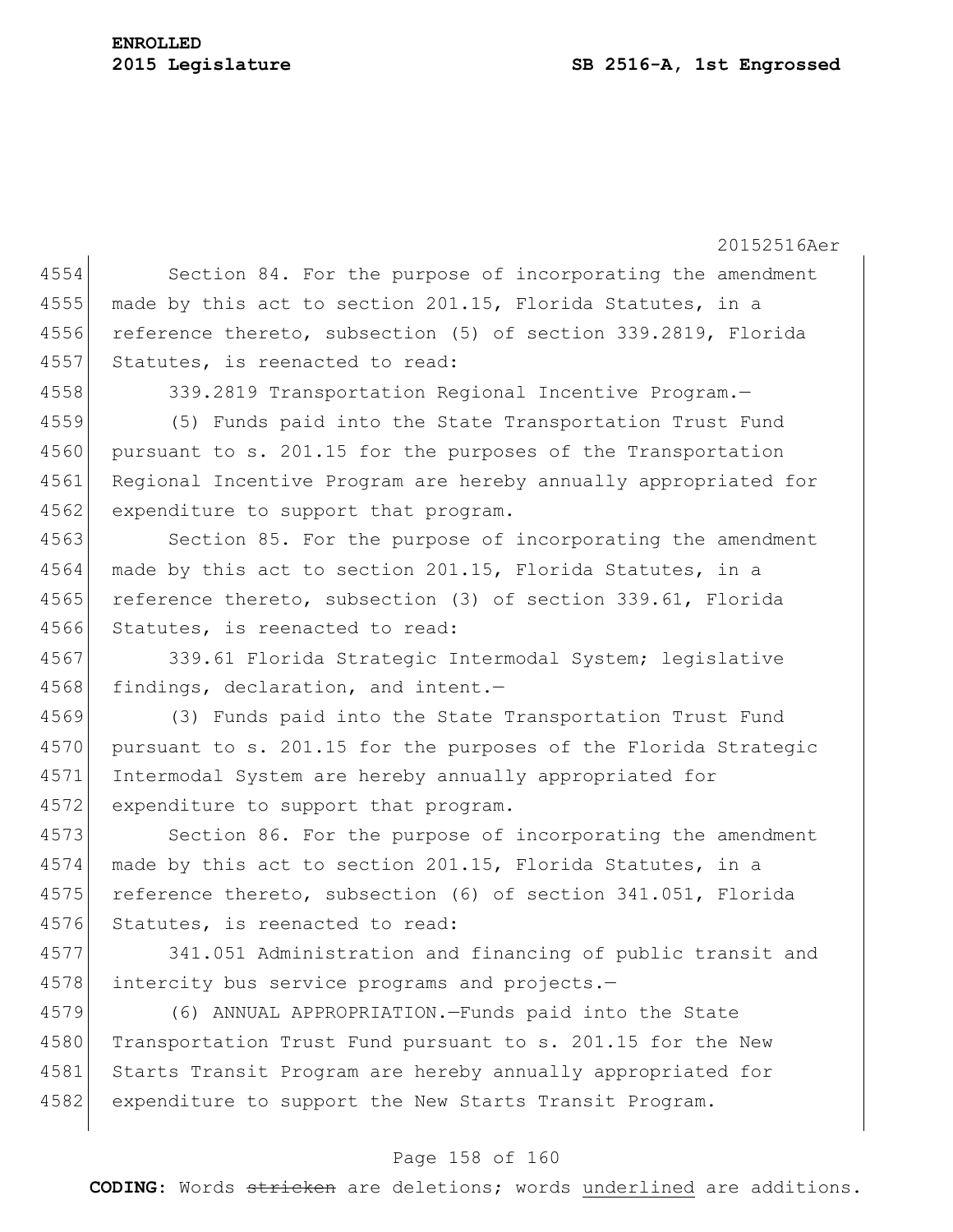4583 4584 For purposes of this section, the term "net operating costs" 4585 means all operating costs of a project less any federal funds, 4586 fares, or other sources of income to the project. 4587 Section 87. For the purpose of incorporating the amendment 4588 made by this act to section 201.15, Florida Statutes, in a 4589 reference thereto, subsection (1) of section 420.9079, Florida 4590 Statutes, is reenacted to read: 4591 420.9079 Local Government Housing Trust Fund.— 4592 (1) There is created in the State Treasury the Local 4593 Government Housing Trust Fund, which shall be administered by 4594 the corporation on behalf of the department according to the 4595 provisions of ss. 420.907-420.9076 and this section. There shall 4596 be deposited into the fund a portion of the documentary stamp 4597 tax revenues as provided in s. 201.15, moneys received from any 4598 other source for the purposes of ss. 420.907-420.9076 and this 4599 section, and all proceeds derived from the investment of such 4600 moneys. Moneys in the fund that are not currently needed for the 4601 purposes of the programs administered pursuant to ss. 420.907- 4602 420.9076 and this section shall be deposited to the credit of 4603 the fund and may be invested as provided by law. The interest 4604 received on any such investment shall be credited to the fund. 4605 Section 88. For the purpose of incorporating the amendment 4606 made by this act to section 376.307, Florida Statutes, in a 4607 reference thereto, subsection (2) of section 287.0595, Florida 4608 Statutes, is reenacted to read:

4609 287.0595 Pollution response action contracts; department 4610 rules.—

4611 (2) In adopting rules under this section, the Department of

# Page 159 of 160